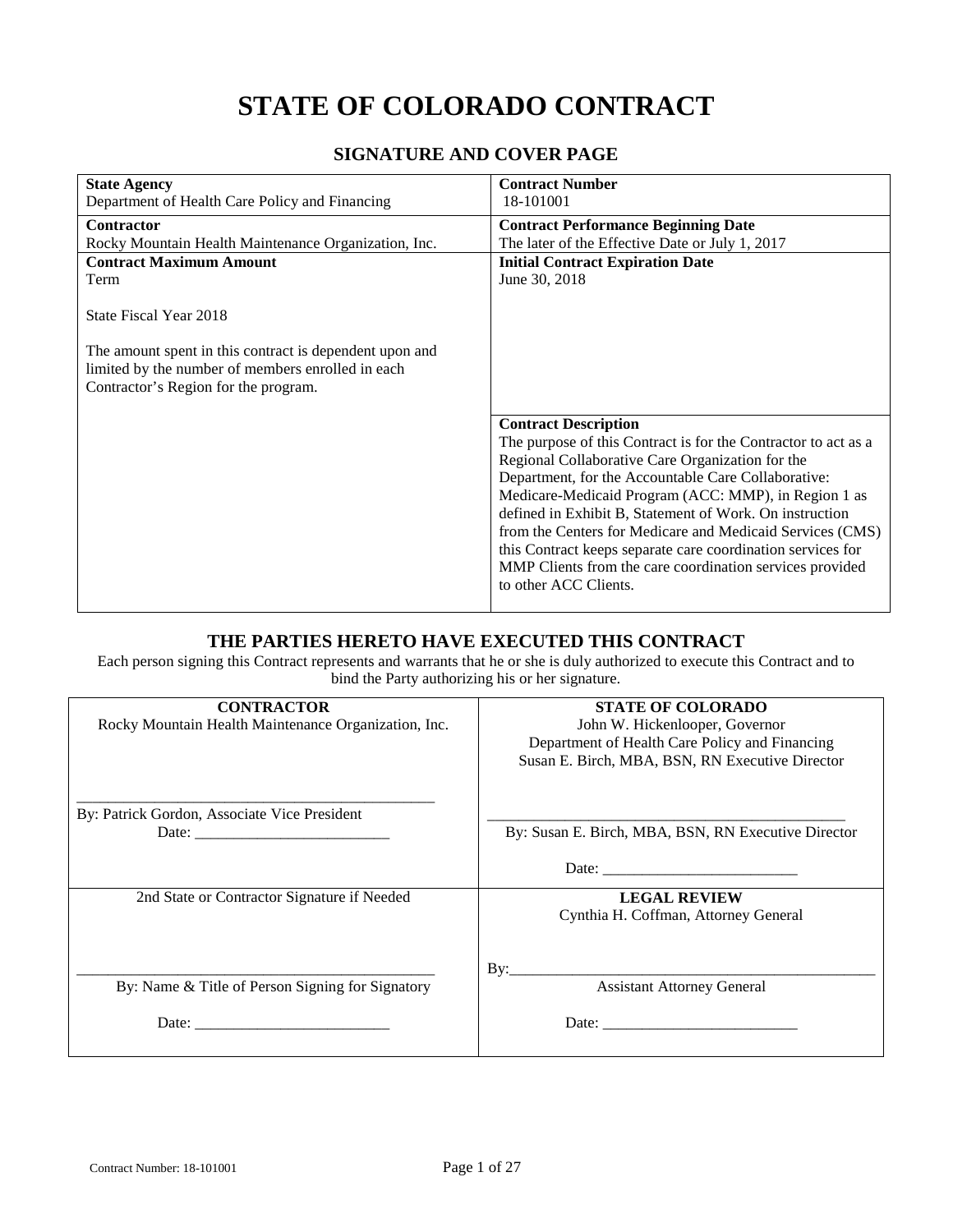In accordance with §24-30-202 C.R.S., this Contract is not valid until signed and dated below by the State Controller or an authorized delegate.

#### **STATE CONTROLLER Robert Jaros, CPA, MBA, JD**

By:\_\_\_\_\_\_\_\_\_\_\_\_\_\_\_\_\_\_\_\_\_\_\_\_\_\_\_\_\_\_\_\_\_\_\_\_\_\_\_\_\_\_\_ Greg Tanner, Controller: Department of Health Care Policy and Financing

Effective Date:\_\_\_\_\_\_\_\_\_\_\_\_\_\_\_\_\_\_\_\_\_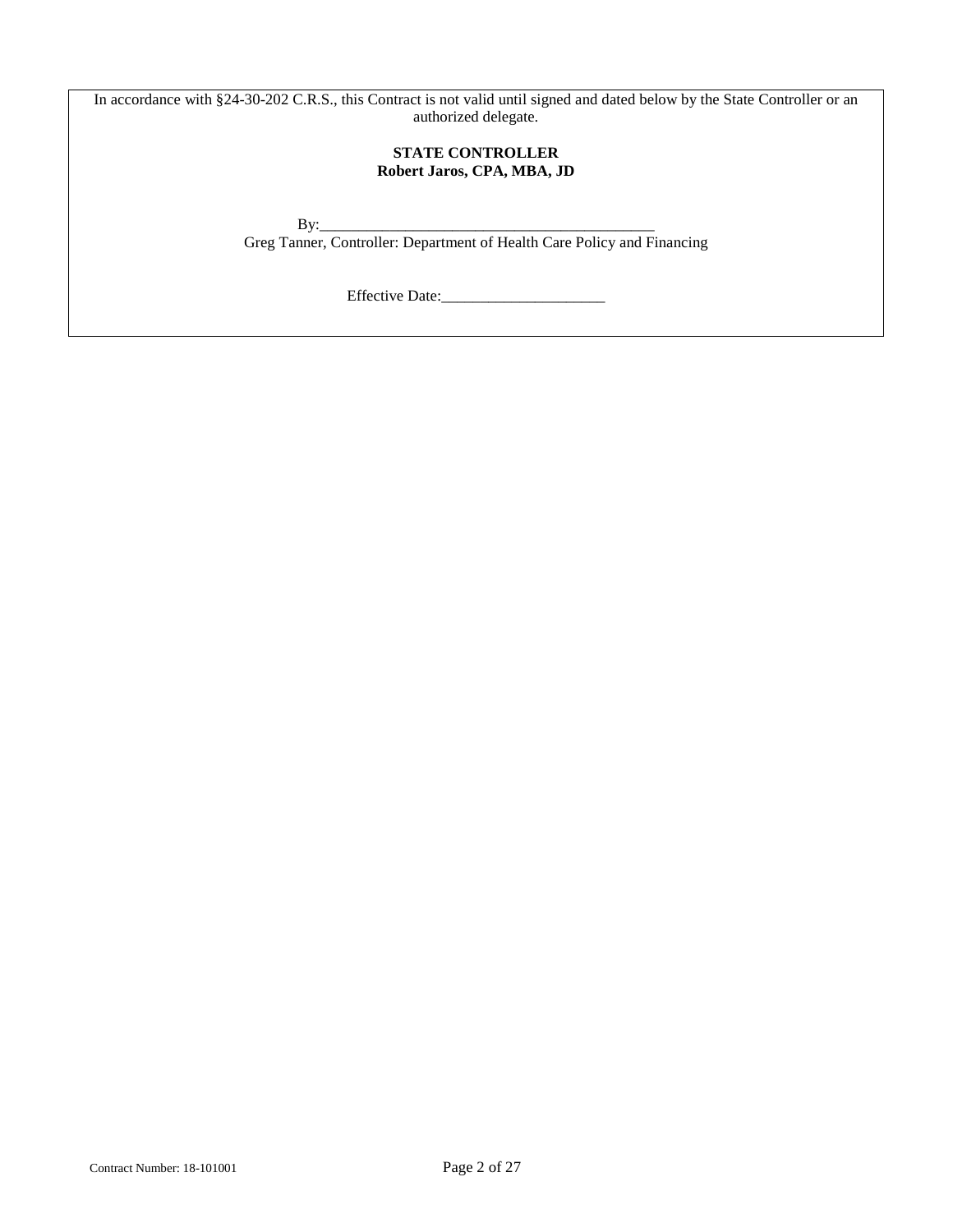# **TABLE OF CONTENTS**

| 1.               |                                                          |  |
|------------------|----------------------------------------------------------|--|
| 2.               |                                                          |  |
| 3.               |                                                          |  |
| $\overline{4}$ . |                                                          |  |
| 5.               |                                                          |  |
| 6.               |                                                          |  |
| 7.               |                                                          |  |
| 8.               |                                                          |  |
| 9.               |                                                          |  |
| 10.              |                                                          |  |
| 11.              |                                                          |  |
| 12.              |                                                          |  |
| 13.              |                                                          |  |
| 14.              |                                                          |  |
| 15.              |                                                          |  |
| 16.              |                                                          |  |
| 17.              |                                                          |  |
| 18.              |                                                          |  |
| 19.              |                                                          |  |
| 20.              |                                                          |  |
| 21.              | COLORADO SPECIAL PROVISIONS (COLORADO FISCAL RULE 3-1)25 |  |
|                  | EXHIBIT A, HIPAA BUSINESS ASSOCIATE ADDENDUM             |  |
|                  | <b>EXHIBIT B, STATEMENT OF WORK</b>                      |  |
|                  | EXHIBIT C, SAMPLE OPTION LETTER                          |  |
|                  | EXHIBIT D, MEDICAL HOME MODEL PRINCIPLES                 |  |
|                  | <b>EXHIBIT E, MEMBER RIGHTS AND PROTECTIONS</b>          |  |
|                  | <b>EXHIBIT F, DELIVERABLES</b>                           |  |
|                  | EXHIBIT G, IMPROVEMENT ADVISOR PROTOCOLS                 |  |
|                  | EXHIBIT H, CARE COORDINATION LEVELS                      |  |

## **1. PARTIES**

<span id="page-2-0"></span>This Contract is entered into by and between Contractor named on the Signature and Cover Page for this Contract (the "Contractor"), and the STATE OF COLORADO acting by and through the State agency named on the Signature and Cover Page for this Contract (the "State" or "HCPF" or the "Department"). Contractor and the State agree to the terms and conditions in this Contract.

## <span id="page-2-1"></span>**2. TERM AND EFFECTIVE DATE**

A. Effective Date

This Contract shall not be valid or enforceable until the Effective Date. The State shall not be bound by any provision of this Contract before the Effective Date, and shall have no obligation to pay Contractor for any Work performed or expense incurred before the Effective Date or after the expiration or sooner termination of this Contract.

<span id="page-2-2"></span>B. Term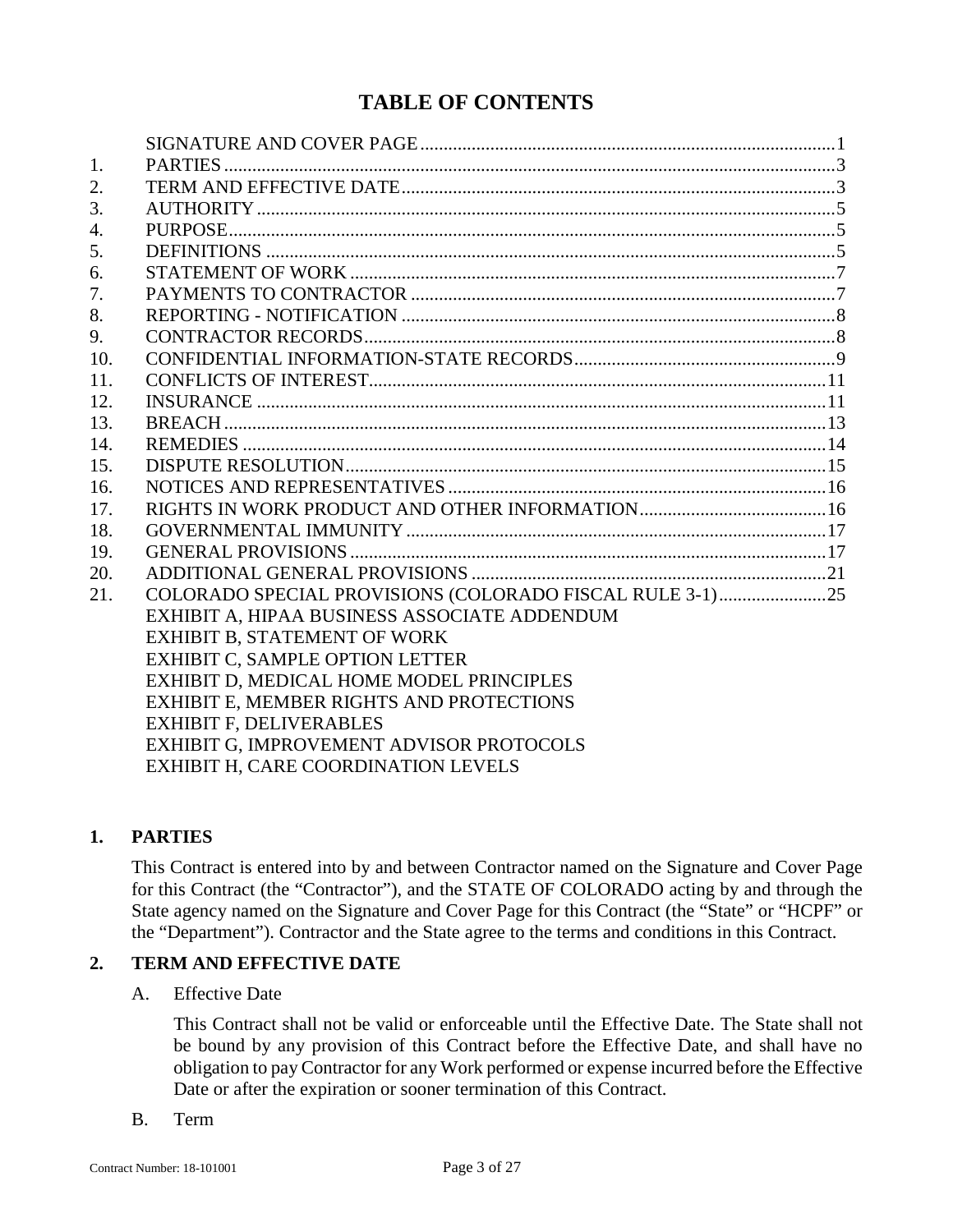The Parties' respective performances under this Contract shall commence on the Contract Performance Beginning Date shown on the Signature and Cover Page for this Contract and shall terminate on the Initial Contract Expiration Date shown on the Signature and Cover Page for this Contract (the "Term"). This Contract shall expire June 30, 2018 and shall not be further extended without a complementary extension of the current sole source document signed by the Department's Procurement Director.

C. Extension Terms - State's Option

The State, at its discretion, shall have the option to extend the performance under this Contract beyond the Term for a period, or for successive periods, of 1 year or less at the same rates and under the same terms specified in the Contract (each such period an "Extension Term"). In order to exercise this option, the State shall provide written notice to Contractor in a form substantially equivalent to Exhibit C. Execution of this option must be accompanied with a complementary extension of the current sole source document signed by the Department's Procurement Director.

D. End of Term Extension

If this Contract approaches the end of its Term, or any Extension Term then in place, the State, at its discretion, upon written notice to Contractor as provided in **[§16,](#page-15-0)** may unilaterally extend such Initial Term or Extension Term for a period not to exceed 2 months (an "End of Term Extension"), regardless of whether additional Extension Terms are available or not. The provisions of this Contract in effect when such notice is given shall remain in effect during the End of Term Extension. The End of Term Extension shall automatically terminate upon execution of a replacement contract or modification extending the total term of the Contract. Execution of this option must be accompanied with a complementary extension of the current sole source document signed by the Department's Procurement Director.

<span id="page-3-0"></span>E. Early Termination in the Public Interest

The State is entering into this Contract to serve the public interest of the State of Colorado as determined by its Governor, General Assembly, or Courts. If this Contract ceases to further the public interest of the State, the State, in its discretion, may terminate this Contract in whole or in part. This subsection shall not apply to a termination of this Contract by the State for breach by Contractor, which shall be governed by **[§14.A.i.](#page-13-0)**

i. Method and Content

The State shall notify Contractor of such termination in accordance with **[§16.](#page-15-0)** The notice shall specify the effective date of the termination and whether it affects all or a portion of this Contract.

ii. Obligations and Rights

Upon receipt of a termination notice for termination in the public interest, Contractor shall be subject to **[§14.A.i.a](#page-13-1)**.

iii. Payments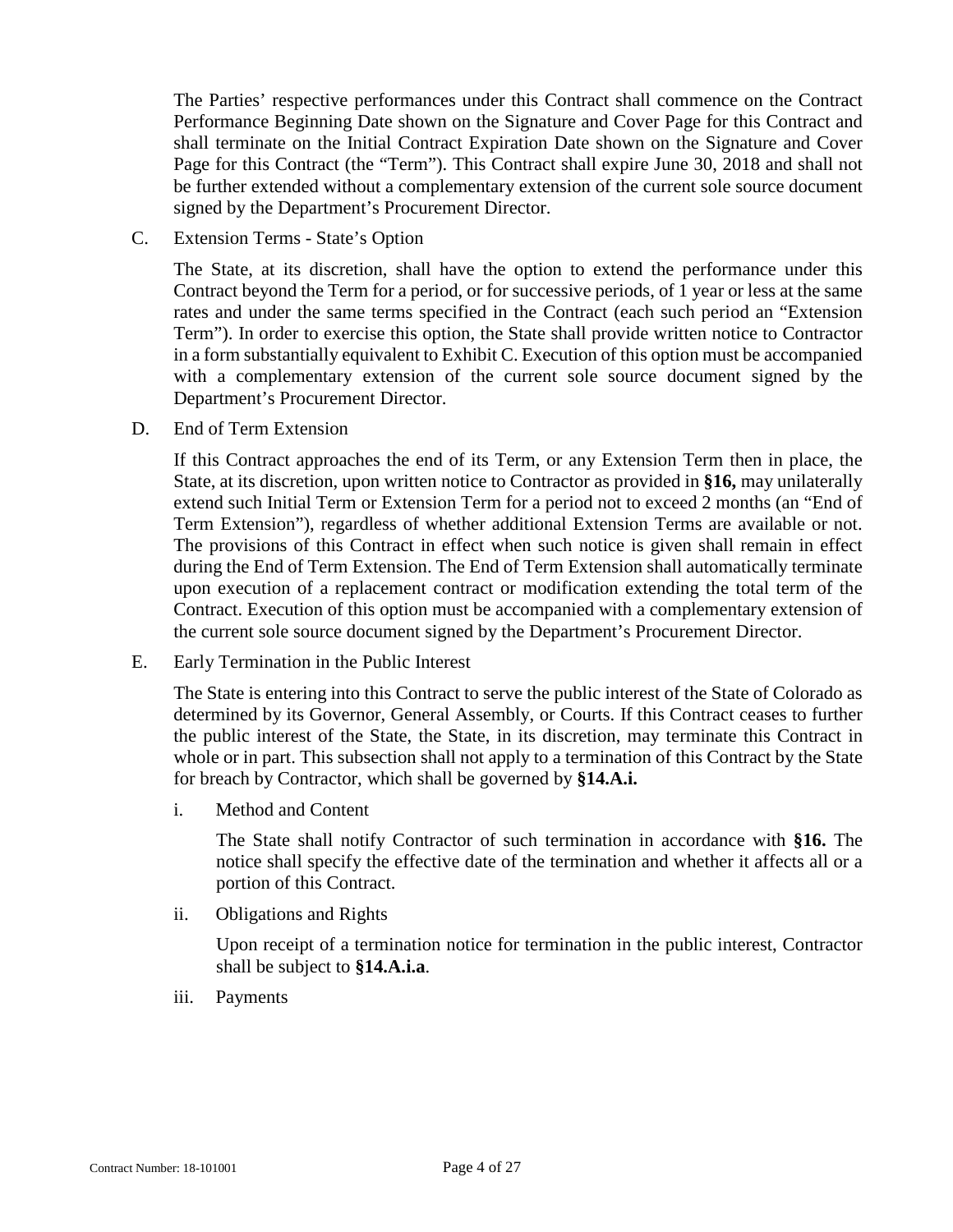If the State terminates this Contract in the public interest, the State shall pay Contractor an amount equal to the percentage of the total reimbursement payable under this Contract that corresponds to the percentage of Work satisfactorily completed and accepted, as determined by the State, less payments previously made. Additionally, if this Contract is less than 60% completed, as determined by the State, the State may reimburse Contractor for a portion of actual out-of-pocket expenses, not otherwise reimbursed under this Contract, incurred by Contractor which are directly attributable to the uncompleted portion of Contractor's obligations, provided that the sum of any and all reimbursement shall not exceed the maximum amount payable to Contractor hereunder.

## <span id="page-4-0"></span>**3. AUTHORITY**

Authority to enter into this Contract exists in C.R.S. 25.5-1-101 et. seq.

## <span id="page-4-1"></span>**4. PURPOSE**

The purpose of this Contract is for the Contractor to act as a Regional Collaborative Care Organization for the Department, for the Accountable Care Collaborative: Medicare-Medicaid Program (ACC: MMP), in Region 1, as defined in Exhibit B, Statement of Work. Contractor's offer, in response to RFP HCPFKQ1102RCCO. On instruction from the Centers for Medicare and Medicaid Services (CMS) this Contract keeps separate care coordination services for MMP Clients from the care coordination services provided to other ACC Clients.

## <span id="page-4-2"></span>**5. DEFINITIONS**

The following terms shall be construed and interpreted as follows:

- A. "**Business Day**" means any day in which the State is open and conducting business, but shall not include Saturday, Sunday or any day on which the State observes one of the holidays listed in §24-11-101(1) C.R.S.
- B. "**Contract**" means this agreement, including all attached Exhibits, all documents incorporated by reference, all referenced statutes, rules and cited authorities, and any future modifications thereto.
- C. "**Contract Funds**" means the funds that have been appropriated, designated, encumbered, or otherwise made available for payment by the State under this Contract.
- D. **"CORA"** means the Colorado Open Records Act, §§24-72-200.1 *et. seq.*, C.R.S.
- E. **"End of Term Extension"** means the time period defined in **§2.D**
- F. **"Effective Date"** means the date on which this Contract is approved and signed by the Colorado State Controller or designee, as shown on the Signature and Cover Page for this Contract.
- G. "**Exhibits**" means the following exhibits attached to this Contract:
	- i. **EXHIBIT A:** HIPAA Business Associates Addendum
	- ii. **EXHIBIT B:** Statement of Work
	- iii. **EXHIBIT C:** Sample Option Letter
	- iv. **EXHIBIT D:** Medical Home Model Principles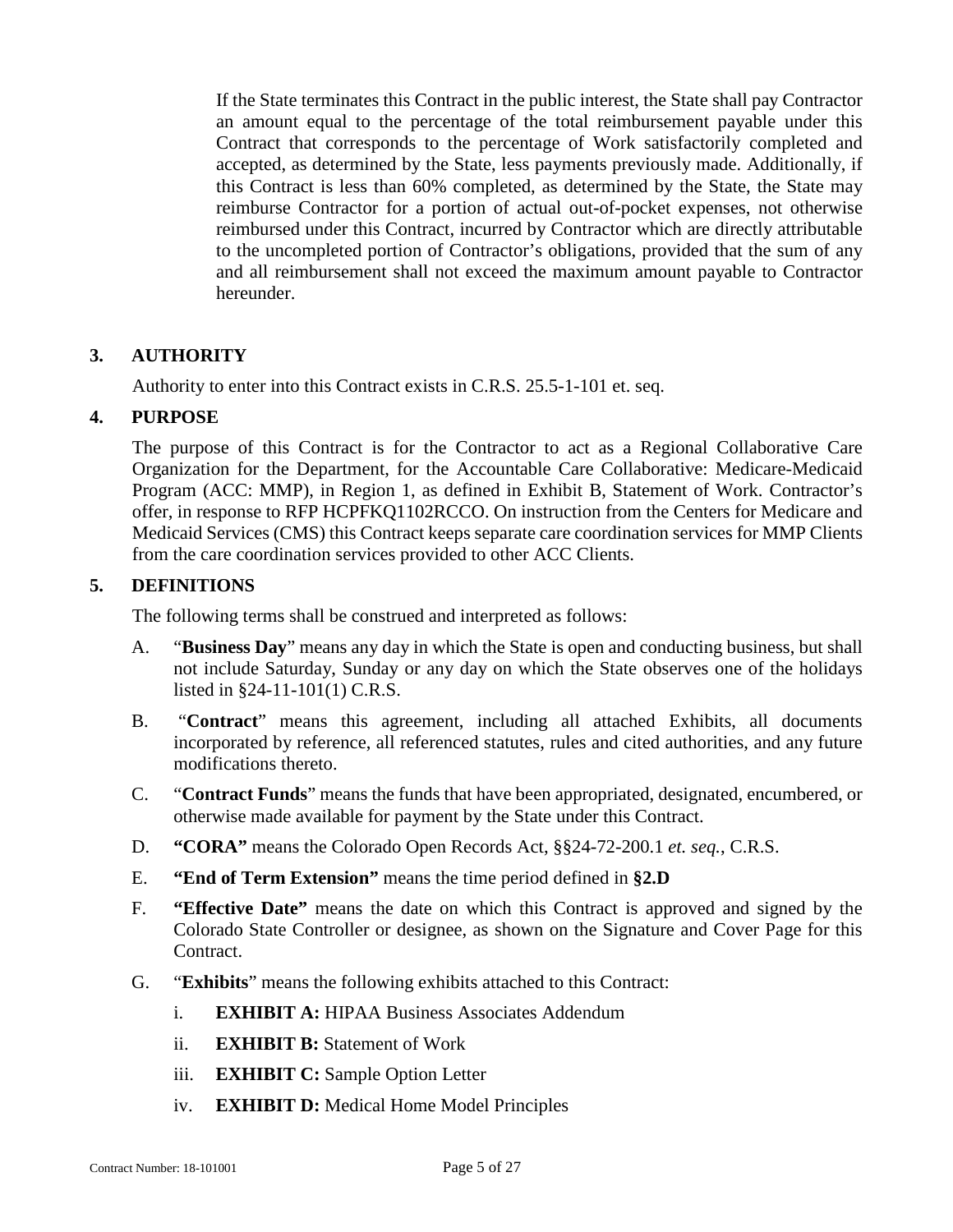- v. **EXHIBIT E:** Member Rights and Protections
- vi. **EXHIBIT F:** Deliverables
- vii. **EXHIBIT G:** Improvement advisor protocols
- viii. **EXHIBIT H:** Care Coordination Levels
- H. **"Extension Term"** means the time period defined in **§2.C**
- I. "**Goods**" means any movable material acquired, produced, or delivered by Contractor as set forth in this Contract and shall include any movable material acquired, produced, or delivered by Contractor in connection with the Services.
- J. **"Incident"** means any accidental or deliberate event that results in or constitutes an imminent threat of the unauthorized access or disclosure of State Confidential Information or of the unauthorized modification, disruption, or destruction of any State Records.
- K. "**Party**" means the State or Contractor, and "Parties" means both the State and Contractor.
- L. "**PII**" means personally identifiable information including, without limitation, any information maintained by the State about an individual that can be used to distinguish or trace an individual's identity, such as name, social security number, date and place of birth, mother's maiden name, or biometric records; and any other information that is linked or linkable to an individual, such as medical, educational, financial, and employment information. PII includes, but is not limited to, all information defined as personally identifiable information in §24-72-501 C.R.S.
- M. "**PHI**" means any protected health information, including, without limitation any information whether oral or recorded in any form or medium: **(i)** that relates to the past, present or future physical or mental condition of an individual; the provision of health care to an individual; or the past, present or future payment for the provision of health care to an individual; and **(ii)** that identifies the individual or with respect to which there is a reasonable basis to believe the information can be used to identify the individual. PHI includes, but is not limited to, any information defined as Individually Identifiable Health Information by the federal Health Insurance Portability and Accountability Act.
- N. "**Services**" means the services to be performed by Contractor as set forth in this Contract, and shall include any services to be rendered by Contractor in connection with the Goods.
- O. **"State Confidential Information"** means any and all State Records not subject to disclosure under CORA. State Confidential Information shall include, but is not limited to, PII, PHI, PCI, Tax Information, and State personnel records not subject to disclosure under CORA.
- P. **"State Fiscal Rules"** means that fiscal rules promulgated by the Colorado State Controller pursuant to §24-30-202(13)(a).
- Q. **"State Fiscal Year"** means a 12 month period beginning on July 1 of each calendar year and ending on June 30 of the following calendar year. If a single calendar year follows the term, then it means the State Fiscal Year ending in that calendar year.
- R. **"State Purchasing Director"** means the position described in the Colorado Procurement Code and its implementing regulations.
- S. **"State Records"** means any and all State data, information, and records, regardless of physical form, including, but not limited to, information subject to disclosure under CORA.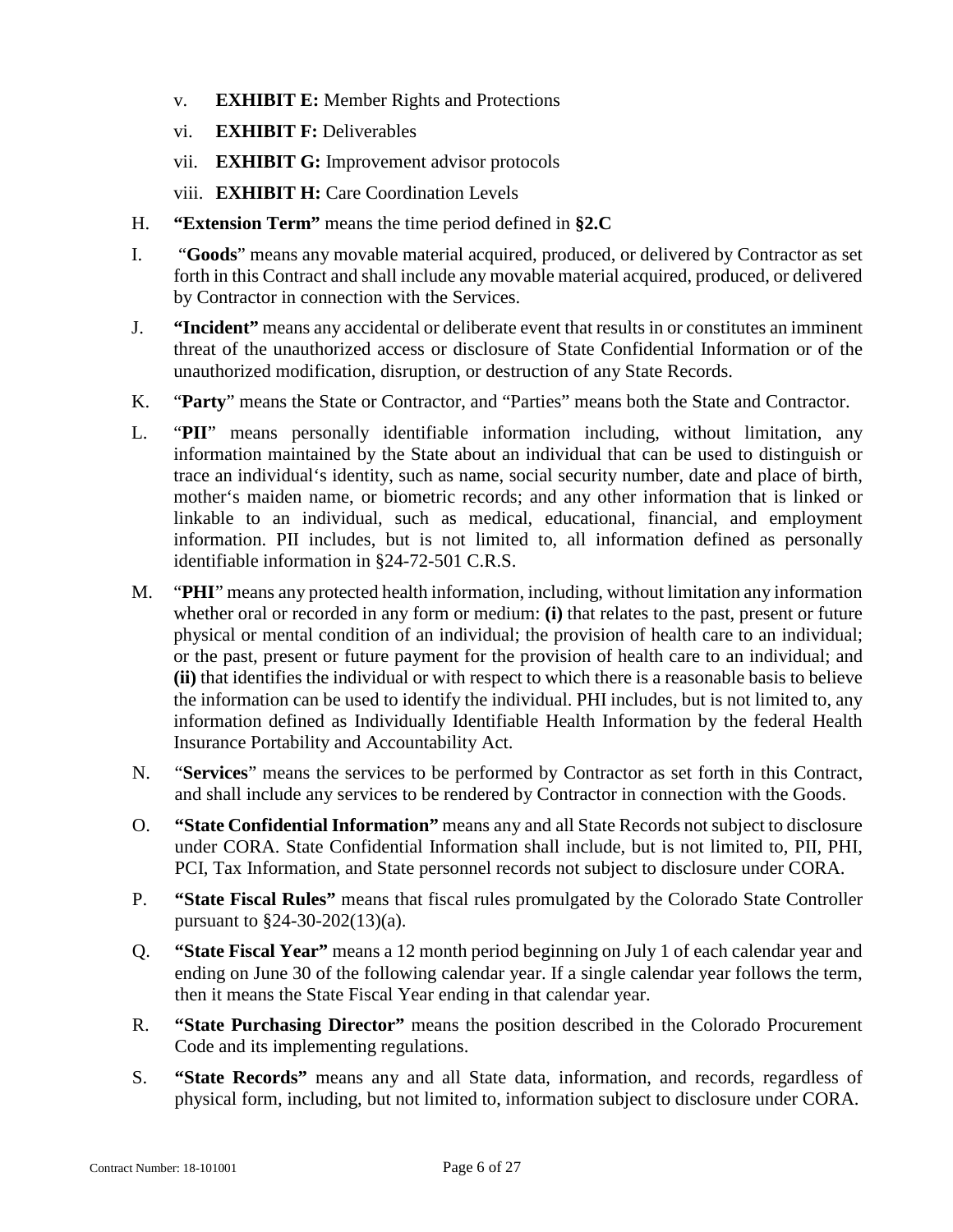- T. "**Subcontractor**" means third-parties, if any, engaged by Contractor to aid in performance of the Work.
- U. "**Tax Information**" means federal and State of Colorado tax information including, without limitation, federal and State tax returns, return information, and such other tax-related information as may be protected by federal and State law and regulation. Tax Information includes, but is not limited to all information defined as federal tax information in Internal Revenue Service Publication 1075.
- V. **"Term"** Means the time period defined in **[§2.B](#page-2-2)**
- W. "**Work**" means the delivery of the Goods and performance of the Services described in this Contract.
- X. "**Work Product**" means the tangible and intangible results of the Work, whether finished or unfinished, including drafts. Work Product includes, but is not limited to, documents, text, software (including source code), research, reports, proposals, specifications, plans, notes, studies, data, images, photographs, negatives, pictures, drawings, designs, models, surveys, maps, materials, ideas, concepts, know-how, and any other results of the Work. "Work Product" does not include any material that was developed prior to the Effective Date that is used, without modification, in the performance of the Work.

Any other term used in this Contract that is defined in an Exhibit shall be construed and interpreted as defined in that Exhibit.

## <span id="page-6-0"></span>**6. STATEMENT OF WORK**

Contractor shall complete the Work as described in this Contract and in accordance with the provisions of Exhibit B. The State shall have no liability to compensate Contractor for the delivery of any goods or the performance of any services that are not specifically set forth in this Contract.

#### <span id="page-6-1"></span>**7. PAYMENTS TO CONTRACTOR**

- A. Maximum Amount
	- i. Payments to Contractor are limited to the unpaid, obligated balance of the Contract Funds. The State shall not pay Contractor any amount under this Contract that exceeds the Contract Maximum. The State shall not pay Contractor any amount under this Contract that exceeds the PMPM amount for that month submitted to the State as specified in Exhibit B.
- B. Payment Procedures
	- i. Invoices and Payment
		- a. In accordance with and subject to Section 11.0. of Exhibit B, the State shall pay the Contractor for all earned Per Member Per Month payments and incentive payments.
		- b. The State shall not pay interest on any amounts due to the Contractor hereunder.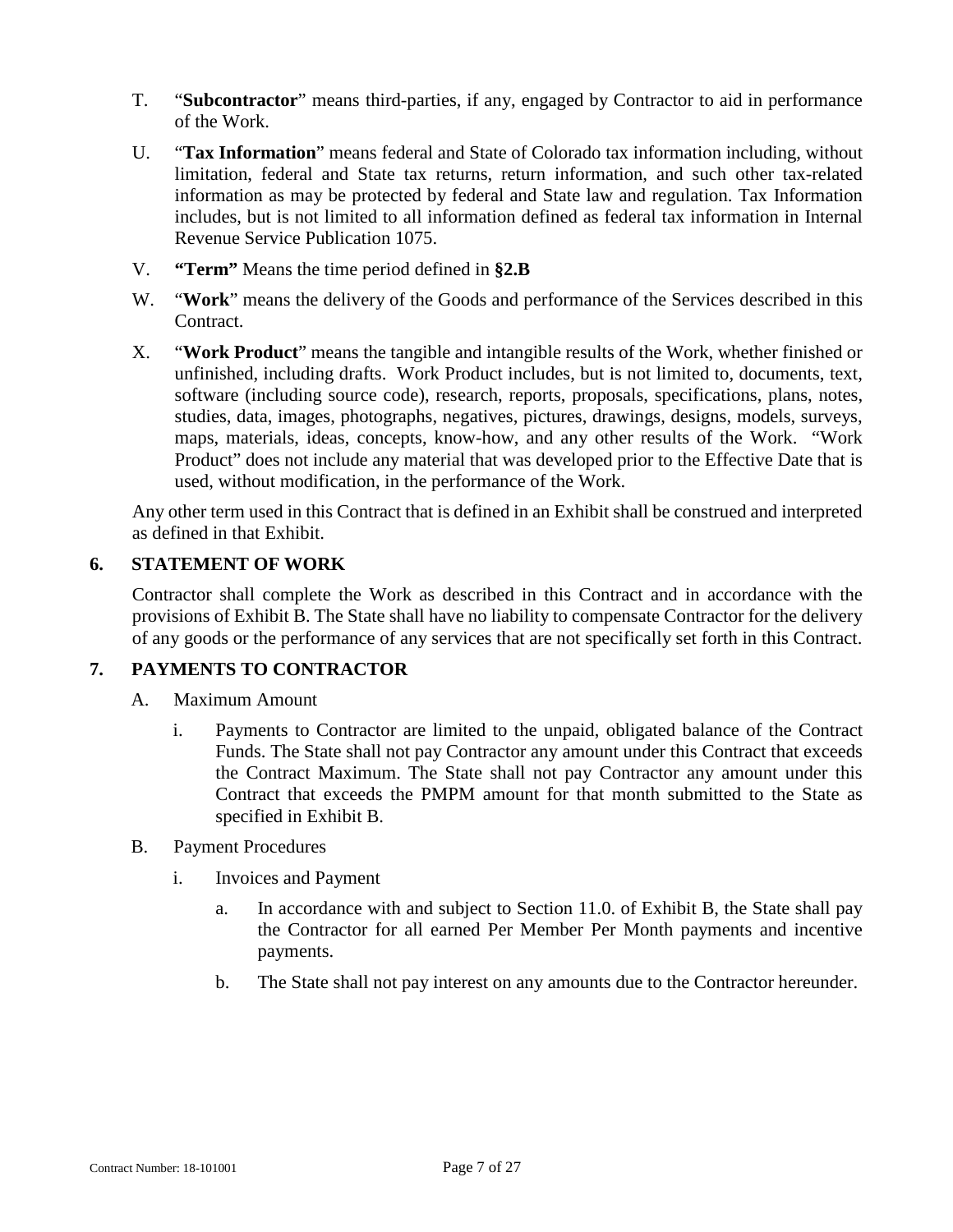#### ii. Payment Disputes

If Contractor disputes any calculation, determination or amount of any payment, Contractor shall notify the State in writing of its dispute within 30 days following the earlier to occur of Contractor's receipt of the payment or notification of the determination or calculation of the payment by the State. The State will review the information presented by Contractor and may make changes to its determination based on this review. The calculation, determination or payment amount that results from the State's review shall not be subject to additional dispute under this subsection. No payment subject to a dispute under this subsection shall be due until after the State has concluded its review, and the State shall not pay any interest on any amount during the period it is subject to dispute under this subsection.

#### iii. Available Funds-Contingency-Termination

The State is prohibited by law from making commitments beyond the term of the current State Fiscal Year. Payment to Contractor beyond the current State Fiscal Year is contingent on the appropriation and continuing availability of Contract Funds in any subsequent year (as provided in the Colorado Special Provisions). If federal funds or funds from any other non-State funds constitute all or some of the Contract Funds the State's obligation to pay Contractor shall be contingent upon such non-State funding continuing to be made available for payment. Payments to be made pursuant to this Contract shall be made only from Contract Funds, and the State's liability for such payments shall be limited to the amount remaining of such Contract Funds. If State, federal or other funds are not appropriated, or otherwise become unavailable to fund this Contract, the State may, upon written notice, terminate this Contract, in whole or in part, without incurring further liability. The State shall, however, remain obligated to pay for Services and Goods that are delivered and accepted prior to the effective date of notice of termination, and this termination shall otherwise be treated as if this Contract were terminated in the public interest as described in **[§2.E](#page-3-0)**.

iv. Erroneous Payments

The State may recover, at the State's discretion, payments made to Contractor in error for any reason, including, but not limited to, overpayments or improper payments, and unexpended or excess funds received by Contractor. The State may recover such payments by deduction from subsequent payments under this Contract, deduction from any payment due under any other contracts, grants or agreements between the State and Contractor, or by any other appropriate method for collecting debts owed to the State.

#### <span id="page-7-0"></span>**8. REPORTING - NOTIFICATION**

A. Litigation Reporting

If Contractor is served with a pleading or other document in connection with an action before a court or other administrative decision making body, and such pleading or document relates to this Contract or may affect Contractor's ability to perform its obligations under this Contract, Contractor shall, within 10 days after being served, notify the State of such action and deliver copies of such pleading or document to the State's principal representative identified in **§16**.

#### <span id="page-7-1"></span>**9. CONTRACTOR RECORDS**

A. Maintenance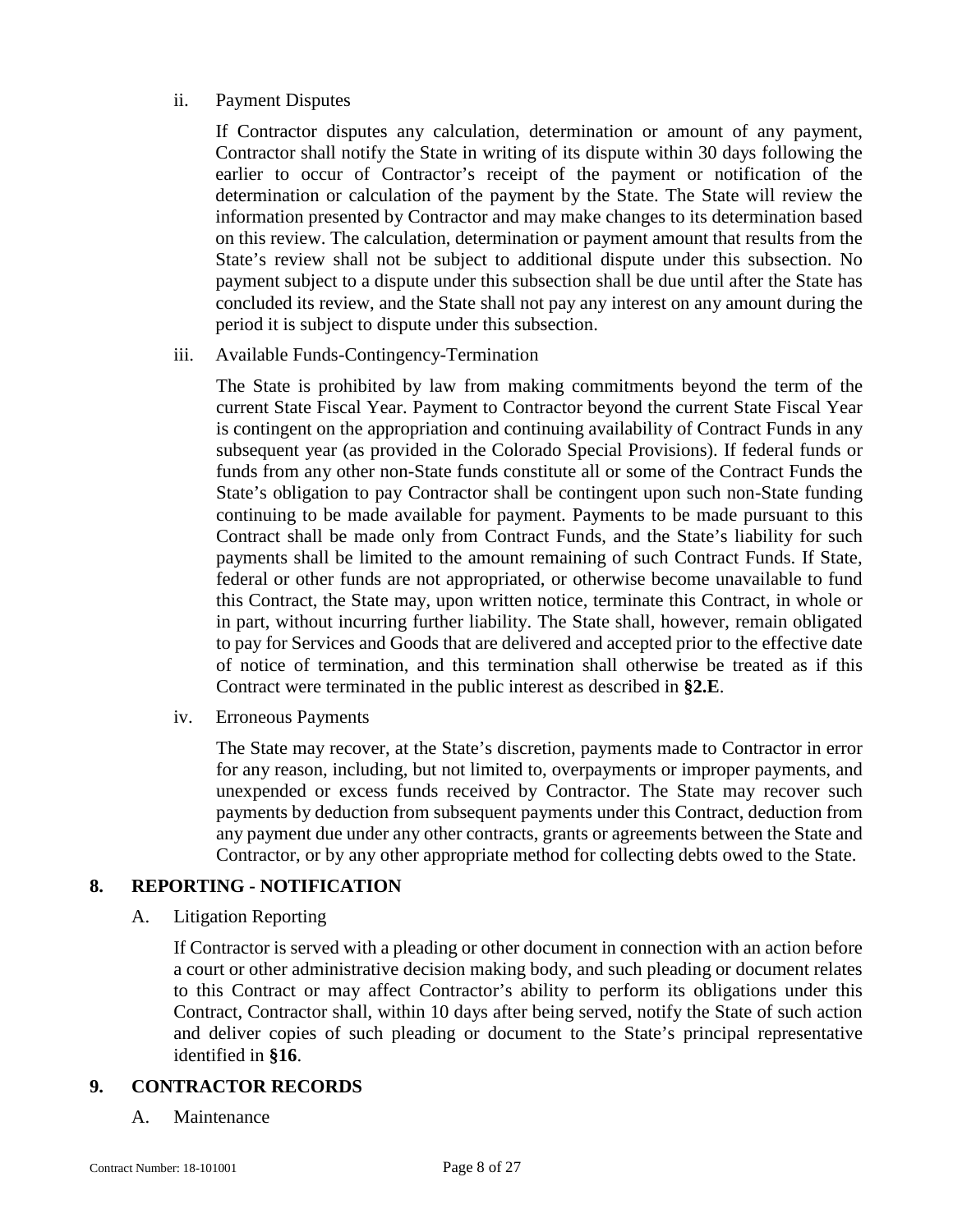Contractor shall maintain a file of all documents, records, communications, notes and other materials relating to the Work (the "Contractor Records"). Contractor Records shall include all documents, records, communications, notes and other materials maintained by Contractor that relate to any Work performed by Subcontractors, and Contractor shall maintain all records related to the Work performed by Subcontractors required to ensure proper performance of that Work. Contractor shall maintain Contractor Records until the last to occur of: **(i)** the date 10 years after the date this Contract expires or is terminated, **(ii)** final payment under this Contract is made, **(iii)** the resolution of any pending Contract matters, or **(iv)** if an audit is occurring, or Contractor has received notice that an audit is pending, the date such audit is completed and its findings have been resolved (the "Record Retention Period").

B. Inspection

Contractor shall permit the State to audit, inspect, examine, excerpt, copy and transcribe Contractor Records during the Record Retention Period. Contractor shall make Contractor Records available during normal business hours at Contractor's office or place of business, or at other mutually agreed upon times or locations, upon no fewer than 2 Business Days' notice from the State, unless the State determines that a shorter period of notice, or no notice, is necessary to protect the interests of the State.

C. Monitoring

The State, in its discretion, may monitor Contractor's performance of its obligations under this Contract using procedures as determined by the State. The State shall monitor Contractor's performance in a manner that does not unduly interfere with Contractor's performance of the Work.

D. Final Audit Report

Contractor shall promptly submit to the State a copy of any final audit report of an audit performed on Contractor's records that relates to or affects this Contract or the Work, whether the audit is conducted by Contractor or a third party.

#### <span id="page-8-0"></span>**10. CONFIDENTIAL INFORMATION-STATE RECORDS**

A. Confidentiality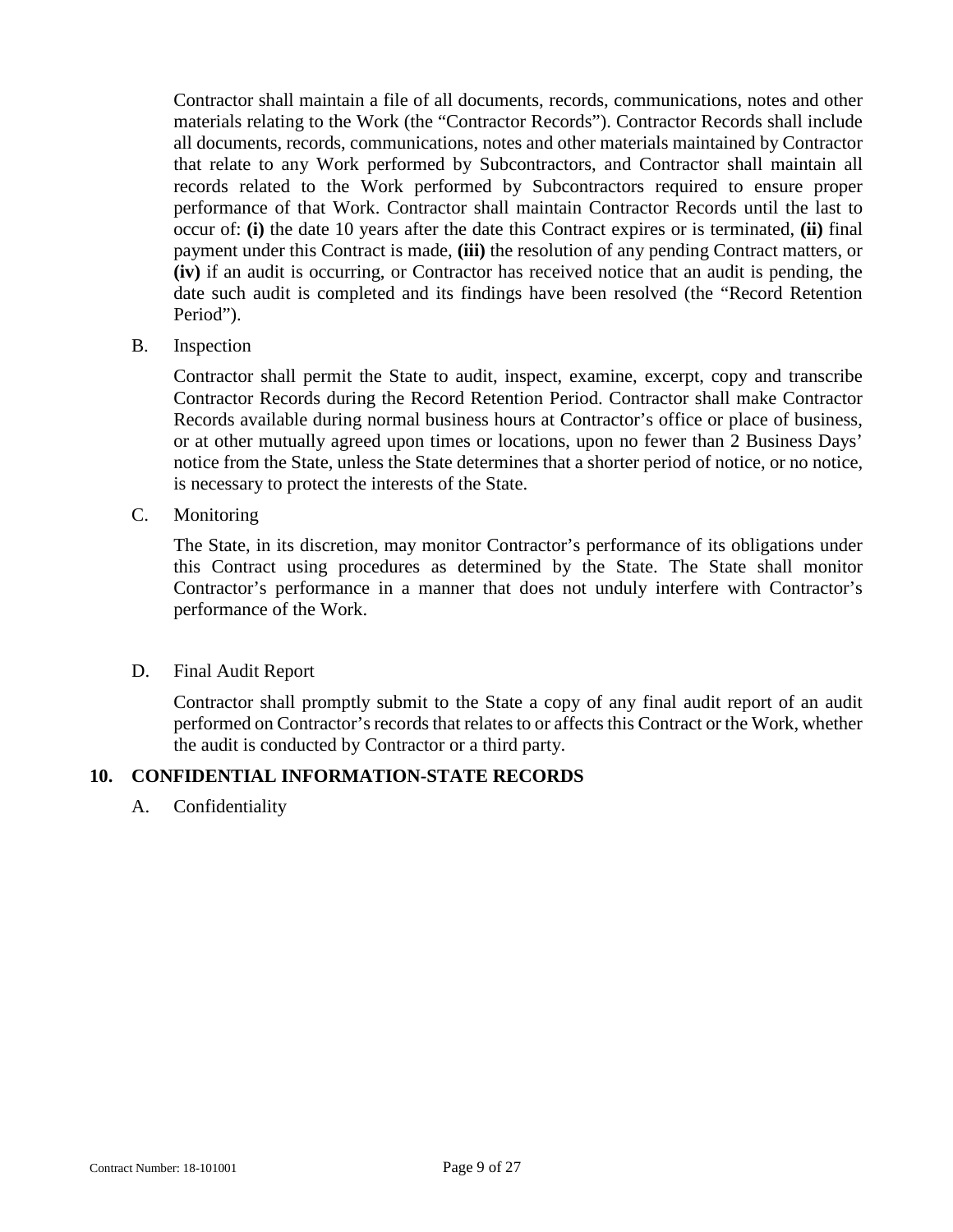Contractor shall hold and maintain, and cause all Subcontractors to hold and maintain, any and all State Records that the State provides or makes available to Contractor for the sole and exclusive benefit of the State, unless those State Records are otherwise publicly available at the time of disclosure. Contractor shall not, without prior written approval of the State, use for Contractor's own benefit, publish, copy, or otherwise disclose to any third party, or permit the use by any third party for its benefit or to the detriment of the State, any State Records, except as otherwise stated in this Contract. Contractor shall provide for the security of all State Confidential Information in accordance with all policies promulgated by the Colorado Office of Information Security and all applicable laws, rules, policies, publications, and guidelines including, without limitation: **(i)** the most recently promulgated IRS Publication 1075 for all Tax Information, **(ii)** the most recently updated PCI Data Security Standard from the PCI Security Standards Council for all PCI, **(iii)** the most recently issued version of the U.S. Department of Justice, Federal Bureau of Investigation, Criminal Justice Information Services Security Policy for all CJI, and **(iv)** the federal Health Insurance Portability and Accountability Act for all PHI and the HIPAA Business Associate Addendum attached to this Contract. Contractor shall immediately forward any request or demand for State Records to the State's principal representative.

B. Other Entity Access and Nondisclosure Agreements

Contractor may provide State Records to its agents, employees, assigns and Subcontractors as necessary to perform the Work, but shall restrict access to State Confidential Information to those agents, employees, assigns and Subcontractors who require access to perform their obligations under this Contract. Contractor shall ensure all such agents, employees, assigns, and Subcontractors sign nondisclosure agreements at least as protective as this Contract, and that the nondisclosure agreements are in force at all times the agent, employee, assign or Subcontractor has access to any State Confidential Information. Contractor shall provide copies of those signed nondisclosure agreements to the State upon request.

C. Use, Security, and Retention

Contractor shall use, hold and maintain State Confidential Information in compliance with any and all applicable laws and regulations in facilities located within the United States, and shall maintain a secure environment that ensures confidentiality of all State Confidential Information wherever located. Contractor shall provide the State with access, subject to Contractor's reasonable security requirements, for purposes of inspecting and monitoring access and use of State Confidential Information and evaluating security control effectiveness. Upon the expiration or termination of this Contract, Contractor shall return State Records provided to Contractor or destroy such State Records and certify to the State that it has done so, as directed by the State. If Contractor is prevented by law or regulation from returning or destroying State Confidential Information, Contractor warrants it will guarantee the confidentiality of, and cease to use, such State Confidential Information.

D. Incident Notice and Remediation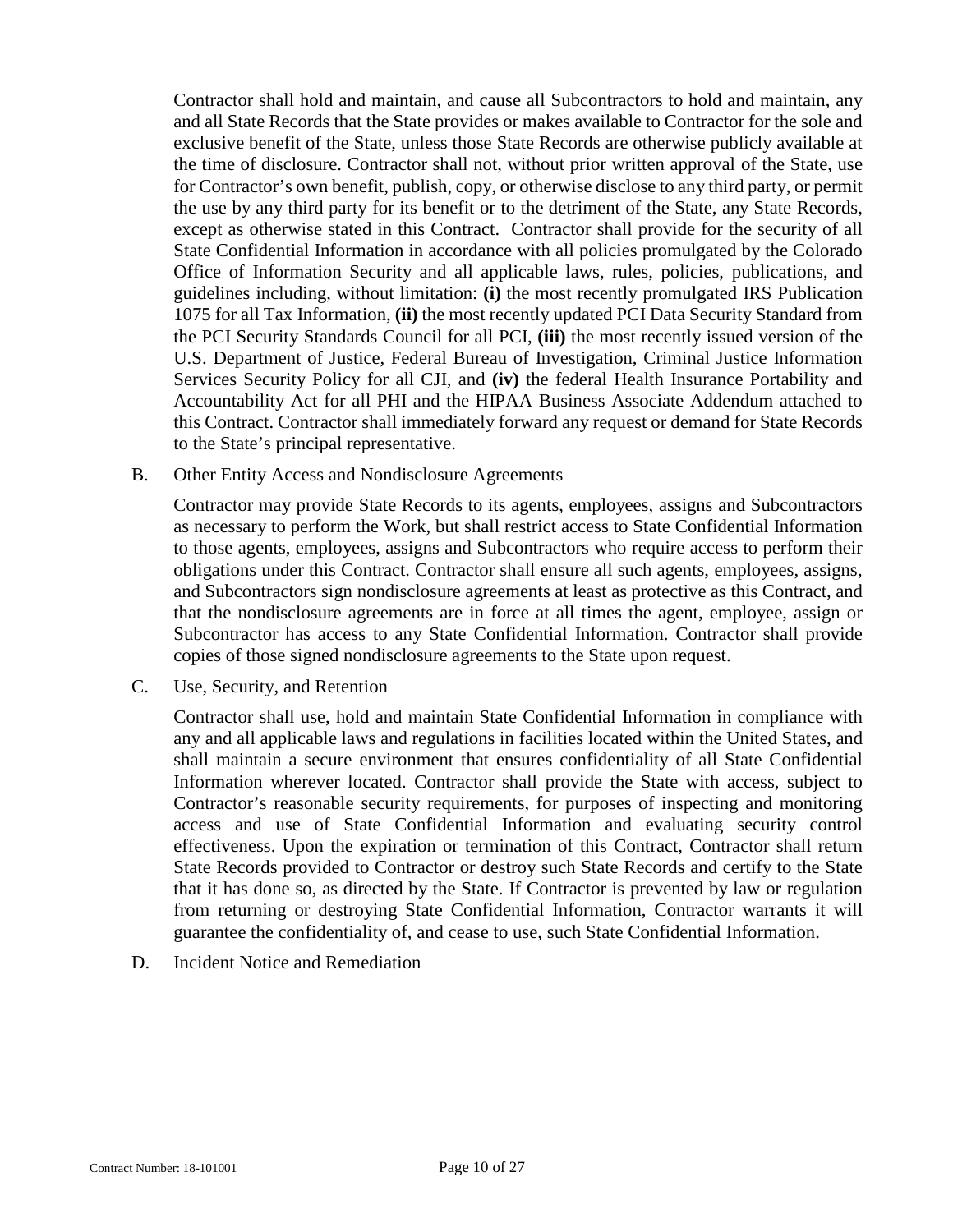If Contractor becomes aware of any Incident, it shall notify the State immediately and cooperate with the State regarding recovery, remediation, and the necessity to involve law enforcement, as determined by the State. Unless Contractor can establish that none of Contractor or any of its agents, employees, assigns or Subcontractors are the cause or source of the Incident, Contractor shall be responsible for the cost of notifying each person who may have been impacted by the Incident. After an Incident, Contractor shall take steps to reduce the risk of incurring a similar type of Incident in the future as directed by the State, which may include, but is not limited to, developing and implementing a remediation plan that is approved by the State, at no additional cost to the State.

#### <span id="page-10-0"></span>**11. CONFLICTS OF INTEREST**

A. Actual Conflicts of Interest

Contractor shall not engage in any business or activities, or maintain any relationships that conflict in any way with the full performance of the obligations of Contractor under this Contract. Such a conflict of interest would arise when a Contractor or Subcontractor's employee, officer or agent were to offer or provide any tangible personal benefit to an employee of the State, or any member of his or her immediate family or his or her partner, related to the award of, entry into or management or oversight of this Contract.

B. Apparent Conflicts of Interest

Contractor acknowledges that, with respect to this Contract, even the appearance of a conflict of interest shall be harmful to the State's interests. Absent the State's prior written approval, Contractor shall refrain from any practices, activities or relationships that reasonably appear to be in conflict with the full performance of Contractor's obligations under this Contract.

C. Disclosure to the State

If a conflict or the appearance of a conflict arises, or if Contractor is uncertain whether a conflict or the appearance of a conflict has arisen, Contractor shall submit to the State a disclosure statement setting forth the relevant details for the State's consideration. Failure to promptly submit a disclosure statement or to follow the State's direction in regard to the actual or apparent conflict constitutes a breach of this Contract.

#### <span id="page-10-1"></span>**12. INSURANCE**

Contractor shall obtain and maintain, and ensure that each Subcontractor shall obtain and maintain, insurance as specified in this section at all times during the term of this Contract. All insurance policies required by this Contract shall be issued by insurance companies with an AM Best rating of A-VIII or better.

A. Workers' Compensation

Workers' compensation insurance as required by state statute, and employers' liability insurance covering all Contractor or Subcontractor employees acting within the course and scope of their employment.

B. General Liability

Commercial general liability insurance written on an Insurance Services Office occurrence form, covering premises operations, fire damage, independent contractors, products and completed operations, blanket contractual liability, personal injury, and advertising liability with minimum limits as follows: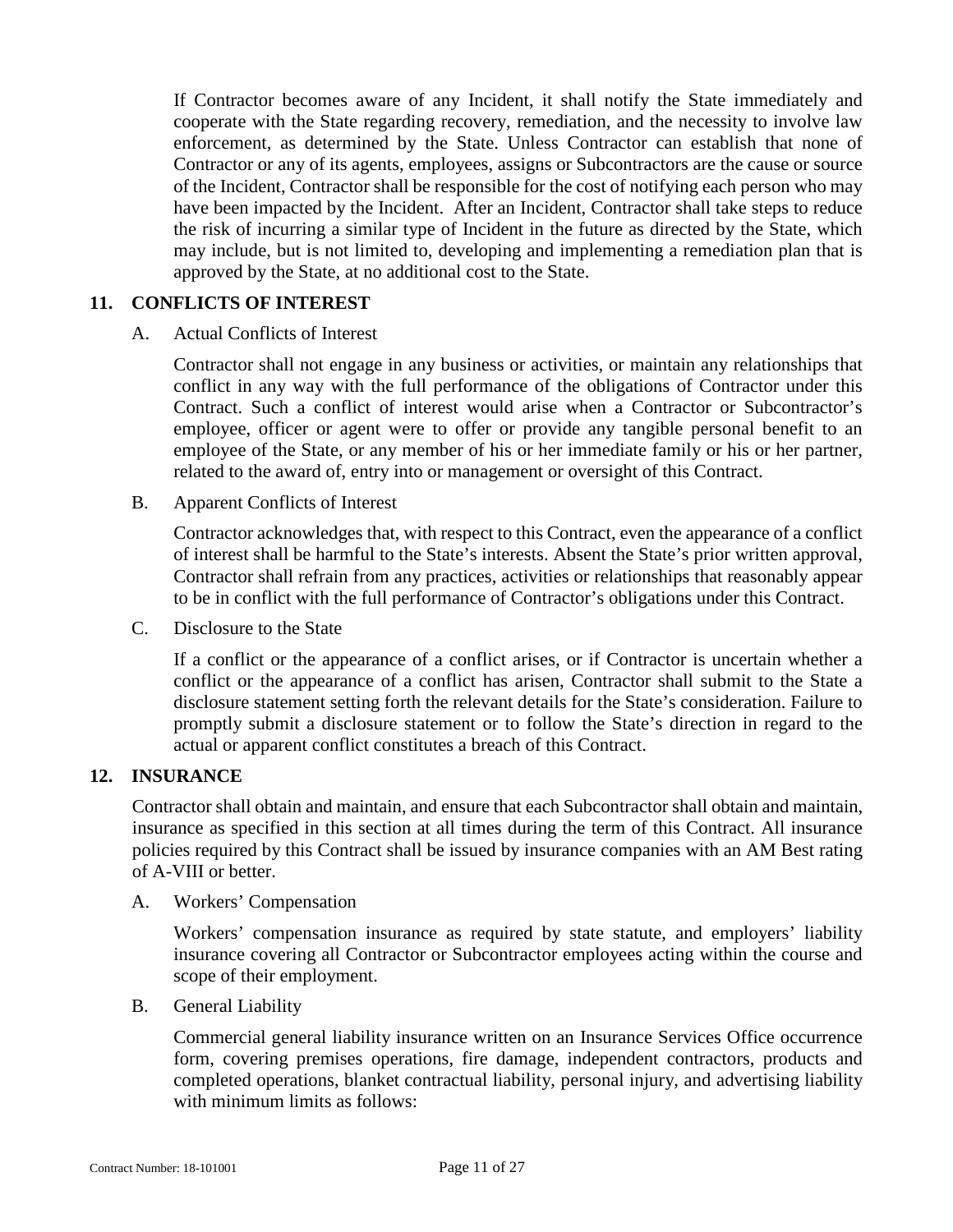- i. \$1,000,000 each occurrence;
- ii. \$1,000,000 general aggregate;
- iii. \$1,000,000 products and completed operations aggregate; and
- iv. \$50,000 any 1 fire.
- C. Automobile Liability

Automobile liability insurance covering any auto (including owned, hired and non-owned autos) with a minimum limit of \$1,000,000 each accident combined single limit.

D. Protected Information

Liability insurance covering all loss of State Confidential Information, such as PII, PHI, PCI, Tax Information, and CJI, and claims based on alleged violations of privacy rights through improper use or disclosure of protected information with minimum limits as follows:

- i. \$1,000,000 each occurrence; and
- ii. \$2,000,000 general aggregate.
- E. Professional Liability Insurance

Professional liability insurance covering any damages caused by an error, omission or any negligent act with minimum limits as follows:

- i. \$1,000,000 each occurrence; and
- ii. \$1,000,000 general aggregate.
- F. Crime Insurance

Crime insurance including employee dishonesty coverage with minimum limits as follows:

- i. \$1,000,000 each occurrence; and
- ii. \$1,000,000 general aggregate.
- G. Additional Insured

The State shall be named as additional insured on all commercial general liability policies (leases and construction contracts require additional insured coverage for completed operations) required of Contractor and Subcontractors.

H. Primacy of Coverage

Coverage required of Contractor and each Subcontractor shall be primary over any insurance or self-insurance program carried by Contractor or the State.

I. Cancellation

The above insurance policies shall include provisions preventing cancellation or nonrenewal, except for cancellation based on non-payment of premiums, without at least 30 days prior notice to Contractor and Contractor shall forward such notice to the State in accordance with **[§16](#page-15-0)** within 7 days of Contractor's receipt of such notice.

J. Subrogation Waiver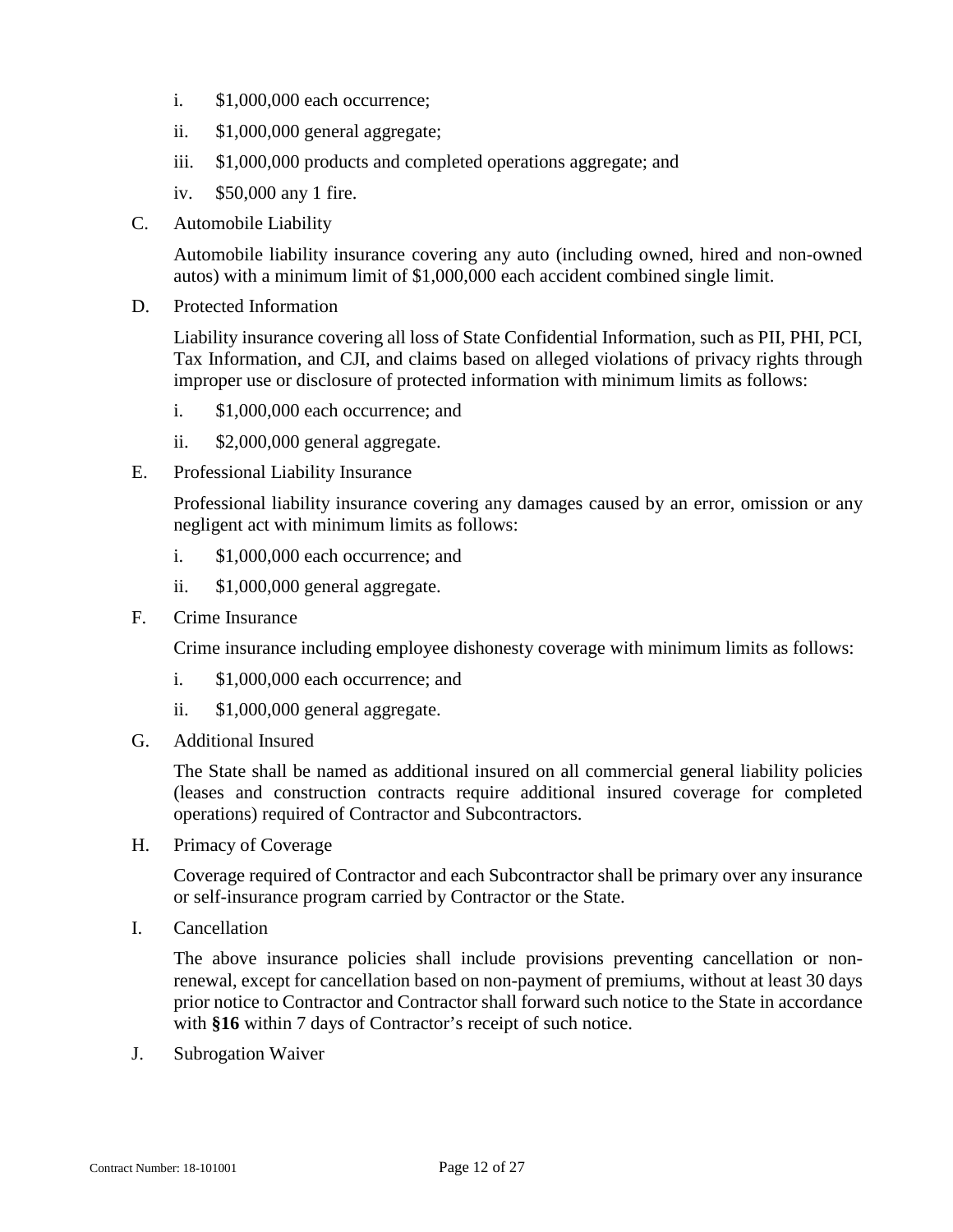All insurance policies secured or maintained by Contractor or its Subcontractors in relation to this Contract shall include clauses stating that each carrier shall waive all rights of recovery under subrogation or otherwise against Contractor or the State, its agencies, institutions, organizations, officers, agents, employees, and volunteers.

K. Public Entities

If Contractor is a "public entity" within the meaning of the Colorado Governmental Immunity Act, §24-10-101, *et seq.*, C.R.S. (the "GIA"), Contractor shall maintain, in lieu of the liability insurance requirements stated above, at all times during the term of this Contract such liability insurance, by commercial policy or self-insurance, as is necessary to meet its liabilities under the GIA. If a Subcontractor is a public entity within the meaning of the GIA, Contractor shall ensure that the Subcontractor maintains at all times during the terms of this Contract, in lieu of the liability insurance requirements stated above, such liability insurance, by commercial policy or self-insurance, as is necessary to meet the Subcontractor's obligations under the GIA.

#### L. Certificates

Contractor shall provide to the State certificates evidencing Contractor's insurance coverage required in this Contract within 7 Business Days following the Effective Date. Contractor shall provide to the State certificates evidencing Subcontractor insurance coverage required under this Contract within 7 Business Days following the Effective Date, except that, if Contractor's subcontract is not in effect as of the Effective Date, Contractor shall provide to the State certificates showing Subcontractor insurance coverage required under this Contract within 7 Business Days following Contractor's execution of the subcontract. No later than 15 days before the expiration date of Contractor's or any Subcontractor's coverage, Contractor shall deliver to the State certificates of insurance evidencing renewals of coverage. At any other time during the term of this Contract, upon request by the State, Contractor shall, within 7 Business Days following the request by the State, supply to the State evidence satisfactory to the State of compliance with the provisions of this **[§12](#page-10-1)**.

#### <span id="page-12-0"></span>**13. BREACH**

A. Defined

The failure of a Party to perform any of its obligations in accordance with this Contract, in whole or in part or in a timely or satisfactory manner, shall be a breach. The institution of proceedings under any bankruptcy, insolvency, reorganization or similar law, by or against Contractor, or the appointment of a receiver or similar officer for Contractor or any of its property, which is not vacated or fully stayed within 30 days after the institution of such proceeding, shall also constitute a breach.

<span id="page-12-2"></span>B. Notice and Cure Period

<span id="page-12-1"></span>In the event of a breach, the aggrieved Party shall give written notice of breach to the other Party. If the notified Party does not cure the breach, at its sole expense, within 30 days after the delivery of written notice, the Party may exercise any of the remedies as described in **[§0](#page-12-1)** for that Party. Notwithstanding any provision of this Contract to the contrary, the State, in its discretion, need not provide notice or a cure period and may immediately terminate this Contract in whole or in part or institute any other remedy in the Contract in order to protect the public interest of the State.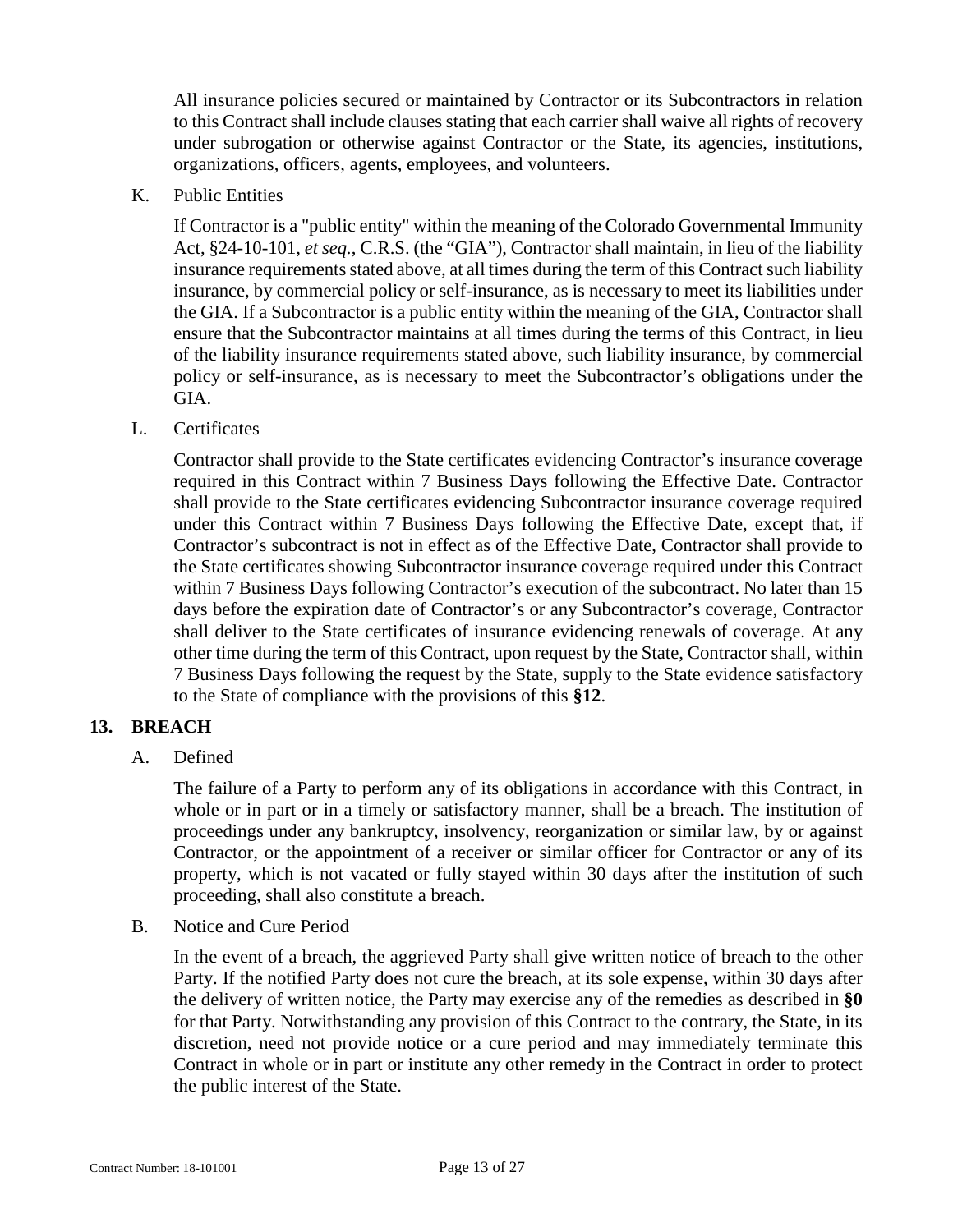#### <span id="page-13-2"></span>**14. REMEDIES**

#### A. State's Remedies

If Contractor is in breach under any provision of this Contract and fails to cure such breach, the State, following the notice and cure period set forth in **[§13.B.](#page-12-2),** shall have all of the remedies listed in this **[§14.A.](#page-13-2)** in addition to all other remedies set forth in this Contract or at law. The State may exercise any or all of the remedies available to it, in its discretion, concurrently or consecutively.

<span id="page-13-0"></span>i. Termination for Breach

In the event of Contractor's uncured breach, the State may terminate this entire Contract or any part of this Contract. Contractor shall continue performance of this Contract to the extent not terminated, if any.

<span id="page-13-1"></span>a. Obligations and Rights

To the extent specified in any termination notice, Contractor shall not incur further obligations or render further performance past the effective date of such notice, and shall terminate outstanding orders and subcontracts with third parties. However, Contractor shall complete and deliver to the State all Work not cancelled by the termination notice, and may incur obligations as necessary to do so within this Contract's terms. At the request of the State, Contractor shall assign to the State all of Contractor's rights, title, and interest in and to such terminated orders or subcontracts. Upon termination, Contractor shall take timely, reasonable and necessary action to protect and preserve property in the possession of Contractor but in which the State has an interest. At the State's request, Contractor shall return materials owned by the State in Contractor's possession at the time of any termination. Contractor shall deliver all completed Work Product and all Work Product that was in the process of completion to the State at the State's request.

b. Payments

Notwithstanding anything to the contrary, the State shall only pay Contractor for accepted Work received as of the date of termination. If, after termination by the State, the State agrees that Contractor was not in breach or that Contractor's action or inaction was excusable, such termination shall be treated as a termination in the public interest, and the rights and obligations of the Parties shall be as if this Contract had been terminated in the public interest under **[§2.E](#page-3-0)**.

c. Damages and Withholding

Notwithstanding any other remedial action by the State, Contractor shall remain liable to the State for any damages sustained by the State in connection with any breach by Contractor, and the State may withhold payment to Contractor for the purpose of mitigating the State's damages until such time as the exact amount of damages due to the State from Contractor is determined. The State may withhold any amount that may be due Contractor as the State deems necessary to protect the State against loss including, without limitation, loss as a result of outstanding liens and excess costs incurred by the State in procuring from third parties replacement Work as cover.

ii. Remedies Not Involving Termination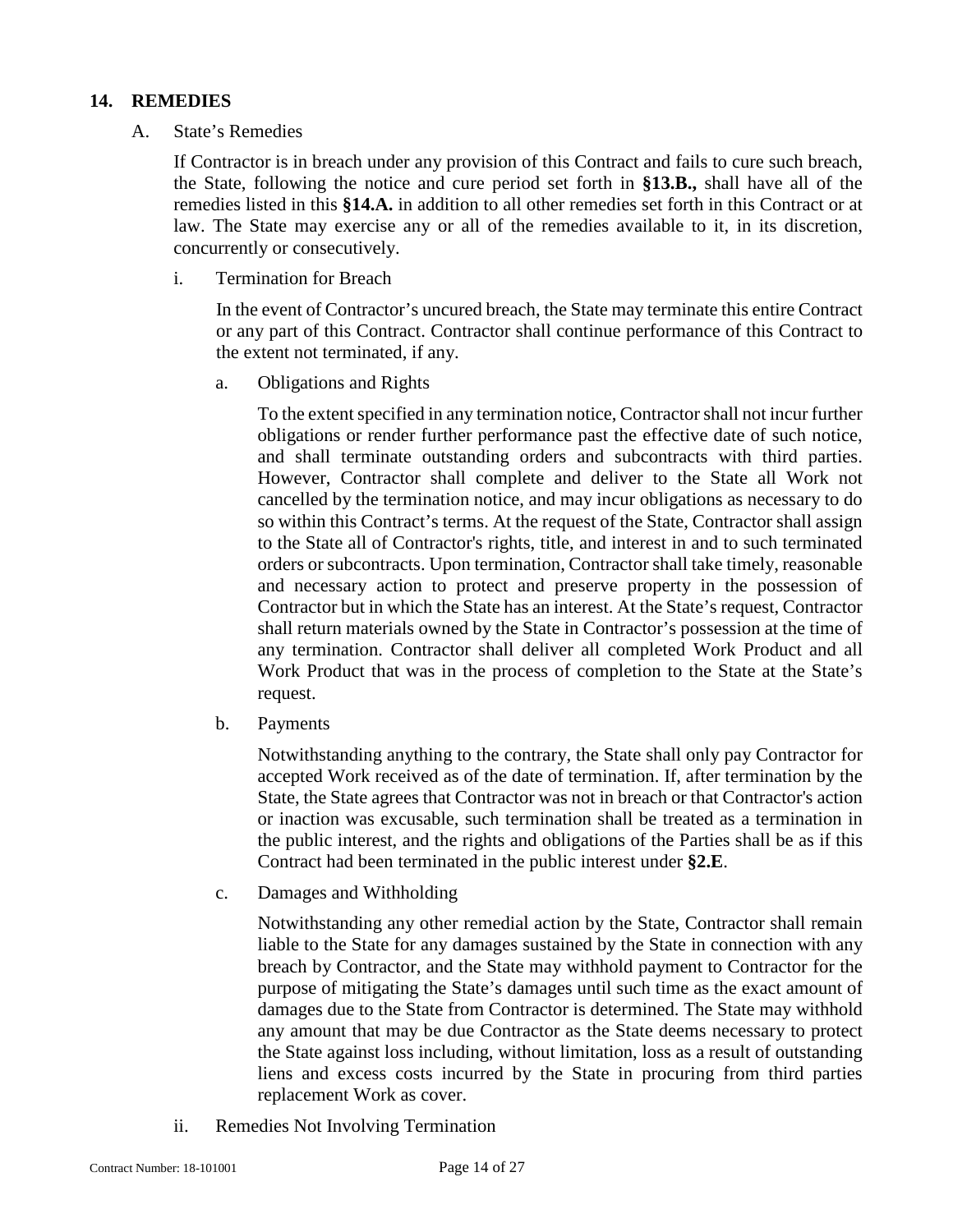The State, in its discretion, may exercise one or more of the following additional remedies:

a. Suspend Performance

Suspend Contractor's performance with respect to all or any portion of the Work pending corrective action as specified by the State without entitling Contractor to an adjustment in price or cost or an adjustment in the performance schedule. Contractor shall promptly cease performing Work and incurring costs in accordance with the State's directive, and the State shall not be liable for costs incurred by Contractor after the suspension of performance.

b. Withhold Payment

Withhold payment to Contractor until Contractor corrects its Work.

c. Deny Payment

Deny payment for Work not performed, or that due to Contractor's actions or inactions, cannot be performed or if they were performed are reasonably of no value to the state; provided, that any denial of payment shall be equal to the value of the obligations not performed.

d. Removal

Demand immediate removal of any of Contractor's employees, agents, or Subcontractors from the Work whom the State deems incompetent, careless, insubordinate, unsuitable, or otherwise unacceptable or whose continued relation to this Contract is deemed by the State to be contrary to the public interest or the State's best interest.

e. Intellectual Property

If any Work infringes a patent, copyright, trademark, trade secret or other intellectual property right, Contractor shall, as approved by the State, **(a)** secure that right to use such Work for the State or Contractor; **(b)** replace the Work with noninfringing Work or modify the Work so that it becomes noninfringing; or, **(c)** remove any infringing Work and refund the amount paid for such Work to the State.

B. Contractor's Remedies

If the State is in breach of any provision of this Contract and does not cure such breach, Contractor, following the notice and cure period in **[§13.B](#page-12-2)** and the dispute resolution process in **[§15](#page-14-0)**, shall have all remedies available at law and equity.

#### <span id="page-14-1"></span><span id="page-14-0"></span>**15. DISPUTE RESOLUTION**

A. Initial Resolution

Except as herein specifically provided otherwise, disputes concerning the performance of this Contract which cannot be resolved by the designated Contract representatives shall be referred in writing to a senior departmental management staff member designated by the State and a senior manager designated by Contractor for resolution.

B. Resolution of Controversies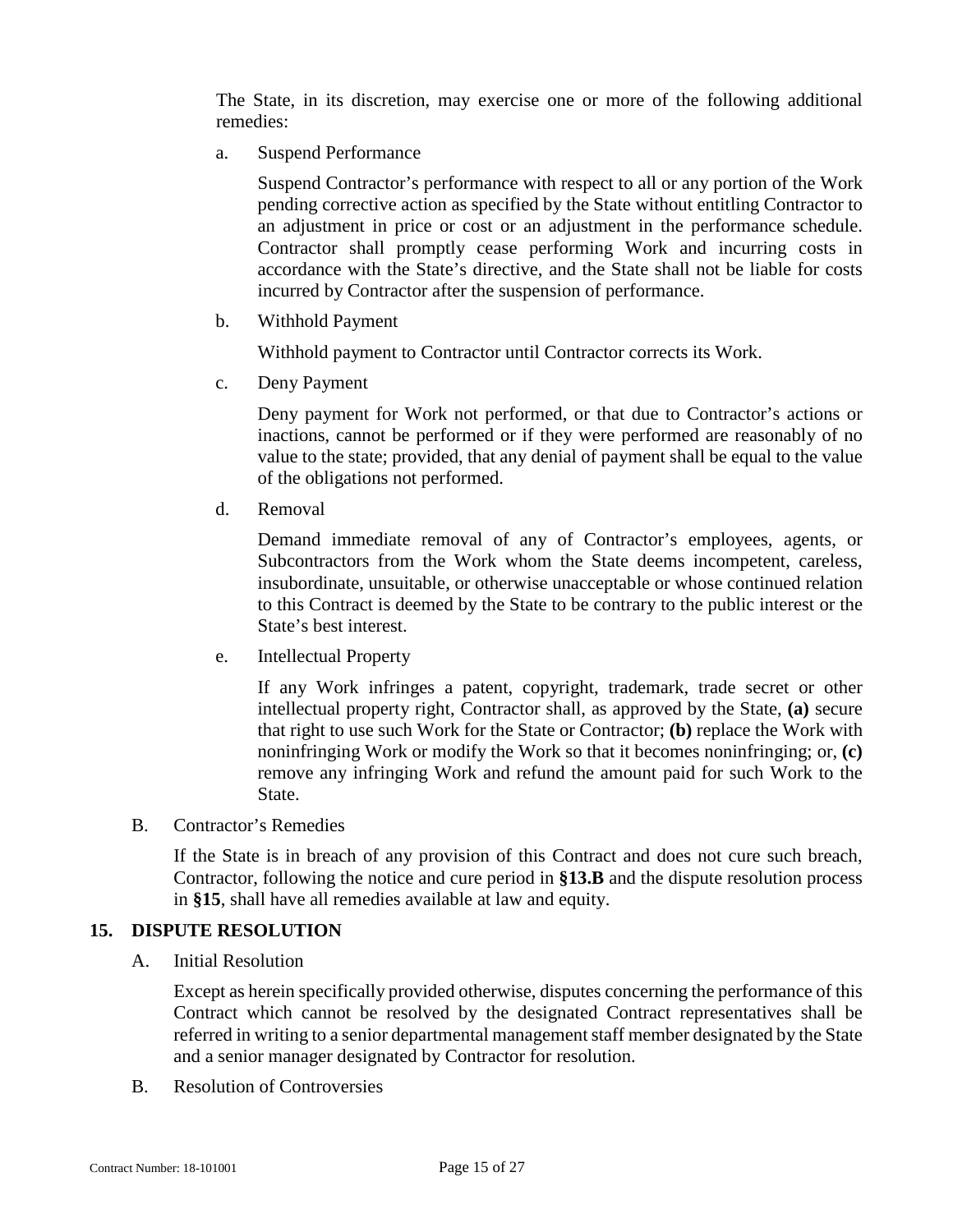If the initial resolution described in **[§15.A](#page-14-1)** fails to resolve the dispute within 10 Business Days, Contractor shall submit any alleged breach of this Contract by the State to the purchasing director of the Department of Health Care Policy and Financing for resolution in accordance with the provisions of §§24-109-101, 24-109-106, 24-109-107, and 24-109-201 through 24-109-206 C.R.S., (the "Resolution Statutes"), except that if Contractor wishes to challenge any decision rendered by the purchasing director, Contractor's challenge shall be an appeal to the executive director of the Department of Personnel and Administration, or their delegate, under the Resolution Statutes before Contractor pursues any further action as permitted by such statutes. Except as otherwise stated in this Section, all requirements of the Resolution Statutes shall apply including, without limitation, time limitations.

## <span id="page-15-0"></span>**16. NOTICES AND REPRESENTATIVES**

Each individual identified below shall be the principal representative of the designating Party. All notices required or permitted to be given under this Contract shall be in writing, and shall be delivered **(i)** by hand with receipt required, **(ii)** by certified or registered mail to such Party's principal representative at the address set forth below or **(iii)** as an email with read receipt requested to the principal representative at the email address, if any, set forth below. If a Party delivers a notice to another through email and the email is undeliverable, then, unless the Party has been provided with an alternate email contact, the Party delivering the notice shall deliver the notice by hand with receipt required or by certified or registered mail to such Party's principal representative at the address set forth below. Either Party may change its principal representative or principal representative contact information by notice submitted in accordance with this **§16** without a formal amendment to this Contract. Unless otherwise provided in this Contract, notices shall be effective upon delivery of the written notice.

| <b>For the State:</b>              | <b>For Contractor:</b>                       |
|------------------------------------|----------------------------------------------|
| Susan Mathieu, ACC Program Manager | Patrick Gordon, Associate Vice<br>President  |
| Department of Health Care Policy & | Rocky Mountain Health Maintenance            |
| Financing                          | Organization, Inc.                           |
| 1570 Grant St                      | 6251 Greenwood Plaza Boulevard,<br>Suite 300 |
| Denver, CO 80203                   | Greenwood Village, Colorado 80111-<br>4808   |
| susan.mathieu@state.co.us          | patrick.gordon@rmhpcommunity.org             |

#### <span id="page-15-1"></span>**17. RIGHTS IN WORK PRODUCT AND OTHER INFORMATION**

A. Work Product

Contractor assigns to the State and its successors and assigns, the entire right, title, and interest in and to all causes of action, either in law or in equity, for past, present, or future infringement of intellectual property rights related to the Work Product and all works based on, derived from, or incorporating the Work Product. Whether or not Contractor is under contract with the State at the time, Contractor shall execute applications, assignments, and other documents, and shall render all other reasonable assistance requested by the State, to enable the State to secure patents, copyrights, licenses and other intellectual property rights related to the Work Product. The Parties intend the Work Product to be works made for hire.

i. Copyrights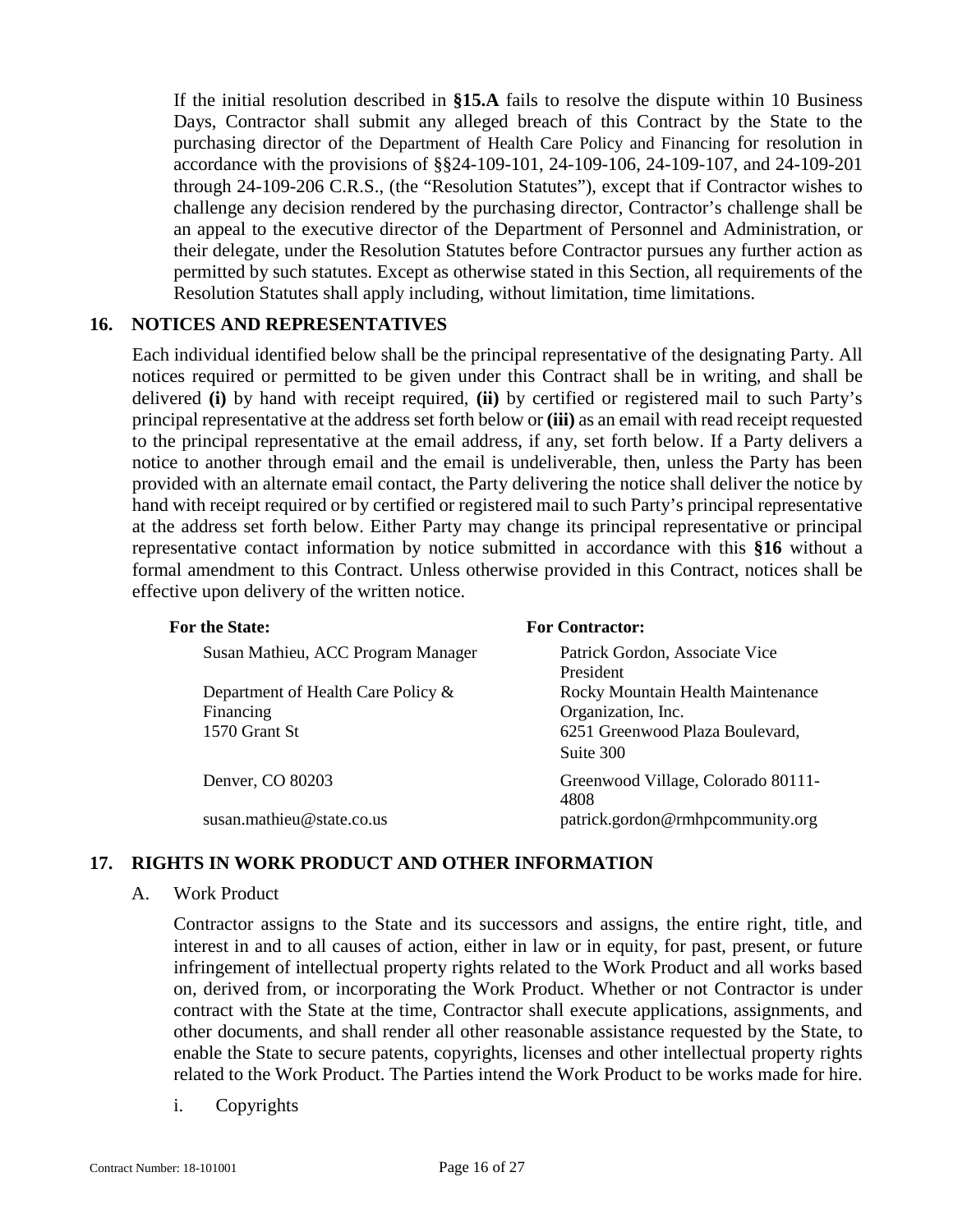To the extent that the Work Product (or any portion of the Work Product) would not be considered works made for hire under applicable law, Contractor hereby assigns to the State, the entire right, title, and interest in and to copyrights in all Work Product and all works based upon, derived from, or incorporating the Work Product; all copyright applications, registrations, extensions, or renewals relating to all Work Product and all works based upon, derived from, or incorporating the Work Product; and all moral rights or similar rights with respect to the Work Product throughout the world. To the extent that Contractor cannot make any of the assignments required by this section, Contractor hereby grants to the State a perpetual, irrevocable, royalty-free license to use, modify, copy, publish, display, perform, transfer, distribute, sell, and create derivative works of the Work Product and all works based upon, derived from, or incorporating the Work Product by all means and methods and in any format now known or invented in the future. The State may assign and license its rights under this license.

ii. Patents

In addition, Contractor grants to the State (and to recipients of Work Product distributed by or on behalf of the State) a perpetual, worldwide, no-charge, royalty-free, irrevocable patent license to make, have made, use, distribute, sell, offer for sale, import, transfer, and otherwise utilize, operate, modify and propagate the contents of the Work Product. Such license applies only to those patent claims licensable by Contractor that are necessarily infringed by the Work Product alone, or by the combination of the Work Product with anything else used by the State.

B. Exclusive Property of the State

Except to the extent specifically provided elsewhere in this Contract, any pre-existing State Records, State software, research, reports, studies, photographs, negatives or other documents, drawings, models, materials, data and information shall be the exclusive property of the State (collectively, "State Materials"). Contractor shall not use, willingly allow, cause or permit Work Product or State Materials to be used for any purpose other than the performance of Contractor's obligations in this Contract without the prior written consent of the State. Upon termination of this Contract for any reason, Contractor shall provide all Work Product and State Materials to the State in a form and manner as directed by the State.

#### <span id="page-16-0"></span>**18. GOVERNMENTAL IMMUNITY**

Liability for claims for injuries to persons or property arising from the negligence of the State, its departments, boards, commissions committees, bureaus, offices, employees and officials shall be controlled and limited by the provisions of the GIA; the Federal Tort Claims Act, 28 U.S.C. Pt. VI, Ch. 171 and 28 U.S.C. 1346(b), and the State's risk management statutes, §§24-30-1501, *et seq.* C.R.S.

## <span id="page-16-2"></span><span id="page-16-1"></span>**19. GENERAL PROVISIONS**

A. Assignment

Contractor's rights and obligations under this Contract are personal and may not be transferred or assigned without the prior, written consent of the State. Any attempt at assignment or transfer without such consent shall be void. Any assignment or transfer of Contractor's rights and obligations approved by the State shall be subject to the provisions of this Contract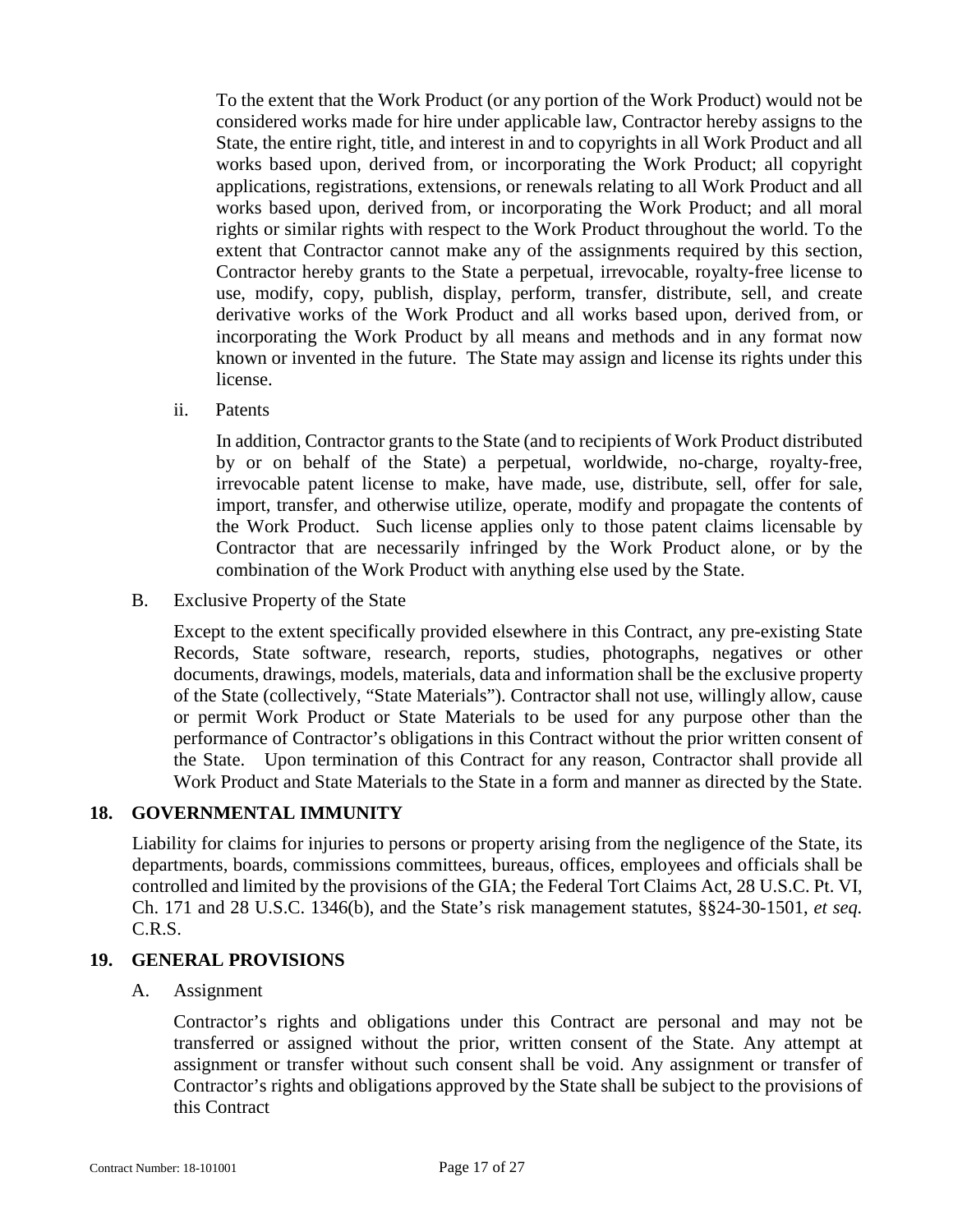#### <span id="page-17-0"></span>B. Subcontracts

Contractor shall not enter into any subcontract in connection with its obligations under this contract without providing notice to the State. The State may reject any such subcontract, and Contractor shall terminate any subcontract that is rejected by the State and shall not allow any Subcontractor to perform any Work after that Subcontractor's subcontract has been rejected by the State. Contractor shall submit to the State a copy of each such subcontract upon request by the State. All subcontracts entered into by Contractor in connection with this Contract shall comply with all applicable federal and state laws and regulations, shall provide that they are governed by the laws of the State of Colorado, and shall be subject to all provisions of this Contract.

C. Binding Effect

Except as otherwise provided in **[§19.A.](#page-16-2)**, all provisions of this Contract, including the benefits and burdens, shall extend to and be binding upon the Parties' respective successors and assigns.

D. Authority

Each Party represents and warrants to the other that the execution and delivery of this Contract and the performance of such Party's obligations have been duly authorized.

E. Captions and References

The captions and headings in this Contract are for convenience of reference only, and shall not be used to interpret, define, or limit its provisions. All references in this Contract to sections (whether spelled out or using the § symbol), subsections, exhibits or other attachments, are references to sections, subsections, exhibits or other attachments contained herein or incorporated as a part hereof, unless otherwise noted.

F. Counterparts

This Contract may be executed in multiple, identical, original counterparts, each of which shall be deemed to be an original, but all of which, taken together, shall constitute one and the same agreement.

G. Entire Understanding

This Contract represents the complete integration of all understandings between the Parties related to the Work, and all prior representations and understandings related to the Work, oral or written, are merged into this Contract. Prior or contemporaneous additions, deletions, or other changes to this Contract shall not have any force or effect whatsoever, unless embodied herein.

H. Jurisdiction and Venue

All suits or actions related to this Contract shall be filed and proceedings held in the State of Colorado and exclusive venue shall be in the City and County of Denver.

I. Modification

Except as otherwise provided in this Contract, any modification to this Contract shall only be effective if agreed to in a formal amendment to this Contract, properly executed and approved in accordance with applicable Colorado State law and State Fiscal Rules. Modifications permitted under this Contract, other than contract amendments, shall conform to the policies promulgated by the Colorado State Controller.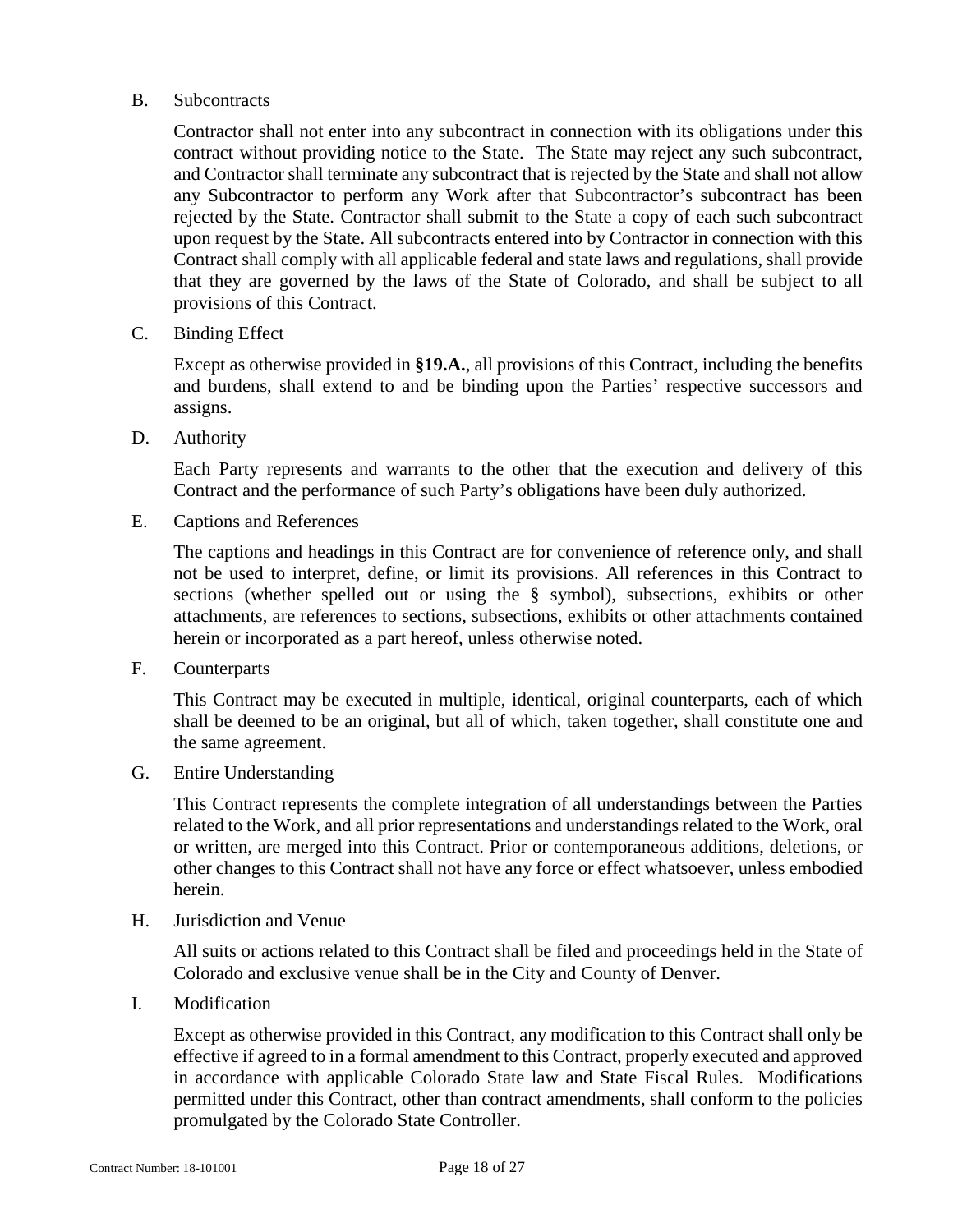J. Statutes, Regulations, Fiscal Rules, and Other Authority.

Any reference in this Contract to a statute, regulation, State Fiscal Rule, fiscal policy or other authority shall be interpreted to refer to such authority then current, as may have been changed or amended since the Effective Date of this Contract.

K. Order of Precedence

In the event of a conflict or inconsistency between this Contract and any Exhibits or attachments such conflict or inconsistency shall be resolved by reference to the documents in the following order of priority:

- i. Exhibit A, HIPAA Business Associate Addendum
- ii. Colorado Special Provisions in **[§21](#page-24-0)** of the main body of this Contract.
- iii. The provisions of the other sections of the main body of this Contract.
- iv. Exhibit B, Statement of Work.
- v. Exhibit C, Sample Option Letter
- vi. Exhibit D, Medical Home Model Principles
- vii. Exhibit E, Member Rights and Protections
- viii. Exhibit F, Deliverables
- ix. Exhibit G, Improvement Advisor Protocols
- x. Exhibit H, Care Coordination Levels
- L. Severability

The invalidity or unenforceability of any provision of this Contract shall not affect the validity or enforceability of any other provision of this Contract, which shall remain in full force and effect, provided that the Parties can continue to perform their obligations under this Contract in accordance with the intent of the Contract.

M. Survival of Certain Contract Terms

Any provision of this Contract that imposes an obligation on a Party after termination or expiration of the Contract shall survive the termination or expiration of the Contract and shall be enforceable by the other Party.

N. Taxes

The State is exempt from federal excise taxes under I.R.C. Chapter 32 (26 U.S.C., Subtitle D, Ch. 32) (Federal Excise Tax Exemption Certificate of Registry No. 84-730123K) and from Colorado state and local government sales and use taxes under §§39-26-704(1), *et seq.* C.R.S. (Colorado Sales Tax Exemption Identification Number 98-02565). The State shall not be liable for the payment of any excise, sales, or use taxes, regardless of whether any political subdivision of the state imposes such taxes on Contractor. Contractor shall be solely responsible for any exemptions from the collection of excise, sales or use taxes that Contractor may wish to have in place in connection with this Contract.

O. Third Party Beneficiaries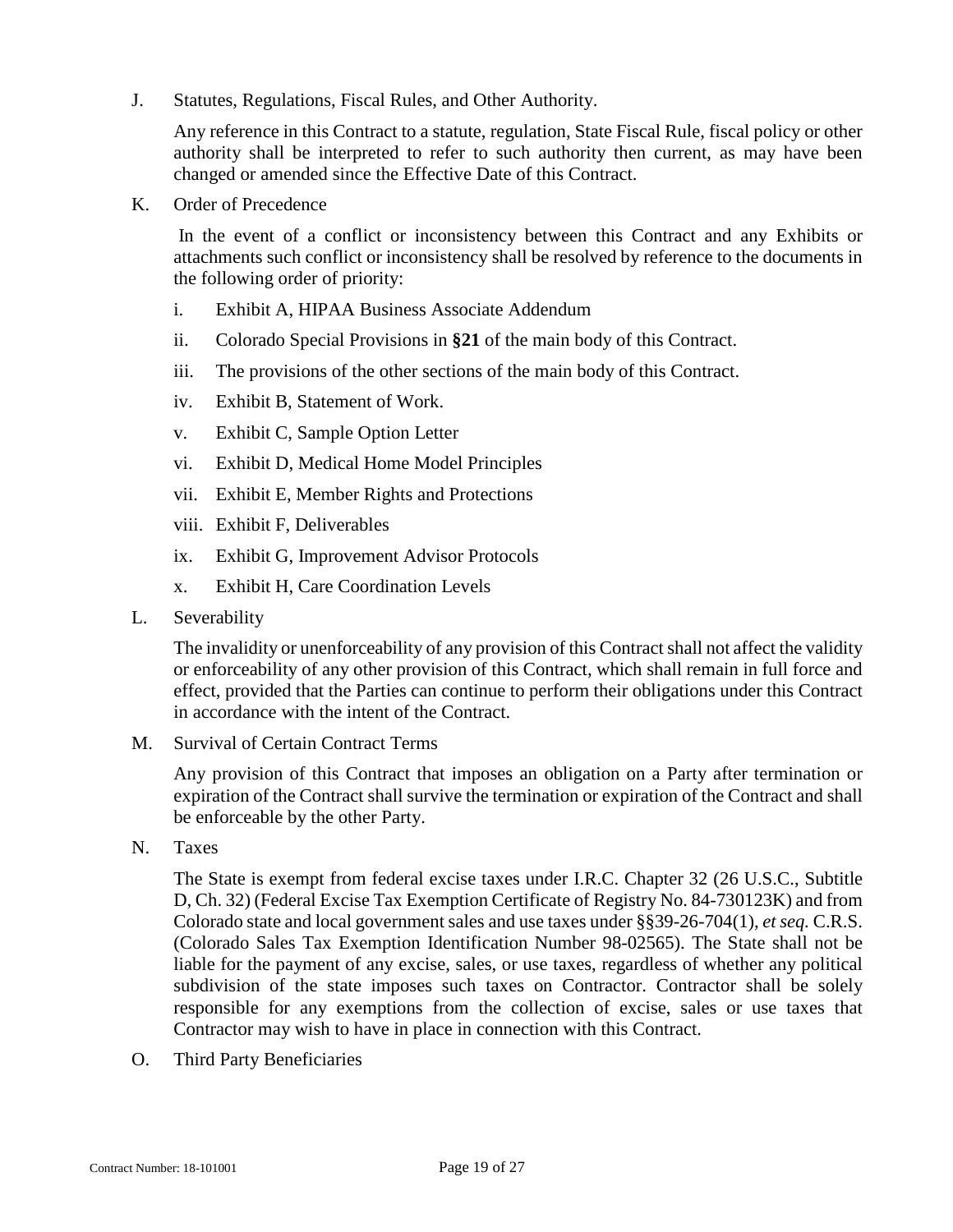Except for the Parties' respective successors and assigns described in **[§19.B.](#page-17-0),** this Contract does not and is not intended to confer any rights or remedies upon any person or entity other than the Parties. Enforcement of this Contract and all rights and obligations hereunder are reserved solely to the Parties. Any services or benefits which third parties receive as a result of this Contract are incidental to the Contract, and do not create any rights for such third parties.

P. Waiver

A Party's failure or delay in exercising any right, power, or privilege under this Contract, whether explicit or by lack of enforcement, shall not operate as a waiver, nor shall any single or partial exercise of any right, power, or privilege preclude any other or further exercise of such right, power, or privilege.

Q. CORA Disclosure

To the extent not prohibited by federal law, this Contract and the performance measures and standards required under §24-103.5-101 C.R.S., if any, are subject to public release through the CORA.

R. Standard and Manner of Performance

Contractor shall perform its obligations under this Contract in accordance with the highest standards of care, skill and diligence in Contractor's industry, trade, or profession.

S. Licenses, Permits, and Other Authorizations.

Contractor shall secure, prior to the Effective Date, and maintain at all times during the term of this Contract, at its sole expense, all licenses, certifications, permits, and other authorizations required to perform its obligations under this Contract, and shall ensure that all employees, agents and Subcontractors secure and maintain at all times during the term of their employment, agency or subcontract, all license, certifications, permits and other authorizations required to perform their obligations in relation to this Contract.

- T. Indemnification
	- i. General Indemnification

Contractor shall indemnify, save, and hold harmless the State, its employees, agents and assignees (the "Indemnified Parties"), against any and all costs, expenses, claims, damages, liabilities, court awards and other amounts (including attorneys' fees and related costs) incurred by any of the Indemnified Parties in relation to any act or omission by Contractor, or its employees, agents, Subcontractors, or assignees in connection with this Contract.

ii. Confidential Information Indemnification

Disclosure or use of State Confidential Information by Contractor in violation of **[§10](#page-8-0)** may be cause for legal action by third parties against Contractor, the State, or their respective agents. Contractor shall indemnify, save, and hold harmless the Indemnified Parties, against any and all claims, damages, liabilities, losses, costs, expenses (including attorneys' fees and costs) incurred by the State in relation to any act or omission by Contractor, or its employees, agents, assigns, or Subcontractorsin violation of **§10**.

iii. Intellectual Property Indemnification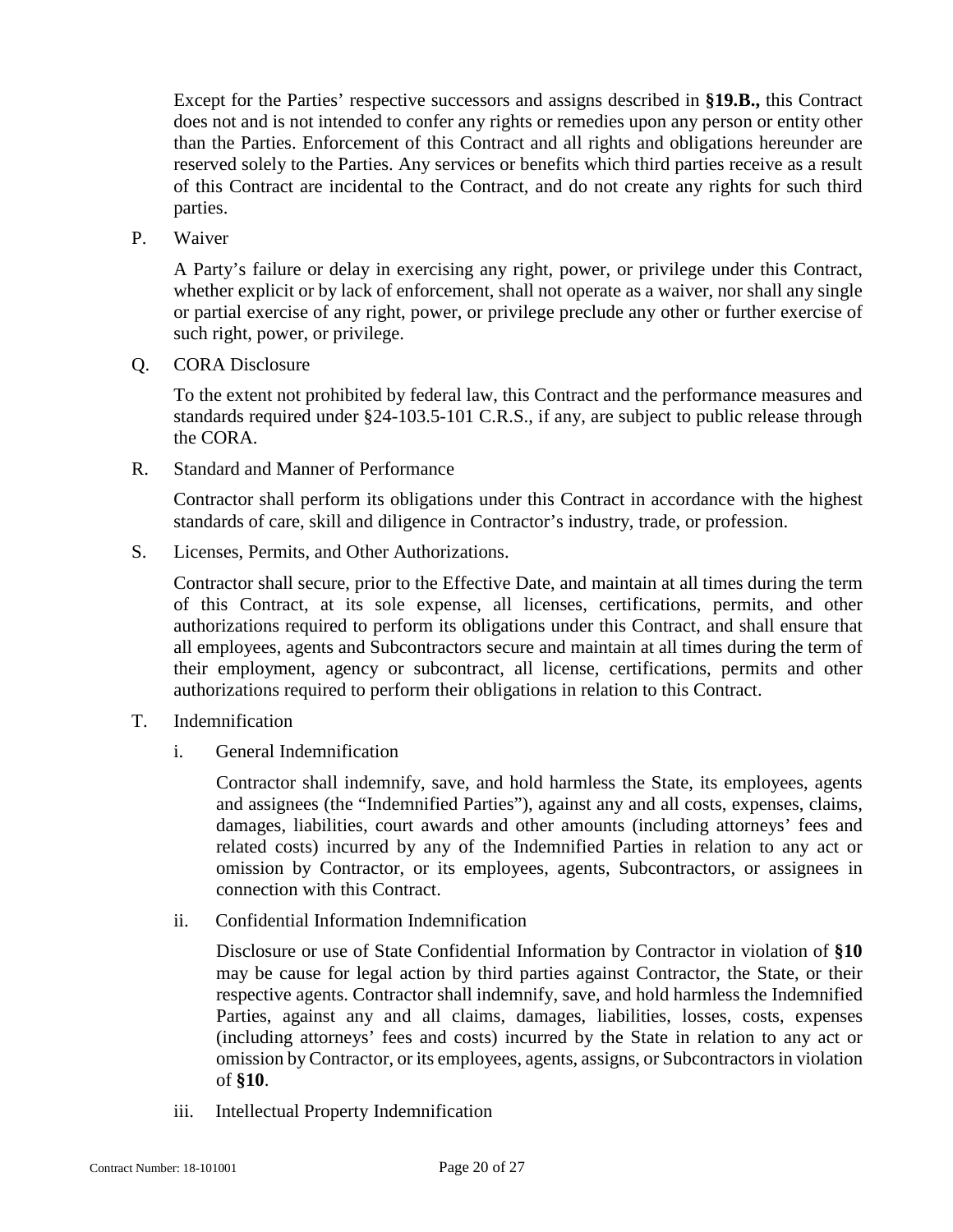Contractor shall indemnify, save, and hold harmless the Indemnified Parties, against any and all costs, expenses, claims, damages, liabilities, and other amounts (including attorneys' fees and costs) incurred by the Indemnified Parties in relation to any claim that any Work infringes a patent, copyright, trademark, trade secret, or any other intellectual property right.

## <span id="page-20-0"></span>**20. ADDITIONAL GENERAL PROVISIONS**

#### A. Compliance with Applicable Law

The Contractor shall at all times during the execution of this Contract strictly adhere to, and comply with, all applicable federal and state laws, and their implementing regulations, as they currently exist and may hereafter be amended, which are incorporated herein by this reference as terms and conditions of this Contract. The Contractor shall also require compliance with these statutes and regulations in subcontracts and subgrants permitted under this contract. The federal laws and regulations include:

| Age Discrimination Act of 1975, as amended                              | 42 U.S.C. 6101, et seq.                                                                                              |
|-------------------------------------------------------------------------|----------------------------------------------------------------------------------------------------------------------|
| Age Discrimination in Employment Act of 1967                            | 29 U.S.C. 621-634                                                                                                    |
| Americans with Disabilities Act of 1990 (ADA)                           | 42 U.S.C. 12101, et seq.                                                                                             |
| Clean Air Act                                                           | 42 U.S.C. 7401, et seq.                                                                                              |
| <b>Equal Employment Opportunity</b>                                     | $E.O. 11246$ , as amended<br>by E.O. $11375$ , amending<br>E.O. 11246 and as<br>supplemented by 41<br>C.F.R. Part 60 |
| Equal Pay Act of 1963                                                   | 29 U.S.C. 206(d)                                                                                                     |
| Federal Water Pollution Control Act, as<br>amended                      | 33 U.S.C. 1251, et seq.                                                                                              |
| Immigration Reform and Control Act of 1986                              | 8 U.S.C. 1324b                                                                                                       |
| Section 1557 of the Patient Protection and<br>Affordable Care Act (ACA) | 42 U.S.C 18116                                                                                                       |
| Section 504 and 508 of the Rehabilitation Act of<br>1973, as amended    | 29 U.S.C. 794                                                                                                        |
| Title VI of the Civil Rights Act of 1964, as<br>amended                 | 42 U.S.C. 2000d, et seq.                                                                                             |
| Title VII of the Civil Rights Act of 1964                               | 42 U.S.C. 2000e                                                                                                      |
| Title IX of the Education Amendments of 1972,<br>as amended             | 20 U.S.C. 1681                                                                                                       |

State laws include: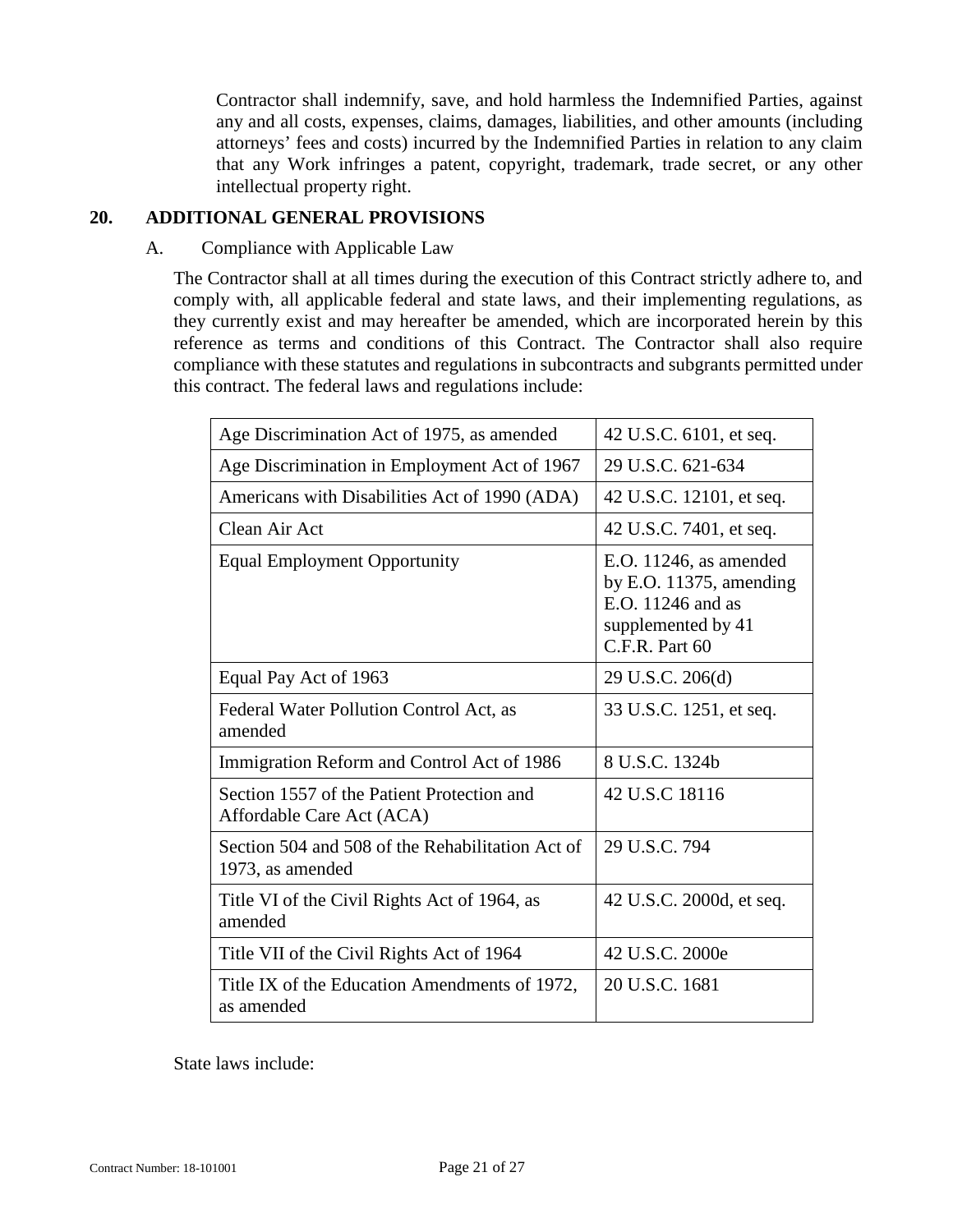| <b>Civil Rights Division</b> | Section 24-34-301, CRS, et |
|------------------------------|----------------------------|
|                              | seg.                       |

The Contractor also shall comply with any and all laws and regulations prohibiting discrimination in the specific program(s) which is/are the subject of this Contract. In consideration of and for the purpose of obtaining any and all federal and/or state financial assistance, the Contractor makes the following assurances, upon which the State relies.

- i. The Contractor will not discriminate against any person on the basis of race, color, national origin, age, sex, religion or handicap, including Acquired Immune Deficiency Syndrome (AIDS) or AIDS-related conditions, in performance of Work under this Contract.
- ii. At all times during the performance of this Contract, no qualified individual with a disability shall, by reason of such disability, be excluded from participation in, or denied benefits of the service, programs, or activities performed by the Contractor, or be subjected to any discrimination by the Contractor.

The Contractor shall take all necessary affirmative steps, as required by 45 C.F.R. 92.36(e), Colorado Executive Order and Procurement Rules, to assure that small and minority businesses and women's business enterprises are used, when possible, as sources of supplies, equipment, construction, and services purchased under this Contract.

B. Federal Audit Provisions

Office of Management and Budget (OMB) Circular No. A-133, Audits of States, Local Governments, and Non-Profit Organizations, defines audit requirements under the Single Audit Act of 1996 (Public Law 104-156). All state and local governments and non-profit organizations expending \$500,000.00 or more from all sources (direct or from pass-through entities) are required to comply with the provisions of Circular No. A-133. The Circular also requires pass-through entities to monitor the activities of subrecipients and ensure that subrecipients meet the audit requirements. To identify its pass-through responsibilities, the State of Colorado requires all subrecipients to notify the State when expected or actual expenditures of federal assistance from all sources equal or exceed \$500,000.00.

- C. Debarment and Suspension
	- iii. If this is a covered transaction or the Contract amount exceeds \$100,000.00, the Contractor certifies to the best of its knowledge and belief that it and its principals and Subcontractors are not presently debarred, suspended, proposed for debarment, declared ineligible, or voluntarily excluded by any Federal department or agency.
	- iv. This certification is a material representation of fact upon which reliance was placed when the State determined to enter into this transaction. If it is later determined that the Contractor knowingly rendered an erroneous certification, in addition to other remedies available at law or by contract, the State may terminate this Contract for default.
	- v. The Contractor shall provide immediate written notice to the State if it has been debarred, suspended, proposed for debarment, declared ineligible or voluntarily excluded by any Federal department or agency.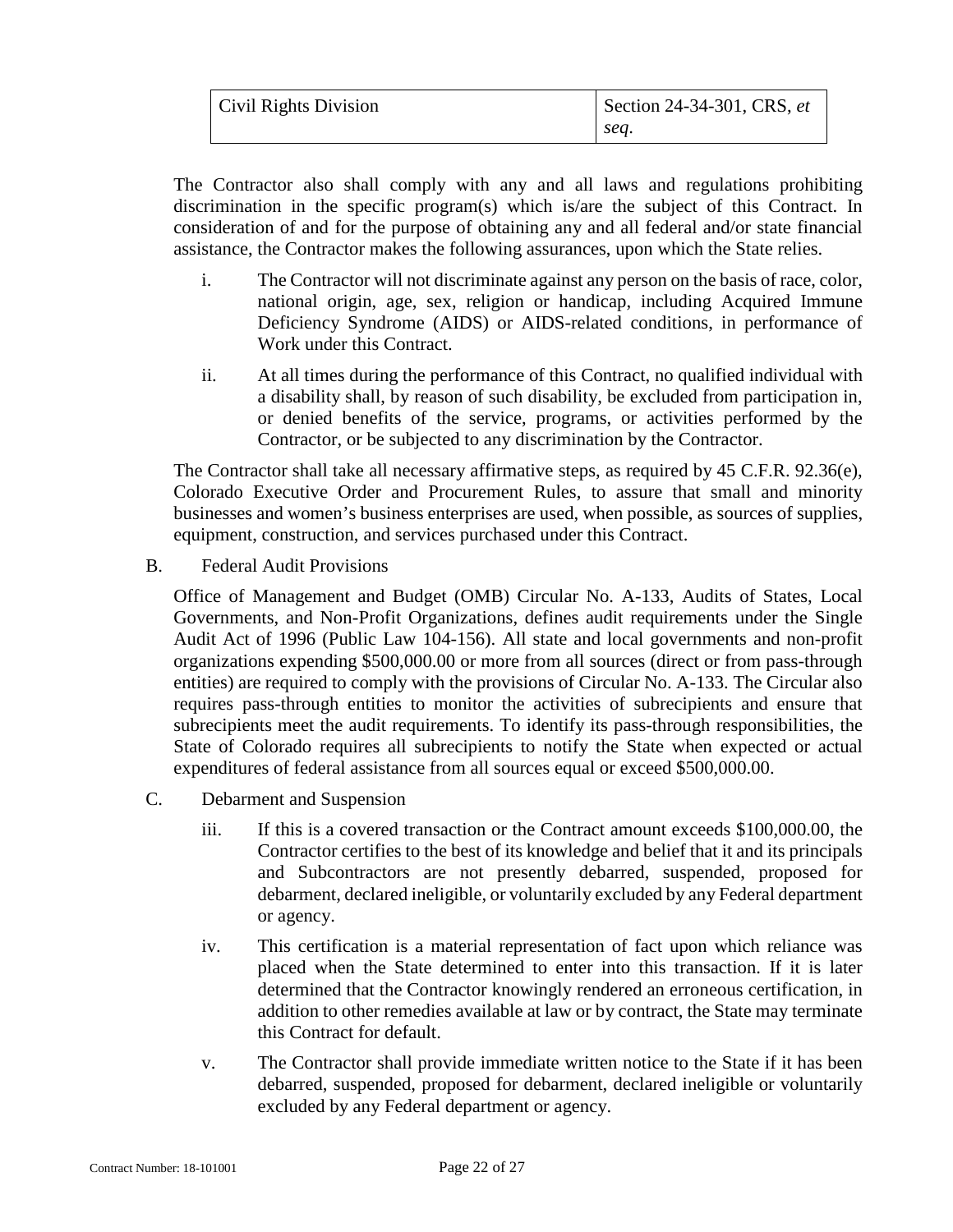- vi. The terms "covered transaction," "debarment," "suspension," "ineligible," "lower tier covered transaction," "principal," and "voluntarily excluded," as used in this paragraph, have the meanings set out in 2 C.F.R. Parts 180 and 376.
- vii. The Contractor agrees that it will include this certification in all lower tier covered transactions and subcontracts that exceed \$100,000.00.
- D. Force Majeure

Neither the Contractor nor the State shall be liable to the other for any delay in, or failure of performance of, any covenant or promise contained in this Contract, nor shall any delay or failure constitute default or give rise to any liability for damages if, and only to the extent that, such delay or failure is caused by "force majeure." As used in this Contract, "force majeure" means acts of God; acts of the public enemy; acts of the state and any governmental entity in its sovereign or contractual capacity; fires; floods; epidemics; quarantine restrictions; strikes or other labor disputes; freight embargoes; or unusually severe weather.

#### E. Disputes

Except as herein specifically provided otherwise, disputes concerning the performance of this Contract which cannot be resolved by the designated Contract representatives shall be referred in writing to a senior departmental management staff designated by the State and a senior manager designated by the Contractor. Failing resolution at that level, disputes shall be presented in writing to the Executive Director of the State and the Contractor's Chief Executive Officer for resolution. This process is not intended to supersede any other process for the resolution of controversies provided by law.

#### F. Lobbying

Contractor certifies, to the best of his or her knowledge and belief, that:

- viii. No Federal appropriated funds have been paid or will be paid, by or on behalf of the undersigned, to any person for influencing or attempting to influence an officer or employee of an agency, a Member of Congress, an officer or employee of Congress, or an employee of a Member of Congress in connection with the awarding of any Federal contract, the making of any Federal grant, the making of any Federal loan, the entering into of any cooperative Contract, and the extension, continuation, renewal, amendment, or modification of any Federal contract, grant, loan, or cooperative Contract.
- ix. If any funds other than Federal appropriated funds have been paid or will be paid to any person for influencing or attempting to influence an office or employee of any agency, a Member of Congress, an office or employee of Congress, or an employee of a Member of Congress in connection with this Federal contract, grant, loan, or cooperative Contract, the undersigned shall complete and submit Standard Form-LLL, "Disclosure Form to Report Lobbying," in accordance with its instructions.
- x. The undersigned shall require that the language of this certification be included in the award documents for all sub awards at all tiers (including subcontracts, subgrants, and contracts under grants, loans, and cooperative Contracts) and that all subrecipients shall certify and disclose accordingly.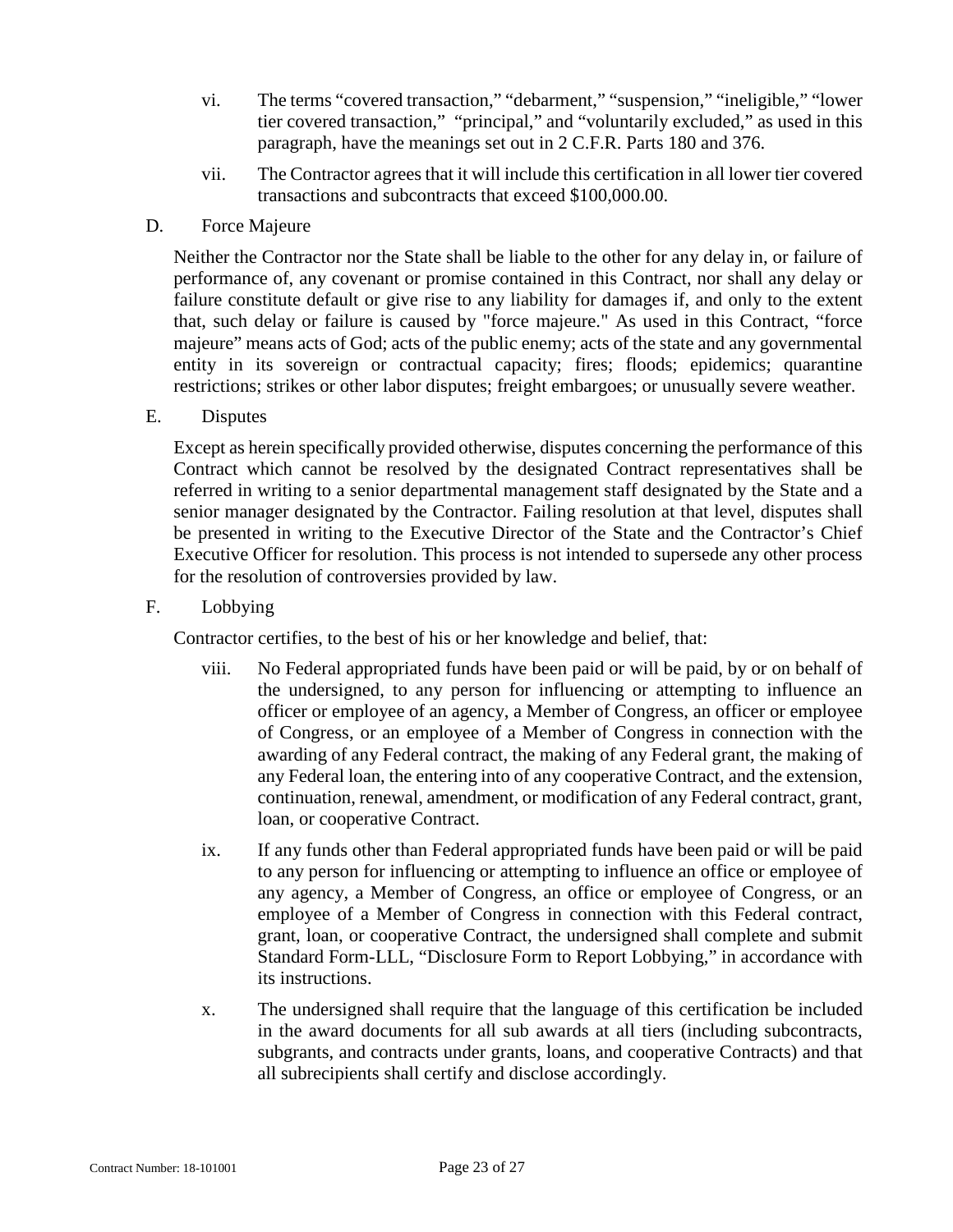This certification is a material representation of fact upon which reliance was placed when the transaction was made or entered into. Submission of the certification is a requisite for making or entering into transaction imposed by Section 1352, Title 31, U.S. Code. Any person who fails to file the required certification shall be subject to a civil penalty of not less than \$10,000.00 and not more than \$100,000.00 for each such failure.

## REMAINDER OF THIS PAGE INTENTIONALLY LEFT BLANK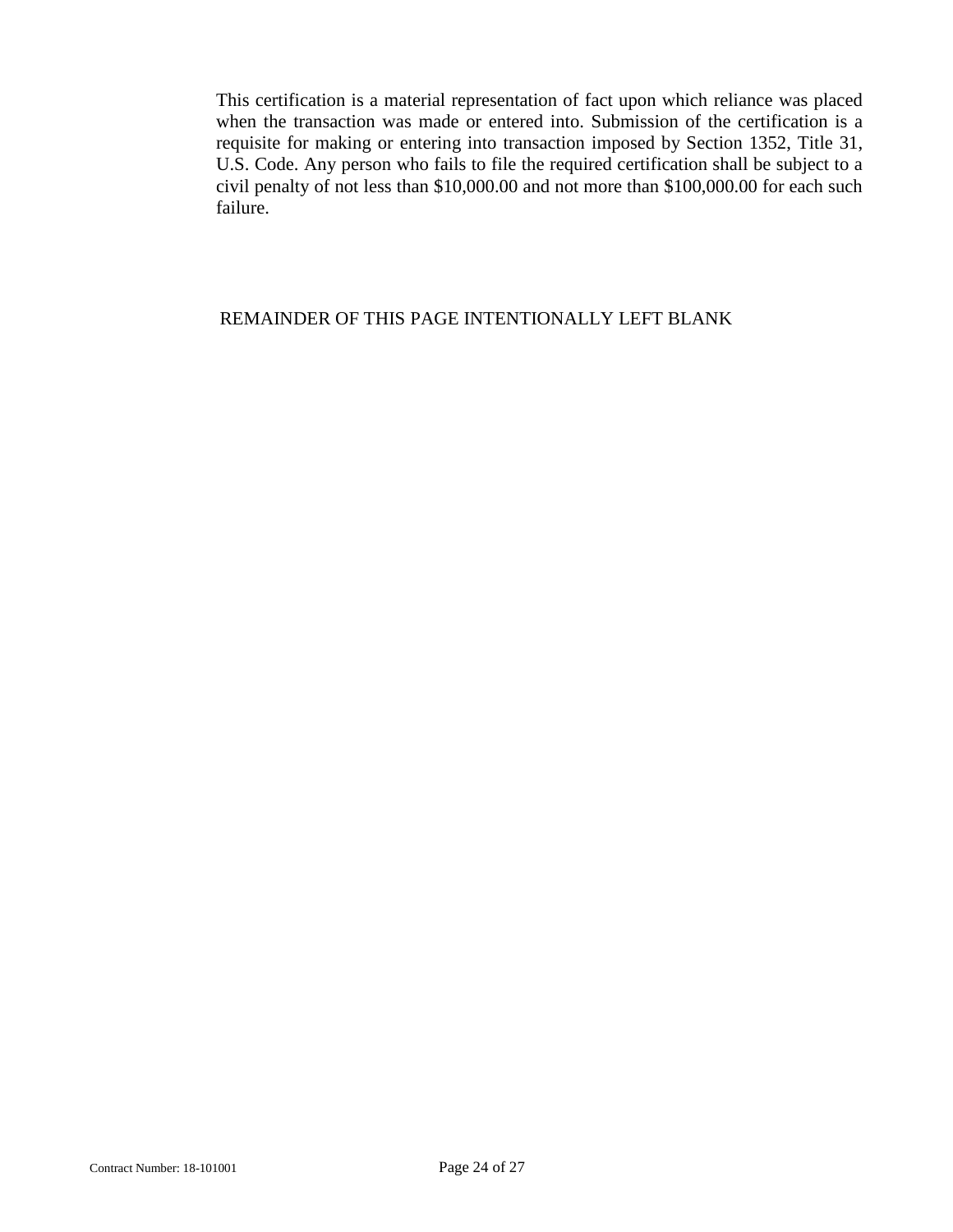## <span id="page-24-0"></span>**21. COLORADO SPECIAL PROVISIONS (COLORADO FISCAL RULE 3-1)**

These Special Provisions apply to all contracts except where noted in italics.

## A. **CONTROLLER'S APPROVAL. §24-30-202(1), C.R.S.**

This Contract shall not be valid until it has been approved by the Colorado State Controller or designee.

## B. **FUND AVAILABILITY. §24-30-202(5.5), C.R.S.**

Financial obligations of the State payable after the current State Fiscal Year are contingent upon funds for that purpose being appropriated, budgeted, and otherwise made available.

## C. **GOVERNMENTAL IMMUNITY.**

No term or condition of this Contract shall be construed or interpreted as a waiver, express or implied, of any of the immunities, rights, benefits, protections, or other provisions, of the Colorado Governmental Immunity Act, §24-10-101 *et seq.* C.R.S., or the Federal Tort Claims Act, 28 U.S.C. Pt. VI, Ch. 171 and 28 U.S.C. 1346(b).

## D. **INDEPENDENT CONTRACTOR**

Contractor shall perform its duties hereunder as an independent contractor and not as an employee. Neither Contractor nor any agent or employee of Contractor shall be deemed to be an agent or employee of the State. Contractor and its employees and agents are not entitled to unemployment insurance or workers compensation benefits through the State and the State shall not pay for or otherwise provide such coverage for Contractor or any of its agents or employees. Unemployment insurance benefits will be available to Contractor and its employees and agents only if such coverage is made available by Contractor or a third party. Contractor shall pay when due all applicable employment taxes and income taxes and local head taxes incurred pursuant to this Contract. Contractor shall not have authorization, express or implied, to bind the State to any agreement, liability or understanding, except as expressly set forth herein. Contractor shall **(i)** provide and keep in force workers' compensation and unemployment compensation insurance in the amounts required by law, **(ii)** provide proof thereof when requested by the State, and **(iii)** be solely responsible for its acts and those of its employees and agents.

#### E. **COMPLIANCE WITH LAW.**

Contractor shall strictly comply with all applicable federal and State laws, rules, and regulations in effect or hereafter established, including, without limitation, laws applicable to discrimination and unfair employment practices.

## F. **CHOICE OF LAW.**

Colorado law, and rules and regulations issued pursuant thereto, shall be applied in the interpretation, execution, and enforcement of this Contract. Any provision included or incorporated herein by reference which conflicts with said laws, rules, and regulations shall be null and void. Any provision incorporated herein by reference which purports to negate this or any other Special Provision in whole or in part shall not be valid or enforceable or available in any action at law, whether by way of complaint, defense, or otherwise. Any provision rendered null and void by the operation of this provision shall not invalidate the remainder of this Contract, to the extent capable of execution.

## G. **BINDING ARBITRATION PROHIBITED.**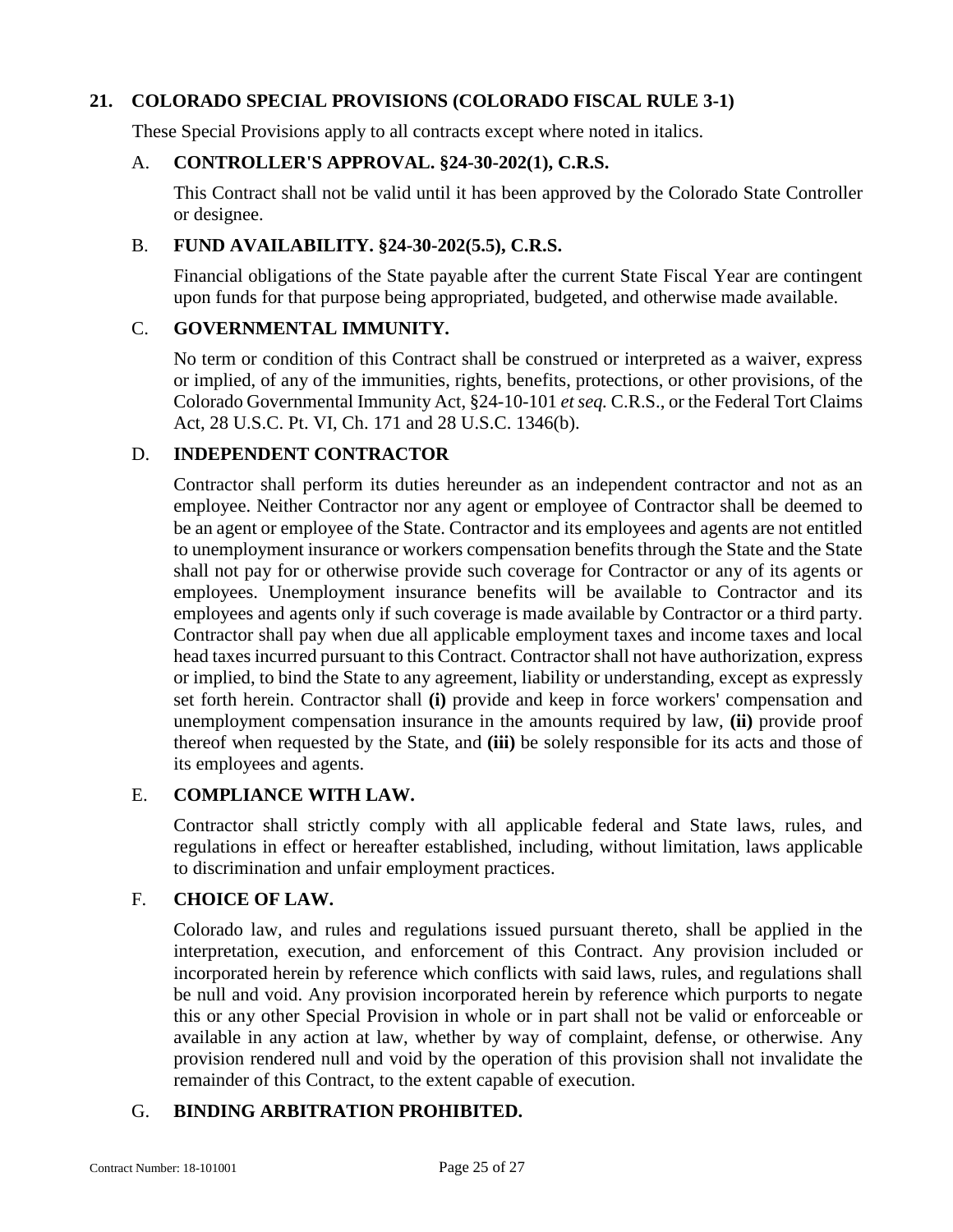The State of Colorado does not agree to binding arbitration by any extra-judicial body or person. Any provision to the contrary in this Contract or incorporated herein by reference shall be null and void.

#### H. **SOFTWARE PIRACY PROHIBITION. Governor's Executive Order D 002 00.**

State or other public funds payable under this Contract shall not be used for the acquisition, operation, or maintenance of computer software in violation of federal copyright laws or applicable licensing restrictions. Contractor hereby certifies and warrants that, during the term of this Contract and any extensions, Contractor has and shall maintain in place appropriate systems and controls to prevent such improper use of public funds. If the State determines that Contractor is in violation of this provision, the State may exercise any remedy available at law or in equity or under this Contract, including, without limitation, immediate termination of this Contract and any remedy consistent with federal copyright laws or applicable licensing restrictions.

## I. **EMPLOYEE FINANCIAL INTEREST/CONFLICT OF INTEREST. §§24-18-201 and 24-50-507, C.R.S.**

The signatories aver that to their knowledge, no employee of the State has any personal or beneficial interest whatsoever in the service or property described in this Contract. Contractor has no interest and shall not acquire any interest, direct or indirect, that would conflict in any manner or degree with the performance of Contractor's services and Contractor shall not employ any person having such known interests.

## J. **VENDOR OFFSET. §§24-30-202(1) and 24-30-202.4, C.R.S.**

**[***Not applicable to intergovernmental agreements***]** Subject to §24-30-202.4(3.5), C.R.S., the State Controller may withhold payment under the State's vendor offset intercept system for debts owed to State agencies for: **(i)** unpaid child support debts or child support arrearages; **(ii)** unpaid balances of tax, accrued interest, or other charges specified in §§39-21-101, *et seq.*, C.R.S.; **(iii)** unpaid loans due to the Student Loan Division of the Department of Higher Education; **(iv)** amounts required to be paid to the Unemployment Compensation Fund; and **(v)** other unpaid debts owing to the State as a result of final agency determination or judicial action.

## K. **PUBLIC CONTRACTS FOR SERVICES. §§8-17.5-101, et seq. C.R.S.**

*[Not applicable to agreements relating to the offer, issuance, or sale of securities, investment advisory services or fund management services, sponsored projects, intergovernmental agreements, or information technology services or products and services]* Contractor certifies, warrants, and agrees that it does not knowingly employ or contract with an illegal alien who will perform work under this Contract and will confirm the employment eligibility of all employees who are newly hired for employment in the United States to perform work under this Contract, through participation in the E-Verify Program established under Pub. L. 104-208 or the State verification program established pursuant to §8-17.5-102(5)(c), C.R.S., Contractor shall not knowingly employ or contract with an illegal alien to perform work under this Contract or enter into a contract with a Subcontractor that fails to certify to Contractor that the Subcontractor shall not knowingly employ or contract with an illegal alien to perform work under this Contract. Contractor **(i)** shall not use E-Verify Program or State program procedures to undertake pre-employment screening of job applicants while this Contract is being performed, **(ii)** shall notify the Subcontractor and the contracting State agency within 3 days if Contractor has actual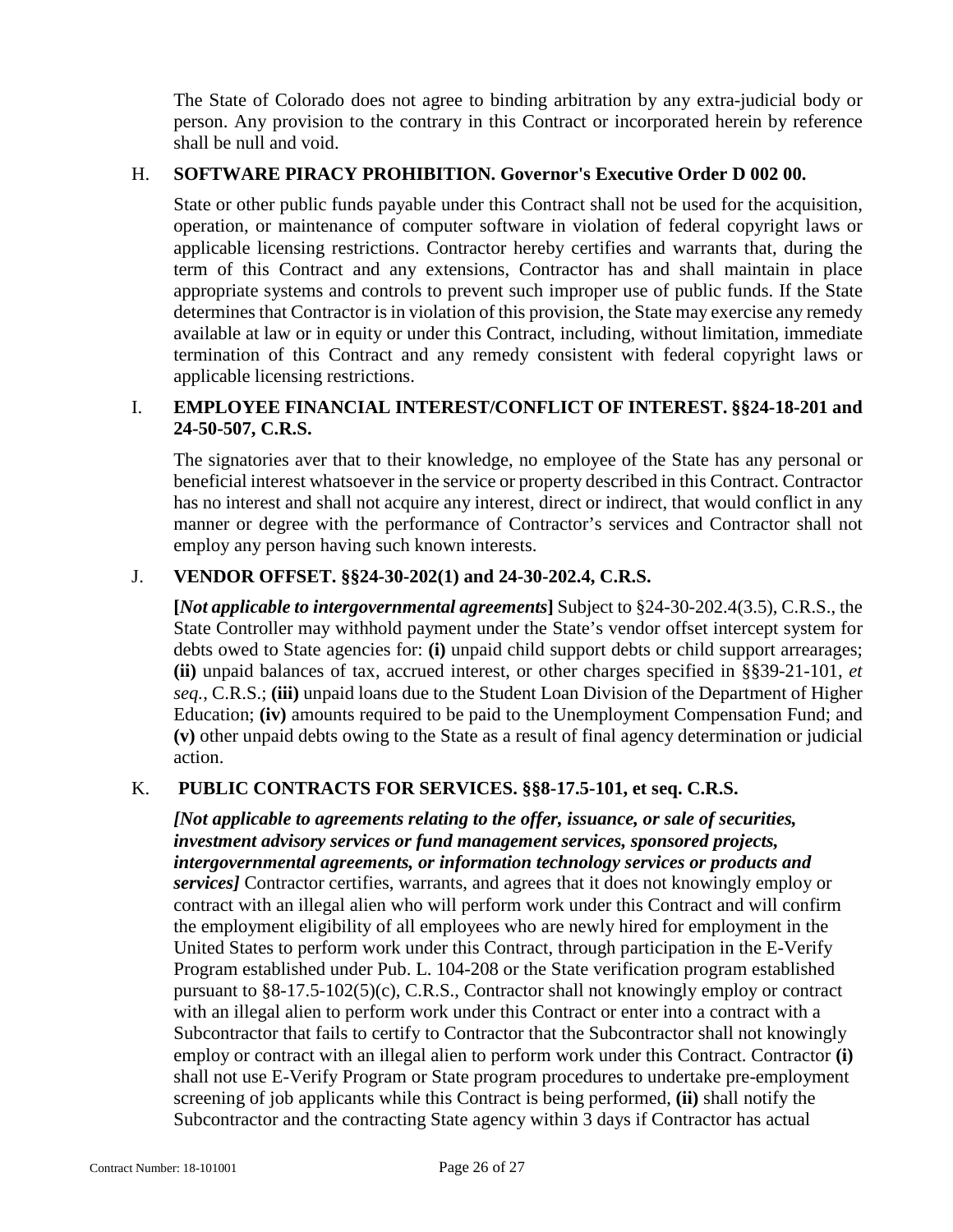knowledge that a Subcontractor is employing or contracting with an illegal alien for work under this Contract, **(iii)** shall terminate the subcontract if a Subcontractor does not stop employing or contracting with the illegal alien within 3 days of receiving the notice, and **(iv)** shall comply with reasonable requests made in the course of an investigation, undertaken pursuant to §8-17.5-102(5), C.R.S., by the Colorado Department of Labor and Employment. If Contractor participates in the State program, Contractor shall deliver to the contracting State agency, Institution of Higher Education or political subdivision, a written, notarized affirmation, affirming that Contractor has examined the legal work status of such employee, and shall comply with all of the other requirements of the State program. If Contractor fails to comply with any requirement of this provision or §§8-17.5-101 *et seq.*, C.R.S., the contracting State agency, institution of higher education or political subdivision may terminate this Contract for breach and, if so terminated, Contractor shall be liable for damages.

## L. **PUBLIC CONTRACTS WITH NATURAL PERSONS. §§24-76.5-101,** *et seq***., C.R.S.**

Contractor, if a natural person 18 years of age or older, hereby swears and affirms under penalty of perjury that he or she **(i)** is a citizen or otherwise lawfully present in the United States pursuant to federal law, **(ii)** shall comply with the provisions of §§24-76.5-101 *et seq*., C.R.S., and **(iii)** has produced one form of identification required by §24-76.5-103, C.R.S. prior to the Effective Date of this Contract.

## REMAINDER OF PAGE INTENTIONALLY LEFT BLANK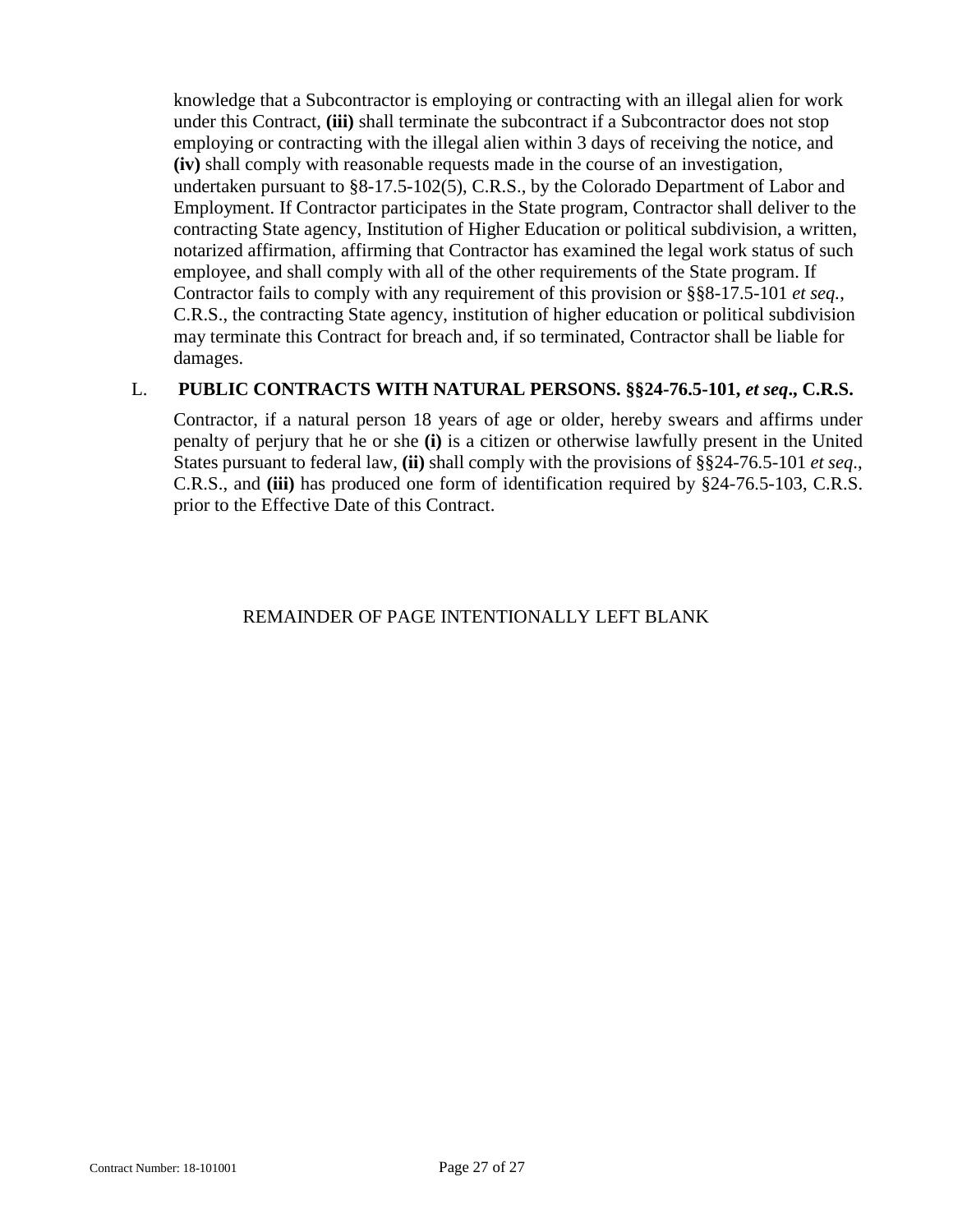#### **EXHIBIT A, HIPAA BUSINESS ASSOCIATE ADDENDUM**

This Business Associate Addendum ("Addendum") is part of the Contract between the State of Colorado, Department of Health Care Policy and Financing and the Contractor. For purposes of this Addendum, the State is referred to as "Department", "Covered Entity" or "CE" and the Contractor is referred to as "Associate". Unless the context clearly requires a distinction between the Contract document and this Addendum, all references herein to "the Contract" or "this Contract" include this Addendum.

#### **RECITALS**

- A. CE wishes to disclose certain information to Associate pursuant to the terms of the Contract, some of which may constitute Protected Health Information ("PHI") (defined below).
- B. CE and Associate intend to protect the privacy and provide for the security of PHI disclosed to Associate pursuant to this Contract in compliance with the Health Insurance Portability and Accountability Act of 1996, 42 U.S.C. §1320d – 1320d-8 ("HIPAA") as amended by the American Recovery and Reinvestment Act of 2009 ("ARRA")/HITECH Act (P.L. 111- 005), and its implementing regulations promulgated by the U.S. Department of Health and Human Services, 45 C.F.R. Parts 160, 162 and 164 (the "HIPAA Rules") and other applicable laws, as amended.
- C. As part of the HIPAA Rules, the CE is required to enter into a contract containing specific requirements with Associate prior to the disclosure of PHI, as set forth in, but not limited to, Title 45, Sections 160.103, 164.502(e) and 164.504(e) of the Code of Federal Regulations ("C.F.R.") and contained in this Addendum.

The parties agree as follows:

1. Definitions.

a. Except as otherwise defined herein, capitalized terms in this Addendum shall have the definitions set forth in the HIPAA Rules at 45 C.F.R. Parts 160, 162 and 164, as amended. In the event of any conflict between the mandatory provisions of the HIPAA Rules and the provisions of this Contract, the HIPAA Rules shall control. Where the provisions of this Contract differ from those mandated by the HIPAA Rules, but are nonetheless permitted by the HIPAA Rules, the provisions of this Contract shall control.

b. "Protected Health Information" or "PHI" means any information, whether oral or recorded in any form or medium: (i) that relates to the past, present or future physical or mental condition of an individual; the provision of health care to an individual; or the past, present or future payment for the provision of health care to an individual; and (ii) that identifies the individual or with respect to which there is a reasonable basis to believe the information can be used to identify the individual, and shall have the meaning given to such term under the HIPAA Rules, including, but not limited to, 45 C.F.R. Section 164.501.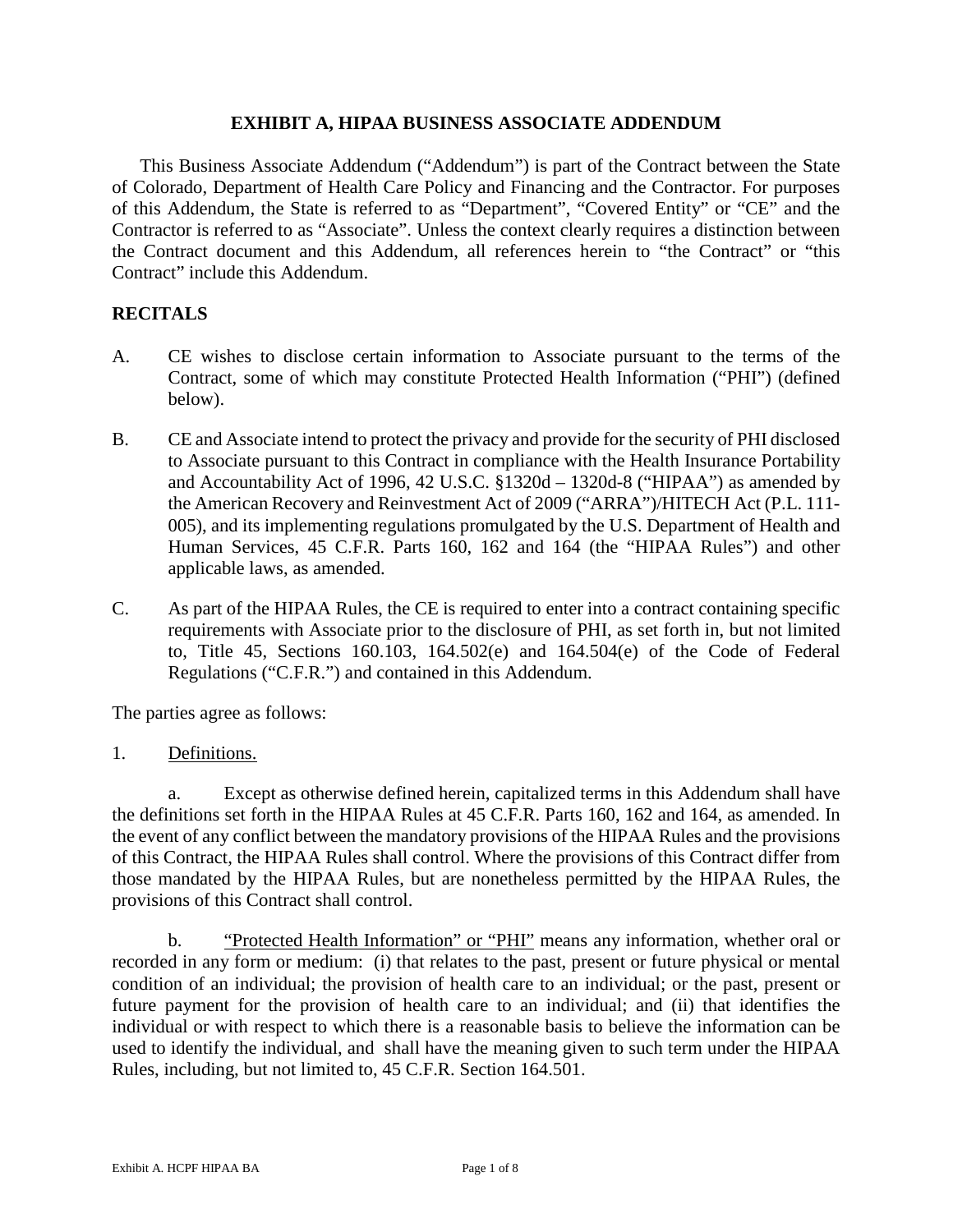c. "Protected Information" shall mean PHI provided by CE to Associate or created, received, maintained or transmitted by Associate on CE's behalf. To the extent Associate is a covered entity under HIPAA and creates or obtains its own PHI for treatment, payment and health care operations, Protected Information under this Contract does not include any PHI created or obtained by Associate as a covered entity and Associate shall follow its own policies and procedures for accounting, access and amendment of Associate's PHI.

d. "Subcontractor" shall mean a third party to whom Associate delegates a function, activity, or service that involves CE's Protected Information, in order to carry out the responsibilities of this Agreement.

## 2. Obligations of Associate.

a. Permitted Uses. Associate shall not use Protected Information except for the purpose of performing Associate's obligations under this Contract and as permitted under this Addendum. Further, Associate shall not use Protected Information in any manner that would constitute a violation of the HIPAA Rules if so used by CE, except that Associate may use Protected Information: (i) for the proper management and administration of Associate; (ii) to carry out the legal responsibilities of Associate; or (iii) for Data Aggregation purposes for the Health Care Operations of CE. Additional provisions, if any, governing permitted uses of Protected Information are set forth in Attachment A to this Addendum. Associate agrees to defend and indemnify the Department against third party claims arising from Associate's breach of this Addendum.

b. Permitted Disclosures. Associate shall not disclose Protected Information in any manner that would constitute a violation of the HIPAA Rules if disclosed by CE, except that Associate may disclose Protected Information: (i) in a manner permitted pursuant to this Contract; (ii) for the proper management and administration of Associate; (iii) as required by law; (iv) for Data Aggregation purposes for the Health Care Operations of CE; or (v) to report violations of law to appropriate federal or state authorities, consistent with 45 C.F.R. Section 164.502(j)(1). To the extent that Associate discloses Protected Information to a third party Subcontractor, Associate must obtain, prior to making any such disclosure: (i) reasonable assurances through execution of a written agreement with such third party that such Protected Information will be held confidential as provided pursuant to this Addendum and only disclosed as required by law or for the purposes for which it was disclosed to such third party; and that such third party will notify Associate within five (5) business days of any breaches of confidentiality of the Protected Information, to the extent it has obtained knowledge of such breach. Additional provisions, if any, governing permitted disclosures of Protected Information are set forth in Attachment A.

c. Appropriate Safeguards. Associate shall implement appropriate safeguards as are necessary to prevent the use or disclosure of Protected Information other than as permitted by this Contract. Associate shall comply with the requirements of the HIPAA Security Rule, at 45 C.F.R. Sections 164.308, 164.310, 164.312, and 164.316. Associate shall maintain a comprehensive written information privacy and security program that includes administrative, technical and physical safeguards appropriate to the size and complexity of the Associate's operations and the nature and scope of its activities. Associate shall review, modify, and update documentation of its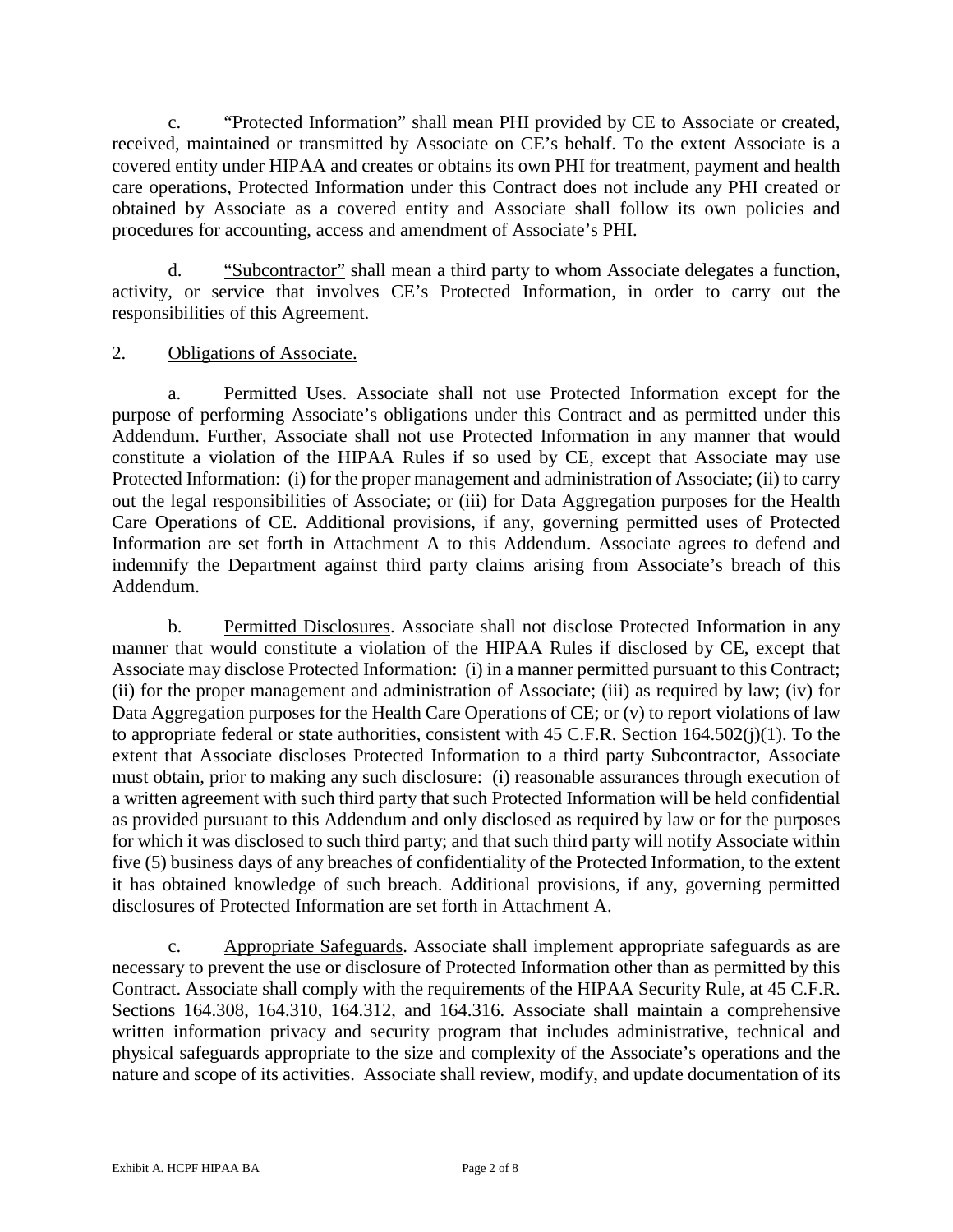safeguards as needed to ensure continued provision of reasonable and appropriate protection of Protected Information.

d. Reporting of Improper Use or Disclosure. Associate shall report to CE in writing any use or disclosure of Protected Information other than as provided for by this Contract within five (5) business days of becoming aware of such use or disclosure.

e. Associate's Agents. If Associate uses one or more Subcontractors or agents to provide services under the Contract, and such Subcontractors or agents receive or have access to Protected Information, each Subcontractor or agent shall sign an agreement with Associate containing substantially the same provisions as this Addendum and further identifying CE as a third party beneficiary with rights of enforcement and indemnification from such Subcontractors or agents in the event of any violation of such Subcontractor or agent agreement. The agreement between the Associate and Subcontractor or agent shall ensure that the Subcontractor or agent agrees to at least the same restrictions and conditions that apply to Associate with respect to such Protected Information. Associate shall implement and maintain sanctions against agents and Subcontractors that violate such restrictions and conditions and shall mitigate the effects of any such violation.

f. Access to Protected Information. If Associate maintains Protected Information contained within CE's Designated Record Set, Associate shall make Protected Information maintained by Associate or its agents or Subcontractors in such Designated Record Sets available to CE for inspection and copying within ten (10) business days of a request by CE to enable CE to fulfill its obligations to permit individual access to PHI under the HIPAA Rules, including, but not limited to, 45 C.F.R. Section 164.524. If such Protected Information is maintained by Associate in an electronic form or format, Associate must make such Protected Information available to CE in a mutually agreed upon electronic form or format.

g. Amendment of PHI. If Associate maintains Protected Information contained within CE's Designated Record Set, Associate or its agents or Subcontractors shall make such Protected Information available to CE for amendment within ten (10) business days of receipt of a request from CE for an amendment of Protected Information or a record about an individual contained in a Designated Record Set, and shall incorporate any such amendment to enable CE to fulfill its obligations with respect to requests by individuals to amend their PHI under the HIPAA Rules, including, but not limited to, 45 C.F.R. Section 164.526. If any individual requests an amendment of Protected Information directly from Associate or its agents or Subcontractors, Associate must notify CE in writing within five (5) business days of receipt of the request. Any denial of amendment of Protected Information maintained by Associate or its agents or Subcontractors shall be the responsibility of CE.

h. Accounting Rights. Associate and its agents or Subcontractors shall make available to CE, within ten (10) business days of notice by CE, the information required to provide an accounting of disclosures to enable CE to fulfill its obligations under the HIPAA Rules, including, but not limited to, 45 C.F.R. Section 164.528. In the event that the request for an accounting is delivered directly to Associate or its agents or Subcontractors, Associate shall within five (5) business days of the receipt of the request, forward it to CE in writing. It shall be CE's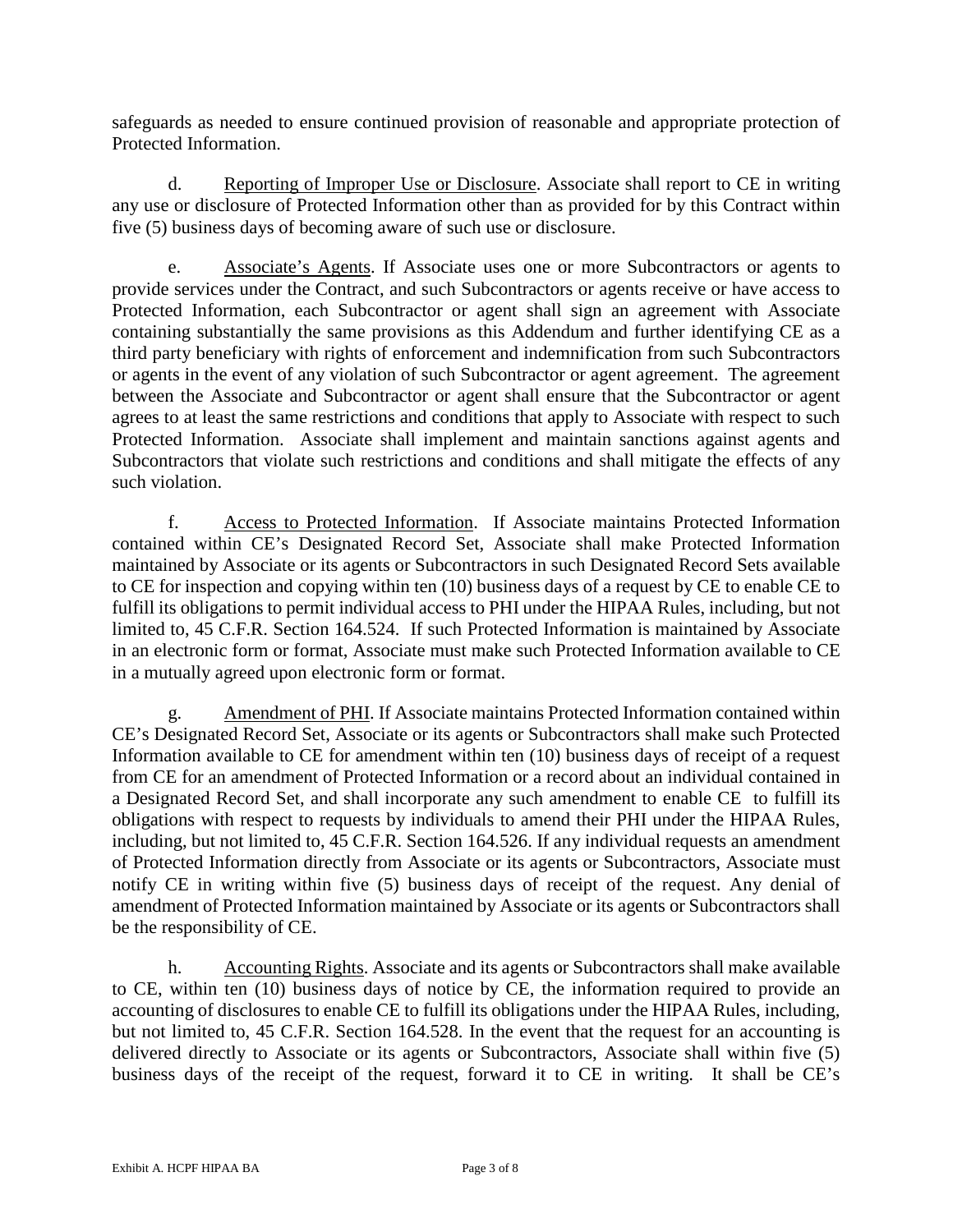responsibility to prepare and deliver any such accounting requested. Associate shall not disclose any Protected Information except as set forth in Section 2(b) of this Addendum.

i. Governmental Access to Records. Associate shall keep records and make its internal practices, books and records relating to the use and disclosure of Protected Information available to the Secretary of the U.S. Department of Health and Human Services (the "Secretary"), in a time and manner designated by the Secretary, for purposes of determining CE's or Associate's compliance with the HIPAA Rules. Associate shall provide to CE a copy of any Protected Information that Associate provides to the Secretary concurrently with providing such Protected Information to the Secretary when the Secretary is investigating CE*.* Associate shall cooperate with the Secretary if the Secretary undertakes an investigation or compliance review of Associate's policies, procedures or practices to determine whether Associate is complying with the HIPAA Rules, and permit access by the Secretary during normal business hours to its facilities, books, records, accounts, and other sources of information, including Protected Information, that are pertinent to ascertaining compliance.

j. Minimum Necessary. Associate (and its agents or Subcontractors) shall only request, use and disclose the minimum amount of Protected Information necessary to accomplish the purpose of the request, use or disclosure, in accordance with the Minimum Necessary requirements of the HIPAA Rules including, but not limited to, 45 C.F.R. Sections 164.502(b) and 164.514(d).

k. Data Ownership. Associate acknowledges that Associate has no ownership rights with respect to the Protected Information.

l. Retention of Protected Information. Except upon termination of the Contract as provided in Section 4(c) of this Addendum, Associate and its Subcontractors or agents shall retain all Protected Information throughout the term of this Contract and shall continue to maintain the information required under Section 2(h) of this Addendum for a period of six (6) years.

m. Associate's Insurance. Associate shall maintain insurance to cover loss of PHI data and claims based upon alleged violations of privacy rights through improper use or disclosure of PHI. All such policies shall meet or exceed the minimum insurance requirements of the Contract (e.g., occurrence basis, combined single dollar limits, annual aggregate dollar limits, additional insured status and notice of cancellation).

n. Notification of Breach. During the term of this Contract, Associate shall notify CE within five (5) business days of any suspected or actual breach of security, intrusion or unauthorized use or disclosure of Protected Information and/or any actual or suspected use or disclosure of data in violation of any applicable federal or state laws or regulations. Associate shall not initiate notification to affected individuals per the HIPAA Rules without prior notification and approval of CE. Information provided to CE shall include the identification of each individual whose unsecured PHI has been, or is reasonably believed to have been accessed, acquired or disclosed during the breach. Associate shall take (i) prompt corrective action to cure any such deficiencies and (ii) any action pertaining to such unauthorized disclosure required by applicable federal and state laws and regulations.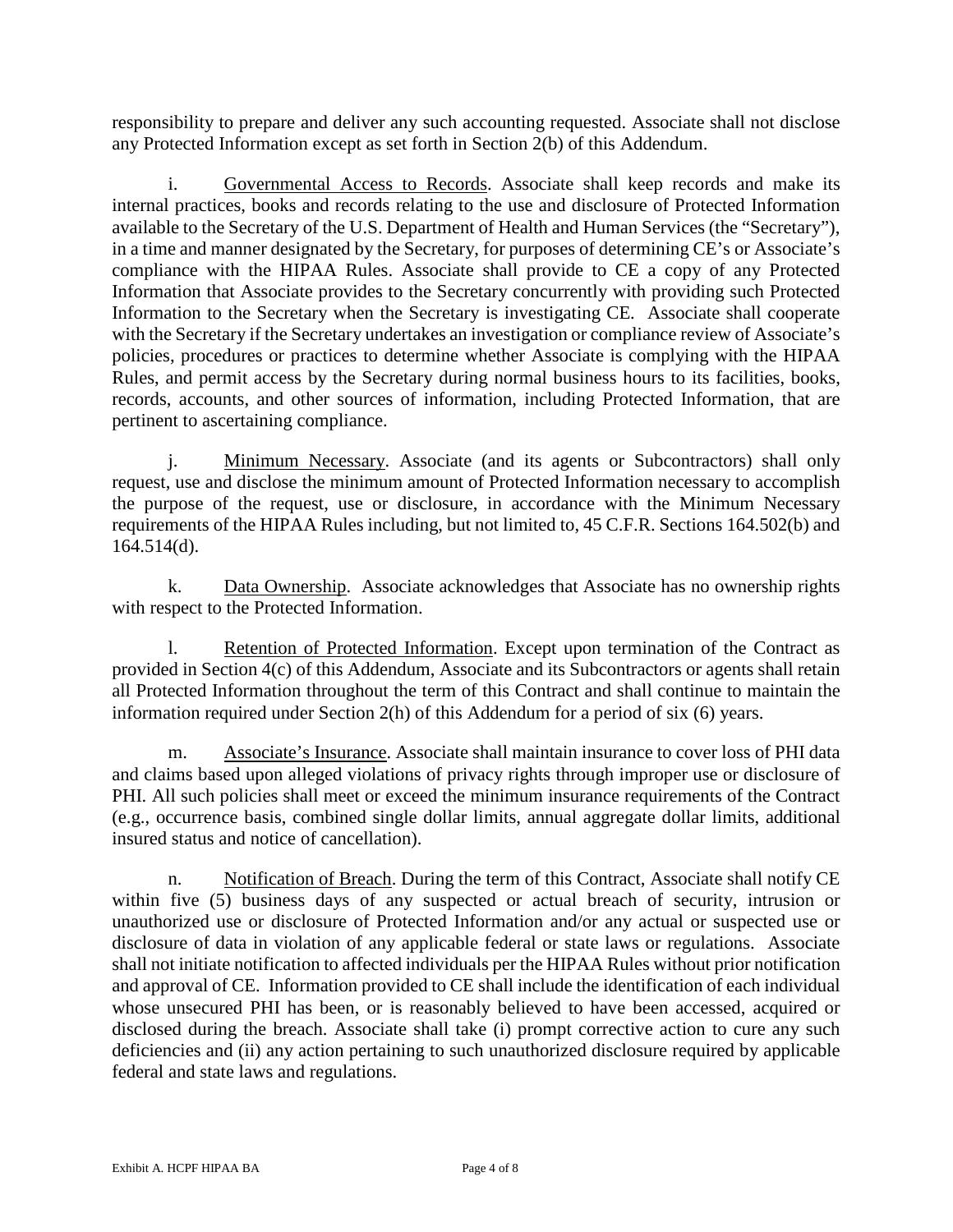o. Audits, Inspection and Enforcement. Within ten (10) business days of a written request by CE, Associate and its agents or Subcontractors shall allow CE to conduct a reasonable inspection of the facilities, systems, books, records, agreements, policies and procedures relating to the use or disclosure of Protected Information pursuant to this Addendum for the purpose of determining whether Associate has complied with this Addendum; provided, however, that: (i) Associate and CE shall mutually agree in advance upon the scope, timing and location of such an inspection; and (ii) CE shall protect the confidentiality of all confidential and proprietary information of Associate to which CE has access during the course of such inspection. The fact that CE inspects, or fails to inspect, or has the right to inspect, Associate's facilities, systems, books, records, agreements, policies and procedures does not relieve Associate of its responsibility to comply with this Addendum, nor does CE's (i) failure to detect or (ii) detection, but failure to notify Associate or require Associate's remediation of any unsatisfactory practices, constitute acceptance of such practice or a waiver of CE's enforcement rights under the Contract.

p. Safeguards During Transmission. Associate shall be responsible for using appropriate safeguards, including encryption of PHI, to maintain and ensure the confidentiality, integrity and security of Protected Information transmitted to CE pursuant to the Contract, in accordance with the standards and requirements of the HIPAA Rules.

q. Restrictions and Confidential Communications. Within ten (10) business days of notice by CE of a restriction upon uses or disclosures or request for confidential communications pursuant to 45 C.F.R. Section 164.522, Associate will restrict the use or disclosure of an individual's Protected Information. Associate will not respond directly to an individual's requests to restrict the use or disclosure of Protected Information or to send all communication of Protected Information to an alternate address. Associate will refer such requests to the CE so that the CE can coordinate and prepare a timely response to the requesting individual and provide direction to Associate.

## 3. Obligations of CE.

a. Safeguards During Transmission. CE shall be responsible for using appropriate safeguards, including encryption of PHI, to maintain and ensure the confidentiality, integrity and security of Protected Information transmitted pursuant to this Contract, in accordance with the standards and requirements of the HIPAA Rules.

b. Notice of Changes. CE maintains a copy of its Notice of Privacy Practices on its website. CE shall provide Associate with any changes in, or revocation of, permission to use or disclose Protected Information, to the extent that it may affect Associate's permitted or required uses or disclosures. To the extent that it may affect Associate's permitted use or disclosure of PHI, CE shall notify Associate of any restriction on the use or disclosure of Protected Information that CE has agreed to in accordance with 45 C.F.R. Section 164.522.

4. Termination.

a. Material Breach. In addition to any other provisions in the Contract regarding breach, a breach by Associate of any provision of this Addendum, as determined by CE, shall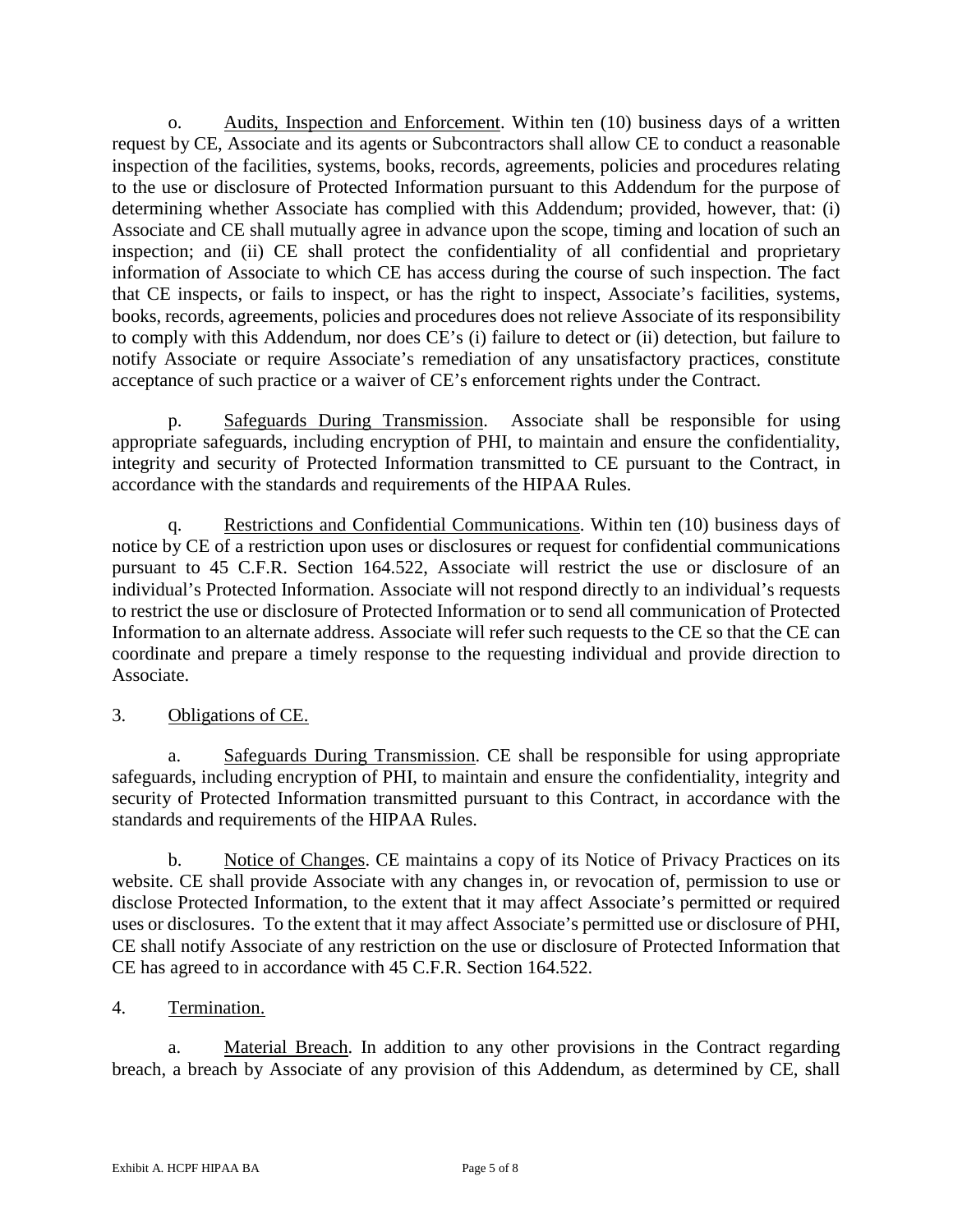constitute a material breach of this Contract and shall provide grounds for immediate termination of this Contract by CE pursuant to the provisions of the Contract covering termination for cause, if any. If the Contract contains no express provisions regarding termination for cause, the following terms and conditions shall apply:

(1) Default. If Associate refuses or fails to timely perform any of the provisions of this Contract, CE may notify Associate in writing of the non-performance, and if not promptly corrected within the time specified, CE may terminate this Contract. Associate shall continue performance of this Contract to the extent it is not terminated and shall be liable for excess costs incurred in procuring similar goods or services elsewhere.

(2) Associate's Duties. Notwithstanding termination of this Contract, and subject to any directions from CE, Associate shall take timely, reasonable and necessary action to protect and preserve property in the possession of Associate in which CE has an interest.

b. Reasonable Steps to Cure Breach. If CE knows of a pattern of activity or practice of Associate that constitutes a material breach or violation of the Associate's obligations under the provisions of this Addendum or another arrangement, then CE shall take reasonable steps to cure such breach or end such violation. If CE's efforts to cure such breach or end such violation are unsuccessful, CE shall terminate the Contract, if feasible. If Associate knows of a pattern of activity or practice of a Subcontractor or agent that constitutes a material breach or violation of the Subcontractor's or agent's obligations under the written agreement between Associate and the Subcontractor or agent, Associate shall take reasonable steps to cure such breach or end such violation, if feasible.

## c. Effect of Termination.

(1) Except as provided in paragraph (2) of this subsection, upon termination of this Contract, for any reason, Associate shall return or destroy all Protected Information that Associate or its agents or Subcontractors still maintain in any form, and shall retain no copies of such Protected Information. If Associate elects to destroy the Protected Information, Associate shall certify in writing to CE that such Protected Information has been destroyed.

(2) If Associate believes that returning or destroying the Protected Information is not feasible, Associate shall promptly provide CE notice of the conditions making return or destruction infeasible. Associate shall continue to extend the protections of Sections 2(a), 2(b), 2(c), 2(d) and 2(e) of this Addendum to such Protected Information, and shall limit further use of such PHI to those purposes that make the return or destruction of such PHI infeasible.

5. Injunctive Relief. CE shall have the right to injunctive and other equitable and legal relief against Associate or any of its Subcontractors or agents in the event of any use or disclosure of Protected Information in violation of this Contract or applicable law.

6. No Waiver of Immunity. No term or condition of this Contract shall be construed or interpreted as a waiver, express or implied, of any of the immunities, rights, benefits, protection, or other provisions of the Colorado Governmental Immunity Act, CRS 24-10-101 *et seq*. or the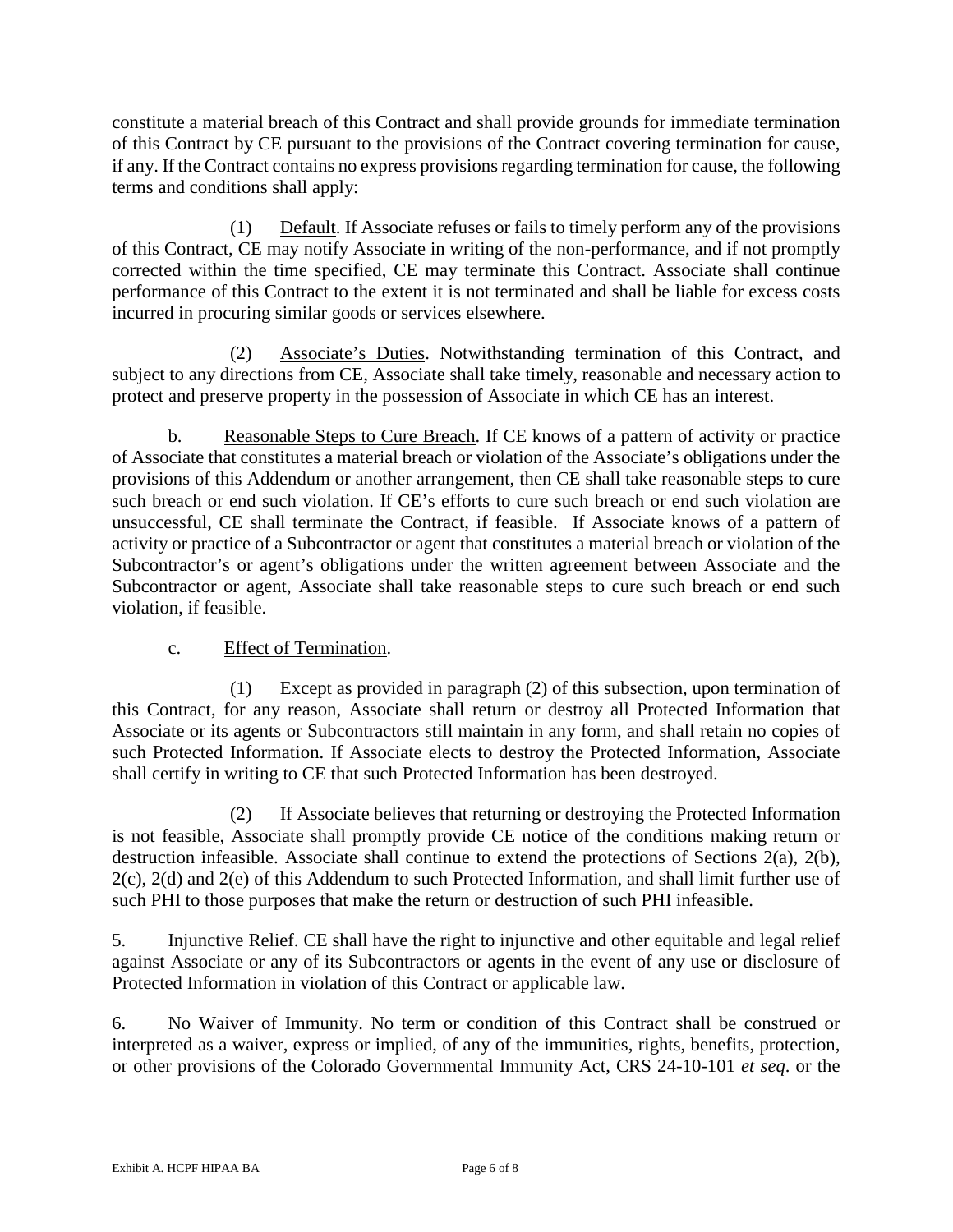Federal Tort Claims Act, 28 U.S.C. 2671 *et seq*. as applicable, as now in effect or hereafter amended.

7. Limitation of Liability. Any limitation of Associate's liability in the Contract shall be inapplicable to the terms and conditions of this Addendum.

8. Disclaimer. CE makes no warranty or representation that compliance by Associate with this Contract or the HIPAA Rules will be adequate or satisfactory for Associate's own purposes. Associate is solely responsible for all decisions made by Associate regarding the safeguarding of PHI.

9. Certification. To the extent that CE determines an examination is necessary in order to comply with CE's legal obligations pursuant to the HIPAA Rules relating to certification of its security practices, CE or its authorized agents or contractors, may, at CE's expense, examine Associate's facilities, systems, procedures and records as may be necessary for such agents or contractors to certify to CE the extent to which Associate's security safeguards comply with the HIPAA Rules or this Addendum.

#### 10. Amendment.

a. Amendment to Comply with Law. The parties acknowledge that state and federal laws relating to data security and privacy are rapidly evolving and that amendment of this Addendum may be required to provide for procedures to ensure compliance with such developments. The parties specifically agree to take such action as is necessary to implement the standards and requirements of the HIPAA Rules and other applicable laws relating to the confidentiality, integrity, availability and security of PHI. The parties understand and agree that CE must receive satisfactory written assurance from Associate that Associate will adequately safeguard all Protected Information and that it is Associate's responsibility to receive satisfactory written assurances from Associate's Subcontractors and agents. Upon the request of either party, the other party agrees to promptly enter into negotiations concerning the terms of an amendment to this Addendum embodying written assurances consistent with the standards and requirements of the HIPAA Rules or other applicable laws. CE may terminate this Contract upon thirty (30) days written notice in the event (i) Associate does not promptly enter into negotiations to amend this Contract when requested by CE pursuant to this Section, or (ii) Associate does not enter into an amendment to this Contract providing assurances regarding the safeguarding of PHI that CE, in its sole discretion, deems sufficient to satisfy the standards and requirements of the HIPAA Rules.

b. Amendment of Attachment A. Attachment A may be modified or amended by mutual agreement of the parties in writing from time to time without formal amendment of this Addendum.

11. Assistance in Litigation or Administrative Proceedings. Associate shall make itself, and any Subcontractors, employees or agents assisting Associate in the performance of its obligations under the Contract, available to CE, at no cost to CE, up to a maximum of thirty (30) hours, to testify as witnesses, or otherwise, in the event of litigation or administrative proceedings being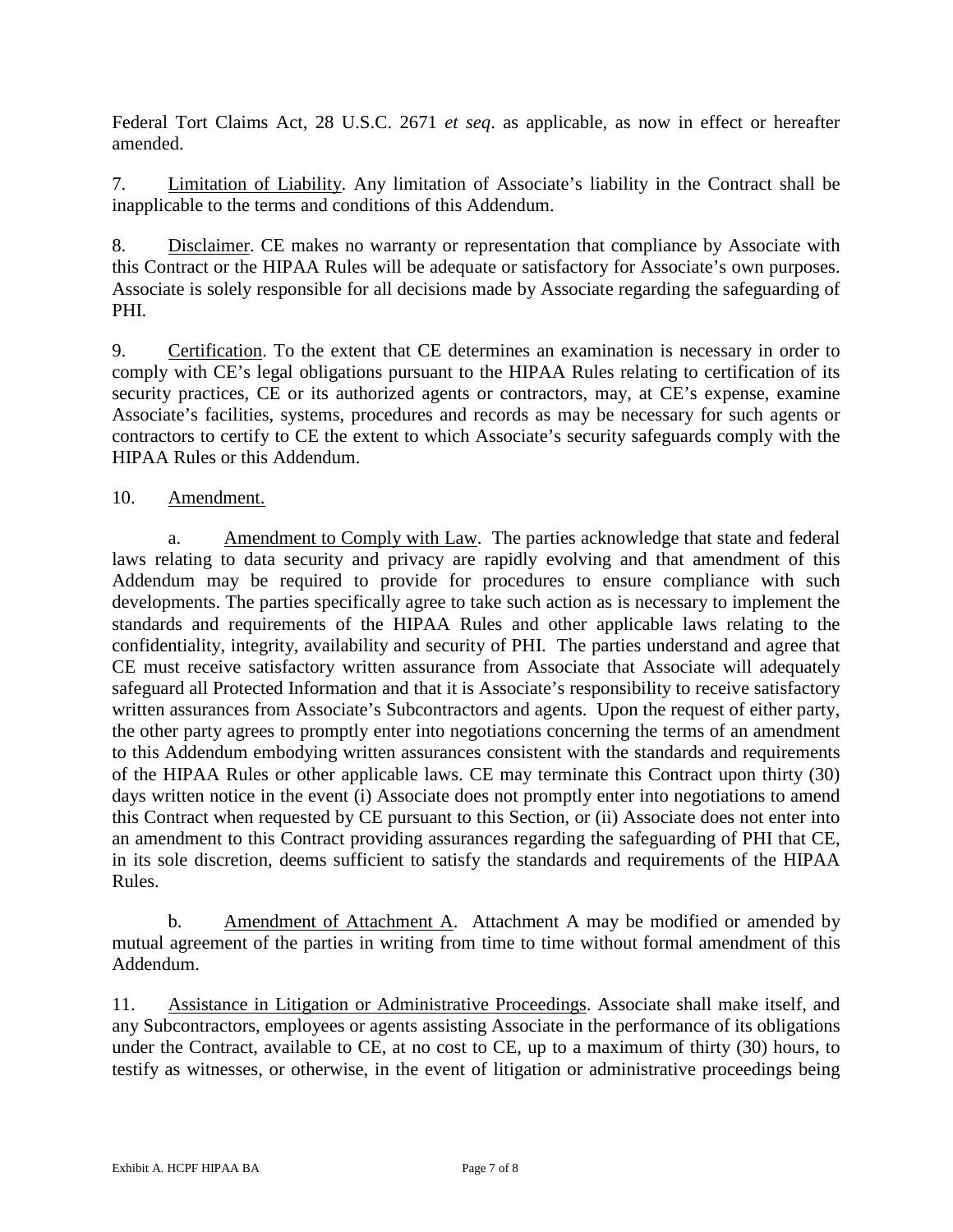commenced against CE, its directors, officers or employees based upon a claimed violation of the HIPAA Rules or other laws relating to security and privacy or PHI, in which the actions of Associate are at issue, except where Associate or its Subcontractor, employee or agent is a named adverse party.

12. No Third Party Beneficiaries. Nothing express or implied in this Contract is intended to confer, nor shall anything herein confer, upon any person other than CE, Associate and their respective successors or assigns, any rights, remedies, obligations or liabilities whatsoever.

13. Interpretation and Order of Precedence. The provisions of this Addendum shall prevail over any provisions in the Contract that may conflict or appear inconsistent with any provision in this Addendum. Together, the Contract and this Addendum shall be interpreted as broadly as necessary to implement and comply with the HIPAA Rules. The parties agree that any ambiguity in this Contract shall be resolved in favor of a meaning that complies and is consistent with the HIPAA Rules. This Contract supersedes and replaces any previous separately executed HIPAA addendum between the parties.

14. Survival of Certain Contract Terms. Notwithstanding anything herein to the contrary, Associate's obligations under Section 4(c) ("Effect of Termination") and Section 12 ("No Third Party Beneficiaries") shall survive termination of this Contract and shall be enforceable by CE as provided herein in the event of such failure to perform or comply by the Associate. This Addendum shall remain in effect during the term of the Contract including any extensions.

## REMAINDER OF THIS PAGE INTENTIONALLY LEFT BLANK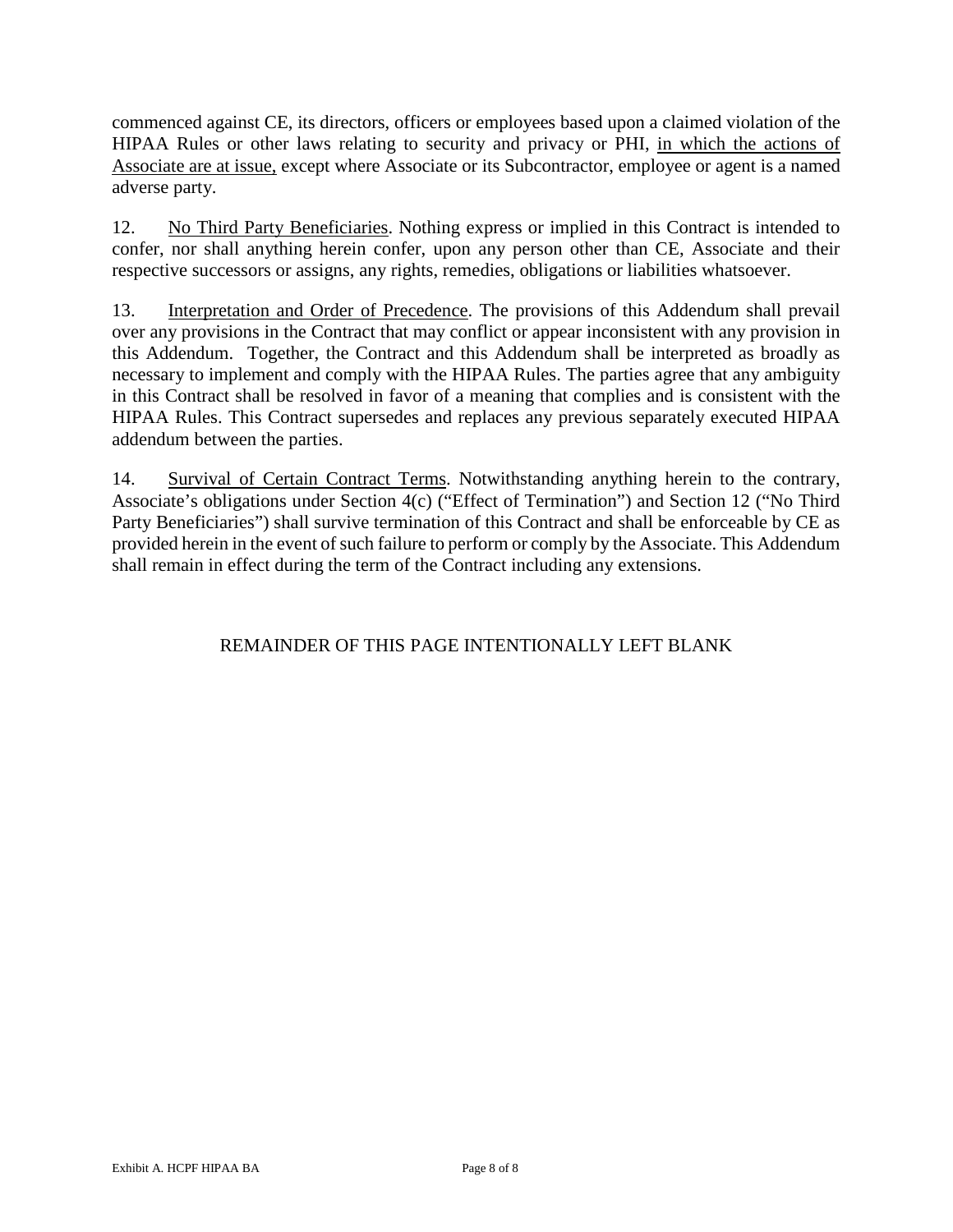## **ATTACHMENT A**

This Attachment sets forth additional terms to the HIPAA Business Associate Addendum, which is part of the Contract between the State of Colorado, Department of Health Care Policy and Financing and the Contractor and is effective as of the date of the Contract (the "Attachment Effective Date"). This Attachment may be amended from time to time as provided in Section 10(b) of the Addendum.

1. Additional Permitted Uses. In addition to those purposes set forth in Section 2(a) of the Addendum, Associate may use Protected Information as follows:

No Additional Permitted Uses

2. Additional Permitted Disclosures. In addition to those purposes set forth in Section 2(b) of the Addendum, Associate may disclose Protected Information as follows:

No Additional Permitted Disclosures

3. Subcontractor(s). The parties acknowledge that the following subcontractors or agents of Associate shall receive Protected Information in the course of assisting Associate in the performance of its obligations under this Contract:

No subcontractors

4. Receipt. Associate's receipt of Protected Information pursuant to this Contract shall be deemed to occur as follows and Associate's obligations under the Addendum shall commence with respect to such Protected Information upon such receipt:

Upon receipt of PHI from the Department.

5. Additional Restrictions on Use of Data. CE is a Business Associate of certain other Covered Entities and, pursuant to such obligations of CE, Associate shall comply with the following restrictions on the use and disclosure of Protected Information:

No additional restrictions on Use of Data

6. Additional Terms. This may include specifications for disclosure format, method of transmission, use of an intermediary, use of digital signatures or PKI, authentication, additional security or privacy specifications, de-identification/re-identification of data, etc.

The Contractor shall notify the Department, in writing, within thirty (30) days of executing a contract with any subcontractor wih whom it will share PHI.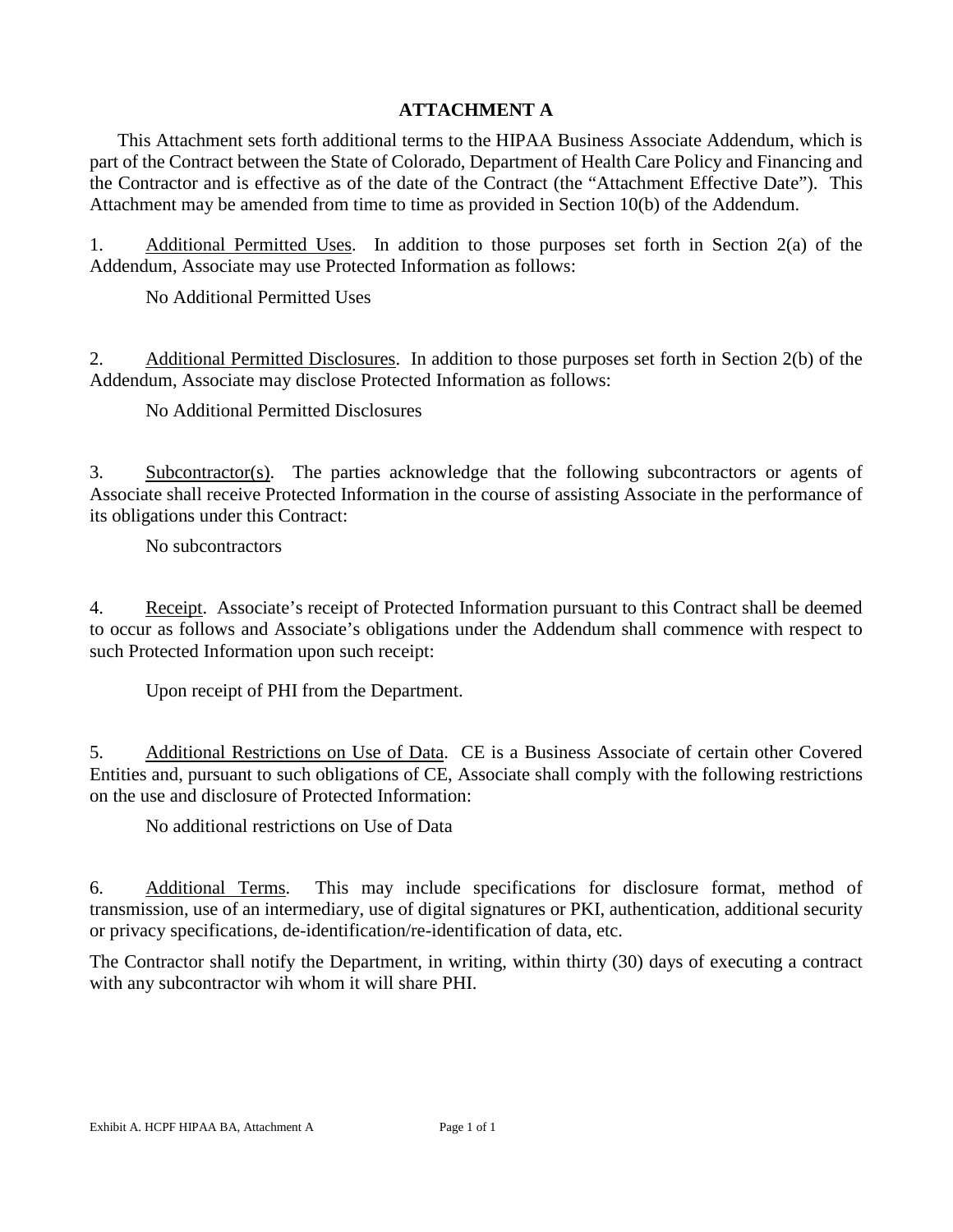# **EXHIBIT B, STATEMENT OF WORK**

### **SECTION 1.0 TERMINOLOGY**

#### **1.1. ACRONYMS, ABBREVIATIONS AND DEFINITIONS**

- 1.1.1. Acronyms and abbreviations are defined at their first occurrence in this Statement of Work. The following list of acronyms, abbreviations and definitions is provided to assist the reader in understanding acronyms, abbreviations and terminology used throughout this document.
- 1.1.1.1. ACC Accountable Care Collaborative.
- 1.1.1.2. ACC Base Contract Contract number 18-10100 between the Department and Rocky Mountain Health Maintenance Organization, Inc.
- 1.1.1.3. ACC: MMP Accountable Care Collaborative: Medicare-Medicaid Program the Department's demonstration to integrate care for full benefit Medicare-Medicaid enrollees.
- 1.1.1.4. ACC Program The Department program designed to affordably optimize Client health, functioning and self-sufficiency with the primary goals to improve Medicaid Client health outcomes and control costs.
- 1.1.1.5. BIDM Business Intelligence Data Management– The Department's data management system
- 1.1.1.6. BHO Behavioral Health Organization.
- 1.1.1.7. CCB Community Centered Board.
- 1.1.1.8. C.C.R. Colorado Code of Regulations.
- 1.1.1.9. CFR Code of Federal Regulations.
- 1.1.1.10. Chief Medical Officer The position within the Contractor's organization responsible for the implementation of all clinical and/or medical programs.
- 1.1.1.11. Client An individual eligible for and enrolled in the Colorado Medicaid Program.
- 1.1.1.12. Closeout Period The period beginning on the earlier of 90 days prior to the end of the last Extension Term or notice by the Department of its decision to not exercise its option for an Extension Term, and ending on the day that the Department has accepted the final deliverable for the Closeout Period, as determined in the Department-approved and updated Closeout Plan, and has determined that the closeout is complete.
- 1.1.1.13. Cold Call Marketing Any unsolicited personal contact by the Contractor with a Potential Enrollee for the purpose of marketing as defined in 42 CFR 438.104(a). See Marketing.
- 1.1.1.14. Colorado interChange The Colorado Medicaid Management Information System
- 1.1.1.15. CME Continuing Medical Education.
- 1.1.1.16. Contract Manager The position within the Contractor's organization that acts as the primary point of contact between the Contractor and the Department.
- 1.1.1.17. Contractor's PCMP Network All of the providers who have contracted with the Contractor to provide primary care medical home services within the Contractor's Region or to provide primary care medical home services to Members enrolled with the Contractor.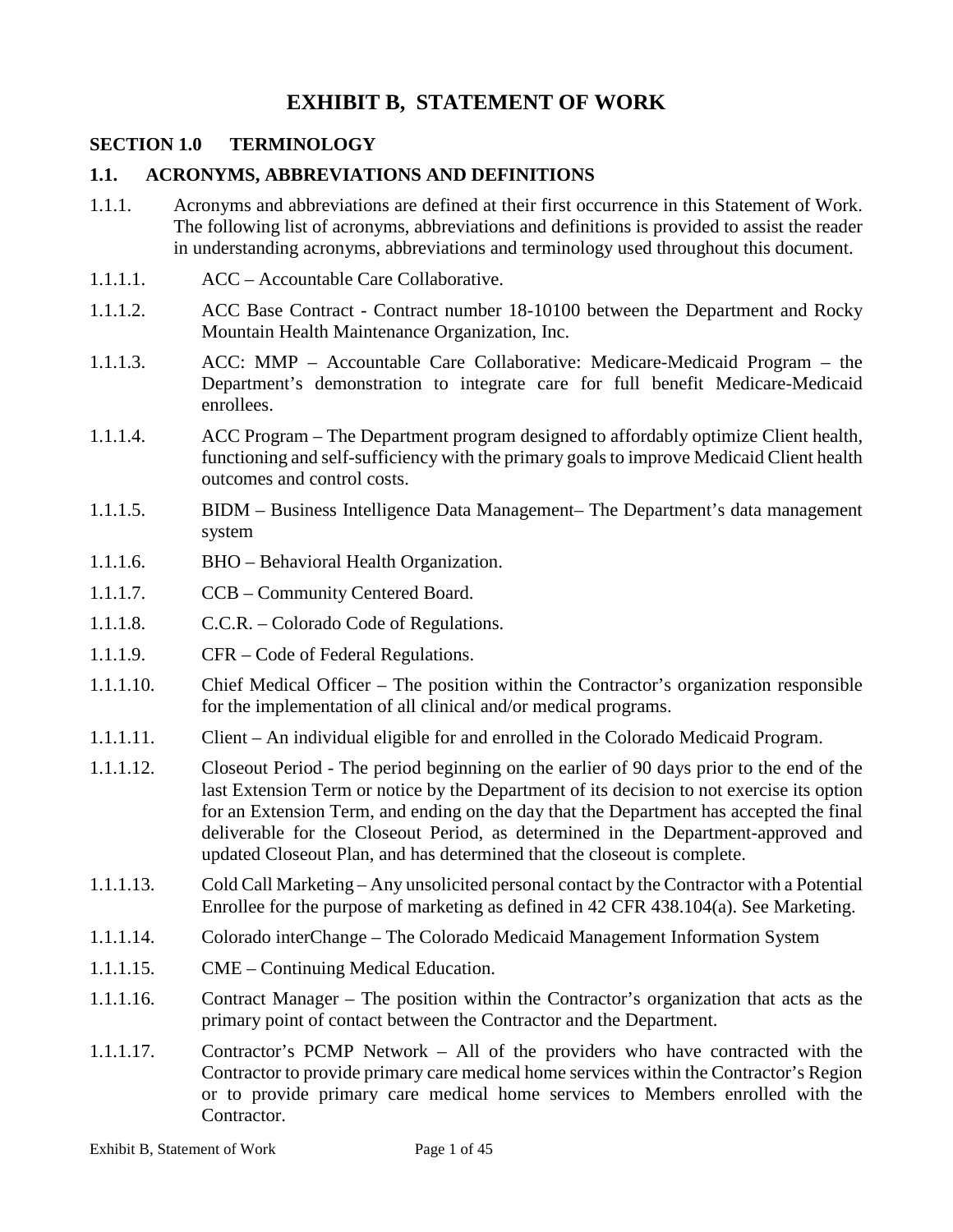- 1.1.1.18. Contractor's Region The region in which the Contractor operates, in the case of this Contract, Region #1.
- 1.1.1.19. Covered Services Medicaid benefits according to the Department' State Plan, as filed with the federal Centers for Medicare and Medicaid Services, which are provided through the Department's Promulgated Rules, Benefit Coverage Standards, Billing Manuals and Provider Bulletins.
- 1.1.1.20. CRS Colorado Revised Statutes.
- 1.1.1.21. Deliverable any tangible or intangible object produced by Contractor as a result of the work that is intended to be delivered to the Department, regardless of whether the object is specifically described or called out as a "Deliverable" or not.
- 1.1.1.22. DCC Tool Disability-Competent Care Tool.
- 1.1.1.23. DOC Colorado Department of Corrections.
- 1.1.1.24. Enrollee Any individual Client who is enrolled in the ACC: MMP with the Contractor or another RCCO.
- 1.1.1.25. EPSDT Early Periodic Screening, Diagnosis and Treatment.
- 1.1.1.26. Essential Community Provider A provider defined under CRS §25.5-5-403.
- 1.1.1.27. Expansion Adults Adults who are newly eligible for and enrolled in Medicaid due to expanded Medicaid eligibility limits allowed by the Affordable Care Act (ACA).
- 1.1.1.28. FBMME Full Benefit Medicare-Medicaid Enrollee, dually eligible for both Medicare and Medicaid.
- 1.1.1.29. Federally Qualified Health Center A provider defined under 10 C.C.R. 2505-10 §8.700.1.
- 1.1.1.30. FFS Fee For Service.
- 1.1.1.31. Financial Manager The position within the Contractor's organization that is responsible for the implementation and oversight of all of the Contractor's financial operations.
- 1.1.1.32. FQHC Federally Qualified Health Center.
- 1.1.1.33. Frail Elderly Individuals who meet the following criteria: 1) greater than or equal to 65 years of age with 2 or more chronic conditions, 2) greater than eighty (80) years of age, 3) Sixty-five to seventy-nine (65-79) years of age with two (2) or more cognitive impairments listed in the ULTC (100.2), 4) Sixty-five to seventy-nine (65-79) years of age with two (2) or more Activities of Daily Living (ADL) deficits in the ULTC (100.2).
- 1.1.1.34. Health First Colorado Colorado's Medicaid Program.
- 1.1.1.35. Health First Colorado Data Analytics Portal Data analytics web portal for the ACC Program.
- 1.1.1.36. HIPAA The Health Insurance Portability and Accountability Act of 1996
- 1.1.1.37. Informal Network The non-contractual or contractual relationships with Providers, other than PCMPs, designed to meet Member's needs.
- 1.1.1.38. Key Personnel The individuals fulfilling the positions of Contract Manager, Financial Manager or Chief Medical Officer.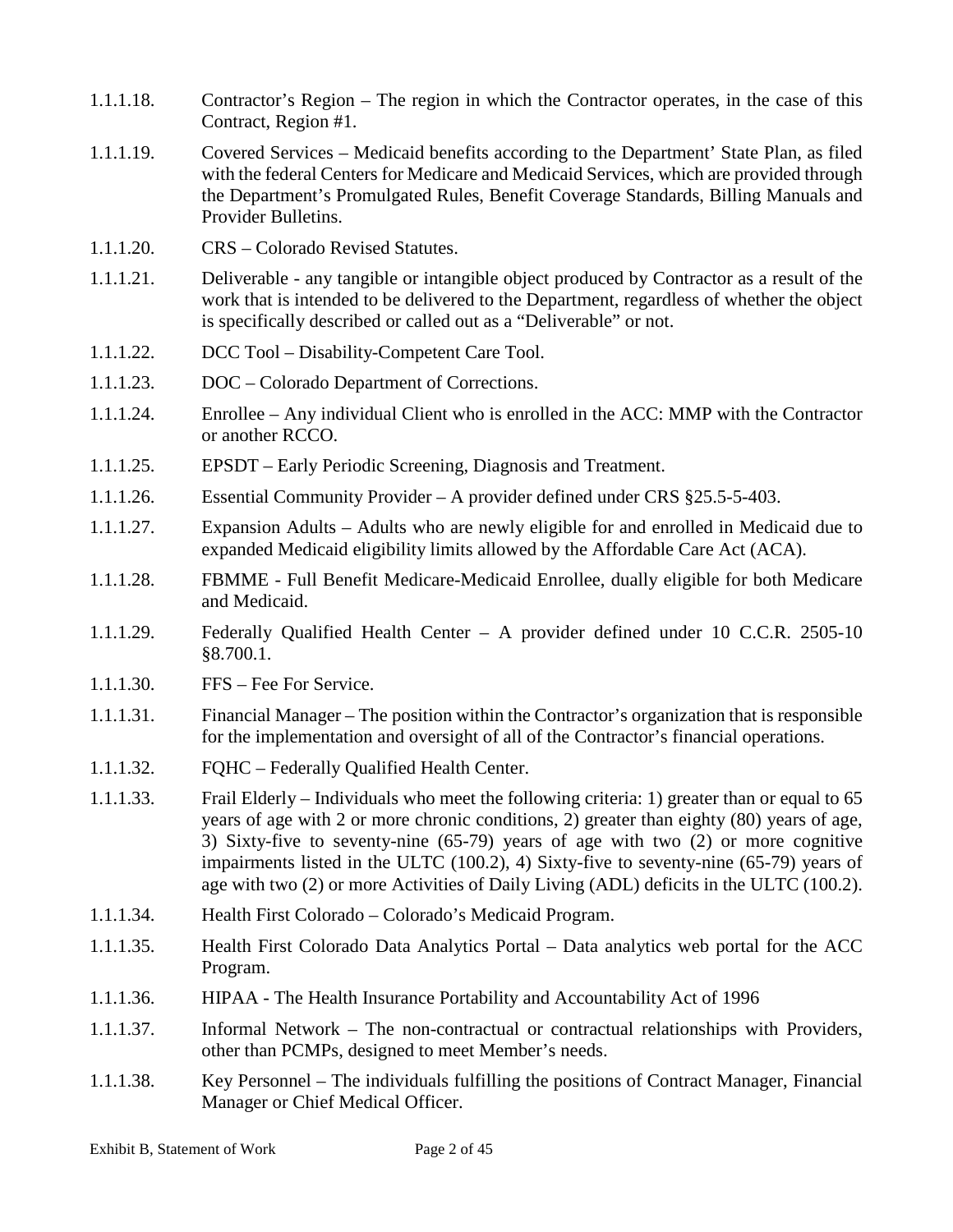- 1.1.1.39. LTSS Long-term Services and Supports.
- 1.1.1.40. Marketing Any communication, from the Contractor, to a Medicaid Client who is not enrolled with the Contractor, that can reasonably be interpreted as intended to influence the Client to enroll in the Contractor's Medicaid product, or either to not enroll in, or to disenroll from, another Contractor's Medicaid product.
- 1.1.1.41. Marketing Materials Materials that are produced in any medium, by or on behalf of the Contractor that can reasonably be interpreted as intended to market to Potential Enrollees.
- 1.1.1.42. Medical Home An approach to providing comprehensive primary-care that facilitates partnerships between individual patients, their providers, and, where appropriate, the patient's family, that meets the requirements described in **Exhibit D**, Medical Home Model Principles.
- 1.1.1.43. Member Any individual Client who is enrolled in the ACC: MMP with the Contractor or another RCCO.
- 1.1.1.44. Member Dismissal Termination of a Member's primary care relationship with a contracted Primary Care Medical Provider.
- 1.1.1.45. Other Personnel Individuals and Subcontractors, in addition to Key Personnel, assigned to positions to complete tasks associated with the Work.
- 1.1.1.46. PBMS Pharmacy Benefit Management System
- 1.1.1.47. Primary Care Case Management A system under which a primary care case manager (PCCM) contracts with the State to furnish case management services (which include the location, coordination and monitoring of primary health care services) to Members, or a PCCM Entity that contracts with the State to provide a defined set of functions as defined in 42 CFR§438.2.
- 1.1.1.48. PCCM Entity Primary Care Case Management Entity.
- 1.1.1.49. Primary Care Case Management Entity An organization that provides any of the following functions, in addition to PCCM services, for the State: provision of intensive telephonic or face-to-face case management; development of enrollee care plans; execution of contracts with and/or oversight responsibilities for the activities of FFS providers in the FFS program; provision of payments to FFS providers on behalf of the State; provision of enrollee outreach and education activities; operation of a customer service call center; review of provider claims, utilization and practice patterns to conduct provider profiling and/or practice improvement; implementation of quality improvement activities including administering enrollee satisfaction surveys or collecting data necessary for performance measurement of providers; coordination with behavioral health systems/providers; coordination with long-term services and supports systems/providers as defined in 42 CFR §438.2.
- 1.1.1.50. PCCM Primary Care Case Manager.
- 1.1.1.51. Primary Care Case Manager A physician, a physician group practice, a physician assistant, nurse practitioner, certified nurse-midwife as defined in 42 CFR §438.2.
- 1.1.1.52. PCMP Primary Care Medical Provider.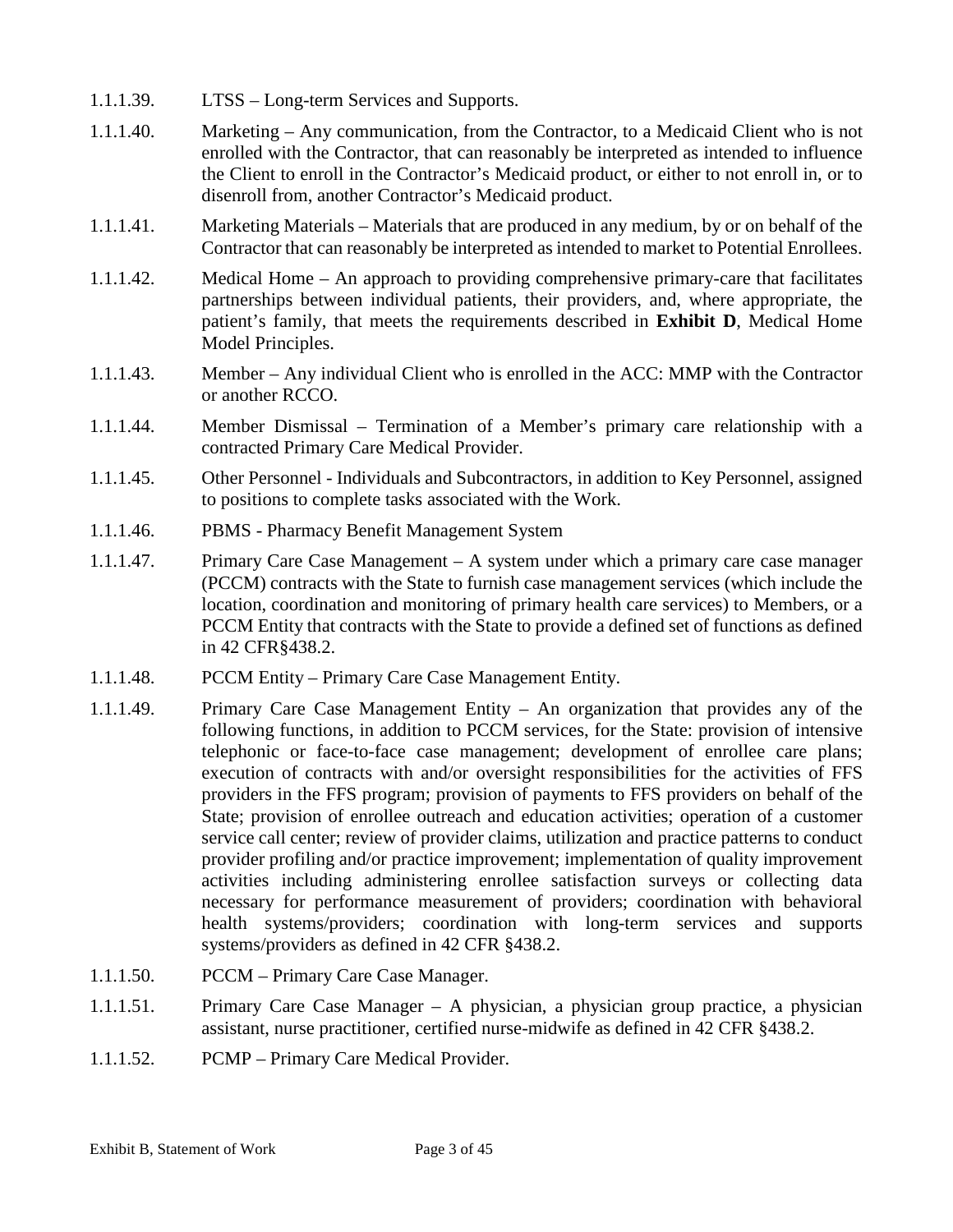- 1.1.1.53. Primary Care Medical Provider A primary care provider who serves as a Medical Home for Members. A PCMP may be a FQHC, RHC, clinic or other group practice that provides the majority of a Member's comprehensive primary, preventive and sick care. A PCMP may also be individual or pods of PCMPs that are physicians, advanced practice nurses or physician assistants with a focus on primary care, general practice, internal medicine, pediatrics, geriatrics or obstetrics and gynecology.
- 1.1.1.54. PIP Performance Improvement Plan.
- 1.1.1.55. PMPM Per Member Per Month.
- 1.1.1.56. Potential Enrollee A Medicaid Client who is eligible for enrollment into the ACC: MMP with the Contractor or another RCCO.
- 1.1.1.57. RCCO Regional Care Collaborative Organization.
- 1.1.1.58. Region A geographical area containing specific counties, within the State of Colorado, that is served by a RCCO.
- 1.1.1.59. Region #1 The geographical area encompassing Archuleta, Delta, Delores, Eagle, Garfield, Grand, Gunnison, Hinsdale, Jackson, La Plata, Larimer, Mesa, Moffat, Montezuma, Montrose, Ouray, Pitkin, Rio Blanco, Routt, San Juan, San Miguel and Summit Counties.
- 1.1.1.60. Regional Care Collaborative Organization One of seven (7) regional entities contracted with the Department to support the ACC Program by improving the health outcomes for Members and controlling the cost of care.
- 1.1.1.61. RHC Rural Health Clinic.
- 1.1.1.62. Rural Health Clinic A provider or practice as defined in 10 C.C.R. 2505-10 §8.740.
- 1.1.1.63. SCP Service Coordination Plan. The SCP will serve as the care plan for ACC: MMP Members as required by this Contract.
- 1.1.1.64. SEP Single Entry Point Agency.
- 1.1.1.65. STD Sexually Transmitted Disease
- 1.1.1.66. ULTC Uniform Long-Term Care (ULTC) Instrument. The Functional Needs Assessment and professional medical information used to determine Functional Eligibility for Long-Term Care.

#### **SECTION 2.0 REGION AND PERSONNEL**

### **2.1. REGION**

- 2.1.1. The Contractor shall be the RCCO for Region #1 and shall be a Primary Care Case Management Entity (PCCM Entity), as defined in 42 CFR §438.2, for Members enrolled with the Contractor.
- 2.1.1.1. Region #1 includes Archuleta, Delta, Delores, Eagle, Garfield, Grand, Gunnison, Hinsdale, Jackson, La Plata, Larimer, Mesa, Moffat, Montezuma, Montrose, Ouray, Pitkin, Rio Blanco, Routt, San Juan, San Miguel and Summit Counties.

#### **2.2. PERSONNEL**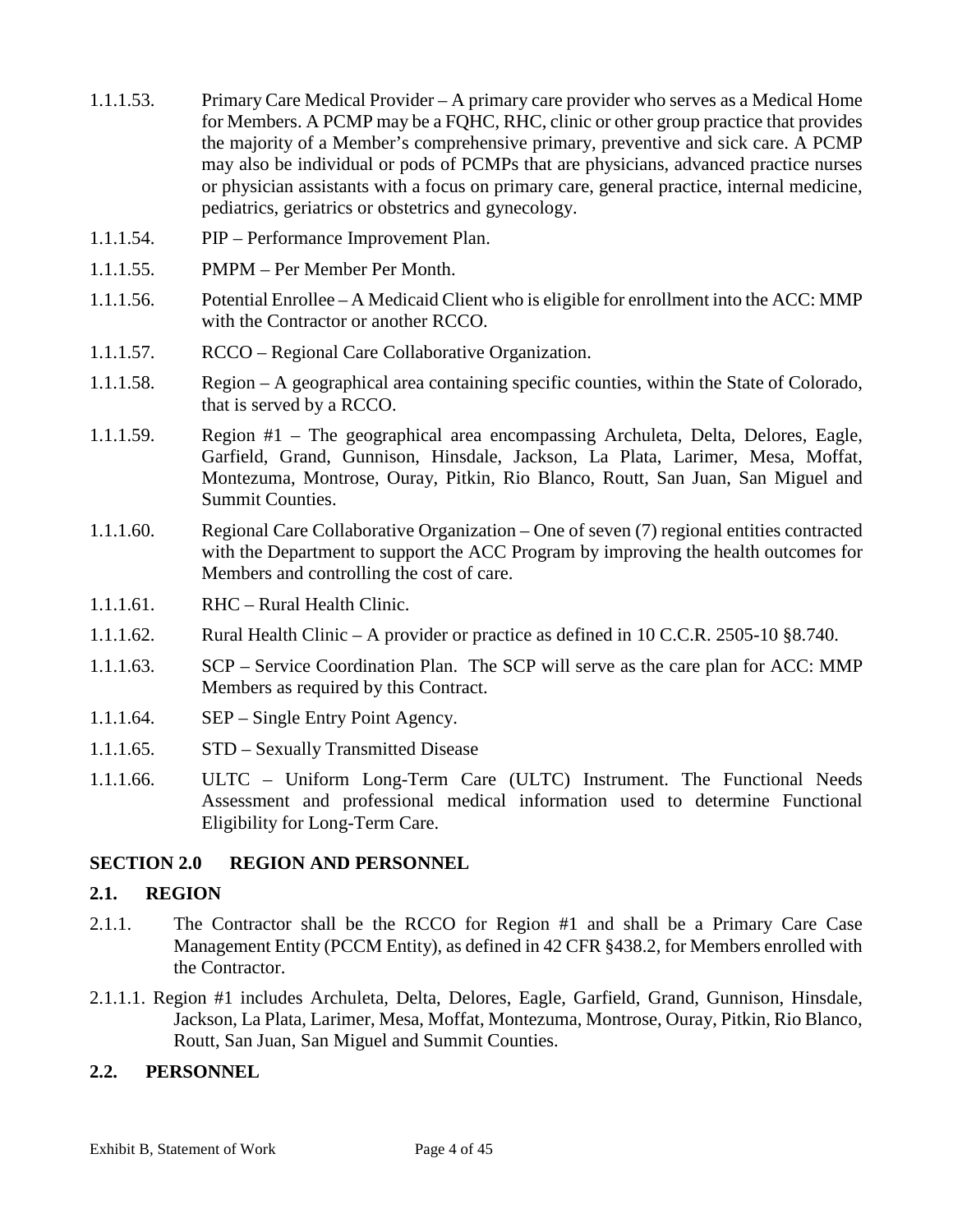- 2.2.1. The Contractor shall possess the corporate resources and structure necessary to perform its responsibilities under the Contract and successfully implement and operate the Accountable Care Collaborative: Medicare-Medicaid Program (ACC: MMP) in the Contractor's Region.
- 2.2.2. The Contractor shall provide the following positions, defined as Key Personnel, in relation to the Contract. These positions may be filled by the same Key Personnel identified in the ACC Base Contract, as approved by the Department.
- 2.2.2.1. Contract Manager
- 2.2.2.1.1. The Contract Manager shall be the Department's primary point of contact for contract and performance issues and responsibilities.
- 2.2.2.1.2. All communication between the Department and the Contractor shall be facilitated by the Contract Manager.
- 2.2.2.1.3. The Contract Manager shall ensure that all contract obligations are in compliance with all state and federal laws, regulations policies and procedures and with the requirements of the Contract.

#### 2.2.2.2. Financial Manager

- 2.2.2.2.1. The Financial Manager shall be responsible for the implementation and oversight of the budget, accounting systems and all other financial operations of the Contractor.
- 2.2.2.2.2. The Financial Manager shall ensure that all financial operations of the Contractor are in compliance with all state and federal laws, regulations policies and procedures and with the requirements of the Contract.

#### 2.2.2.3. Chief Medical Officer

- 2.2.2.3.1. The Chief Medical Officer shall be a physician licensed by the State of Colorado and certified by the Colorado Board of Medical Examiners.
- 2.2.2.3.2. The Chief Medical Officer shall be responsible for the implementation of all clinical and/or medical programs implemented by the Contractor.
- 2.2.2.3.3. The Chief Medical Officer shall ensure that all clinical and/or medical programs implemented by the Contractor are implemented and operated in compliance with all state and federal laws, regulations policies and procedures and with the requirements of the Contract.
- 2.2.3. Each Key Personnel position shall be filled by separate and distinct individuals. No individual shall be allowed to fulfill multiple Key Personnel positions simultaneously for this Contract.
- 2.2.4. The Contract Manager shall perform their responsibilities out of an office that is either located within the Contractor's Region or located in the Denver metro area.
- 2.2.5. Other Staff Functions
- 2.2.5.1. The Contractor shall provide staff necessary to ensure that the following functions are performed, in addition to those of the Key Personnel:
- 2.2.5.1.1. Outcomes and Performance Improvement Management, including overseeing Member and administrative outcomes, coordinating quality improvement activities across the Contractor's Region, benchmarking performance against other Regional Care Collaborative Organizations (RCCOs), ensuring alignment with federal and state guidelines, and setting internal performance goals and objectives.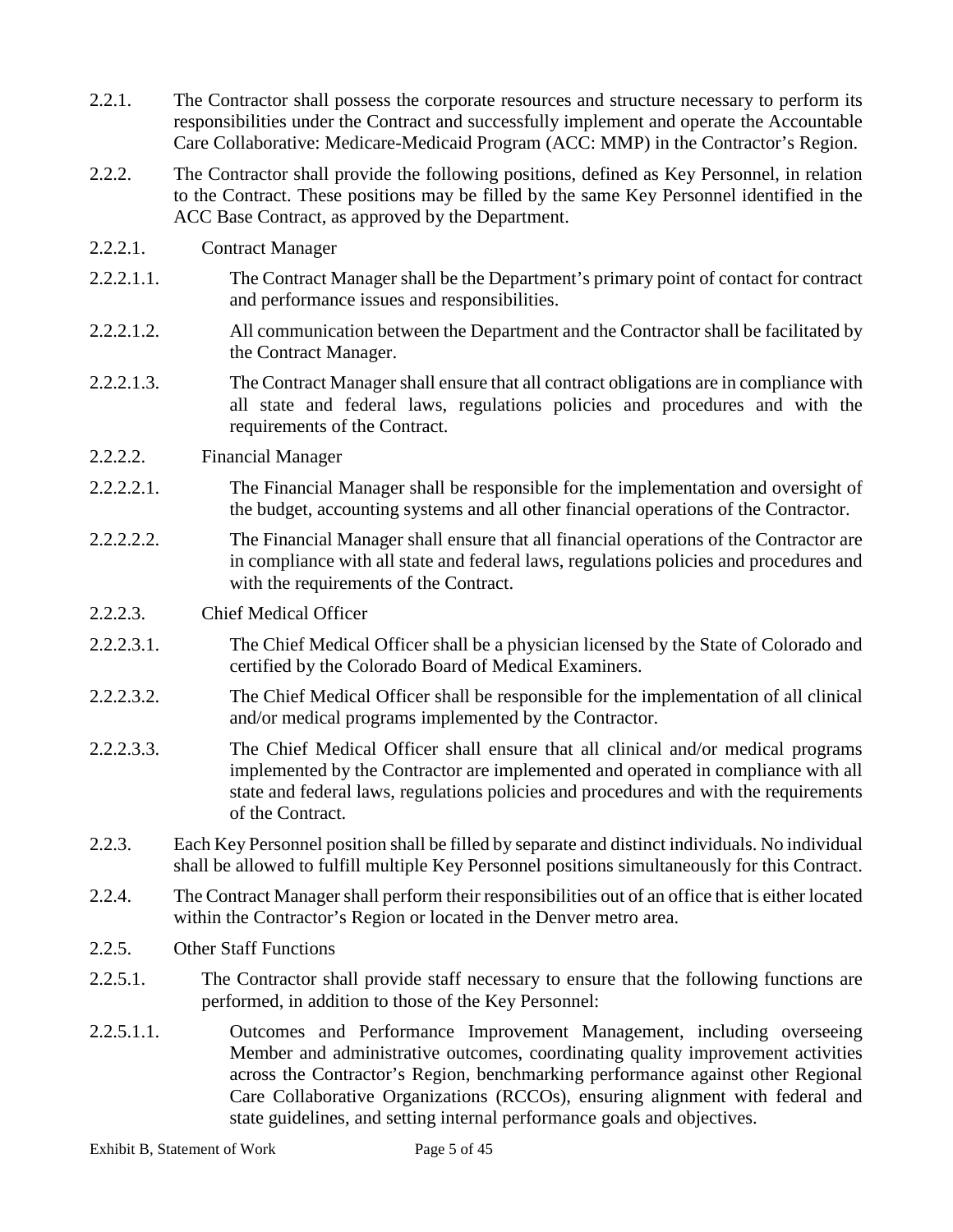- 2.2.5.1.2. Medical Management and Care Coordination Activities, including overseeing medical management and care coordination activitiesto assist providers and Members in rendering and accessing necessary and appropriate services and resources.
- 2.2.5.1.3. Communications Management, including organizing, developing, modifying and disseminating information, by way of written material and forums, to providers and Members.
- 2.2.5.1.4. Provider Relations and Network Management, including establishing agreements with Primary Care Medical Providers (PCMPs), establishing all other formal and informal relationships with providers, provider education, data-sharing, and addressing providers' questions and concerns.
- 2.2.6. The Contractor shall maintain an office in the Contractor's Region and shall make Key Personnel, and other personnel requested by the Department, available for meetings in locations within the State of Colorado, at the Department's request.
- 2.2.7. The Contractor shall provide the Department with an organizational chart listing all positions within the Contractor's organization that are responsible for the performance of any activity related to the Contract, their hierarchy and reporting structure and the names of the individuals fulfilling each position, within thirty (30) days of the Contract's Effective Date. The organizational chart shall contain accurate and up-to-date telephone numbers and email addresses for each individual listed.
- 2.2.7.1. DELIVERABLE: Organizational Chart.
- 2.2.7.2. DUE: Thirty (30) days from the Contract's Effective Date.
- 2.2.8. Contractor shall provide the Department with the opportunity to approve new Key Personnel working on the Contract. Any new Key Personnel shall have, at a minimum, the same qualifications as the individual previously fulfilling that position. The Contractor shall deliver an updated Organizational Chart within five (5) days of any change in Key Personnel or request from the Department for an updated Organizational Chart. The Contractor shall deliver to the Department an interim plan for fulfilling any vacant position's responsibilities and the plan for filling the vacancy.
- 2.2.8.1. DELIVERABLE: Updated Organizational Chart.
- 2.2.8.2. DUE: Five (5) days from any change in Key Personnel or from the Department's request for an updated Organizational Chart.
- 2.2.9. The Contractor shall appoint any new Key Personnel only after a candidate has been approved by the Department to fill a vacancy.
- 2.2.10. The Department may request the removal from work on the Contract of employees or agents of the Contractor whom the Department justifies as being incompetent, careless, insubordinate, unsuitable or otherwise unacceptable, or who's continued employment on the Contract the Department deems to be contrary to the public interest or not in the best interest of the Department. For any requested removal of Key Personnel, the Department shall provide written notice to Contractor identifying each element of dissatisfaction with each Key Personnel, and Contractor shall have ten (10) business days from receipt of such written notice to provide the Department with a written action plan to remedy each stated point of dissatisfaction. Contractor's written action plan may or may not include the removal of Key Personnel from work on the Contract.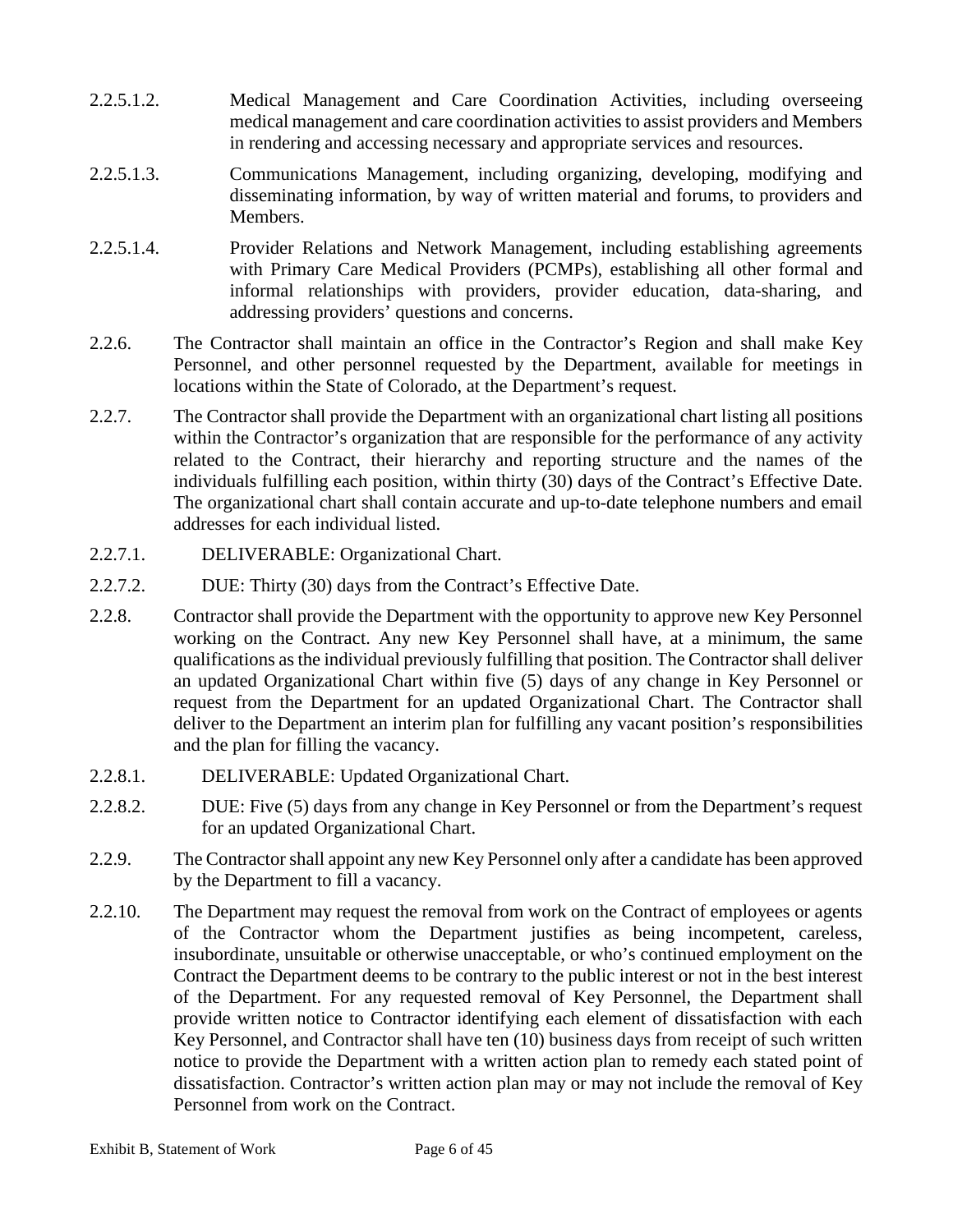#### **SECTION 3.0 MEMBERSHIP, ENROLLMENT AND CLIENT CONTACT**

### **3.1. MEMBERSHIP AND ENROLLMENT**

#### 3.1.1. Enrollment and PCMP Selection

- 3.1.1.1. The Department will enroll Clients with the Contractor based on the Department's enrollment and reenrollment procedures. Only Clients who are eligible for the ACC: MMP will be passively enrolled into the ACC: MMP. Members are notified of the Department's intent to enroll them into the program at least thirty (30) days before they are enrolled. The Department's enrollment broker sends the Member a letter notifying them of the Department's intent to enroll them into the Program. The notification letter also includes instructions for disenrolling from the Program.
- 3.1.1.2. The Contractor shall accept all Clients, that the Department enrolls, that are eligible for enrollment. The Contractor shall accept individuals eligible for enrollment in the ACC: MMP in the order in which they are enrolled without restriction. The Department may enroll any Client who meets the following requirements:
- 3.1.1.2.1. Is enrolled in Medicare Parts A and B and eligible for Part D.
- 3.1.1.2.2. Receives full Medicaid benefits under FFS arrangements.
- 3.1.1.2.3. Has no other private or public health insurance.
- 3.1.1.2.4. Is a resident of the State of Colorado.
- 3.1.1.3. Each Member shall have the option to select a PCMP to provide comprehensive primarycare to the Member and a majority of all of the Member's medical care. If a Member has not selected a PCMP prior to the Member's enrollment, the Contractor shall attempt to contact the Member and assist the Member in selecting a PCMP. The Contractor shall make a minimum of three  $(3)$  attempts to contact the Member, using at least two  $(2)$ different methods, if needed. The Contractor shall, on at least a quarterly basis, identify and implement strategies to reach Members whose phone or address information is incorrect. Once the Contractor has contacted the Member, it shall provide the Member with contact information for available PCMPs who are enrolling new Members in the ACC: MMP and assist the Member in selecting a PCMP. The Contractor may act as a liaison between the Member and any PCMP the Member wishes to select. The Contractor shall document all attempts at contacting Members who have not selected a PCMP and the results of each attempt. The Contractor shall maintain a record of all attempts made to contact a Member.
- 3.1.1.3.1. The Department shall provide the Contractor with a Member eligibility report and a Member eligibility change report, on a monthly basis. The Member eligibility report shall contain the PCMP selected by each Member in the Contractor's Region and the applicable demographics for each Member. The Member change report shall show any additions, deletions or changes to the existing PCMP selection records.
- 3.1.1.3.2. The Contractor shall provide the results of the attempts to contact Members who have not selected a PCMP during the calendar quarter in the Stakeholder Report. The report shall also contain a plan for the following calendar quarter regarding Member contact and how the Contractor will resolve any deficiencies identified during the prior quarter.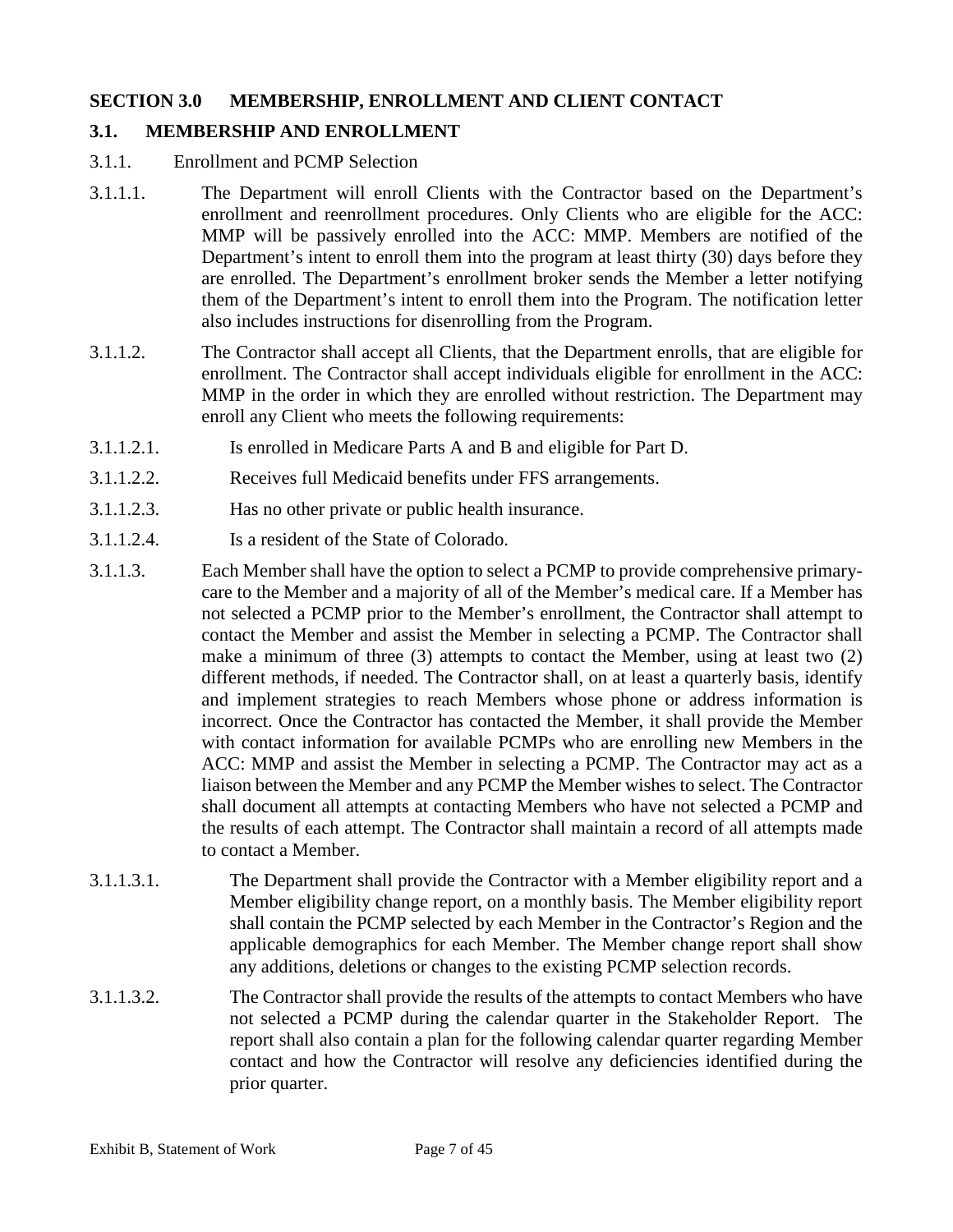- 3.1.1.4. Members have the option to select a PCMP or receive care within a Region other than the one in which they reside. In the event that a Member within Contractor's Region selects a PCMP or selects to receive care within another RCCO's Region, the Contractor shall coordinate with the other RCCO to ensure that the Member's quality, quantity and timeliness of care are not affected by the Member's choice.
- 3.1.1.4.1. The Department and Contractor shall work together to implement a report that will alert the Contractor when a Member in the Contractor's Region selects a PCMP in another Region so that the Contractor may coordinate with that other Region's RCCO.
- 3.1.1.5. The Contractor shall coordinate with any other RCCO, in the event that a Member residing within the other RCCO's Region selects a PCMP or selects to receive care within the Contractor's Region, to ensure that the Member's quality, quantity and timeliness of care are not affected by the Member's choice.
- 3.1.1.6. The Contractor shall only accept Members who reside within their Region and who reside sufficiently near the office of a PCMP in the Contractor's network for the Member to reach that PCMP within a reasonable time and using available and affordable modes of transportation.
- 3.1.1.7. The Contractor shall not discriminate against Members eligible to enroll on the basis of race, color, national origin, sex, sexual orientation, gender identity, or disability, and shall not use any policy or practice that has the effect of discriminating on the basis of race, color, national origin, sex, sexual orientation, gender identity, or disability. The Contractor shall also not discriminate against Members in enrollment, disenrollment, and re-enrollment on the basis of health status or need for health care services.
- 3.1.1.8. The Contractor shall not discriminate against individuals eligible to enroll in the ACC: MMP on the basis of Member health status or need for health care services.
- 3.1.1.9. The Department will provide the Contractor with the following reports, from the Colorado interChange and the BIDM, for the Contractor to verify Member eligibility and enrollment:
- 3.1.1.9.1. Daily Disenrollment.
- 3.1.1.9.2. Monthly Enrollment Change.
- 3.1.1.9.3. Monthly Report of All Enrollees.
- 3.1.1.9.4. Daily New Enrollees.
- 3.1.1.9.5. Monthly Disenrollments.
- 3.1.1.9.6. Monthly New Enrollees.
- 3.1.1.9.7. X12 transaction reports, including:
- 3.1.1.9.7.1. Client Capitations.
- 3.1.1.9.7.2. Benefit Enrollment and Maintenance.
- 3.1.1.9.7.3. Eligibility Response.
- 3.1.1.9.7.4. Acknowledgment of a sent transaction.
- 3.1.1.9.8. Managed Care Transaction Report.
- 3.1.1.9.9. Monthly Roster Report.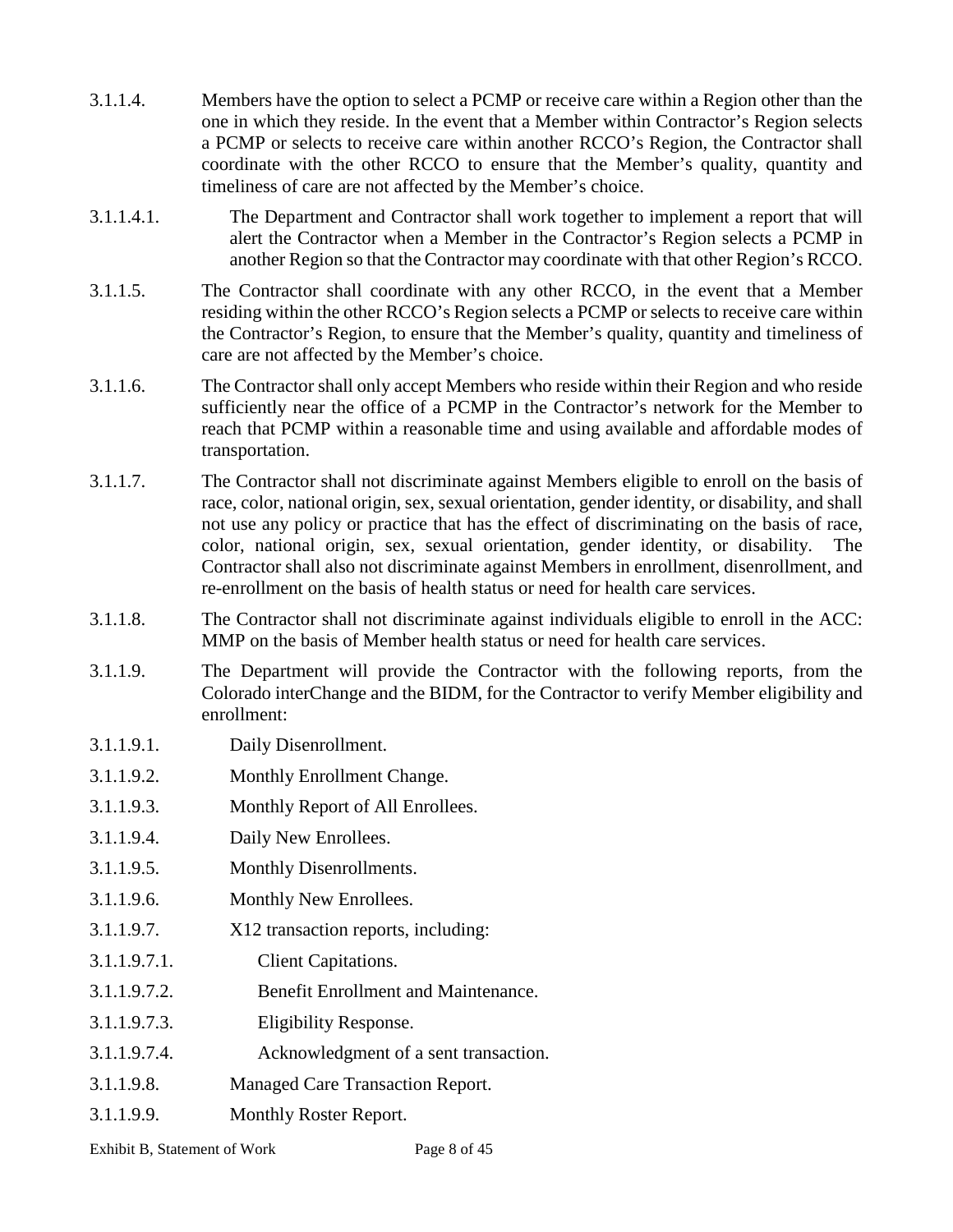- 3.1.2. Disenrollment
- 3.1.2.1. The Contractor may only request disenrollment of a Member from the ACC: MMP for cause. The Department shall review the Contractor's requests for disenrollment and may grant or reject the Contractor's request at its discretion. A disenrollment for cause may only occur under the following circumstances:
- 3.1.2.1.1. The Member moves out of the Contractor's Region.
- 3.1.2.1.2. The Contractor's plan does not, because of moral or religious reasons, cover the service the Member seeks.
- 3.1.2.1.3. The Member needs related services to be performed at the same time, not all related services are available within the network and the Member's PCMP or another provider determines that receiving the services separately would subject the Member to unnecessary risk.
- 3.1.2.1.4. Other reasons, including but not limited to, poor quality of care, lack of access to services covered under the Contract or lack of access to providers experienced in dealing with the Member's health care needs.
- 3.1.2.1.5. Abuse or intentional misconduct consisting of any of the following:
- 3.1.2.1.5.1. Behavior of the Member that is disruptive or abusive to the extent that the Contractor's ability to furnish services to either the Member or other Members is impaired.
- 3.1.2.1.5.2. A documented, ongoing pattern of failure on the part of the Member to keep scheduled appointments or meet any other Member responsibilities.
- 3.1.2.1.5.3. Behavior of the Member that poses a physical threat to the provider, to other provider, Contractor or PCMP staff or to other Members.
- 3.1.2.1.5.4. The Contractor shall provide one oral warning to any Member exhibiting abusive behavior or intentional misconduct, stating that continuation of the behavior or misconduct will result in a request for disenrollment. If the Member continues the behavior or misconduct after the oral warning, the Contractor shall send a written warning that the continuation of the behavior or misconduct will result in disenrollment from the Contractor's plan. The Contractor shall send a copy of the written warning and a written report of its investigation into the behavior to the Department no less than thirty (30) days prior to the disenrollment. If the Member's behavior or misconduct poses an imminent threat to the provider, to other provider, Contractor or PCMP staff or to other Members, the Contractor may request an expedited disenrollment after it has provided the Member exhibiting the behavior or misconduct an oral warning.
- 3.1.2.1.5.4.1. DELIVERABLE: Written warning and written report of abusive behavior or intentional misconduct.
- 3.1.2.1.5.4.2. DUE: No less than thirty (30) days prior to disenrollment unless the Department approves expedited disenrollment.
- 3.1.2.1.6. The Member commits fraud or knowingly furnishes incorrect or incomplete information on applications, questionnaires, forms or statements submitted to the Contractor as part of the Member's enrollment in the Contractor's plan.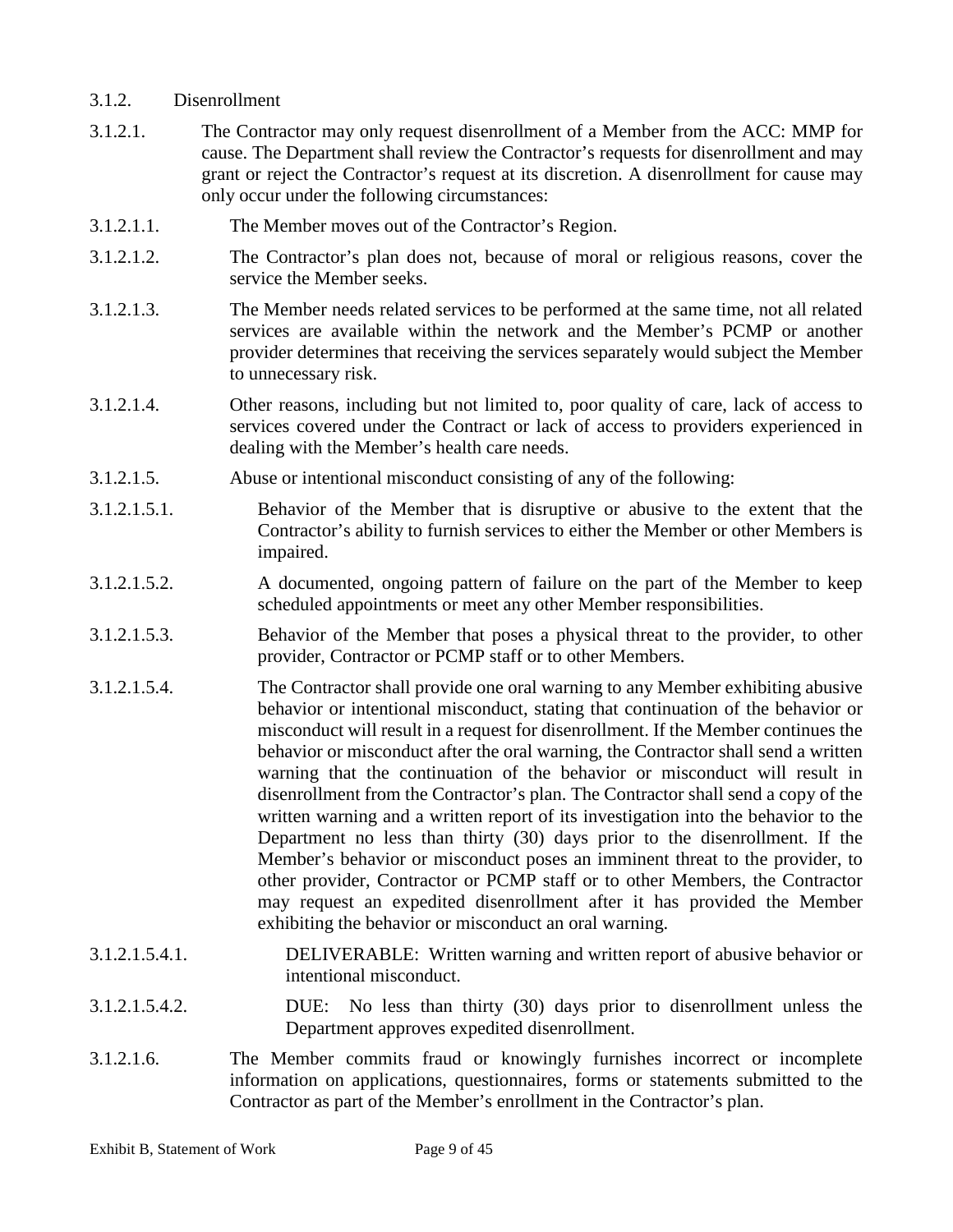- 3.1.2.1.7. Any other reason determined to be acceptable by the Department.
- 3.1.2.2. Disenrollment for cause shall not include disenrollment because of:
- 3.1.2.2.1. Adverse changes in the Member's health status.
- 3.1.2.2.2. Change in the Member's utilization of medical services.
- 3.1.2.2.3. The Member's diminished mental capacity.
- 3.1.2.2.4. Any behavior of the Member resulting from the Member's special needs, as determined by the Department, unless those behaviors seriously impair the Contractor's ability to furnish services to that Member or other Members.
- 3.1.2.3. The Department may select to disenroll any Member at the Department's sole discretion. If the Department selects to disenroll a Member, the Department may reenroll that same Member with the Contractor at any time or with any other RCCO if the Member now resides within that other RCCO's Region.
- 3.1.2.4. The Department shall disenroll any Member, from the ACC: MMP upon that Member's request.
- 3.1.2.5. The Department may reenroll with the Contractor any Member who was disenrolled solely because the Member lost eligibility for Medicaid benefits and the loss was for a period of sixty (60) days or less.
- 3.1.2.6. The Contractor shall not discriminate against individuals eligible to re-enroll in the ACC: MMP on the basis of Member health status or need for health care services.
- 3.1.2.7. In the event that the Department grants a request for disenrollment, either from the Contractor or from a Member, the effective date of that disenrollment shall be no later than the first day of the second month following the month in which the Member or Contractor files the request. If the Department fails to either approve or deny the request in this timeframe, the request shall be considered approved.
- 3.1.2.8. The Contractor shall have written policies that comply with the requirements of **Exhibit E**, Member Rights and Protections.
- 3.1.2.9. The Contractor shall ensure and document that PCMPs are in compliance with federal regulations regarding Member Dismissal. The Contractor shall only submit Member Dismissal requests that meet federal guidelines for Member Dismissal to the Department.
- 3.1.2.9.1. When requesting that a Member be dismissed from a PCMP the Contractor shall submit this compliance documentation to the Department. The request and documentation shall be submitted to the Department no later than the  $10<sup>th</sup>$  day of each month.
- 3.1.2.9.2. The Department will process dismissals on the  $10<sup>th</sup>$  day of each month; or the first Business Day following the  $10<sup>th</sup>$  day, if the  $10<sup>th</sup>$  falls on a weekend or holiday. Any request for a Member Dismissal received after the  $10<sup>th</sup>$  will be processed in the following month.

### **3.2. CLIENT CONTACT RESPONSIBILITIES**

3.2.1. All materials that the Contractor creates for distribution to any Client or Member shall be culturally and linguistically appropriate to the recipient.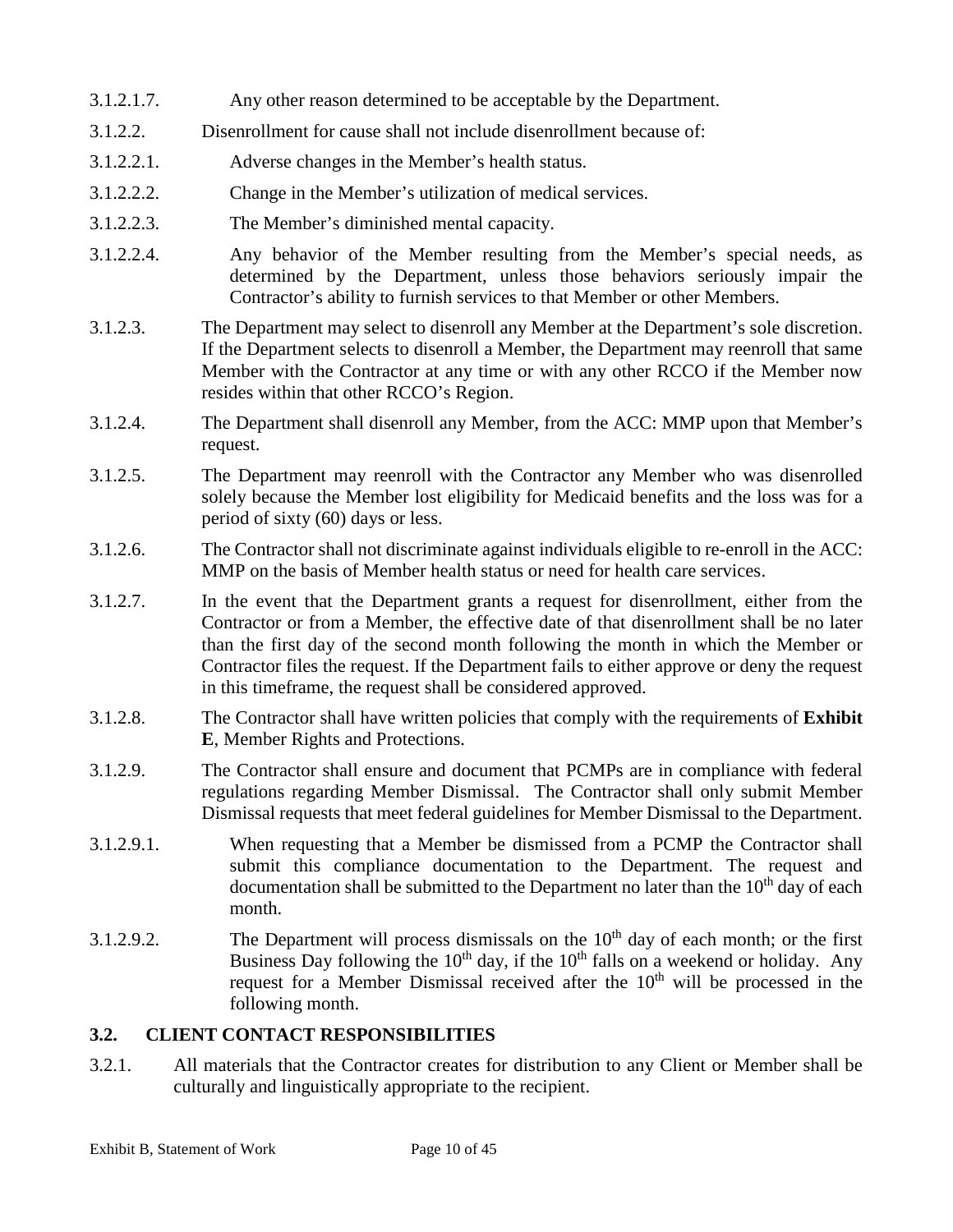- 3.2.1.1. The Contractor shall make its written materials that are critical to obtaining services, including, at a minimum, provider directories, enrollee handbooks, appeal and grievance notices, and denial and termination notices available in the prevalent non-English languages. All materials shall be written in English and Spanish, or any other prevalent language, as directed by the Department or as required by 42 CFR 438.10. The Contractor shall notify all Members and potential Members of the availability of alternate formats for the information, that takes into consideration the special needs of Members or potential Members with disabilities or limited English proficiency, as required by 42 CFR 438.10, and how to access such information.
- 3.2.1.2. All materials shall be written in easy to understand language and shall comply with all applicable requirements of 42 CFR 438.10.
- 3.2.1.2.1. Written information provided to Members shall be written, to the extent possible, at the sixth (6th) grade level, unless otherwise directed by the Department, and in a font size no smaller than 12 point.
- 3.2.1.2.2. Written information shall be translated into other non-English languages prevalent in the Service Area, and provided in alternative formats upon the request of the Member at no cost to meet the special needs of clients who are visually impaired or have limited reading proficiency.
- 3.2.1.2.3. Written information shall include taglines in the prevalent non-English languages in the state, as well as large print, explaining the availability of written translation or oral interpretation to understand the information provided.
- 3.2.1.2.4. Written information shall include taglines in the prevalent non-English languages in the state, as well as large print, explaining the availability of the Teletypewriter Telephone/Text Telephone (TTY/TDY) telephone number of the Contractor's Member/customer service unit.
- 3.2.1.2.5. Written information shall include a large print tagline and information on how to request auxiliary aids and services, including materials in alternative formats.
- 3.2.1.2.6. The Contractor shall inform Members that oral interpretation services are available for any language, that written information is available in prevalent languages and how the Member may access interpretation services.
- 3.2.1.3. The Contractor shall make auxiliary aids and services available upon request of the Member at no cost, including to Members with disabilities.
- 3.2.1.4. The Contractor shall make interpretation services, including oral interpretation and the use of auxiliary aids such as TTY/TDY and American Sign Language (ASL), free of charge to each member.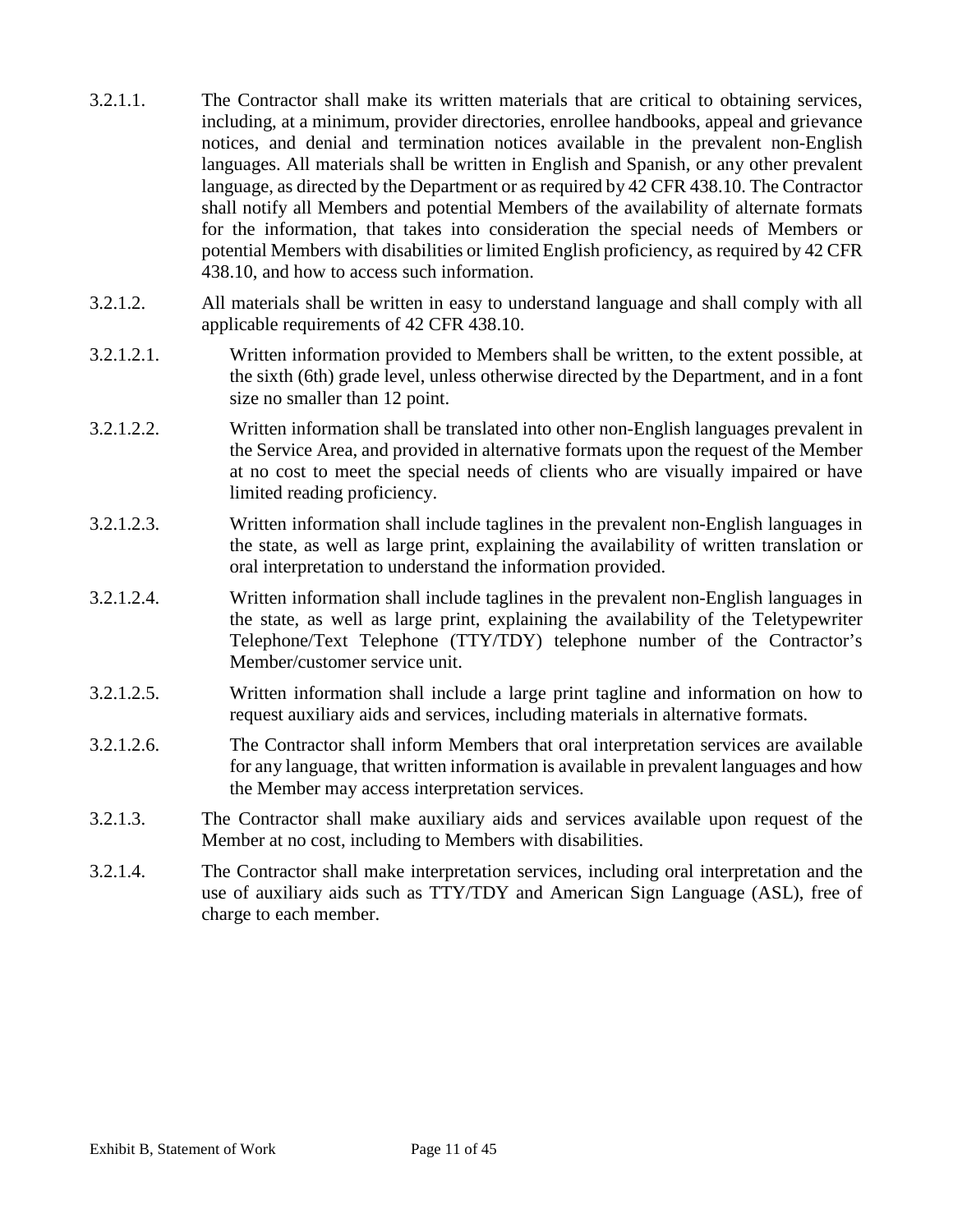- 3.2.1.5. The Contractor shall use the messaging framework, developed and approved by the Department. The Contractor shall submit all materials to the Department at least ten (10) Business Days prior to the Contractor printing or disseminating such materials to any Member or Client, unless the Department approves a shorter submission deadline. The Department may review any materials and reserves the right to require changes or redrafting of the document as the Department determines necessary to ensure that the language is easy to understand. The Contractor shall make any required changes to the materials. Once a change is made to the materials, the Contractor shall not use any prior versions of the materials in any distribution to any Client or Member, unless the Department gives express written consent. This submission requirement shall not apply to items that are directed toward and addressed to individual Members.
- 3.2.1.5.1. DELIVERABLE: All ACC: MMP client materials
- 3.2.1.5.2. DUE: Ten (10) Business Days prior to the Contractor printing or disseminating materials to any Member or Client, unless the Department approves a shorter submission deadline.
- 3.2.1.5.3. DELIVERABLE: Updated client materials including changes required by the Department.
- 3.2.1.5.4. DUE: Thirty (30) days from the request by the Department to make a change.
- 3.2.2. The Contractor shall maintain, staff, and publish the number for at least one (1) toll free telephone line that Members may call regarding customer service or care coordination issues.
- 3.2.2.1. The Contractor shall provide both English- and Spanish-speaking representatives to assist English- and Spanish-speaking Members and Clients, both through telephone conversations and in-person.
- 3.2.2.2. The Contractor shall assist any Member who contacts the Contractor, including RCCO Members not in the Contractor's region who need assistance with contacting his/her PCMP and/or RCCO. The Department will provide data to the RCCO on all Members for this purpose. If the Member does not have a PCMP, the Contractor shall assist the client in identifying a PCMP and making that selection with the enrollment broker.
- 3.2.3. The Contractor shall create and maintain the following materials:
- 3.2.3.1. A section of the Department's ACC: MMP Member Handbook, that describes the Contractor's roles, responsibilities and functions that support the ACC: MMP, how to access the Contractor's care coordination services and relevant telephone numbers and website addresses. The information in this section shall be specific to the Contractor's Region.
- 3.2.3.1.1. DELIVERABLE: ACC: MMP Member Handbook updated section specific to the Contractor's Region whenever significant changes occur.
- 3.2.3.1.2. DUE: Thirty (30) days from when changes take effect.
- 3.2.3.2. A Directory of PCMPs that includes information as required in 42 CFR 438.10(h). For each of the following provider types covered under this Contract (physicians, including specialists; hospitals; pharmacies; behavioral health providers; and Long-Term Services and Supports (LTSS) providers, as appropriate), the Contractor Shall make the following information on the Contractor's network providers available to Members in electronic form and in paper form upon request: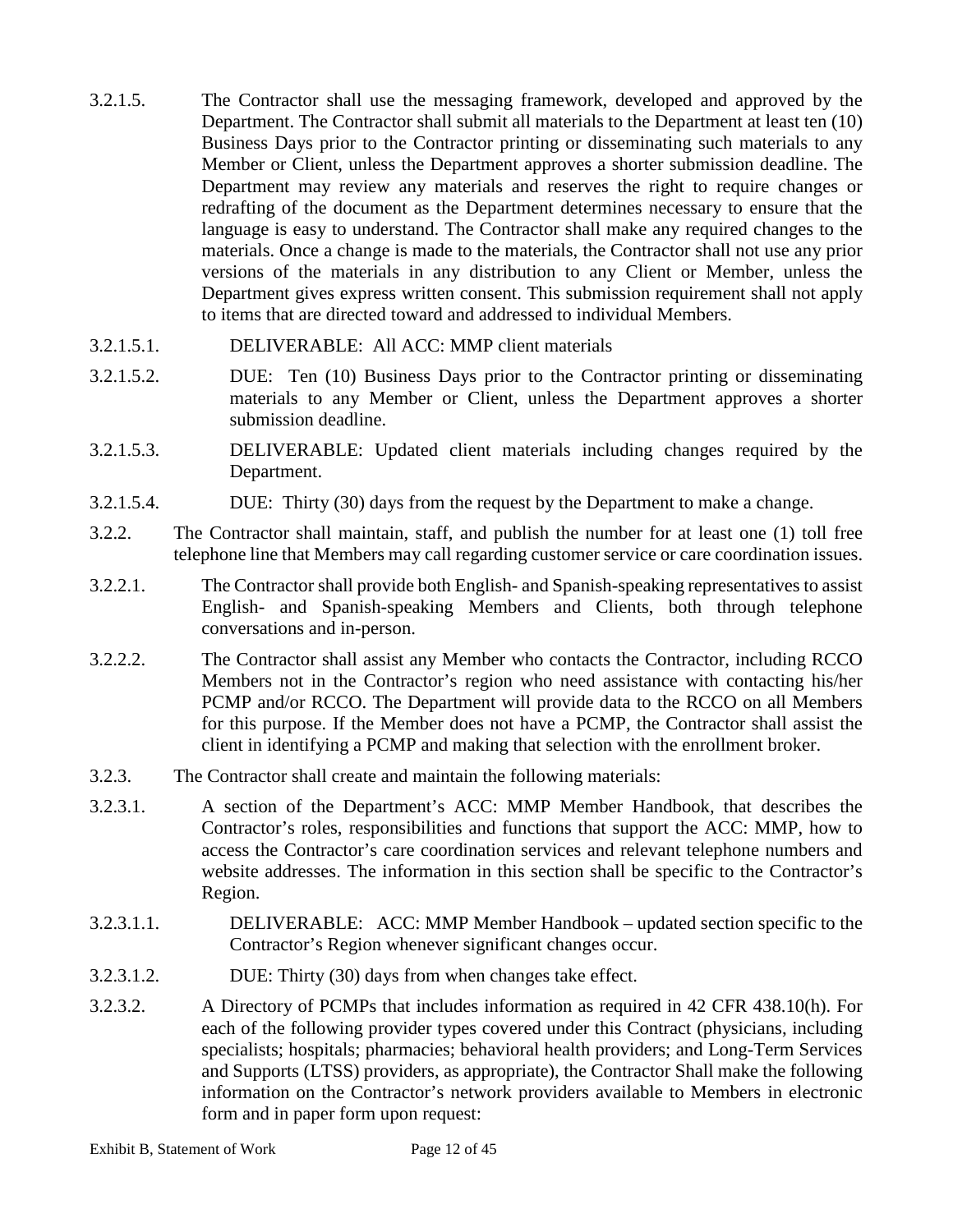- 3.2.3.2.1. Names, as well as any group affiliations.
- 3.2.3.2.2. Street addresses.
- 3.2.3.2.3. Telephone numbers.
- 3.2.3.2.4. Website URLs, as appropriate.
- 3.2.3.2.5. Specialties, as appropriate.
- 3.2.3.2.6. Whether PCMP will accept new Members.
- 3.2.3.2.7. The cultural and linguistic capabilities of network providers, including languages (including ASL) offered by the provider or a skilled medical interpreter at the provider's office, and whether the provider has completed cultural competence training.
- 3.2.3.2.8. Whether network providers' offices/facilities have accommodations for people with physical disabilities, including offices, exam room(s) and equipment.
- 3.2.3.2.9. The information included in a paper directory shall be updated at least monthly and electronic provider directories must be updated no later than 30 calendar days after the Contractor receives updated provider information.
- 3.2.3.2.10. The information included in an online directory must be in a machine readable format as specified by the Secretary.
- 3.2.3.2.11. If the Contractor chooses to provide required information electronically to Members, the information must be in a format that is readily accessible, placed in a location on the Contractor's website that is prominent and readily accessible, provided in an electronic form which can be electronically retained and printed, and consistent with content and language requirements.
- 3.2.3.2.12. The Contractor shall notify Members that electronic information is available in paper form without charge upon request.
- 3.2.3.2.13. The Contractor shall provide, upon request, electronic information in paper form within five (5) business days.
- 3.2.3.2.14. DELIVERABLE: PCMP Directory.
- 3.2.3.2.15. DUE: By the date(s) as noted above in 3.2.3.2.1., unless extension is allowed by the Department.

#### 3.2.4. Marketing

- 3.2.4.1. The Contractor may engage in Marketing Activities, as defined in 42 CFR 438.104, at its discretion. The Contractor shall not distribute any marketing materials without the Department's prior approval.
- 3.2.4.1.1. The Contractor shall submit all materials relating to Marketing Activities to the Department's designee, and allow the Department's Night State Medical Assistance and Services Advisory Council and the Department to review any materials the Contractor proposes to use in relation to its Marketing Activities before distributing any such materials. Based on this review, the Department may require changes to any materials before the Contractor may distribute those materials, or may disallow the use of any specific materials in its sole discretion.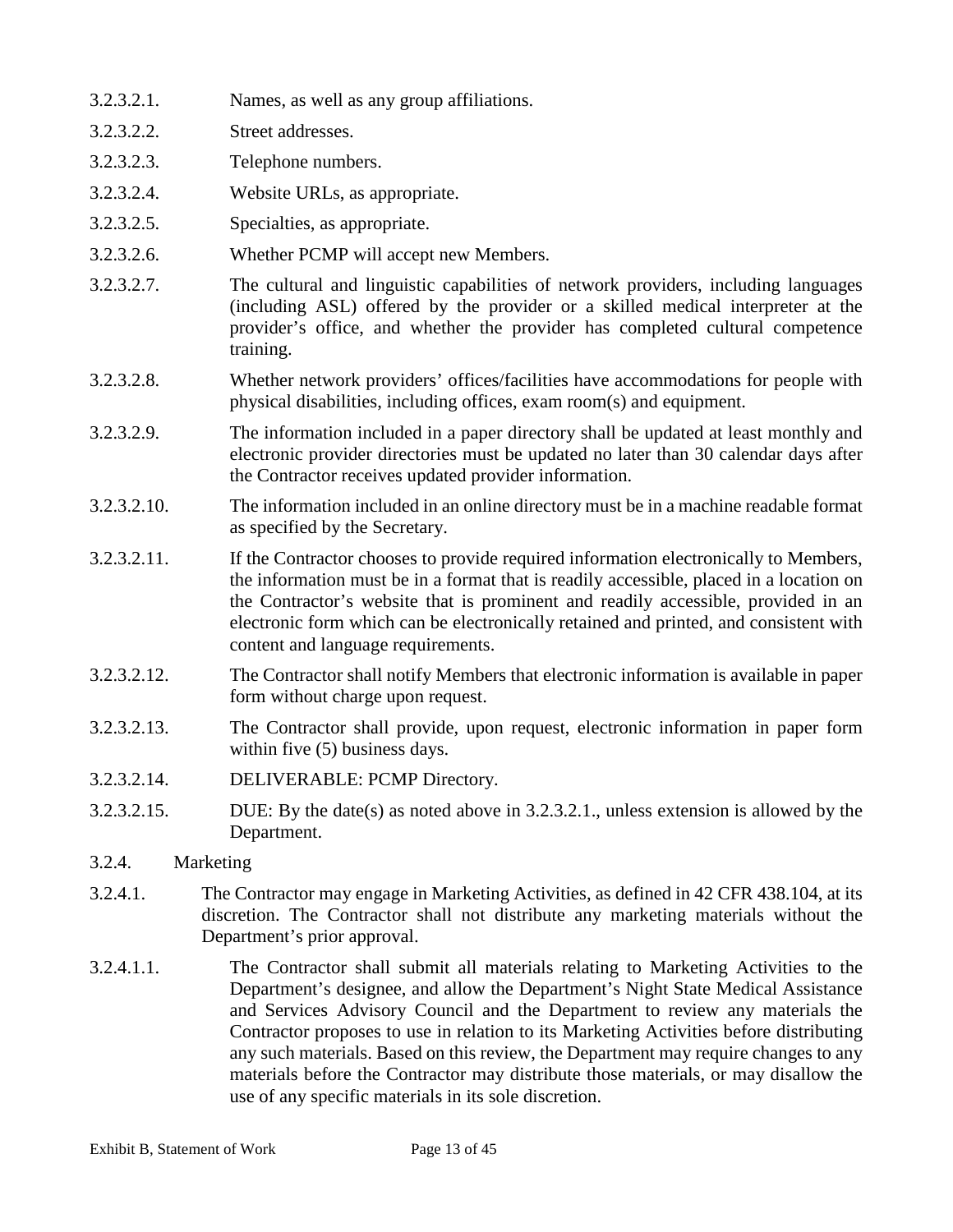- 3.2.4.1.2. The Contractor shall specify methods of assuring the Department that Marketing, including plans and materials, is accurate and does not mislead, confuse, or defraud the Members or the Department.
- 3.2.4.1.3. The Contractor shall distribute the materials to the entire service area.
- 3.2.4.1.4. The Contractor shall not seek to influence enrollment in conjunction with the sale or offering of any private insurance.
- 3.2.4.1.5. The Contractor and any Subcontractors shall not, directly or indirectly, engage in door-to-door, telephone, or other cold call marketing activities.
- 3.2.4.1.6. Marketing materials shall not contain any assertion or statement, whether written or oral, that the potential Member must enroll with the Contractor to obtain benefits or not to lose benefits.
- 3.2.4.1.7. Marketing Materials shall not contain any assertion or statement, whether written or oral, that the Contractor is endorsed by the Centers for Medicare and Medicaid Services, the Federal or State government or similar entity.
- 3.2.4.2. The Contractor shall only engage in Marketing Activities in compliance with federal and state laws, regulations, policies and procedures.
- 3.2.5. Upon termination of a PCMP's agreement or participation with the Contractor, for any reason, the Contractor shall notify any Member, who has selected that PCMP, of that PCMP's termination, as required in 42 CFR 438.10(f).
- 3.2.5.1. DELIVERABLE: Notice to Members of PCMP termination.
- 3.2.5.2. DUE: Fifteen (15) days from the notice of termination.

#### **SECTION 4.0 NETWORK STRATEGY**

#### **4.1. PCMP NETWORK AND NETWORK DEVELOPMENT**

- 4.1.1. The Contractor shall create, administer and maintain a network of PCMPs and other Medicaid providers, building on the current network of Medicaid providers, to serve the needs of its Members.
- 4.1.2. The Contractor shall document its relationship with and requirements for each PCMP in the Contractor's PCMP Network in a written contract with that PCMP.
- 4.1.3. The Contractor shall only enter into written contracts with PCMPs that meet the following criteria:
- 4.1.3.1. The PCMP practice and the individual PCMP are enrolled as a Colorado Medicaid provider.
- 4.1.3.2. The PCMP practice and the individual PCMP, as applicable, are currently licensed by the Colorado Board of Nursing or Board of Medical Examiners to practice medicine in the State of Colorado.
- 4.1.3.3. The individual PCMP shall act as the primary care provider for a Member and is capable of providing a majority of that Member's comprehensive primary, preventative and urgent or sick care.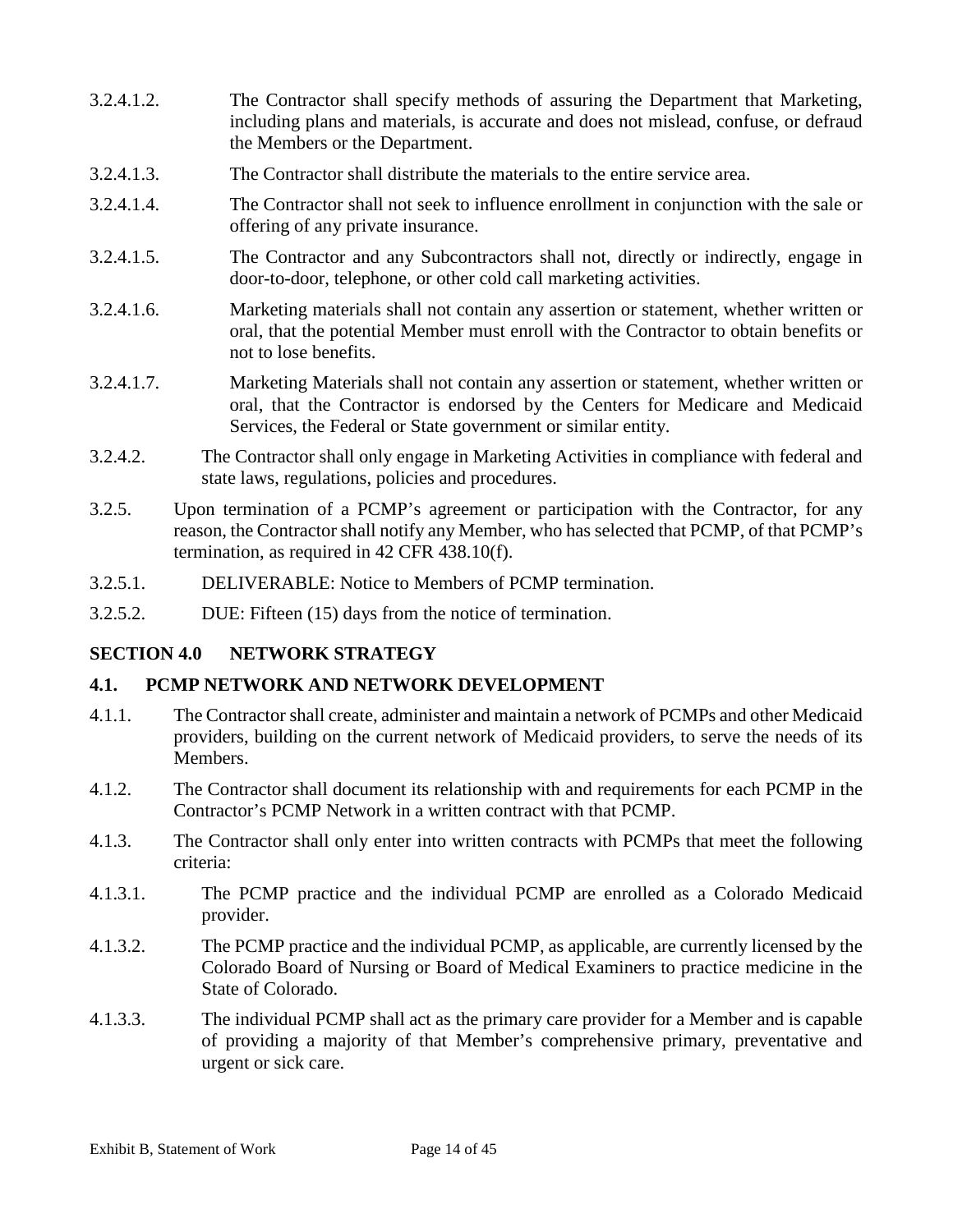- 4.1.3.4. The PCMP practice is certified by the Department as a provider in the Medicaid and CHP+ Medical Homes for Children Program or the PCMP practice is a Federally Qualified Health Center, a Rural Health Clinic, clinic or other group practice with a focus on primary care, general practice, internal medicine, pediatrics, geriatrics or obstetrics and gynecology.
- 4.1.3.5. The PCMP meets all additional criteria in **Exhibit D**.
- 4.1.4. The Contractor may not prohibit a PCMP from entering into a contract with another RCCO. The Contractor shall ensure that its PCMP network is sufficient to meet the requirements for every Member's Access to Care, to serve all Member's primary care needs and allow for adequate Member freedom of choice amongst PCMPs and providers.
- 4.1.5. The Contractor's network shall include Essential Community Providers and private for-profit and not-for-profit providers.
- 4.1.6. The Contractor shall ensure that its network includes providers or PCMPs with the interest and expertise in serving Members and individuals in special populations that include, but are not limited to:
- 4.1.6.1. The physically or developmentally disabled.
- 4.1.6.2. Children and foster children.
- 4.1.6.3. Adults and the aged.
- 4.1.6.4. Non-English speakers.
- 4.1.6.5. Members with complex behavioral or physical health needs.
- 4.1.6.6. Members with Human Immunodeficiency Virus (HIV).
- 4.1.6.7. The Frail Elderly.
- 4.1.6.8. Members who are released from the Colorado Department of Corrections (DOC) or county jail system.
- 4.1.7. The Contractor's network shall provide the Contractor's Members with a meaningful choice in selecting a PCMP.
- 4.1.7.1. If a Member within the Contractor's Region requests a provider that has not entered into an agreement with the Contractor or another RCCO, the Contractor shall make an effort to enroll the provider.
- 4.1.7.1.1. The Contractor shall make an initial contact, through any method allowed by federal statutes, regulations, policies, or procedures, with the provider to attempt to enroll the provider in the Contractor's network.
- 4.1.7.1.2. If the Contractor is unsuccessful in its initial contact, then the Contractor shall make one (1) follow-up contact to attempt to enroll the provider in the Contractor's network.
- 4.1.7.2. If a Member's primary care provider refuses to enroll in the Contractor's network, the Contractor shall inform the Member and explain the benefits of being attributed to a PCMP. If the client chooses to select a contracted PCMP, the Contractor will support the Member in making a selection.
- 4.1.8. The Contractor shall reasonably ensure that all providers and PCMPs in its network are aware of the Contractor's referral process as described in 6.1.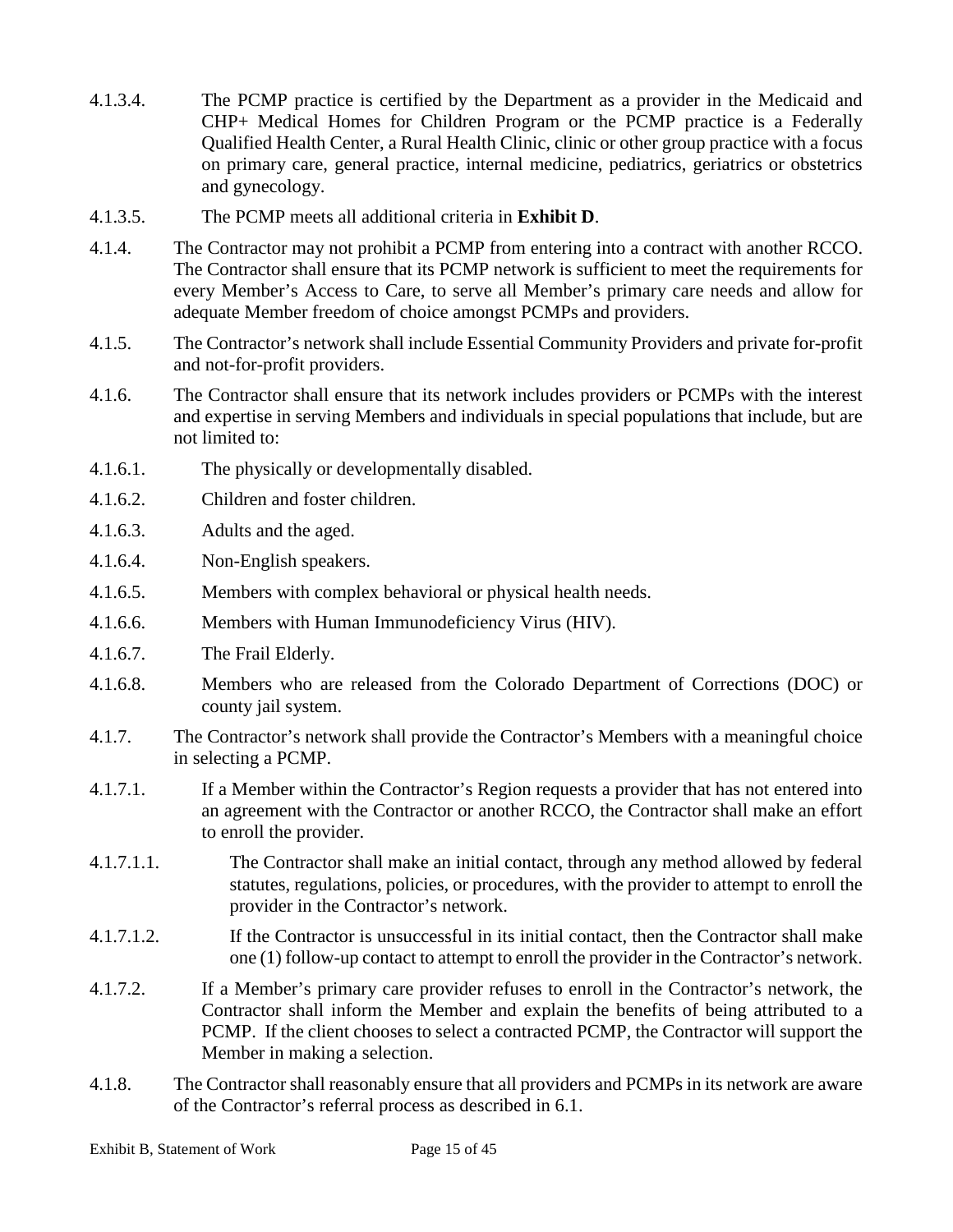### **4.2. ACCESS TO CARE STANDARDS**

- 4.2.1. The Contractor's PCMP Network shall have a sufficient number of PCMPs so that each Member has a PCMP and each Member has their choice of at least two (2) PCMPs within their zip code or within thirty (30) minutes of driving time from their location, whichever area is larger. For rural and frontier areas, the Department may adjust this requirement based on the number and location of available providers.
- 4.2.1.1. In the event that there are less than two (2) medical providers qualified to be a PCMP within the area defined in the prior paragraph for a specific Member, then the requirements of the above paragraph shall not apply to that Member.
- 4.2.1.1.1. During the Initial Phase, the Contractor shall contact all Medicaid participating specialists in the Contractor's Region regarding their Medicaid participation and office location. The Contractor shall update all information regarding these providers based on the results of these contacts.
- 4.2.1.2. The Contractor shall use GeoAccess or a comparable service to measure the distance between the Members and the providers and PCMPs in the Contractor's Region.
- 4.2.2. The Contractor's PCMP Network shall provide for extended hours on evenings and weekends and alternatives for emergency room visits for after-hours urgent care. The Contractor will determine the appropriate requirements for the number of extended hours and weekend availability based on the needs of the Contractor's Region, and submit these requirements to the Department for approval. The Contractor shall assess the needs of the Contractor's Region on a regular basis, no less often than quarterly, and submit a request to the Department to adjust its requirements accordingly.
- 4.2.2.1. At a minimum, the Contractor's PCMP Network shall provide for twenty-four (24) hour a day availability of information, referral and treatment of emergency medical conditions.
- 4.2.3. The Contractor shall have a system to track Member access at the PCMP provider level, including requests for same day care, requests for routine care and how long a Member must wait before an appointment is available. The Contractor shall provide this information in a mutually agreed reporting format and on a mutually agreed schedule.
- 4.2.4. The Contractor's PCMP Network shall be sufficient to ensure that appointments will be available to all Members:
- 4.2.4.1. Within forty-eight (48) hours of a Member's request for urgent care.
- 4.2.4.2. Within ten (10) calendar days of a Member's request for non-urgent, symptomatic care.
- 4.2.4.3. Within forty-five (45) calendar days of a Member's request for non-symptomatic care, unless an appointment is required sooner to ensure the provision of screenings in accordance with the Department's accepted Early Periodic Screening, Diagnosis and Treatment (EPSDT) schedules.
- 4.2.5. The Contractor shall reasonably ensure that Members in the Contractor's Region have access to specialists and other Medicaid providers promptly and without compromising the Member's quality of care or health.
- 4.2.6. The Department shall reimburse any provider for a Member's emergency services as otherwise authorized by Medicaid regardless of whether the provider that furnished the services has a contract with the Contractor.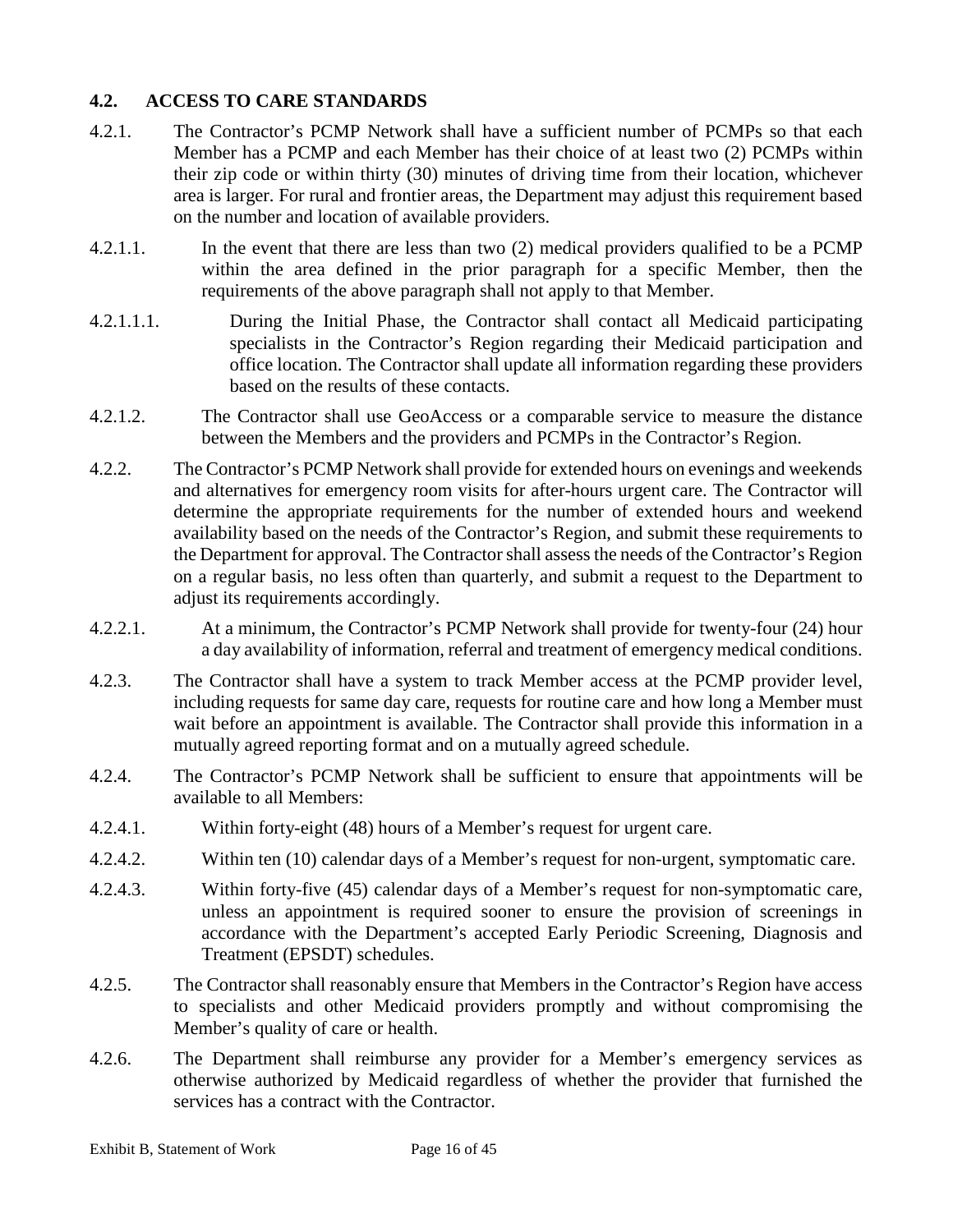- 4.2.7. In addition to primary care and other care required by this Contract, the Contractor' shall assist Members in accessing the following services:
- 4.2.7.1. Dental care for children.
- 4.2.7.2. Prenatal and infant care.
- 4.2.7.3. Infant and toddler early intervention services.
- 4.2.7.4. Foster care services.
- 4.2.7.5. Medicaid eligible dental care for adults.

### **4.3. ONGOING NETWORK MANAGEMENT AND REGIONAL STRATEGY**

- 4.3.1. The Contractor shall develop relationships with providers and other community resources in the Contractor's Region and shall document its relationships with its informal network. .
- 4.3.2. The Contractor shall create, document, and maintain a Communication Plan to communicate with all providers, behavioral health managed care organizations and PCMPs in its network and other community resources with which it has relationships, and to promote communication amongst the providers.
- 4.3.2.1. The Communication Plan may include the following methods:
- 4.3.2.1.1. Assigning providers to a specific provider relations consultant or point-of-contact within the Contractor's organization.
- 4.3.2.1.2. Holding information sessions for interested providers at practice association meetings or conferences.
- 4.3.2.1.3. Providing orientation sessions for providers that are new to the Contractor's network.
- 4.3.2.1.4. Hosting forums for ongoing training regarding the ACC: MMP and services the Contractor offers.
- 4.3.2.1.5. Posting provider tools, trainings, informational material and the Contractor's contact details on the internet in easily accessible formats.
- 4.3.2.1.6. Developing standard communication intervals at which the Contractor will contact providers to maintain connection and lines of communication.
- 4.3.2.1.7. Distributing written provider communications at least twice a year to promote continuous provider interest and involvement.
- 4.3.2.2. The Contractor shall submit an Updated Communication Plan when there are any significant changes to the Communication Plan for the Department's review and approval prior to implementation.
- 4.3.2.2.1. DELIVERABLE: Updated Communication Plan.
- 4.3.2.2.2. DUE: Thirty (30) days prior to the date of any significant change to the Communication Plan.

#### **SECTION 5.0 PROVIDER SUPPORT**

### **5.1. ADMINISTRATIVE SUPPORT**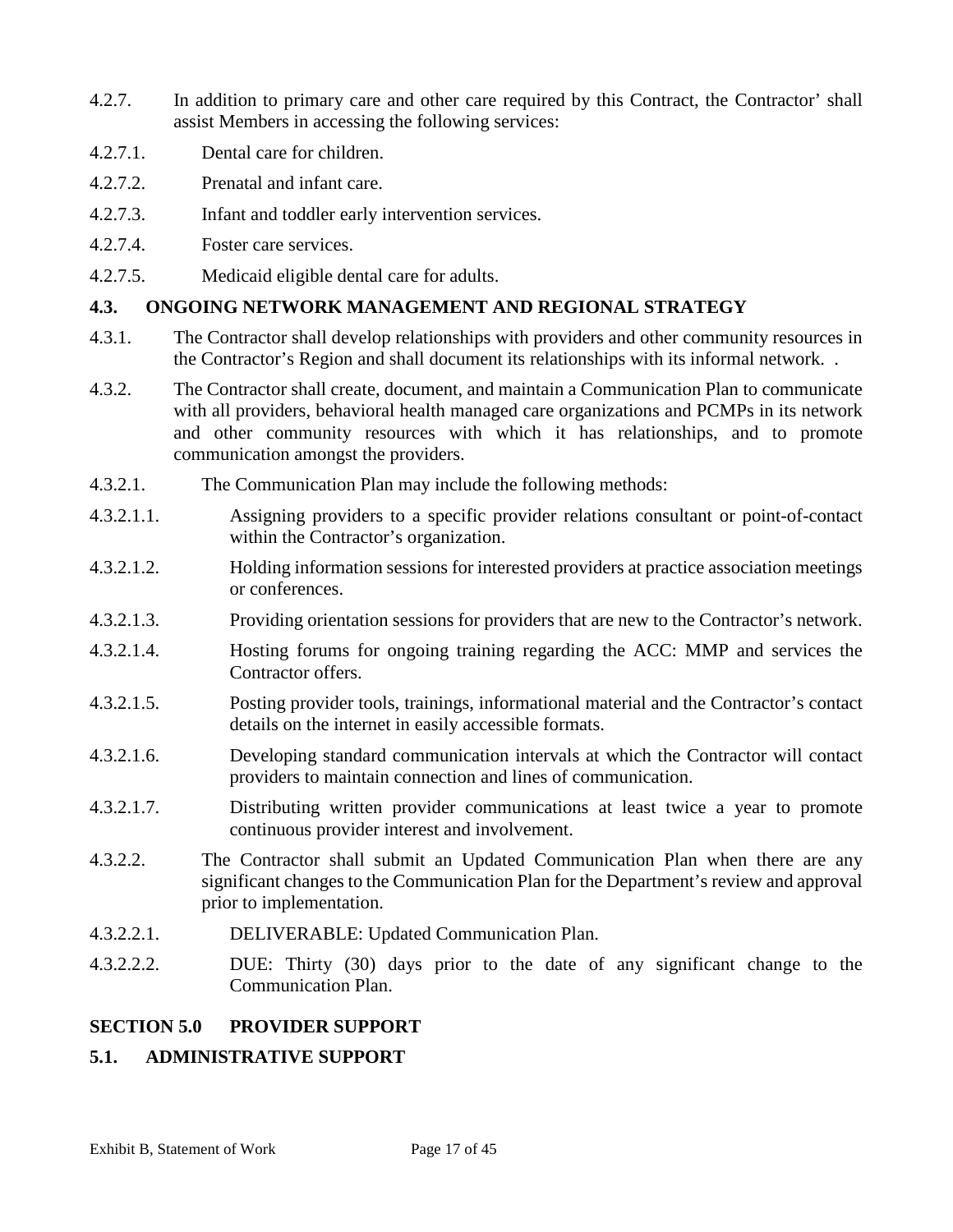- 5.1.1. The Contractor shall make all of the providers in its network aware of Colorado Medicaid programs, policies and processes within one (1) month of executing a contract with a that provider.
- 5.1.1.1. This information shall include, but is not limited to, information regarding all of the following:
- 5.1.1.1.1. Benefit packages and coverage policies.
- 5.1.1.1.2. Prior authorization referral requirements.
- 5.1.1.1.3. Claims and billing procedures.
- 5.1.1.1.4. Eligibility and enrollment processes.
- 5.1.1.1.5. Other operational components of service delivery.
- 5.1.1.2. This information shall be delivered to providers during direct contact at meetings, forums, training sessions or seminars, or through any method of mailing, as defined in 10 C.C.R. 2505-10 §8.050.
- 5.1.1.3. The Contractor shall submit all formal policy and procedure documents for provider support to the Department for review. The Department may request changes to the formal policy and procedure documents or plans for direct contact, and the Contractor shall make the changes and deliver the updated documents or plans to the Department.
- 5.1.1.3.1. DELIVERABLE: All information documents and direct provider contact plans.
- 5.1.1.3.2. DUE: Ten (10) Business Days from the date the documents or plans are requested by the Department; and ten (10) Business Days from the request by the Department to make a change for updated documents.
- 5.1.2. The Contractor shall make informational and educational materials available to providers regarding the roles that the Department, the Contractor and other Department contractors and partners play in the Colorado Medicaid system. These other Department contractors and partners shall include, at a minimum all of the following:
- 5.1.2.1. The Business Intelligence Data Management (BIDM).
- 5.1.2.2. The Department's enrollment broker.
- 5.1.2.3. The State's Medicaid fiscal agent.
- 5.1.2.4. The Department's utilization management contractor.
- 5.1.2.5. The Department's managed care ombudsman and the ACC: Medicare-Medicaid Ombudsman.
- 5.1.2.6. The county Departments of Human and Social Services for the counties in the Contractor's Region.
- 5.1.2.7. The Community-Centered Boards and Single Entry Point agencies.
- 5.1.3. The Contractor shall act as a liaison between the Department and its other contractors and partners and the providers. The Contractor shall assist providers in resolving barriers and problems related to the Colorado Medicaid systems, including, but not limited to all of the following:
- 5.1.3.1. Issues relating to Medicaid provider enrollment.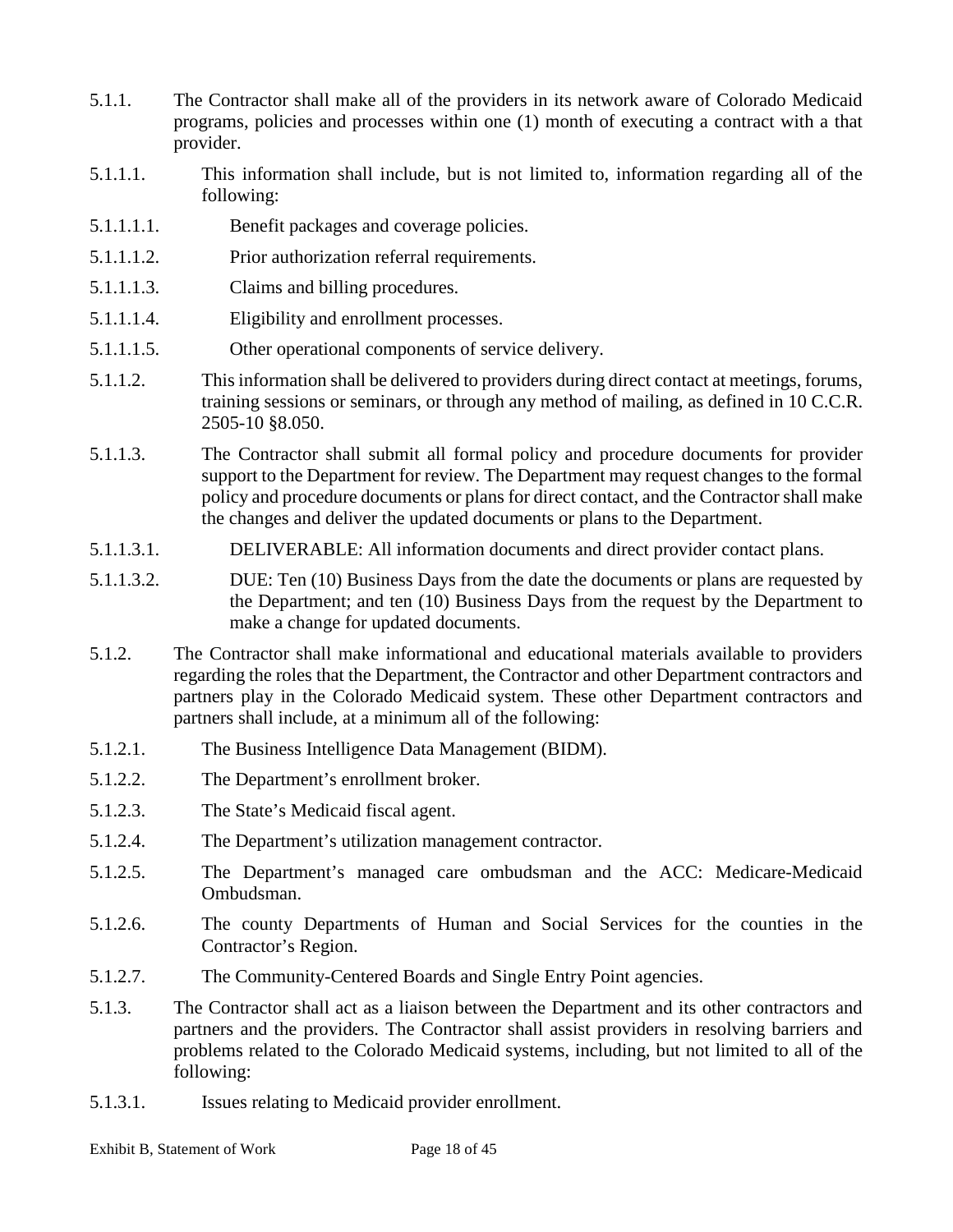- 5.1.3.2. Prior authorization and referral issues.
- 5.1.3.3. Member eligibility and coverage policies.
- 5.1.3.4. PCMP designation problems.
- 5.1.3.5. PCMP Per Member Per Month (PMPM) payments.
- 5.1.4. Using the Department provided data on all Members, the Contractor shall assist all PCMPs (including those they are not contracted with), upon request, by providing information on the Provider's Members and their Members' RCCO assignments.

#### **5.2. PRACTICE SUPPORT**

- 5.2.1. The Department will provide the Contractor materials relating to behavioral health and the BHOs. The Contractor shall distribute these materials to all of the PCMPs in the Contractor's PCMP Network. The Department will direct the Contractor on the method for distributing these materials.
- 5.2.2. The Contractor shall offer support to PCMPs and providers, which may include comprehensive guidance on practice redesign to providing assistance with practice redesign and performance-enhancing activities. As part of this support, the Contractor shall work with PCMPs to ensure readiness for the Primary Care Alternative Payment Methodology (APM).
- 5.2.3. The Contractor shall provide tools to the PCMPs and providers that may include any of the following:
- 5.2.3.1. Clinical Tools:
- 5.2.3.1.1. Clinical care guidelines and best practices.
- 5.2.3.1.2. Clinical screening tools, such as depression screening tools and substance use screening tools.
- 5.2.3.1.3. Health and functioning questionnaires.
- 5.2.3.1.4. Chronic care templates.
- 5.2.3.1.5. Registries.
- 5.2.3.2. Client Materials:
- 5.2.3.2.1. Client reminders.
- 5.2.3.2.2. Self-management tools.
- 5.2.3.2.3. Educational materials about specific conditions.
- 5.2.3.2.4. Client action plans.
- 5.2.3.2.5. Behavioral health surveys and other self-screening tools.
- 5.2.3.3. Operational Practice Support:
- 5.2.3.3.1. Guidance and education on the principles of the Medical Home.
- 5.2.3.3.2. Training on providing culturally competent care.
- 5.2.3.3.3. Training to enhance the health care skills and knowledge of supporting staff.
- 5.2.3.3.4. Guidelines for motivational interviewing.
- 5.2.3.3.5. Tools and resources for phone call and appointment tracking.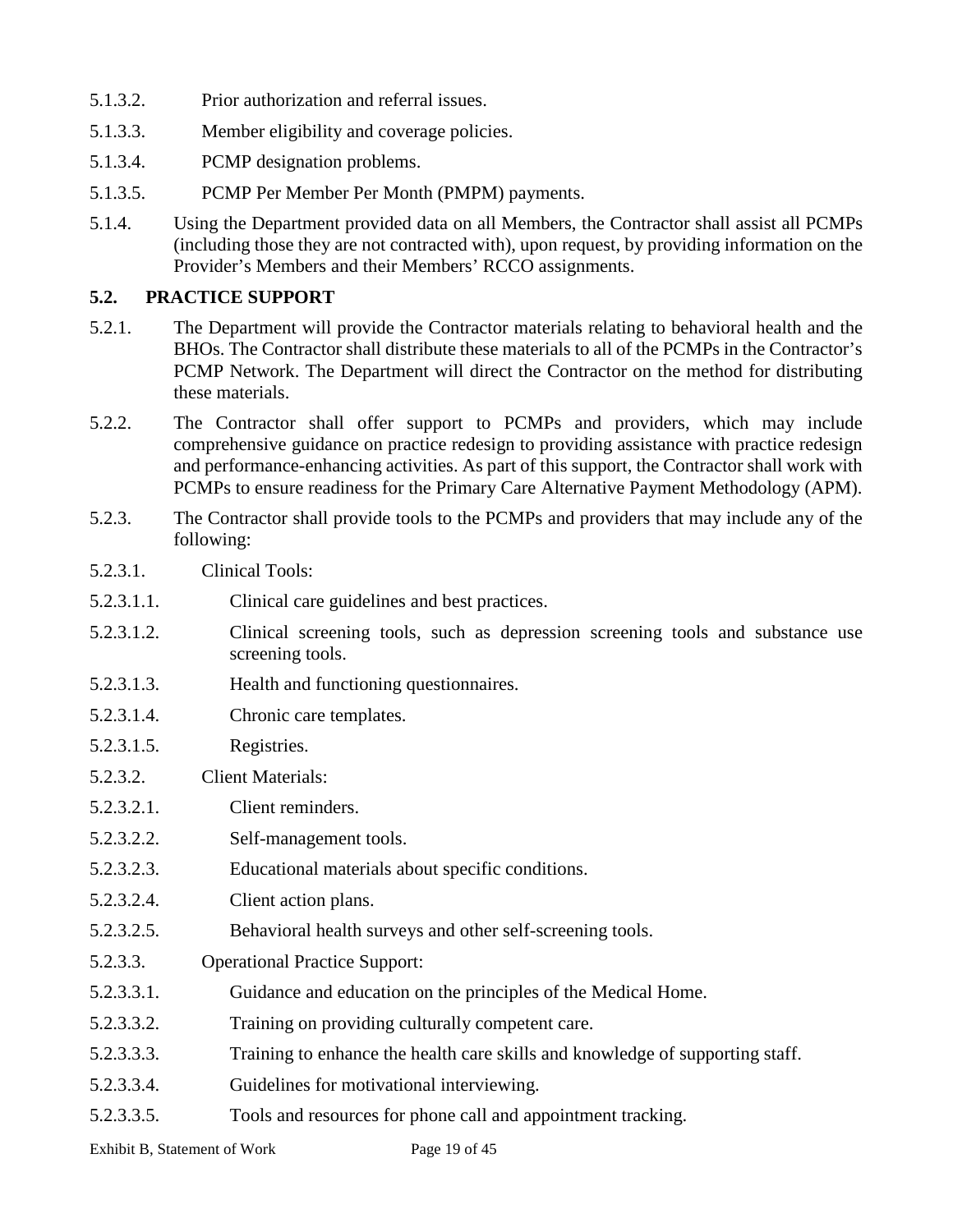- 5.2.3.3.6. Tools and resources for tracking labs, referrals and similar items.
- 5.2.3.3.7. Referral and transitions of care checklists.
- 5.2.3.3.8. Visit agendas or templates.
- 5.2.3.3.9. Standing pharmacy order templates.
- 5.2.3.4. Data, Reports and Other Resources:
- 5.2.3.4.1. Expanded provider network directory.
- 5.2.3.4.2. Comprehensive directory of community resources.
- 5.2.3.4.3. Directory of other Department-sponsored resources, such as the managed care ombudsman, ACC: Medicare-Medicaid Ombudsman, and nurse advice line.
- 5.2.3.4.4. Link from main ACC: MMP website to the Contractor's website of centrally located tools and resources.
- 5.2.4. Provider Support Accessibility
- 5.2.4.1. The Contractor shall have an internet-accessible website that contains, at a minimum, all of the following:
- 5.2.4.1.1. General information about the ACC: MMP, the Contractor entity, the Contractor's role and purpose and the principles of a Medical Home.
- 5.2.4.1.2. A network directory listing providers and PCMPs with whom the Contractor has a contract, their contact information and provider characteristics such as gender, languages spoken, whether they are currently accepting new Medicaid clients and links to the provider's website if available.
- 5.2.4.1.3. A provider page or section that contains a description of the support the Contractor offers to providers, an online library of available tools, screenings, clinical guidelines, practice improvement activities, templates, trainings and any other resources the Contractor has compiled.
- 5.2.4.1.4. A listing of immediately available resources to guide providers and their Members to needed community-based services, such as child care, food assistance, services supporting elders, housing, utility assistance and other non-medical supports.
- 5.2.4.2. The Contractor shall make health disparity and cultural competency training available to the provider network on at least an annual basis.
- 5.2.5. The Contractor shall use a health information exchange, such as Quality Health Network, to facilitate improved clinical information sharing, where such services are available, and only to the extent that data is accessible under the terms of any applicable HIPAA Business Associate agreements.
- 5.2.6. The Contractor shall implement and maintain a Quality Improvement Program.
- 5.2.6.1. The Quality Improvement Program shall:
- 5.2.6.1.1. Credential and re-credential PCMPs with whom the Contractor contracts.
- 5.2.6.1.2. Monitor and improve member access to and continuity of care through interdepartmental committee activities.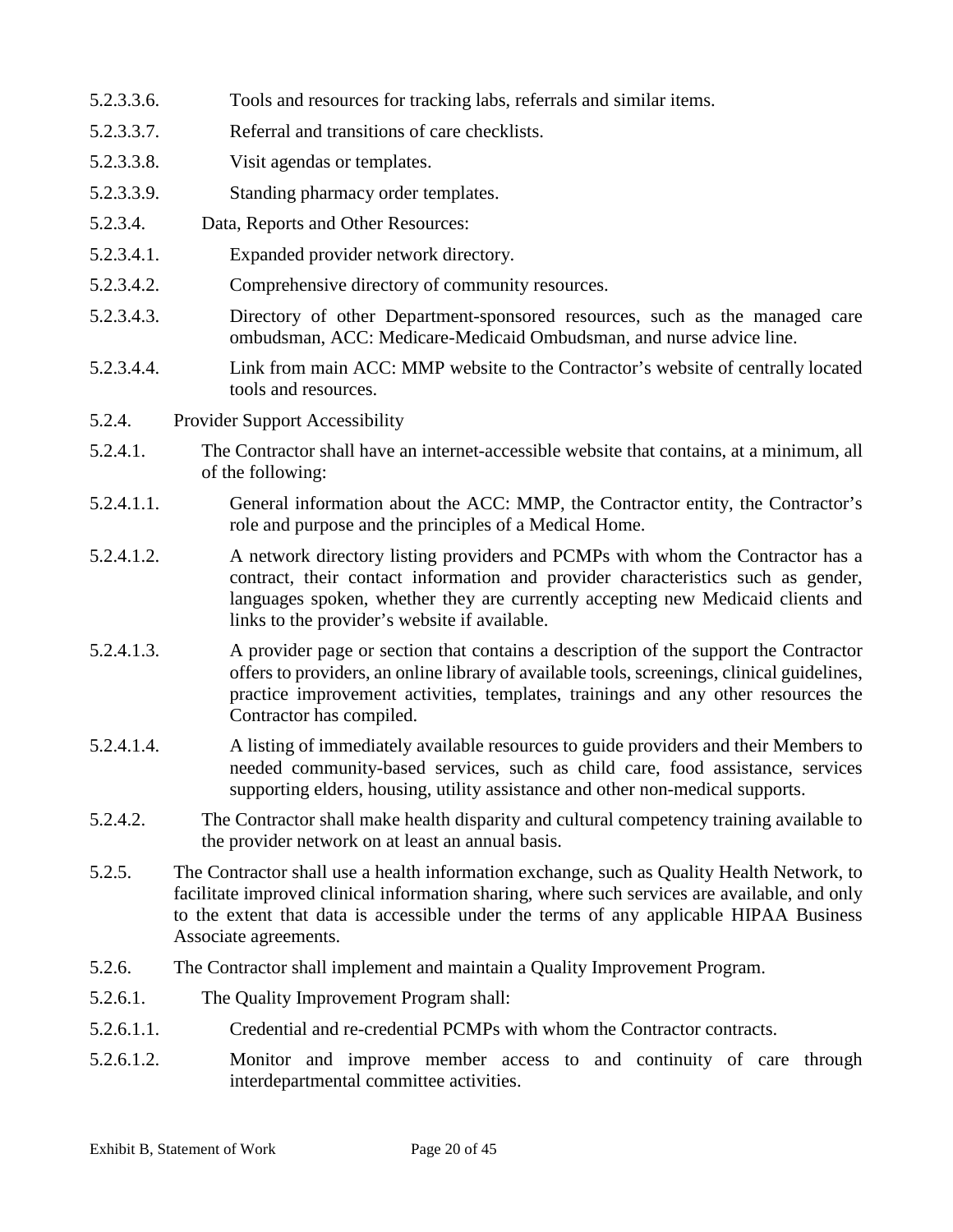- 5.2.6.1.3. Monitor and improve practitioner adherence to standards for preventive and chronic illness care.
- 5.2.6.1.4. Monitor and improve practitioner adherence to standards for medical record keeping.
- 5.2.6.1.5. Facilitate the development, distribution, and implementation of clinical practice guidelines of importance to Members in the Contractor's Region.
- 5.2.6.1.6. Use results of performance measurement to continually improve care delivered to Members.
- 5.2.6.1.7. Provide ongoing information or support to providers to support improvement of targeted performance measures, such as continuing medical education (CME) programs based on results of performance measurements and other quality improvement data.
- 5.2.6.1.8. Promote quality and safety of clinical care by reviewing identified adverse patient outcomes, identifying and evaluating trends and taking corrective action if deemed warranted.
- 5.2.6.1.9. Review and respond to Member and provider concerns and identify and evaluate related trends.
- 5.2.6.1.10. Take action to address Member and provider concerns.
- 5.2.6.1.11. Identify, through multiple mechanisms, important areas of care, safety and service to be monitored and initiate and complete necessary activities.
- 5.2.6.1.12. Coordinate and facilitate the collection and utilization of quality improvement data pertinent to services provided to the Members in the Contractor's Region by contracting entities.
- 5.2.6.2. The Contractor shall provide individuals to act as Quality Improvement Advisors. The Quality Improvement Advisors shall follow the minimum Quality Improvement Advisor Protocols listed in **Exhibit G**.
- 5.2.7. The Contractor shall provide interpreter services at no cost for all interactions with Members or Clients when there is no bilingual or multilingual Member of the Contractor available who speaks a language understood by a Member.
- 5.2.7.1. The Contractor may provide interpreter services for any PCMP in the Contractor's Region or any other provider with whom the Contractor has an agreement that the provider needs to interact with Members. Additionally, the Contractor shall ensure all PCMPs have access to interpreter services for all interactions with Members who are deaf or hard of hearing.
- 5.2.8. The Contractor may work with the Department to conduct a disability-competent care assessment of its provider network that provide care to Members. The Contractor may use the Disability Competent Care Tool to perform this assessment. The assessment may include an inventory of PCMPs that provide disability-competent care, including the types of services provided. The Contractor may work with the Department to determine the best way to disseminate to clients and providers the information collected from the assessment
- 5.2.8.1. The Contractor may conduct the disability-competent care assessment of its provider network as prescribed by the Department, after consultation with the Contractor.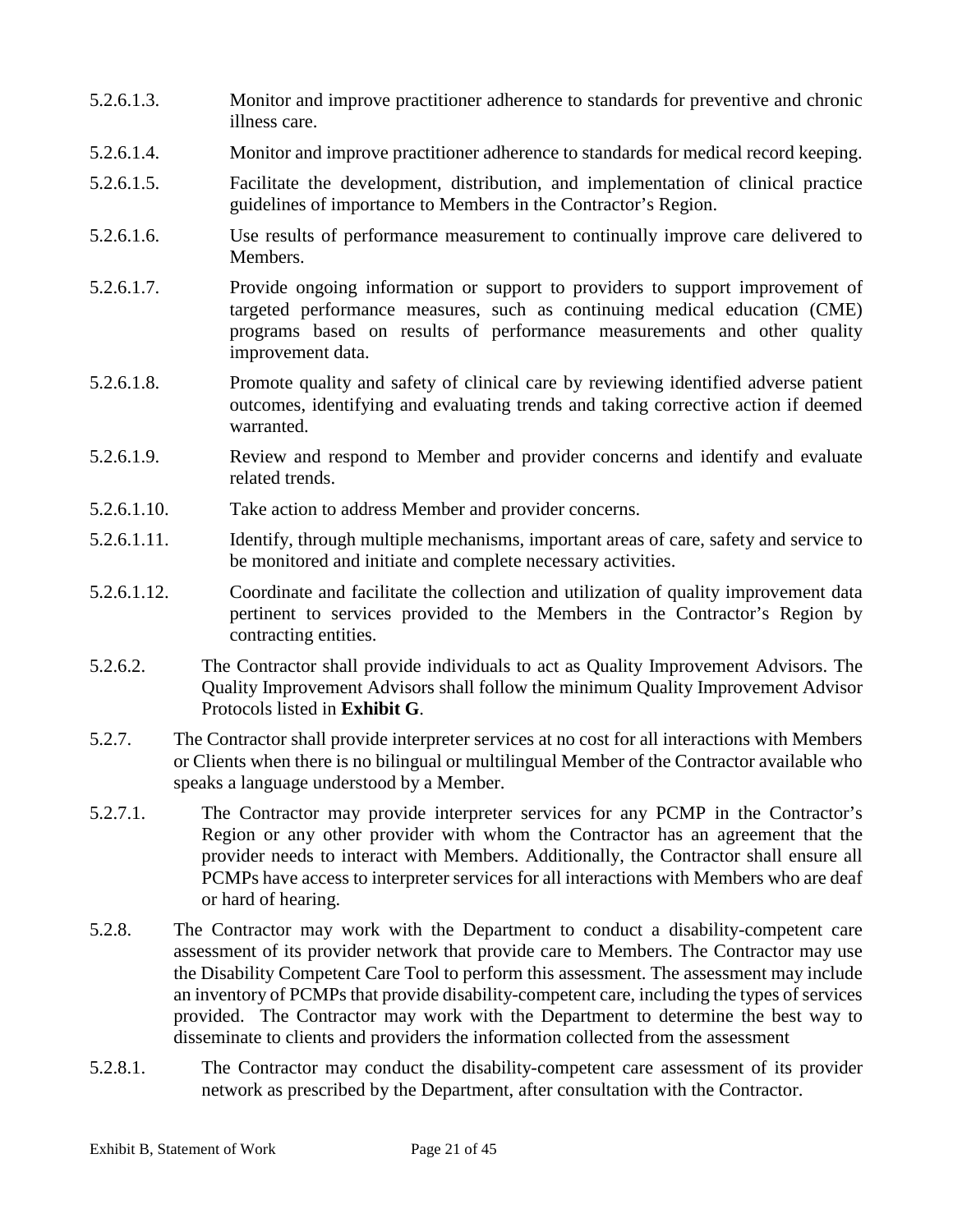- 5.2.8.2. The Contractor may work with the Department and partner with regional disability organizations to provide disability-competent care technical assistance to PCMPs.
- 5.2.9. The Contractor shall work with PCMPs to ensure that physical access and flexible scheduling is available for all Members that request it.

# **5.3. DATA ANALYSIS AND REPORTS**

- 5.3.1. The Contractor shall provide reasonable network and care coordination data to the Department or to the BIDM at the Department's direction.
- 5.3.2. The Contractor shall access any reports, queries and searches it requires from the BIDM. The Contractor shall design any queries or searches it requires and interpret the results of the queries and searches it conducts.
- 5.3.2.1. The Contractor shall share with the PCMPs, the BIDM and the Department any specific findings or important trends discovered through the Contractor's analysis of the available data and information.
- 5.3.3. The Contractor shall educate and inform the PCMPs and providers about the data reports and systems available to the providers and the practical uses of the available reports.
- 5.3.4. The Contractor shall take appropriate action, based on the results of its searches, queries and analyses, to improve performance, target efforts on areas of concern and apply the information to make changes and improve the health outcomes of its members.
- 5.3.4.1. The Department may request that the Contractor report the results of any analysis it performs. At the Department's request, the Contractor shall report the results of the analyses it performed to the Department and what steps it intends to take based on those analyses, within ten (10) Business Days of the Department's request. The Department may request additional information, that the Contractor perform further analyses or that the Contractor modify any steps it intends to take at the Department's sole discretion.

### **SECTION 6.0 MEDICAL MANAGEMENT AND CARE COORDINATION**

### **6.1. REFERRAL PROCESS ASSISTANCE**

- 6.1.1. The Contractor shall ensure that all PCMPs with which it contracts are aware of and comply with the Department's referral requirements. These requirements include referring the PCMP's Members to specialty care, as appropriate, and ensuring that clinical referrals are completed between PCMPs and specialists/referred providers to facilitate optimal health care, care coordination, and information sharing.
- 6.1.1.1. The Contractor shall maintain a written protocol for clinical referrals to facilitate care coordination and sharing of relevant Member information and deliver those protocols to the Department for review and approval.
- 6.1.1.2. The Department will review the Contractor's Clinical Referral Protocol and may direct changes. In the event that the Department directs changes, the Contractor shall make all changes to the Clinical Referral Protocol as directed by the Department.
- 6.1.1.2.1. DELIVERABLE: Updated Clinical Referral Protocol including all changes directed by the Department.
- 6.1.1.2.2. DUE: Within three (3) Business Days from the Department's request for a change, unless more time is granted by the Department.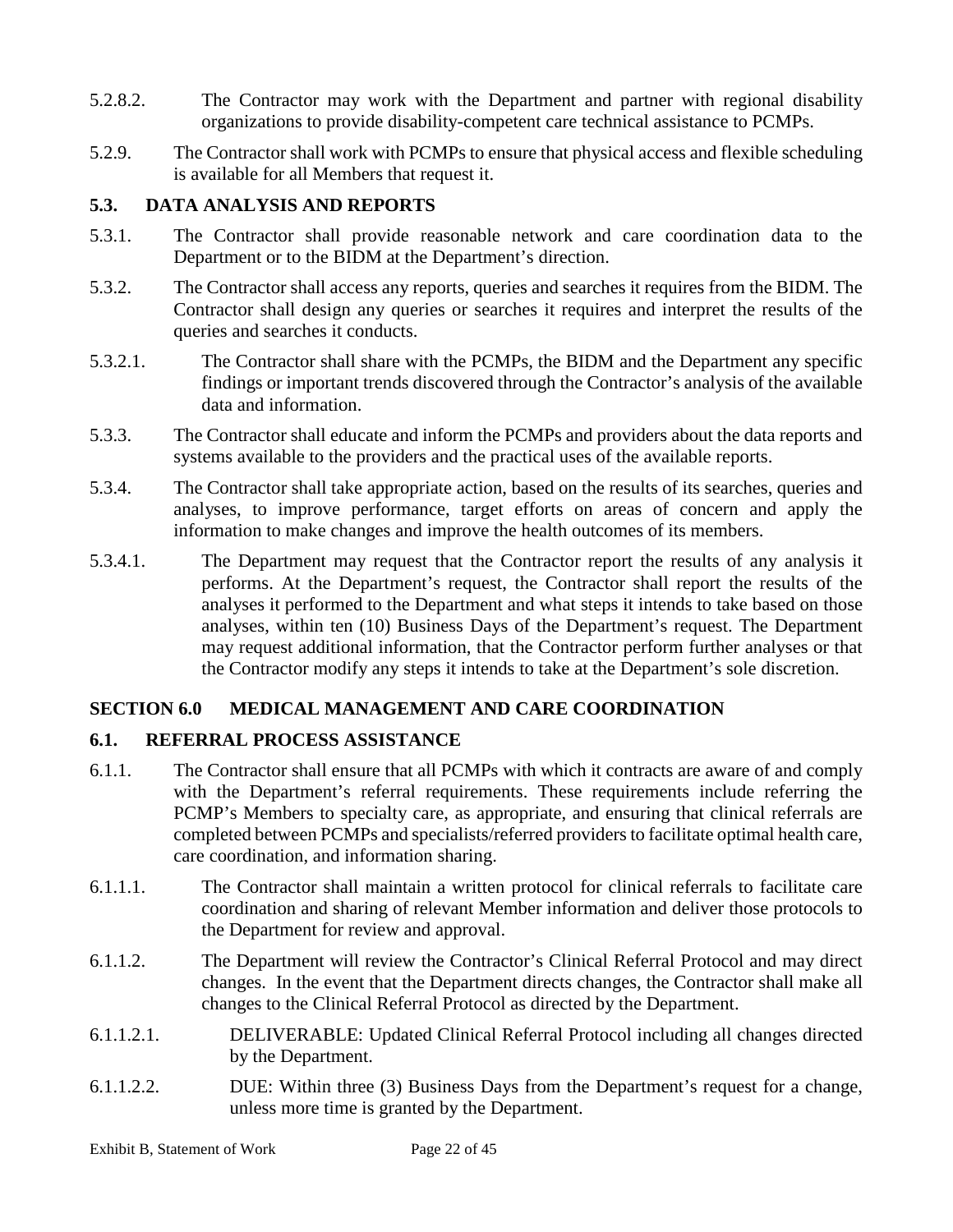- 6.1.1.3. The Contractor shall implement the Clinical Referral Protocol upon Department approval.
- 6.1.1.4. In the event that the Contractor desires to make a material change to its Clinical Referral Protocol, the Contractor shall deliver any updates to its Clinical Referral Protocol to the Department for review and approval.
- 6.1.1.5. The Contractor shall not implement any material change to the Clinical Referral Protocol or updated Clinical Referral Protocol prior to the Department's approval of that protocol.
- 6.1.1.6. The Contractors will work with providers and the Department to minimize administration burden on providers resulting from the Contractor's protocols.
- 6.1.2. The Contractor shall allow the PCMPs with which it contracts to refer Members to any specialists enrolled in Medicaid or any other Medicaid provider, including those not associated with the Contractor or another RCCO. The PCMP will not be required to provide an administrative referral for any fee for service benefit.
- 6.1.3. After the clinical referral protocol described in section 6.1.1.3 is implemented, the Contractor shall ensure that the goal of improved communication and care coordination is met and that clinical referrals are occurring.
- 6.1.3.1. The Department may request and review data and supporting documentation from the Contractor to ensure compliance with this requirement. All such monitoring will be performed in a manner that will not unduly interfere with contract work.

# **6.2. MEDICAL MANAGEMENT SUPPORT**

- 6.2.1. The Contractor shall use, and recommend to PCMPs, traditional and non-traditional medical management practices and tools to ensure optimal health outcomes and manage costs for the Department and the Contractor's Members. These practices and tools may include, but are not limited to, any of the following:
- 6.2.1.1. Traditional methods:
- 6.2.1.1.1. Coordination with the Department's utilization management contractor to detect inappropriate utilization of services.
- 6.2.1.1.2. Integrating disease management into the care of Members with multiple chronic conditions.
- 6.2.1.1.3. Catastrophic case management.
- 6.2.1.1.4. Coordination of medical services for Members with serious, life-changing, and possibly life-threatening, illnesses and injuries.
- 6.2.1.2. Innovative and proven or promising practices:
- 6.2.1.2.1. Technologically enhanced communication, such as cell phone messages, email communication and text messaging.
- 6.2.1.2.2. Providing PCMPs with tools and resources to support informed medical decisionmaking with Members.
- 6.2.1.2.3. Alternate formats for delivering care.
- 6.2.1.2.4. Methods for diversion to the most appropriate care setting.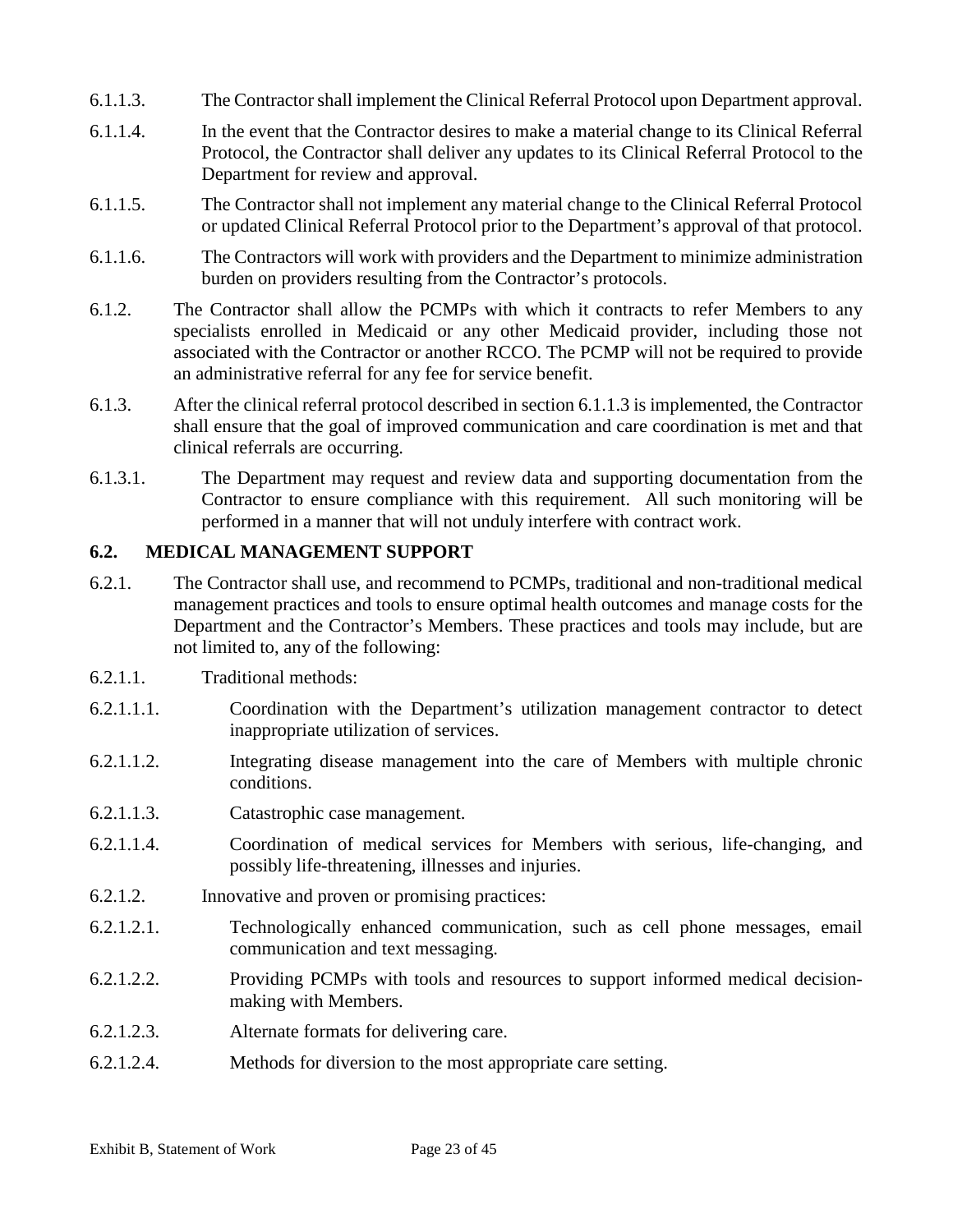6.2.2. The Department may review the Contractor's medical management practices and tools. In the event that the Department determines any practice or tool to be ineffective, inappropriate or otherwise unacceptable, the Contractor shall cease using or recommending that practice or tool immediately upon notification by the Department of its unacceptability.

### **6.3. PROMOTION OF MEMBER EMPOWERMENT, HEALTHY LIFESTYLE CHOICES AND INFORMED DECISION MAKING**

- 6.3.1. The Contractor shall promote Member education and informed decision-making regarding healthy lifestyle choices, medical treatment and all aspects of the Member's own health care. This education shall include an overview of the ACC Program and how to navigate services within the Colorado Medicaid program. The Contractor's strategies may include, but are not limited to:
- 6.3.1.1. A comprehensive approach to promoting healthy behavior that takes into consideration factors that affect healthy behavior, such as community and cultural practices and standards, daily work and life opportunities and limitations and Member awareness of how behavior affects health. This approach may include clinical, personal and community-based strategies, as appropriate.
- 6.3.1.2. Motivational interviewing to create Member-centered, directive methods for increasing the member's intrinsic motivation to change behavior.
- 6.3.1.3. Use of member decision aids.
- 6.3.1.4. Community health education, either provided by the Contractor or provided in partnership with the existing community of health educators, to help Members make lifestyle choices that lead to better health.
- 6.3.2. The Department may review the Contractor's strategies for promoting Member education and informed decision-making. In the event that the Department determines any strategy to be ineffective, inappropriate or otherwise unacceptable, the Contractor shall cease using that strategy immediately upon notification by the Department of its unacceptability.

### **6.4. CARE COORDINATION**

- 6.4.1. The Contractor shall provide care coordination for its Members, necessary for the Members to achieve their desired health outcomes in an efficient and responsible manner. The Contractor may allow the PCMPs, other Subcontractors, or other sources to perform some or all of the care coordination activities, but the Contractor shall be responsible for the ultimate delivery of care coordination services.
- 6.4.1.1. In the event that the Contractor allows a PCMP or other Subcontractor to perform any care coordination activities, the agreement with that PCMP or other Subcontractor shall comply with all requirements of the Contract.
- 6.4.1.1.1. The Contractor shall take steps to evaluate each PCMP or other Subcontractor's ability to perform the services that have been delegated to them by the Contractor.
- 6.4.1.1.2. The Contractor shall not pay for an item or service, other than an emergency item or service, not including items or services furnished in an emergency room of a hospital that: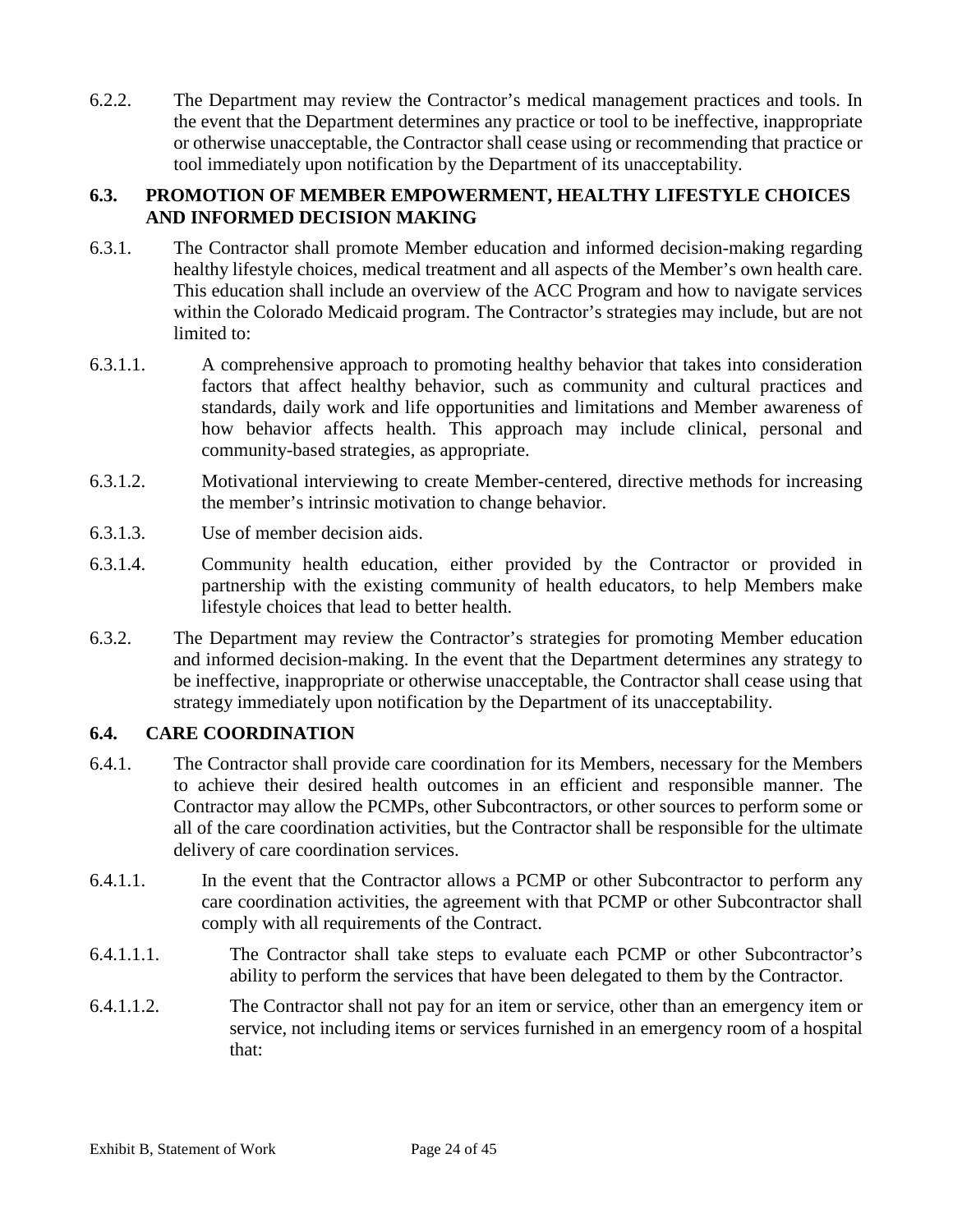- 6.4.1.1.2.1. Is furnished by an individual or entity during any period when the individual or entity is excluded from participation under title V, XVIII, or XX of the Social Security Act (Act) or under this title pursuant to section 1128, 1128A, 1156, or 1842(j)(2),[203] of the Act.
- 6.4.1.1.2.2. Is furnished at the medical direction or on the prescription of a physician, during the period when such physician is excluded from participation under title V, XVIII, or XX of the Act, or under this title pursuant to section 1128, 1128A, 1156, or  $1842(i)(2)$  of the Act and when the person furnishing such item or service knew, or had reason to know, of the exclusion (after a reasonable time period after reasonable notice has been furnished to the person).
- 6.4.1.1.2.3. Is furnished by an individual or entity to whom the state has failed to suspend payments during any period when there is a pending investigation of a credible allegation of fraud against the individual or entity, unless the state determines there is good cause not to suspend such payments.
- 6.4.1.1.2.4. Includes any amount expended for which funds may not be used under the Assisted Suicide Funding Restriction Act of 1997.
- 6.4.1.1.2.5. Includes any amount expended for roads, bridges, stadiums, or any items or services that are not covered under the Medicaid State Plan.
- 6.4.1.1.2.6. Includes home health care services provided by an agency or organization, unless the agency provides the state with a surety bond as specified in Section  $1861(o)(7)$ of the Act.
- 6.4.1.1.3. The Contractor shall submit to the Department, care coordination agreements and/or descriptions, providing information on the roles and expectations of the non-PCMPs or other Subcontractors working with the Contractor on any care coordination activities, including SCP Completion.
- 6.4.1.1.3.1. DELIVERABLE: Care Coordination Agreements and/or Description.
- 6.4.1.1.3.2. DUE: Thirty (30) days from the Department's request.
- 6.4.1.2. The Contractor shall offer supports for the Contractor's care coordination staff and the care coordination staff of any PCMPs or Subcontractors to whom the Contractor has delegated care coordination responsibilities. These supports shall include, at a minimum:
- 6.4.1.2.1. Identification and education of care management best practices.
- 6.4.1.2.2. Ongoing training.
- 6.4.1.2.3. Access to technical assistance through the Contractor's multi-disciplinary care management leadership team.
- 6.4.2. Regardless of its relationships or contracts with PCMPs or Subcontractors, the Contractor shall:
- 6.4.2.1. Assess current care coordination services provided of its Members to determine if the providers involved in each Member's care are providing necessary care coordination services and which care coordination services are insufficient or are not provided.
- 6.4.2.2. Provide all care coordination services that are not provided by another source.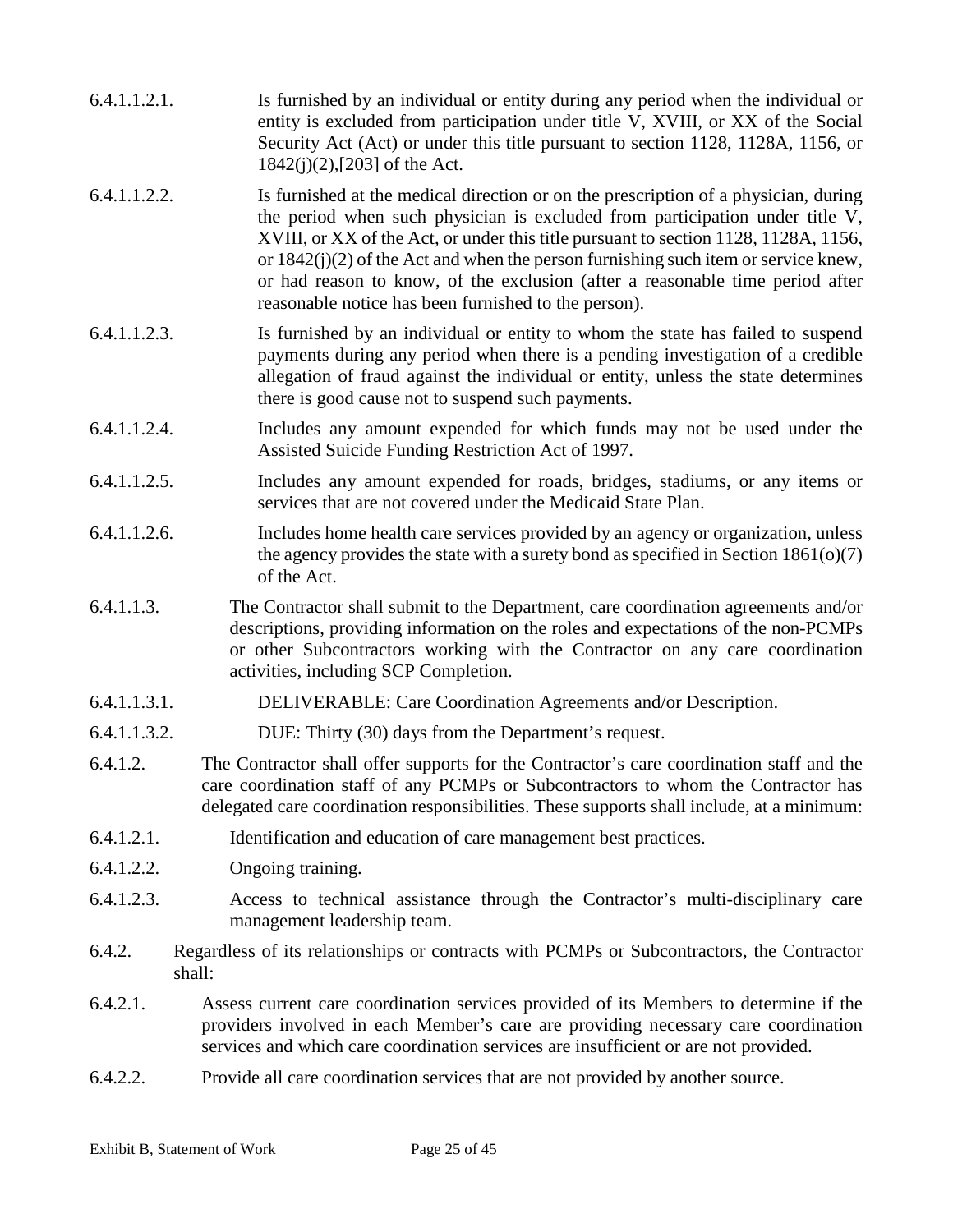- 6.4.2.3. Work with providers who are responsible for the Member's care to develop a plan for regular communication with the person(s) who are responsible for the Member's care coordination.
- 6.4.2.4. Reasonably ensure that all care coordination services, including those provided by other individuals or entities, meet the needs of the Member.
- 6.4.3. The Contractor shall develop a formal system of care coordination for its Members. This formal system shall have the following characteristics:
- 6.4.3.1. Comprehensive Care Coordination characteristics include:
- 6.4.3.1.1. Assessing the Member's health and health behavior risks and medical and nonmedical needs, including determining if a care plan exists and creating a care plan if one does not exist and is needed.
- 6.4.3.1.1.1. The care plan shall include a behavioral health component for those clients in need of behavioral health services.
- 6.4.3.1.2. The ability to link Members both to medical services and to non-medical, communitybased services, such as child care, food assistance, services supporting elders, housing, utilities assistance and other non-medical supports. This ability to link may range from being able to provide Members with the necessary contact information for the service to arranging the services and acting as a liaison between medical providers, non-medical providers and the Member.
- 6.4.3.1.3. Providing assistance during care transitions from hospitals or other care institutions to home- or community-based settings or during other transitions, such as the transition from children's health services to adult health services or from hospital or home care to care in a nursing facility. This assistance shall promote continuity of care and prevent unnecessary re-hospitalizations and document and communicate necessary information about the Member to the providers, institutions and individuals involved in the transition.
- 6.4.3.1.3.1. The Contractor shall provide, or work with community based organizations to arrange for, an individual to act as a Transition of Care Navigator for each Member during any transitions in this section. This individual shall communicate with every member to which they are assigned, once while they are in the hospital and again within forty-eight (48) hours of that Member's discharge, to help the Member receive the assistance that Member needs during their transition.
- 6.4.3.1.4. Providing solutions to problems encountered by providers or Members in the provision or receipt of care.
- 6.4.3.1.4.1. The Contractor shall use its existing grievance process to document all problems presented by Members in the provision or receipt of care and the solutions given to the Member. The Contractor shall also document problems presented by providers in the provision of care and the solutions provided to the provider. The Department may review any of the documented solutions and, should the Department determine the solution to be insufficient or otherwise unacceptable, may direct the Contractor to find a different solution or follow a specific course of action.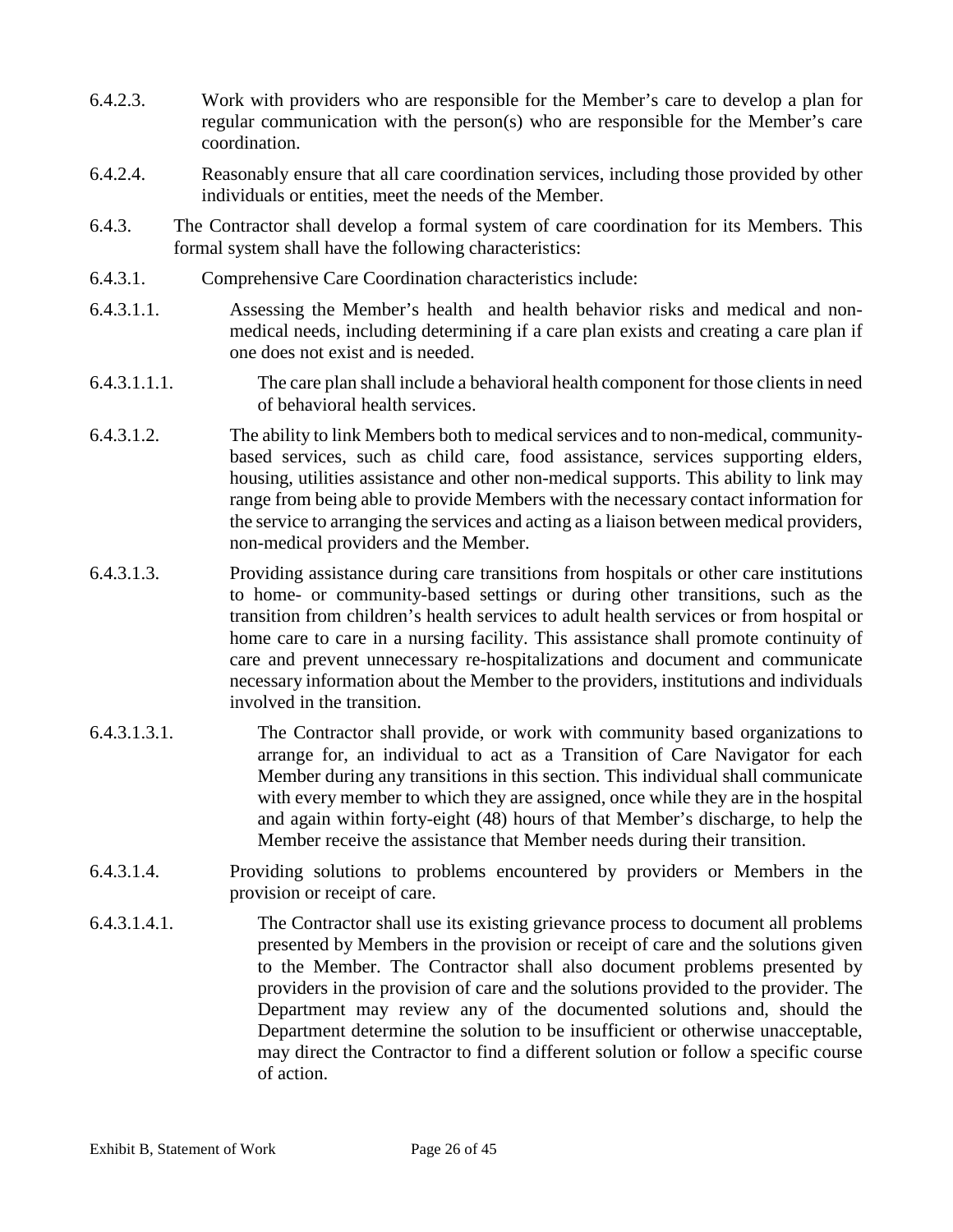| 6.4.3.1.4.2. | If the Contractor is contacted by the ACC: Medicare-Medicaid Ombudsman to<br>assist with resolving a Member problem, the Contractor shall respond to the<br>inquiry within 48 hours and provide ongoing assistance and information to the<br>ACC: Medicare-Medicaid Ombudsman and the Member until the problem is<br>resolved. The Contractor should identify, at minimum, a primary contact to |
|--------------|-------------------------------------------------------------------------------------------------------------------------------------------------------------------------------------------------------------------------------------------------------------------------------------------------------------------------------------------------------------------------------------------------|
|              | interface with the ACC: Medicare-Medicaid Ombudsman.                                                                                                                                                                                                                                                                                                                                            |

- 6.4.3.1.5. Informing the Members of the ACC: Medicare-Medicaid ombudsman, Medicaid ombudsman, or other ombudsman as directed by the Department, to assist the Member in resolving health care issues and filing grievances.
- 6.4.3.1.6. Following up with Members to assess whether the Member has received needed services and if the Member is on track to reach their desired health outcomes.
- 6.4.3.2. Client/Family Centered characteristics include:
- 6.4.3.2.1. Ensuring that Members, and their families if applicable, are active participants in the Member's care, to the extent that they are able and willing.
- 6.4.3.2.2. Providing care and care coordination activities that are linguistically appropriate to the Member and are consistent with the Member's cultural beliefs and values.
- 6.4.3.2.3. The Contractor shall provide training related to special populations and barriers to care they may encounter due to socio-economic, cultural or disability status to all of its new clinical staff members. The Contractor shall provide updated training to all staff members as needed to address changes in training, to address issues that arise in relation to special populations or as requested by the Department.
- 6.4.3.2.4. Providing care coordination that is responsive to the needs of special populations, including, but not limited to:
- 6.4.3.2.4.1. The physically or developmentally disabled.
- 6.4.3.2.4.2. Children and foster children.
- 6.4.3.2.4.3. Adults and the aged.
- 6.4.3.2.4.4. Non-English speakers.
- 6.4.3.2.4.5. All expansion populations, as defined in Colorado House Bill 09-1293, the Colorado Health Care Affordability Act.
- 6.4.3.2.4.6. Members in need of assistance with medical transitions.
- 6.4.3.2.4.7. Members with complex behavioral or physical health needs.
- 6.4.3.2.4.8. Members with HIV: In order to serve this population, the Contractor shall coordinate with the STD/HIV section of the Colorado Department of Public Health and Environment, which administers the Ryan White-funded program.
- 6.4.3.2.5. Providing care coordination that aims to keep Members out of a medical facility or institutional setting and provide care in the Member's community or home to the greatest extent possible. The Contractor shall ensure that all care coordination activities comply with the Supreme Court decision in Olmstead v. L. C. (527 U.S. 581 (1999)).
- 6.4.3.3. Integrated Care Coordination characteristics include: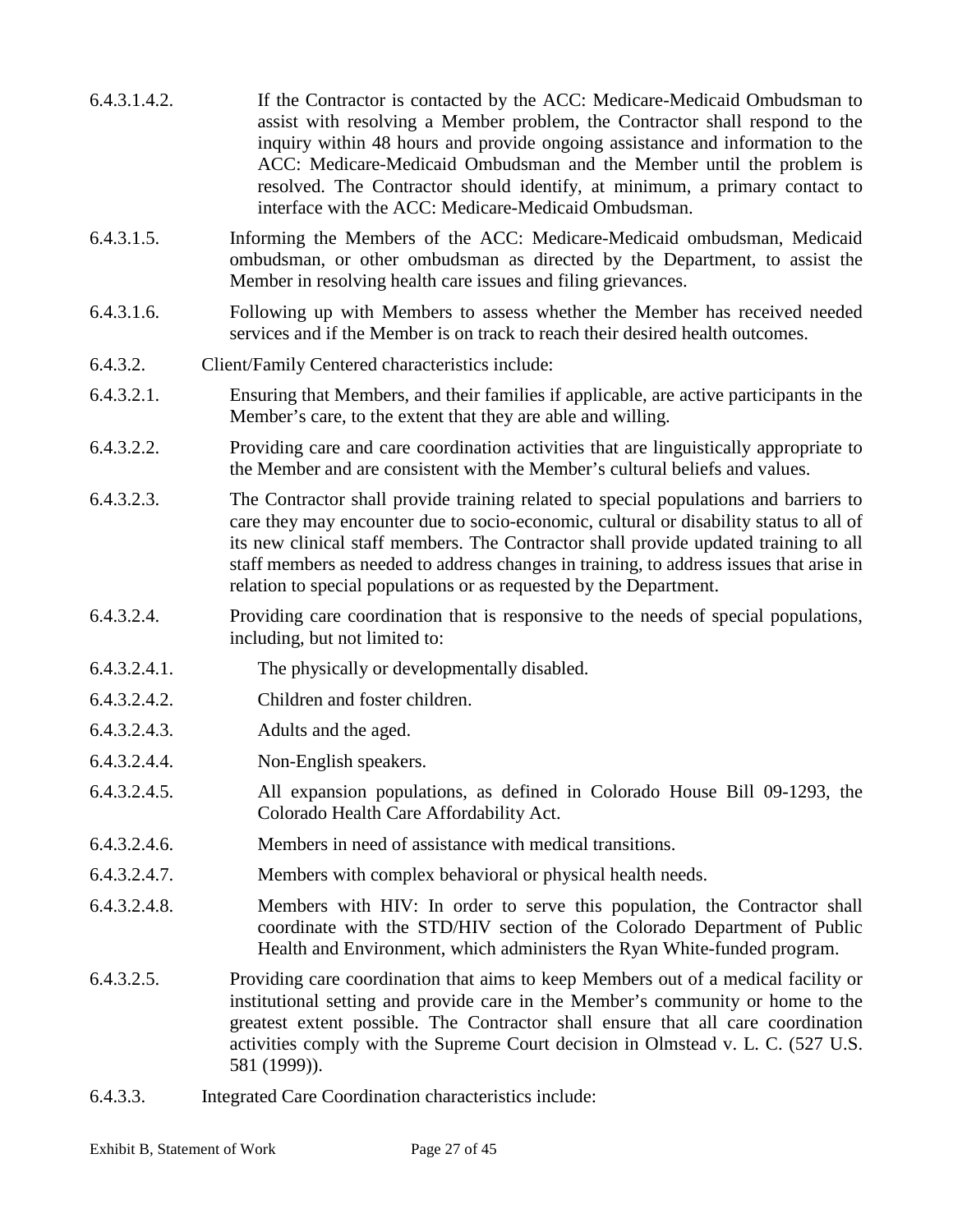- 6.4.3.3.1. Ensuring that physical, behavioral, long-term care, social and other services are continuous and comprehensive and the service providers communicate with one another in order to effectively coordinate care.
- 6.4.3.3.2. Providing services that are not duplicative of other services and that are mutually reinforcing.
- 6.4.3.3.3. Implementing strategies to integrate member care such as:
- 6.4.3.3.3.1. Developing a knowledge base of care providers, case management agencies and available services, both within the Contractor's network and the Members' communities.
- 6.4.3.3.3.2. Becoming familiar with the Department's initiatives and programs.
- 6.4.3.3.3.3. Knowing the eligibility criteria and contact points for community-based service available to the Member's in the Contractor's Region, subject to the Department's direction.
- 6.4.3.3.3.4. Identifying and addressing barriers to health in the in the Contractor's region, such as member transportation issues or medication management challenges.
- 6.4.3.4. The Contractor shall offer any necessary care coordination for Members who receive coverage under the Alternative Benefits Plan (ABP).
- 6.4.3.5. For Members who have been released from the Colorado Department of Corrections or county jail system, the Contractor shall coordinate with the Department of Corrections, counties, and the Members' BHO to ensure continuity of medical, behavioral, and pharmaceutical services.
- 6.4.3.6. The Contractor shall:
- 6.4.3.6.1. Work with PCMPs to integrate and coordinate primary care, acute care, prescription drugs, behavioral health care and LTSS across Medicare and Medicaid for Members.
- 6.4.3.6.2. Refer Members that could benefit from SEP or CCB Services.
- 6.4.3.6.3. Work with existing delivery system, authorizing entities and specialty care/case managers to coordinate care for Members. The Contractor shall not duplicate functions provided within these systems of care.
- 6.4.3.7. The Contractor shall complete the initial Service Coordination Plan (SCP) for all members within ninety (90) days of the Member's first effective enrollment in the ACC: MMP. In alignment with Centers for Medicare and Medicaid requirements, the ninety (90) day time-frame is equivalent to three (3) full calendar months, including the month of enrollment, where the last day of the third  $(3<sup>rd</sup>)$  month is the target date for completing the SCP. The Contractor shall meet in person with all Members who are determined by the Contractor to be high risk to complete the SCP. The Contractor shall offer all other Members the option to meet in-person or by other telecommunication methods and shall complete the initial SCP according to the Members' choice. If the Contractor uses their own paper or electronic version of a SCP, it shall include all of the elements prescribed by the Department. The Service Coordination Plan shall serve as the care plan for the member. When the Contractor can confirm that a Member has an existing care plan through a SEP, CCB, BHO, or other Medicaid provider, the Service Coordination Plan is meant to complement the existing care plan.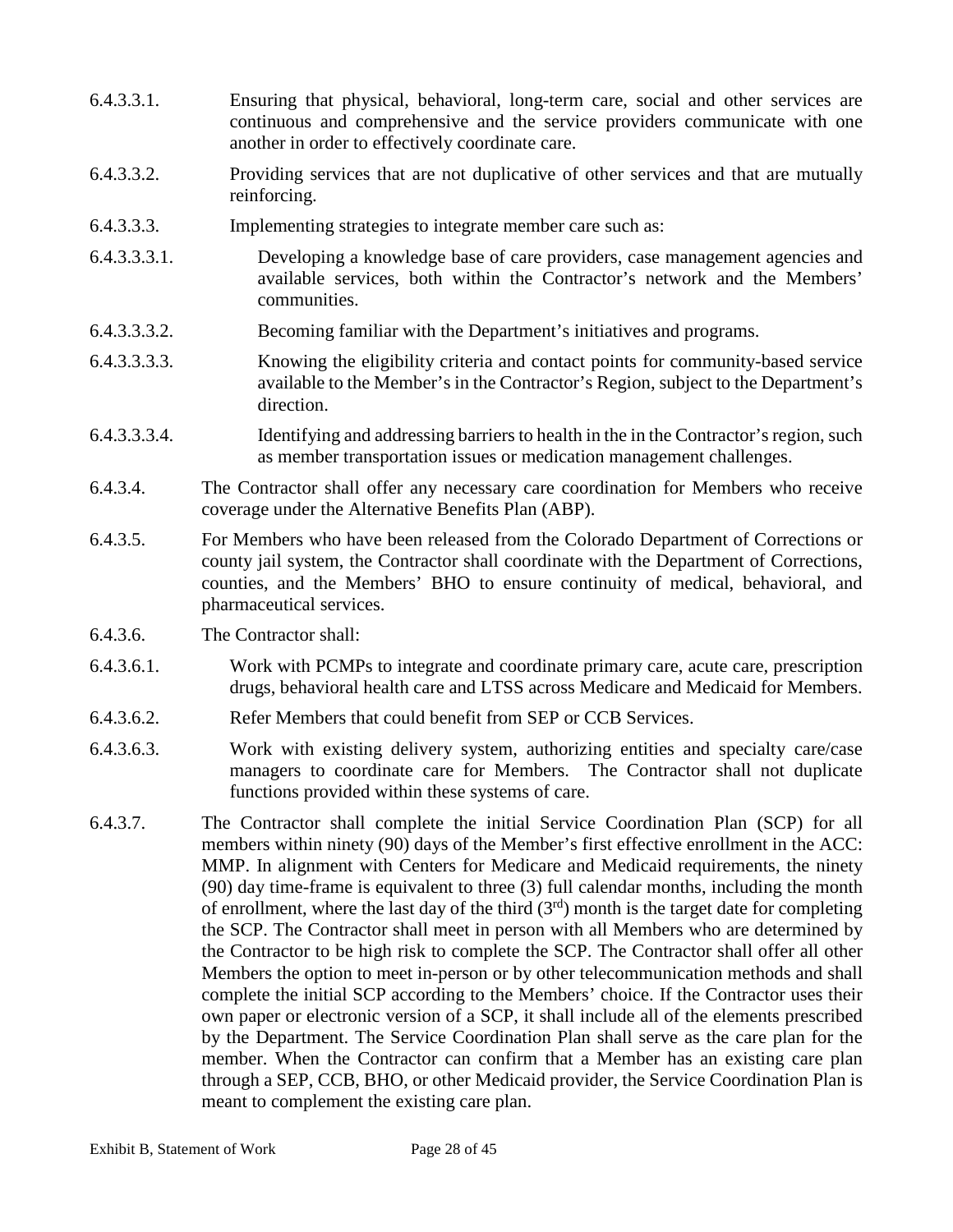- 6.4.3.7.1. The Contractor shall ensure that the SCP is reviewed and updated as necessary with the Member, the Member's PCMP, and the Member's other service providers as appropriate. This review shall occur no less frequently than every six (6) months from when the initial SCP was completed or a more recently updated SCP was completed and after a critical incident (as specified by the SCP Guidelines).
- 6.4.3.7.2. The Contractor shall participate in the Department's ACC: MMP Workgroup to work to improve the Demonstration and share best practices for:
- 6.4.3.7.2.1. Care coordination.
- 6.4.3.7.2.2. SCP completion and updating.
- 6.4.3.7.2.3. Resource allocation.
- 6.4.3.7.2.4. Grants to help with areas for improvement.
- 6.4.3.7.3. The Contractor shall coordinate with direct service providers to arrange for timely post-institutional or facility discharge follow-up, including medication reconciliation and substance abuse treatment and mental health care within 48 hours of a known admission of a Member to an institution or discharge from an institution.
- 6.4.3.7.4. The Contractor shall employ various strategies to improve care transitions between PCMPs, hospitals, nursing facilities and residential/rehabilitation facilities to provide prompt coordination of a Member's admission or discharge. Strategies may include in-person visits during hospitalization or nursing home stays, post-hospitalization and post-institutional stay home visits and telephone calls.
- 6.4.3.7.5. The Contractor shall ensure that services are person-centered and can accommodate and encourage beneficiary direction, that appropriate covered services are provided to beneficiaries, and that services are delivered in the least restrictive community setting in accordance with the Member's SCP.
- 6.4.3.7.6. The Contractor shall comply with written protocols between the Contractor and community partners and service providers that outline how the Contractor will work together with these partners to coordinate care and better serve Members. The protocols shall address partnerships with:
- 6.4.3.7.6.1. BHOs.
- 6.4.3.7.6.2. CCBs.
- 6.4.3.7.6.3. Home Health Organizations.
- 6.4.3.7.6.4. Hospitals.
- 6.4.3.7.6.5. Hospice Organizations.
- 6.4.3.7.6.6. SEPS.
- 6.4.3.7.6.7. Skilled Nursing Facilities.
- 6.4.3.7.7. The Contractor shall inform the Department of community partners or service providers that are not in compliance with the written protocols.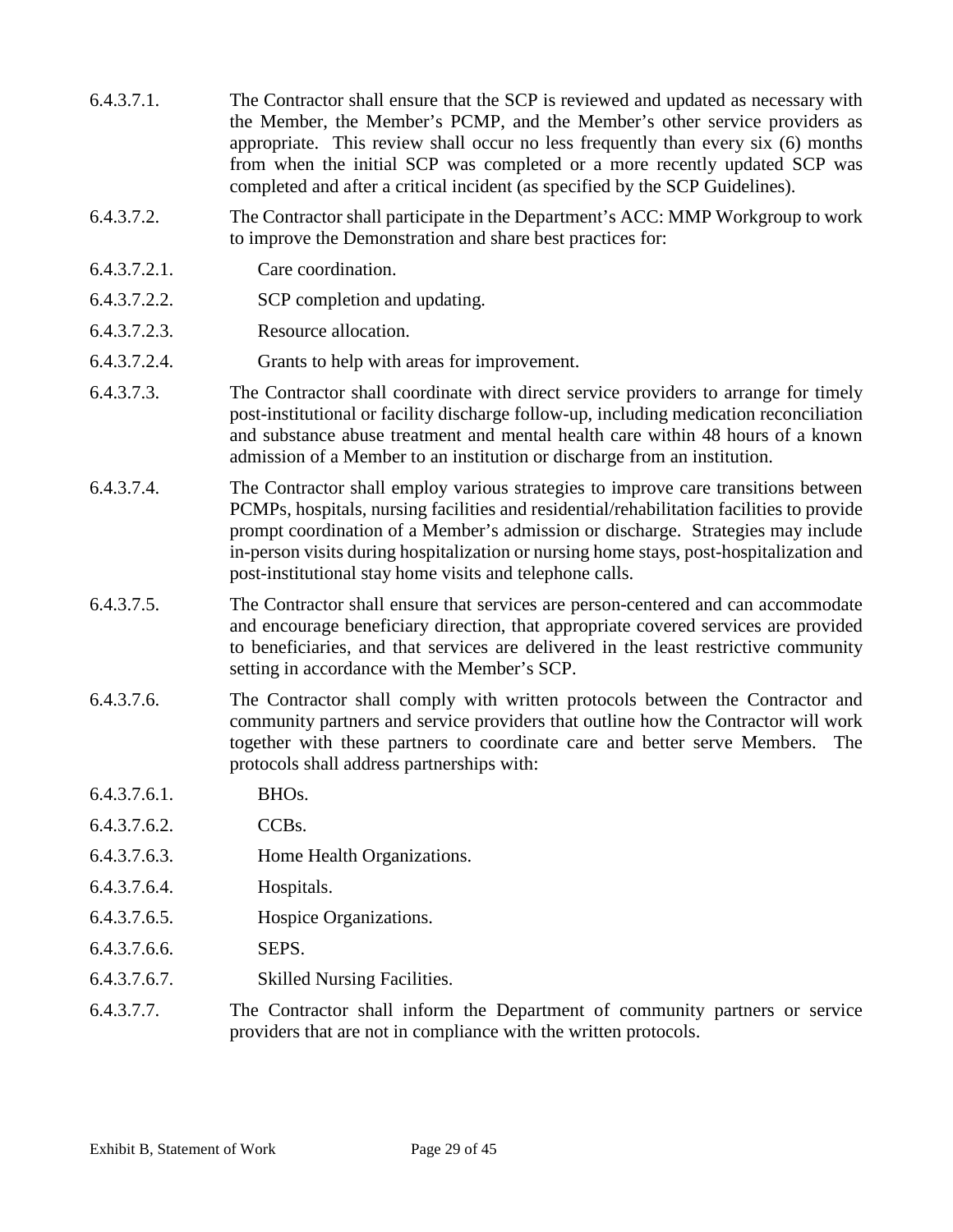- 6.4.4. The Contractor shall provide the Department with an updated documentation of its formal system of care coordination whenever it makes any significant change to its system, when a series of minor changes have combined into a significant change from the prior system or upon the Department's request. The Contractor shall deliver this documentation to the Department within sixty (60) days of the change or upon any request by the Department for updated documentation.
- 6.4.4.1. DELIVERABLE: Updated documentation of formal system of care coordination.
- 6.4.4.2. DUE: Sixty (60) days from the change or from the Department's request.
- 6.4.5. The Contractor shall attempt to contact any Member who accesses a hospital's emergency room, or are otherwise hospitalized, within thirty (30) days of the notification of the Member's discharge or emergency room visit, to explain the importance of the Medical Home concept and to help schedule an appointment with the Member's PCMP.
- 6.4.5.1. DELIVERABLE: Member contact for hospitalized Members.
- 6.4.5.2. DUE: Thirty (30) days from the Member's discharge from the hospital.
- 6.4.6. The Department may review the Contractor's formal system of care coordination at any time. The Department may direct changes in the Contractor's system of care coordination in the event that it determines any aspect of the system to be insufficient, inappropriate or otherwise unacceptable, for any reason. The Contractor shall immediately implement any changes directed by the Department and update its documentation of its formal system of care coordination accordingly.
- 6.4.7. The Contractor shall ensure coordination between behavioral health and physical health providers.
- 6.4.8. The Contractor shall classify each member in the Contractor's Region, based on their care utilization, according to the Care Coordination Levels shown in **Exhibit H**. The Contractor shall assign an individual to be a Care Coordinator for each Member, based on that Member's Care Coordination Level, to assist in transitioning the Member to the lowest possible Care Coordination Level.
- 6.4.8.1. The Care Coordinator shall follow up with the Member at least:
- 6.4.8.1.1. Biweekly for any Member classified as Level 4.
- 6.4.8.1.2. Monthly for any Member classified as Level 3a or 3b.
- 6.4.8.2. The Contractor shall provide support, via telephone, as requested by any Member of any classification level.
- 6.4.8.3. The Contractor shall provide the services to each Member, based on that Member's Care Coordination Level, as described in **Exhibit H**.
- 6.4.8.4. The Contractor shall arrange for training on poverty-related issues, such as the Contractor's Bridges out of Poverty training, to all of its Care Coordinators within three months of that staff member's placement as a Care Coordinator. The Contractor shall provide updated training to all staff members as needed to address changes in the training, to address issues that arise in relation to poverty-related issues or as requested by the Department.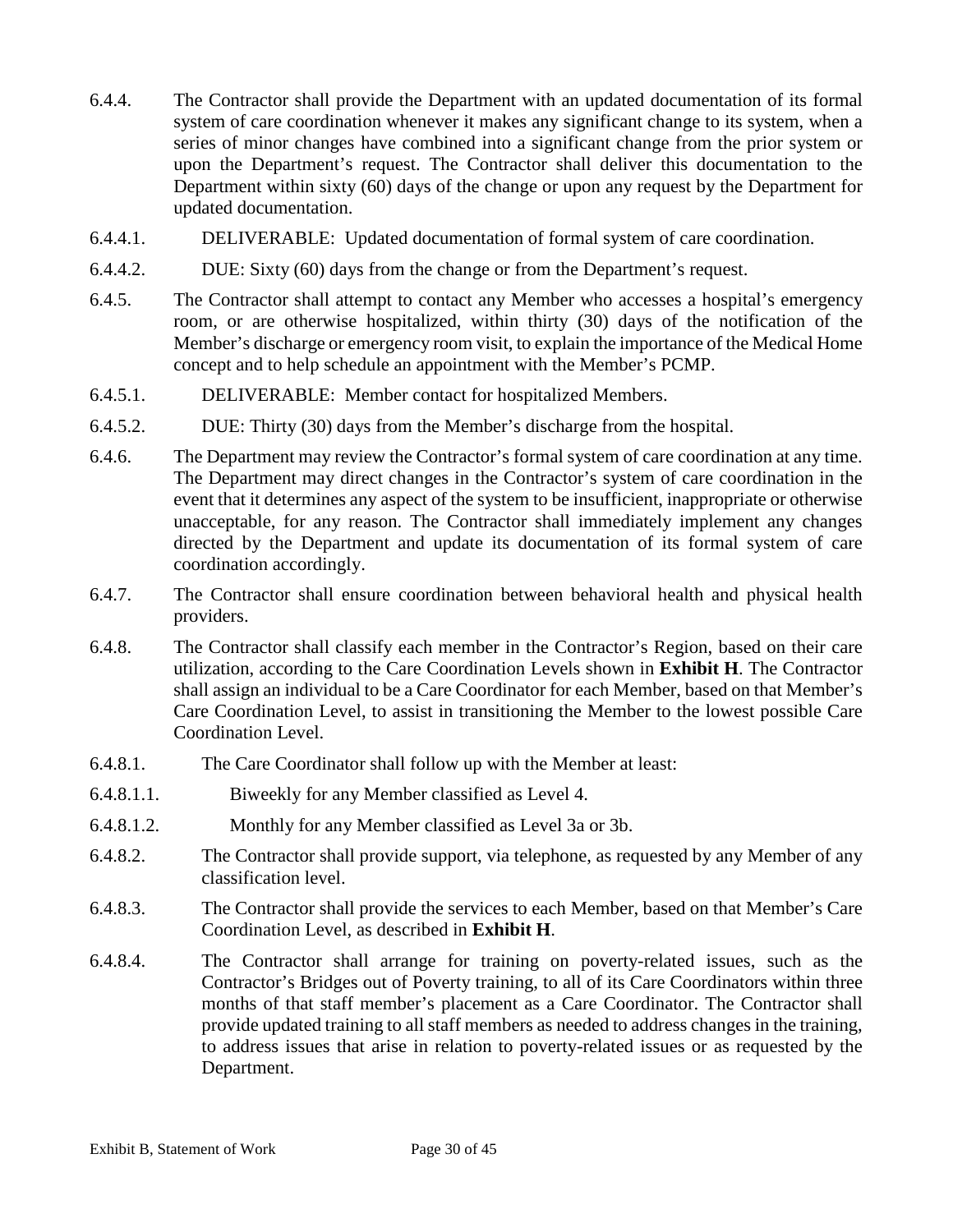- 6.4.8.5. The Contractor shall seek consent from all Members, in the Contractor's Region, who seek care in the mental health system so that it may share this information with that Member's Care Coordinator.
- 6.4.9. The Contractor shall provide the Department with a report outlining its care coordination activities. The Contractor shall submit the report using a template that has been mutually agreed upon by the Contractor and the Department. The report shall describe the Contractor's approach to care coordination and stratification of Members within their Region and shall contain, at a minimum, narrative and statistics that address the following:
- 6.4.9.1. Direct care coordination activities of the Contractor:
- 6.4.9.1.1. The number of unique Members for whom care coordination services were provided by the Contractor during the reporting period.
- 6.4.9.1.2. The number of FTE, including level of licensure, the Contractor has dedicated and applied to care coordination.
- 6.4.9.1.3. The number of new care coordination cases initiated by the Contractor within the reporting period.
- 6.4.9.1.4. The number of established and on-going care coordination cases that were on file with the Contractor during the reporting period.
- 6.4.9.2. Delegated care coordination activities:
- 6.4.9.2.1. The number of entities to whom the Contractor has delegated care coordination responsibilities, including the number of FTE and level of licensure the delegated care coordination entity has dedicated and applied to care coordination.
- 6.4.9.2.2. The number of unique Members for whom care coordination services were provided by a delegated entity during the reporting period.
- 6.4.9.2.3. The number of FTE, including level of licensure, the delegated entities have dedicated and applied to care coordination.
- 6.4.9.2.4. The number of new care coordination cases initiated by delegated entities within the reporting period.
- 6.4.9.2.5. The number of established and on-going care coordination cases that were on file with delegated entities during the reporting period.
- 6.4.9.3. DELIVERABLE: Care Coordination Report
- 6.4.9.4. DUE: Semi-annually on November 1, reporting for the period of April 1 through September 30; and May 1, reporting for the period of October 1 through March 30.
- 6.4.10. The Contractor shall be responsible for all care coordination services required under this section 6.4 of this contract regardless of whether or not the Member is attributed to a PCMP.

#### **6.5. PCMP CO-PAYMENT VOUCHERS**

- 6.5.1. The Contractor may propose a co-payment voucher plan (plan) to the Department to issue vouchers for primary care visits to Members attributed to the Contractor. The goal(s) of the plan may include, but are not limited to:
- 6.5.1.1. Reducing the inappropriate utilization of emergency rooms.
- 6.5.1.2. Reinforcing utilization of primary care and preventative care.

Exhibit B, Statement of Work Page 31 of 45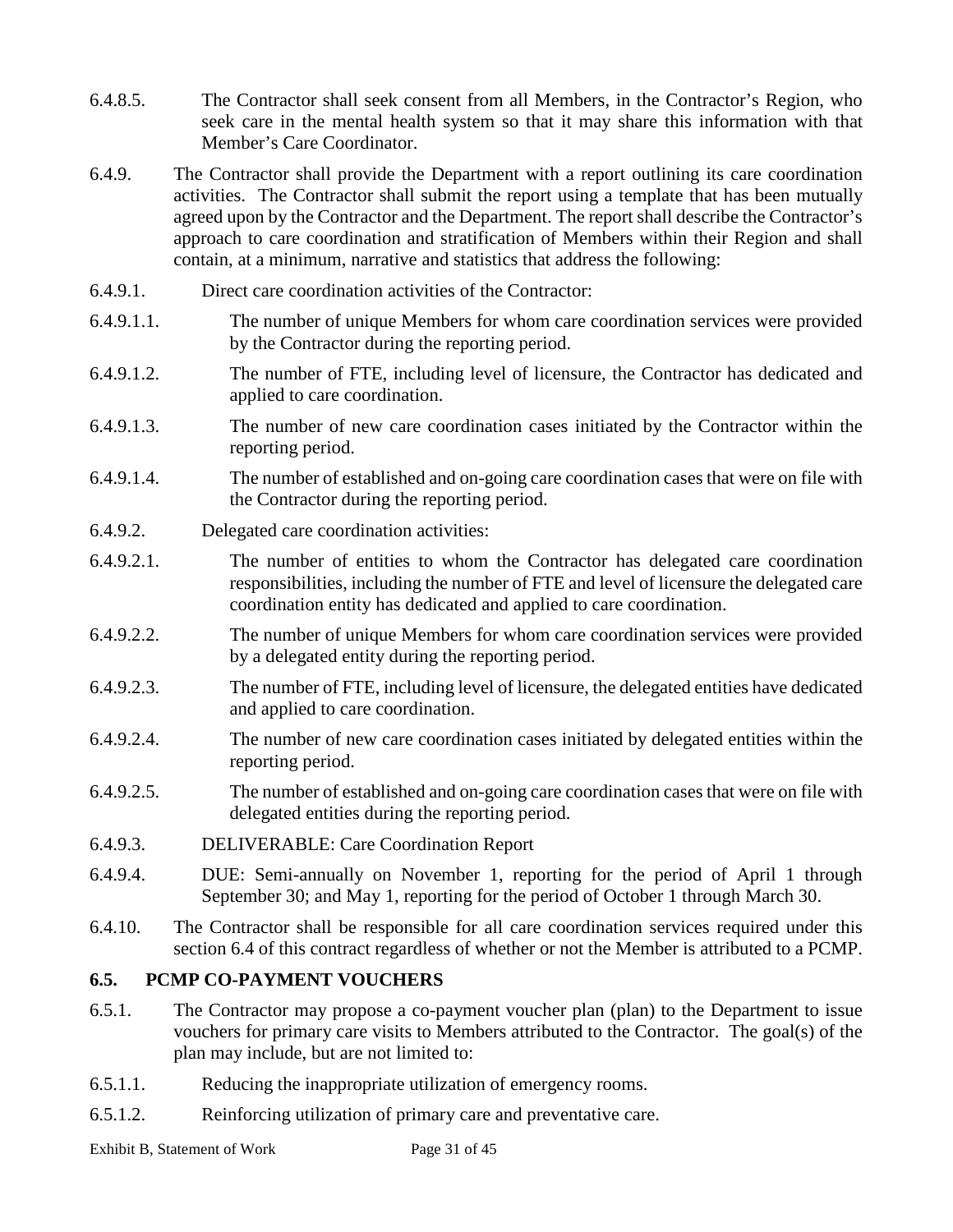- 6.5.1.3. Encouraging Member connection to a medical home.
- 6.5.1.4. Supporting Members upon determination of financial need.
- 6.5.1.5. Other goal(s), as proposed in the plan, if approved by the Department.
- 6.5.2. The Contractor shall submit a plan proposal to the Department for approval. The plan shall contain the following elements:
- 6.5.2.1. A description of the plan, including plan goals, timeline for implementation, process for evaluating effectiveness of the plan and all of the following:
- 6.5.2.1.1. The approximate number of PCMP co-payment vouchers to be issued on a per-month or annual basis.
- 6.5.2.1.2. The criteria by which Members will be selected to receive PCMP co-payment vouchers.
- 6.5.2.1.3. The format of the PCMP co-payment voucher and the method by which the voucher will be distributed to Members.
- 6.5.2.1.4. The process whereby PCMPs will be reimbursed or compensated for the full amount of cost sharing waived.
- 6.5.2.1.5. The process whereby the Contractor will resolve complaints that arise from Members not receiving co-pay vouchers, or complaints from non-contracted PCMPs unable to accept vouchers.
- 6.5.2.1.6. The process for tracking the number of vouchers used by Members and where the vouchers are redeemed.
- 6.5.2.1.7. An attestation that PCMPs and the Contractor have agreed to the manner and frequency of reimbursement.
- 6.5.3. In the event of a plan's approval, the Contractor shall pay for a Member's portion of primary care cost-sharing whenever a voucher is redeemed at a contracted PCMP. The Department shall not be liable for the Member's portion of cost-sharing.
- 6.5.4. To preserve Member choice, primary care co-payment vouchers or coupons must be redeemable at any ACC-contracted PCMP and must contain language to that effect. Irrespective of other arrangements with non-contracted primary care providers, the language printed on, or transmitted with, the voucher shall indicate that the voucher may only be used at a contracted PCMP.
- 6.5.5. The Contractor shall not specify a particular PCMP at which the voucher must be used. Language printed on, or transmitted with, the voucher or coupon shall not specify a particular PCMP by name.

# **SECTION 7.0 ACCOUNTABILITY**

# **7.1. PERFORMANCE METRICS**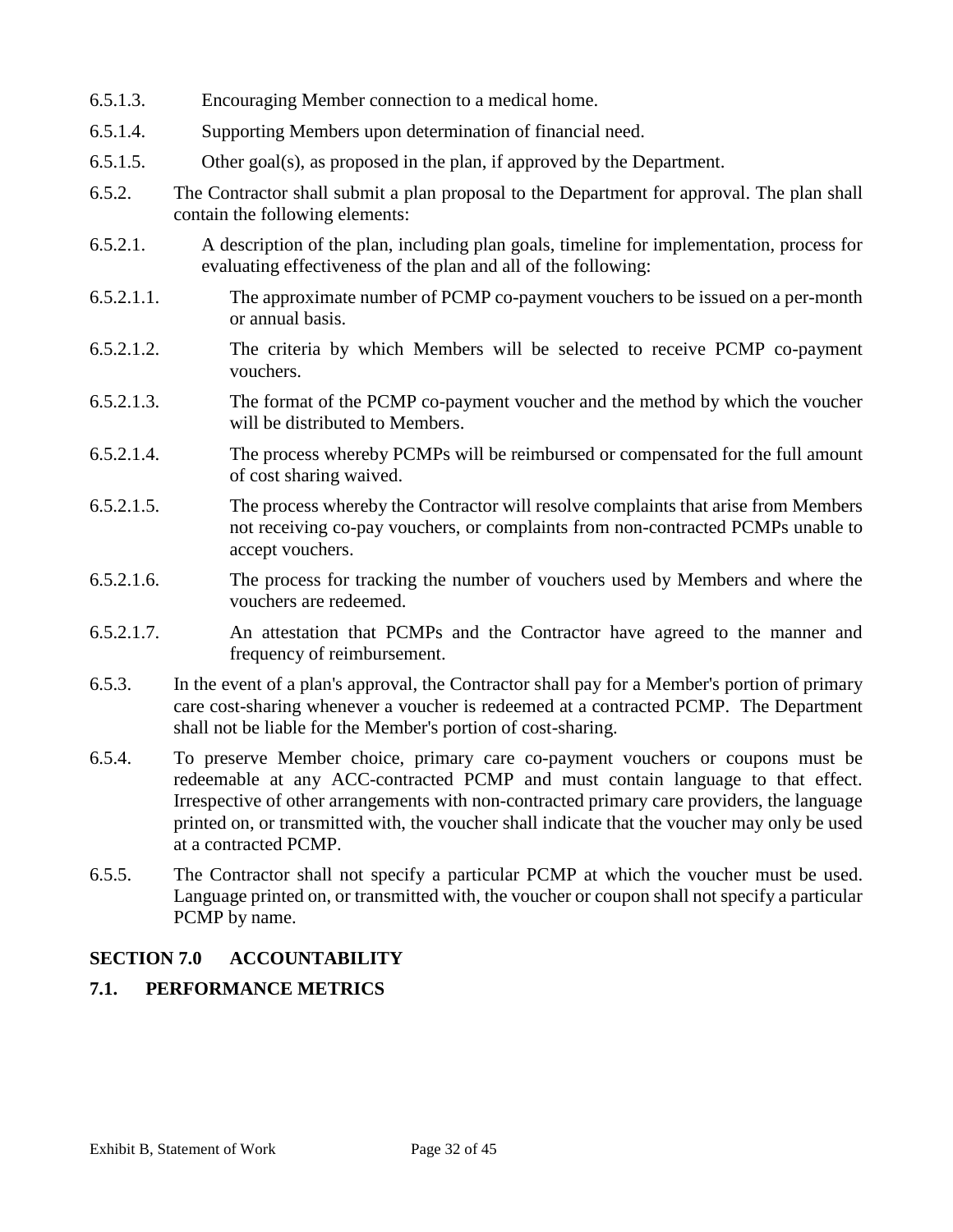7.1.1. The Department will use ACC: MMP specific quality measures to measure the Contractor's performance in the ACC: MMP. The measures include Federally mandated model core measures, State-specific process measures, and State-specific Demonstration measures that are part of the Pay for Performance Program. The Department will work with the Centers for Medicare & Medicaid Services to establish benchmark performance targets for each measure. The Contractor shall monitor their performance as well as the performance of their contracted PCMPs on each measure. The Contractor shall provide practice support and quality improvement activities for PCMPs whose performance is below the established targets.

# **7.2. PERFORMANCE IMPROVEMENT**

- 7.2.1. The Contractor shall submit an annual Quality Report and Quality Improvement Plan to the Department for approval. In your plan, include specific interventions/measures to address the needs of the ACC: MMP population, including activities targeting disabled clients and older adults with frail health. The report shall include:
- 7.2.1.1. A description of the techniques used by the Contractor to improve its performance, effectiveness, and quality outcomes. This report shall describe the qualitative and quantitative impact the techniques had on quality and the overall impact and effectiveness of the quality assessment and improvement program.
- 7.2.1.2. A description of past quality assessments and performance improvement activities targeted at creating a substantial improvements in the quality and results for next year.
- 7.2.1.3. Findings and opportunities for improvement identified in studies, performance outcomes measurements, Member satisfaction surveys, and other monitoring quality activities.
- 7.2.1.4. A description of annual activities related to practice support plans. These practice support activities shall be directed at a majority of the PCMPs in the Contractor's Region and may range from disseminating practice support resources to its PCMP network, to conducting formal training classes for PCMPs. Any data used to drive practice support plans shall be included.
- 7.2.2. The Contractor shall deliver the Quality Report and Quality Improvement Plan updates to the Department on an annual basis by October  $1<sup>st</sup>$  of that year.
- 7.2.2.1. DELIVERABLE: Annual Quality Report and Quality Improvement Plan update.
- 7.2.2.2. DUE: The Quality Report and Quality Improvement Plan Update is due annually, by October  $1<sup>st</sup>$  of the year.
- 7.2.3. The Contractor shall include all relevant and available data, including those provided by the Department, the BIDM, claims data, prior authorization systems, registry data and data available through national collection initiatives, in any analysis, goal setting, or the formulation of any strategy or plan.
- 7.2.4. The Department may review the Contractor's Quality Report and Quality Improvement Plan at any time. The Department may direct reasonable changes in the Contractor's Quality Report and Quality Improvement Plan in the event that it determines any aspect of the plan to be insufficient, in appropriate, or otherwise unacceptable for any reason. The Contractor shall immediately implement any reasonable changes directed by the Department and update its Quality Report and Quality Improvement Plan accordingly.

### **7.3. FEEDBACK AND INNOVATION**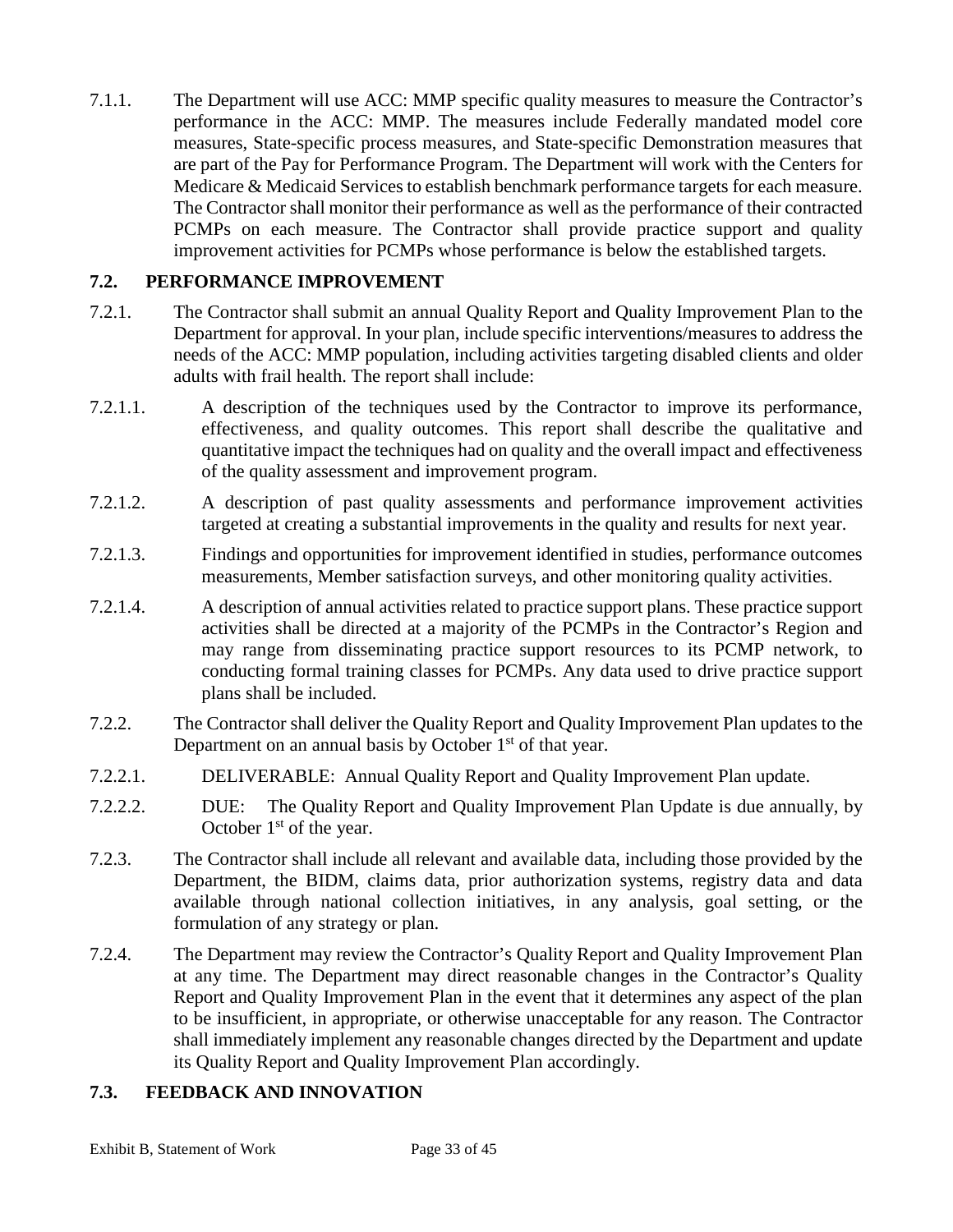7.3.1. With permission from the Department, the Contractor shall use their existing Performance Improvement Advisory structure to provide community-level leadership and stakeholder input into the Contractor's implementation of the ACC: MMP and the Contractor's own performance improvement program.

### **SECTION 8.0 PROGRAM REPORTING**

### **8.1. ADMINISTRATIVE REPORTING**

- 8.1.1. The Contractor shall perform reporting as outlined below. With Department permission, the Contractor may include information required by this Contract in reports and deliverables the Department requires per the terms of the ACC Base Contract.
- 8.1.2. Network Report
- 8.1.2.1. The Network Report shall contain:
- 8.1.2.1.1. A listing of the total number of providers by type of provider and by county, including, but not limited to, PCMPs, specialists and hospitals.
- 8.1.2.1.2. The number of providers who are accepting new Clients.
- 8.1.2.1.3. A description of how the Contractor's network of providers and other community resources meet the needs of the Member population in the Contractor's Region, specifically including a description of how Members in special populations, as described in section 4.1.6, are able to access care.
- 8.1.2.2. In addition to the requirements for all network reports, the report submitted at the beginning of the Department's fiscal year shall include a summary of the challenges and opportunities for improving the Contractor's network, the existing unmet needs within the Contractor's network and the Contractor's strategy for meeting those needs.
- 8.1.2.3. The Contractor shall submit the network report on a semi-annual basis.
- 8.1.2.3.1. DELIVERABLE: Network Report.
- 8.1.2.3.2. DUE: Semi-annually, by January  $31<sup>st</sup>$  and July  $31<sup>st</sup>$  of each year.
- 8.1.2.4. The Department may request interim Network Reports, containing the same information normally contained in a semi-annual Network Report, from the Contractor at any time other than a semi-annual reporting period.
- 8.1.2.4.1. DELIVERABLE: Interim Network Report.
- 8.1.2.4.2. DUE: within ten (10) Business Days after the Department's request for the interim Network Report.
- 8.1.3. Program Integrity Report
- 8.1.3.1. The Contractor shall report to the Department any suspicion or knowledge of fraud or abuse, including, but not limited to, false or fraudulent filings of claims and the acceptance of or failure to return any monies allowed or paid on claims known to be fraudulent.
- 8.1.3.2. The Contractor shall report any suspicion or knowledge of fraud or abuse to the Department immediately upon receipt of the information causing suspicion or knowledge of the fraud or abuse.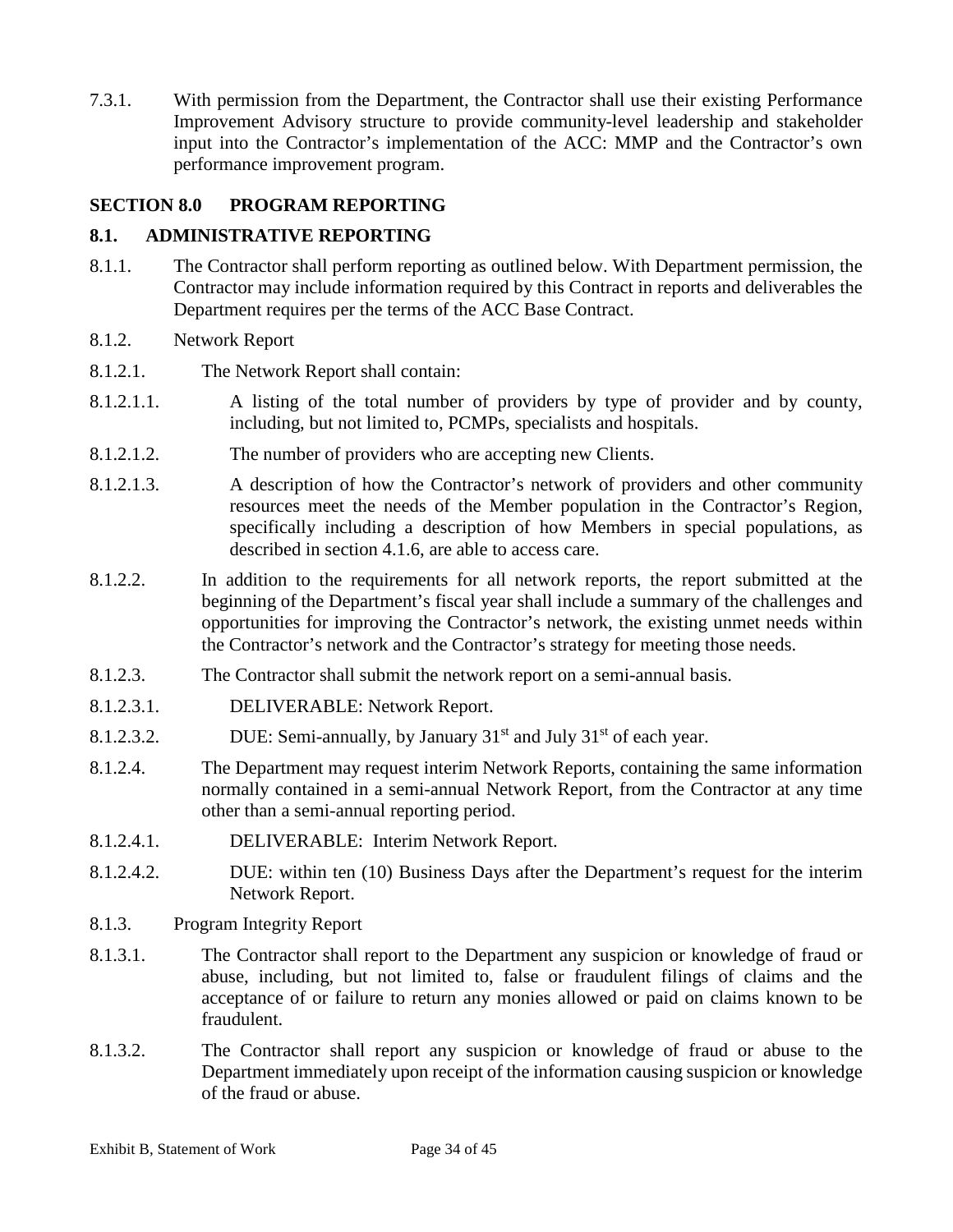- 8.1.3.3. The Contractor shall prepare a written program integrity report detailing the specific background information of any reported fraud or abuse, the name of the provider and a description of how the Contractor became aware of the information that led to the report. The Contractor shall deliver this Program Integrity Report to the Department within ten (10) business days from when it reported the fraud or abuse to the Department.
- 8.1.3.3.1. DELIVERABLE: Program Integrity Report.
- 8.1.3.3.2. DUE: Ten (10) Business Days from the initial report of the fraud or abuse.
- 8.1.3.4. The Contractor shall report any possible instances of a Member's fraud, such as document falsification, to the department of human or social services in the county in which the Member resides, immediately upon gaining information leading to knowledge of the fraud or suspicion of fraud. The Contractor shall deliver a written report of the possible instances of the Member's fraud detailing the specific background information of the reported fraud, the name of the Member and a description of how the Contractor became aware of the information that led to the report. The Contractor shall deliver this Member fraud report to the county department to which it made its initial report within ten (10) business days from when it reported the fraud to the county department.
- 8.1.3.4.1. DELIVERABLE: Member Fraud Report.
- 8.1.3.4.2. DUE: Ten (10) Business Days from the initial report of the fraud or abuse.

### **8.2. PERFORMANCE REPORTS**

- 8.2.1. Integrated care
- 8.2.1.1. The Contractor shall submit a semi-annual report describing all of the following:
- 8.2.1.1.1. Integrated care efforts and continuing challenges.
- 8.2.1.1.2. Updates on strategies identified in the existing Behavioral Health Integration Report.
- 8.2.1.1.3. DELIVERABLE: Integrated Care Report.
- 8.2.1.1.4. DUE: Semi-annually, by January  $31<sup>st</sup>$  and July  $31<sup>st</sup>$  of each year.
- 8.2.2. Member Outreach and Stakeholder Feedback Report
- 8.2.2.1. The Member Outreach and Stakeholder Feedback Report shall contain:
- 8.2.2.1.1. A summary of the feedback received from Members and other stakeholders, through any advisory committee or through any other means.
- 8.2.2.1.2. A description of trends and themes in the feedback received.
- 8.2.2.1.3. A description of overarching issues to address or system-wide problems that must be solved and a proposal to address these issues or solve the problems.
- 8.2.2.1.4. A summary of the feedback and complaints from Members, providers and the community at large and any advice or views expressed by the Contractor's Performance Improvement Advisory Committee.
- 8.2.2.1.5. The results of the prior quarter's attempts to contact Members as described in section 3.1.1.3.2, including the success rate of connecting Members without a PCMP to a PCMP.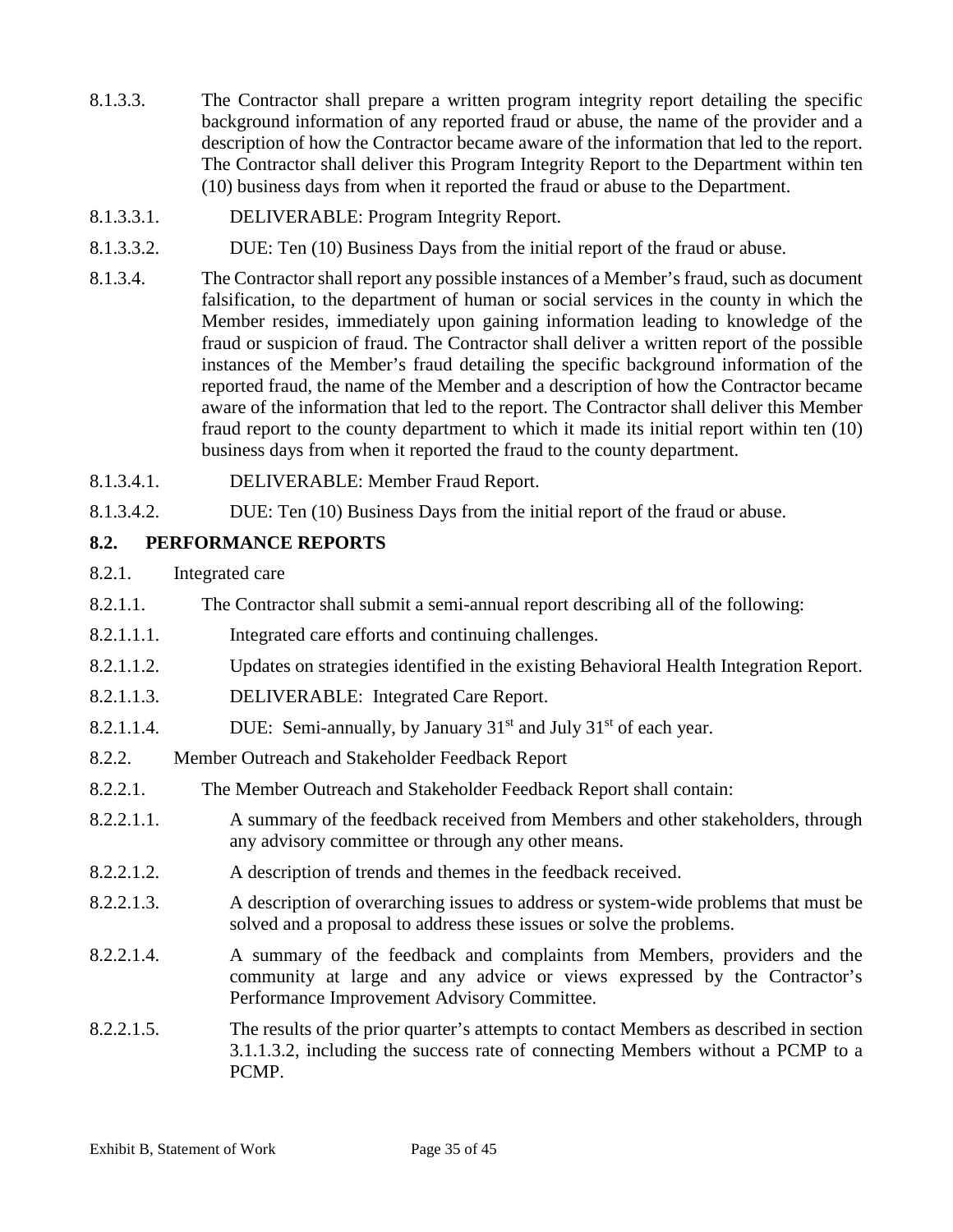- 8.2.2.1.6. The Contractor's plan for contacting Members without a PCMP during the following quarter.
- 8.2.2.2. The Contractor shall provide the Member Outreach and Stakeholder Feedback Report, to the Department, on a semi-annual basis, within thirty (30) days from the end of the period that the report covers.
- 8.2.2.3. The Stakeholder feedback report may contain information that is not reflected in the Contractor's regular grievance process and the information contained in such a report is not indicative of a weakness or limitation of the Contractor or the Contractor's systems.
- 8.2.2.3.1. DELIVERABLE: Member Outreach and Stakeholder Feedback Report.
- 8.2.2.3.2. DUE: Semi-annually, by April  $30<sup>th</sup>$  and October  $31<sup>st</sup>$  of each year.
- 8.2.3. Financial Reporting
- 8.2.3.1. The Contractor shall submit a quarterly financial report to the Department using a template that has been mutually agreed upon by the Contractor and the Department. The report shall contain a detailed accounting of the total revenue received during the quarter and how payments were spent.
- 8.2.3.2. DELIVERABLE: Quarterly Financial Report.
- 8.2.3.3. DUE: : No later than sixty (60) days from the end of the state fiscal quarter that the report covers.
- 8.2.4. ACC: MMP Report
- 8.2.4.1. The Contractor shall provide the Department with a report outlining its activities for Members. The report shall address care coordination, network adequacy and disabilitycompetent care. The Department shall work with the Contractor to develop the template for the report which shall contain narrative and statistics that address the following:
- 8.2.4.1.1. Direct care coordination activities of the Contractor, including:
- 8.2.4.1.1.1. A list of Members, including names and Client IDs, for whom:
- 8.2.4.1.1.1.1. A new Service Coordination Plan was completed by the Contractor within the prescribed timelines during the reporting period.
- 8.2.4.1.1.1.2. A new Service Coordination Plan was outside of the prescribed timelines during the reporting period.
- 8.2.4.1.1.1.3. A current Service Coordination Plan was updated within 6 months of last update/initial creation during the reporting period.
- 8.2.4.1.1.1.4. A current Service Coordination Plan was updated in a period of greater than 6 months since the last update/initial creation during the reporting period.
- 8.2.4.1.1.1.5. The number and percentage of Clients discharged from a hospital, nursing facility, or other institutional setting who were contacted for care coordination within 0-7 days following discharge.
- 8.2.4.1.2. Delegated care coordination activities, including the following for each delegated entity:
- 8.2.4.1.2.1. A list of Members, including names and Client IDs, for whom: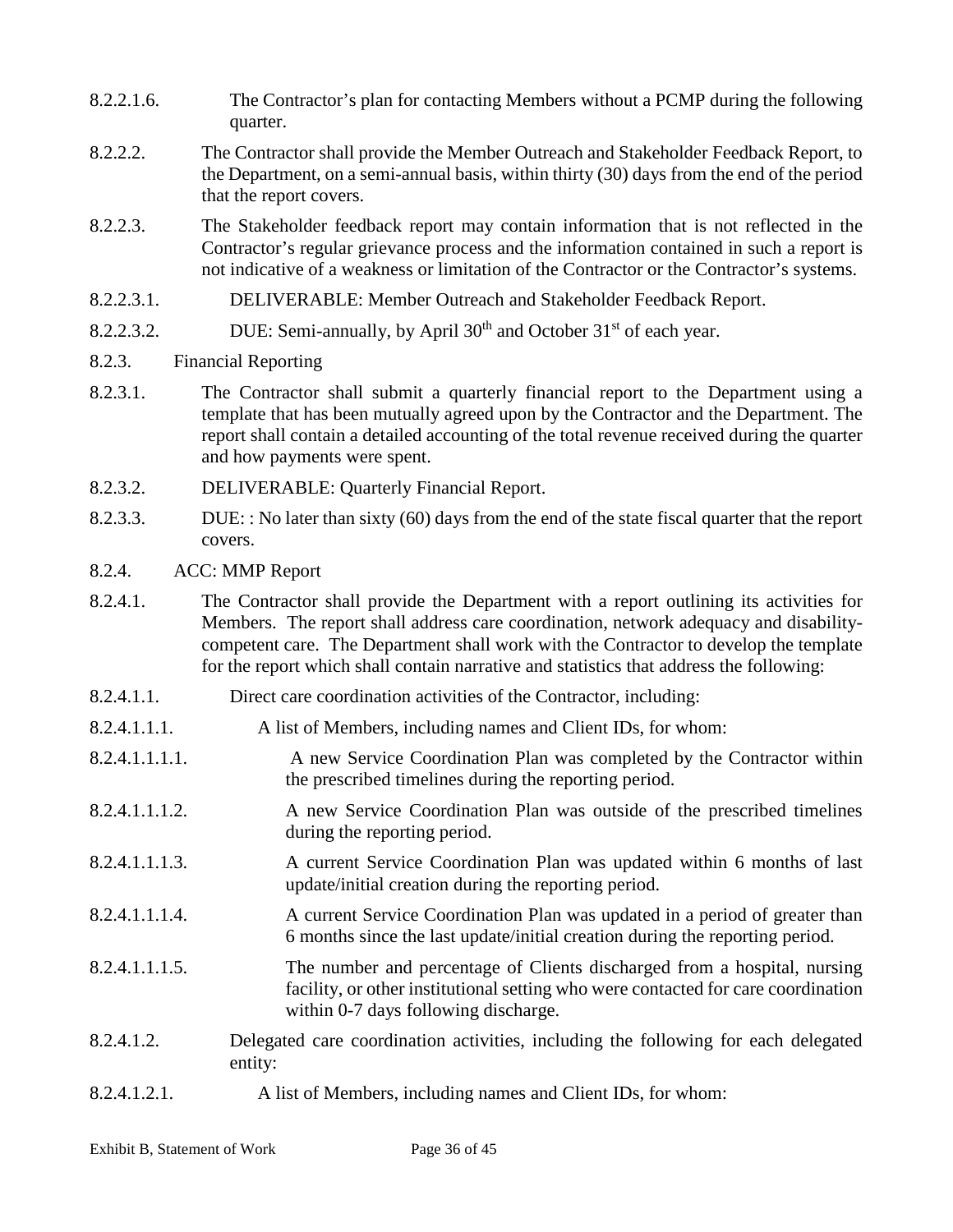| 8.2.4.1.2.1.1. | A new Service Coordination Plan was completed by delegated entities and the<br>name of the delegated entity.                                                                                                                                              |
|----------------|-----------------------------------------------------------------------------------------------------------------------------------------------------------------------------------------------------------------------------------------------------------|
| 8.2.4.1.2.1.2. | A new Service Coordination Plan was completed by the delegated entities<br>within the prescribed timelines during the reporting period.                                                                                                                   |
| 8.2.4.1.2.1.3. | A new Service Coordination Plan was completed by the delegated entities<br>outside of the prescribed timelines during the reporting period.                                                                                                               |
| 8.2.4.1.2.1.4. | A current Service Coordination Plan was updated by the delegated entities<br>within 6 months of last update/initial creation during the reporting period.                                                                                                 |
| 8.2.4.1.2.1.5. | A current Service Coordination Plan was updated by the delegated entities in<br>a period of greater than 6 months since the last update/initial creation during<br>the reporting period.                                                                  |
| 8.2.4.1.2.1.6. | The number and percentage of Clients discharged from a hospital, nursing<br>facility, or other institutional setting who were contacted for care coordination<br>by the delegated entities within 0-7 days following discharge.                           |
| 8.2.4.1.3.     | Care coordination challenges, including:                                                                                                                                                                                                                  |
| 8.2.4.1.3.1.   | A list of Members, including names and Client IDs, for whom:                                                                                                                                                                                              |
| 8.2.4.1.3.2.   | The Contractor or its delegate was not able to obtain accurate information for<br>during the reporting period.                                                                                                                                            |
| 8.2.4.1.3.3.   | The Contractor or its delegate attempted to contact at least three (3) times, using<br>at least two (2) different methods, but did not receive a response during the<br>reporting period.                                                                 |
| 8.2.4.1.3.4.   | The Member refused care coordination during the reporting period.                                                                                                                                                                                         |
| 8.2.4.1.4.     | Network Adequacy:                                                                                                                                                                                                                                         |
| 8.2.4.1.4.1.   | The number of PCMPs contracted during the reporting period who had served as<br>a primary care provider and had not been contracted PCMPs.                                                                                                                |
| 8.2.4.1.5.     | <b>ACC: MMP Protocols:</b>                                                                                                                                                                                                                                |
| 8.2.4.1.5.1.   | The number and types of providers (SEPs, CCBs, BHOs, hospitals, home health<br>Organizations, skilled nursing facilities, and hospice organizations) the<br>Contractor has contacted to comply with protocol requirements during the<br>reporting period. |
| 8.2.4.1.6.     | Disability-competent care:                                                                                                                                                                                                                                |
| 8.2.4.1.6.1.   | The Contractor shall report on the number of Providers and provide a description<br>of activities being completed in their Region related to training on disability,<br>cultural competence and health assessments during the reporting period.           |
| 8.2.4.2.       | DELIVERABLE: ACC: MMP Report                                                                                                                                                                                                                              |
| 8.2.4.3.       | DUE: Quarterly, by the 30th day of the month following the end of the calendar quarter<br>the report covers.                                                                                                                                              |

# **8.3. REPORT VERIFICATION**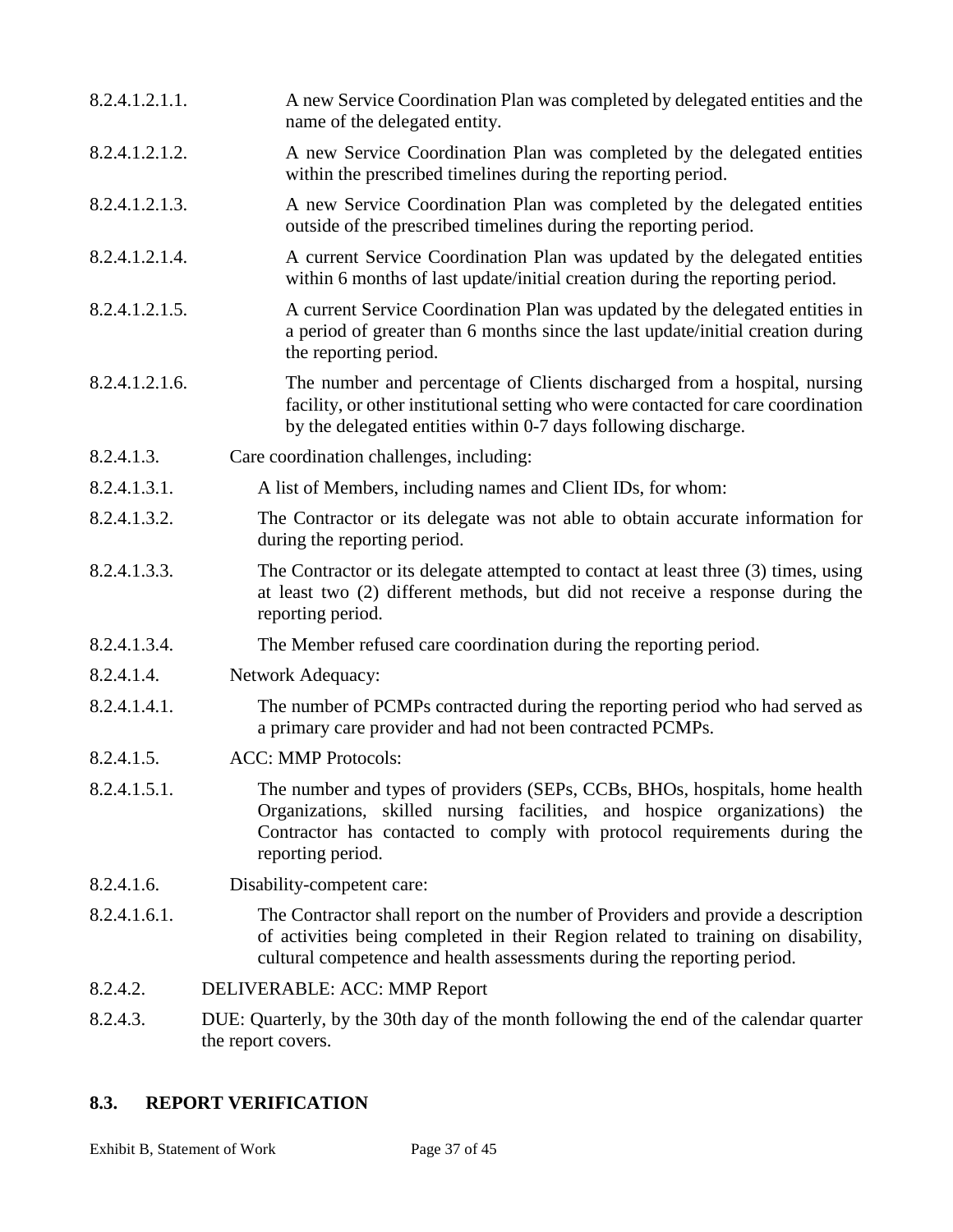- 8.3.1. The Department may, in its sole discretion, verify any information the Contractor reports to the Department for any reason. The Department may use any appropriate, efficient or necessary method for verifying this information including, but not limited to:
- 8.3.1.1. Fact-checking.
- 8.3.1.2. Auditing reported data.
- 8.3.1.3. Requesting additional information.
- 8.3.1.4. Performing site visits.
- 8.3.2. In the event that the Department determines that there are errors or omissions in any reported information, the Contractor shall produce an updated report, which corrects all errors and includes all omitted data or information, and submit the updated report to the Department within ten (10) Business Days from the Department's request for the updated report.
- 8.3.2.1. DELIVERABLE: Updated reports.
- 8.3.2.2. DUE: Ten (10) Business Days from the Department's request for an updated or corrected report.

# **8.4. REPORT FORMAT OR TEMPLATES**

8.4.1. The Contractor shall provide all reports in a format or template directed by the Department. The Department will develop the templates with input from the Contractor. The Contractor shall ensure that all reports comply with the specific guidance provided by the Department related to that report. With Department permission, the Contractor may include information required by this Contract in reports and deliverables the Department requires per the terms of the ACC Base Contract.

# **SECTION 9.0 COMPENSATION**

# **9.1. PAYMENT**

9.1.1. The Department will pay the Contractor a monthly ACC: MMP Payment. The ACC: MMP Payments for July 1, 2017 through June 30, 2018 will be a monthly per member per month (PMPM) payment for each Member that is enrolled with the Contractor as of the first day of the month.

| Period                             | Monthly Payment / Rate |
|------------------------------------|------------------------|
| July 1, 2017 through June 30, 2018 | \$20.00 PMPM           |

# **9.2. PAY FOR PERFORMANCE PROGRAM**

- 9.2.1. The Contractor may earn performance payments by meeting quality measures as established by the Department in the following areas:
- 9.2.1.1. Key performance indicators
- 9.2.1.2. Additional performance target(s)
- 9.2.2. The Department shall provide to the Contractor documented calculation methodology for all measures prior to the first distribution of funds.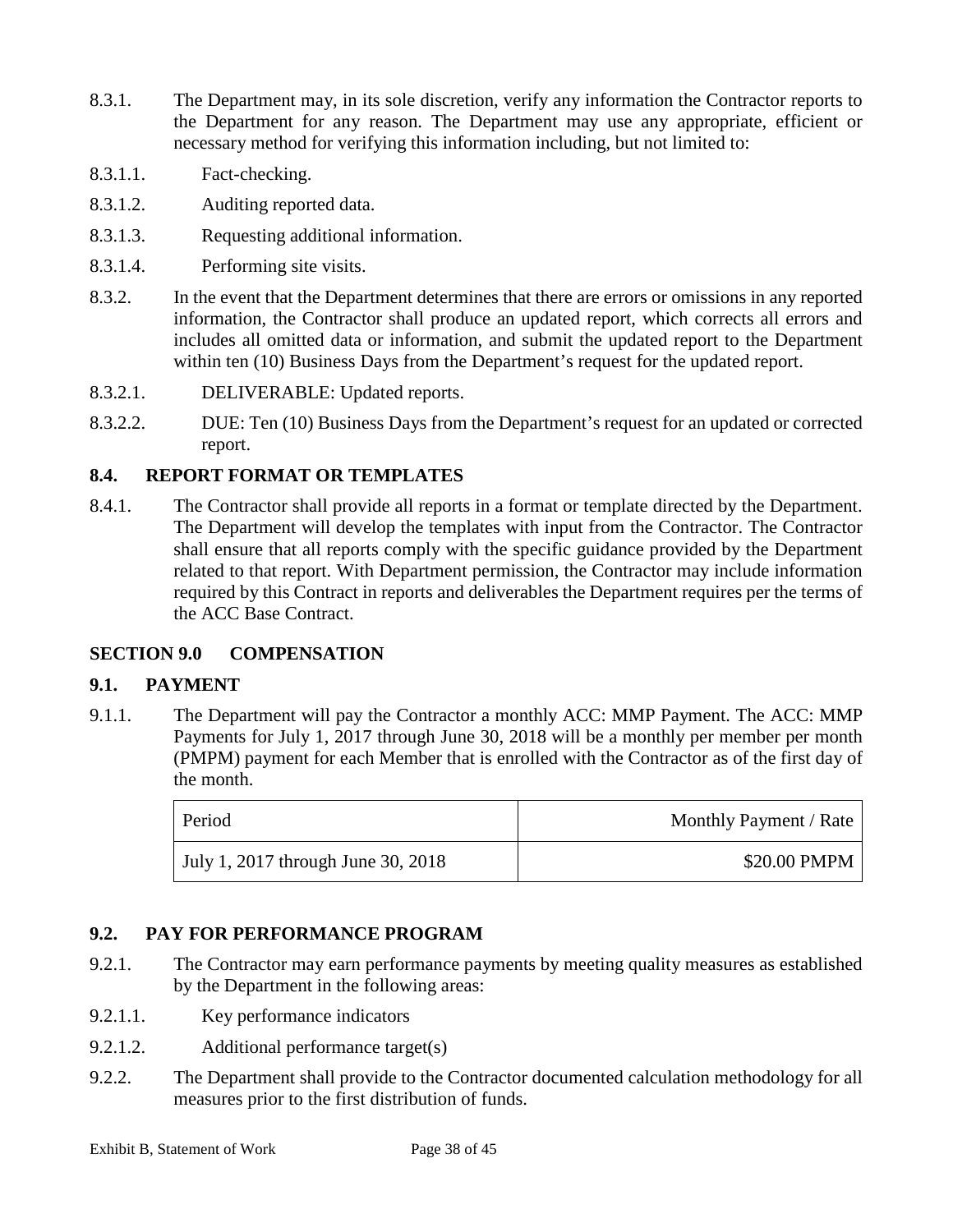# **9.3. PAYMENT CALCULATION DISPUTES**

9.3.1. In the event that the Contractor believes that the calculation or determination of any payment generated as incorrect, the Contractor shall notify the Department of its dispute within thirty (30) days of the receipt of the payment. The Department shall review calculation or determination and may make changes based on this review. The determination or calculation that results from the Department's review shall be final. No disputed payment shall be due until after the Department has concluded its review.

# **9.4. ADDITIONAL FEES OR CHARGES PROHIBITED**

- 9.4.1. The Contractor shall not charge any fees or premiums to Members for services or materials they receive from the Contractor, its subcontractors, or any other entity.
- 9.4.1.1. For fees or premiums charged by the Contractor to Members, the Contractor may be liable for penalties of up to twenty-five thousand dollars (\$25,000.00) or double the amount of the charges, whichever is greater. The Department will deduct from the penalty the amount of overcharge and return it to the affected Members.

# **SECTION 10.0 TRANSITION AT TERMINATION**

# **10.1. TRANSITION PLAN**

- 10.1.1. The Contractor shall submit a transition plan to the Department both annually and one hundred twenty (120) days prior to the termination date. This plan shall describe how the requirements outlined in Section 10.2 of this contract will be carried out upon termination of the Contract. The transition plan submitted one hundred twenty (120) days prior to termination shall include a detailed work plan.
- 10.1.1.1. DELIVERABLE: Annual Transition Plan.
- 10.1.1.2. DUE: Annually by the last business day in September.
- 10.1.1.3. DELIVERABLE: Mid-Year Transition Plan Update
- 10.1.1.4. DUE: January 15, 2018
- 10.1.1.5. DELIVERABLE: Final Transition Plan
- 10.1.1.6. DUE: One hundred and twenty (120) days prior to the termination date.

# **10.2. CONTRACTOR'S TRANSITION REQUIREMENTS**

- 10.2.1. One hundred twenty (120) days prior to the termination of the Contract, or within five (5) business days of the termination notice if provided within the one hundred twenty (120) day period, the Contractor shall designate an appropriate individual as the transition coordinator to work with the Department and any staff from the replacement contractor to ensure the transition does not adversely impact any member's care.
- 10.2.2. Upon notice of termination of the Contract for any reason, the Contractor shall do all of the following for a period not to exceed sixty (60) days before termination of the Contract.
- 10.2.2.1. Provide to the Department all reports reasonably necessary for a transition.
- 10.2.2.2. Provide the Department and the incoming contractor, with all information related to the Contractor's PCMP Network, its Members and the services provided to those Members, for transition to the Department or any other contractor of the Contractor's responsibilities.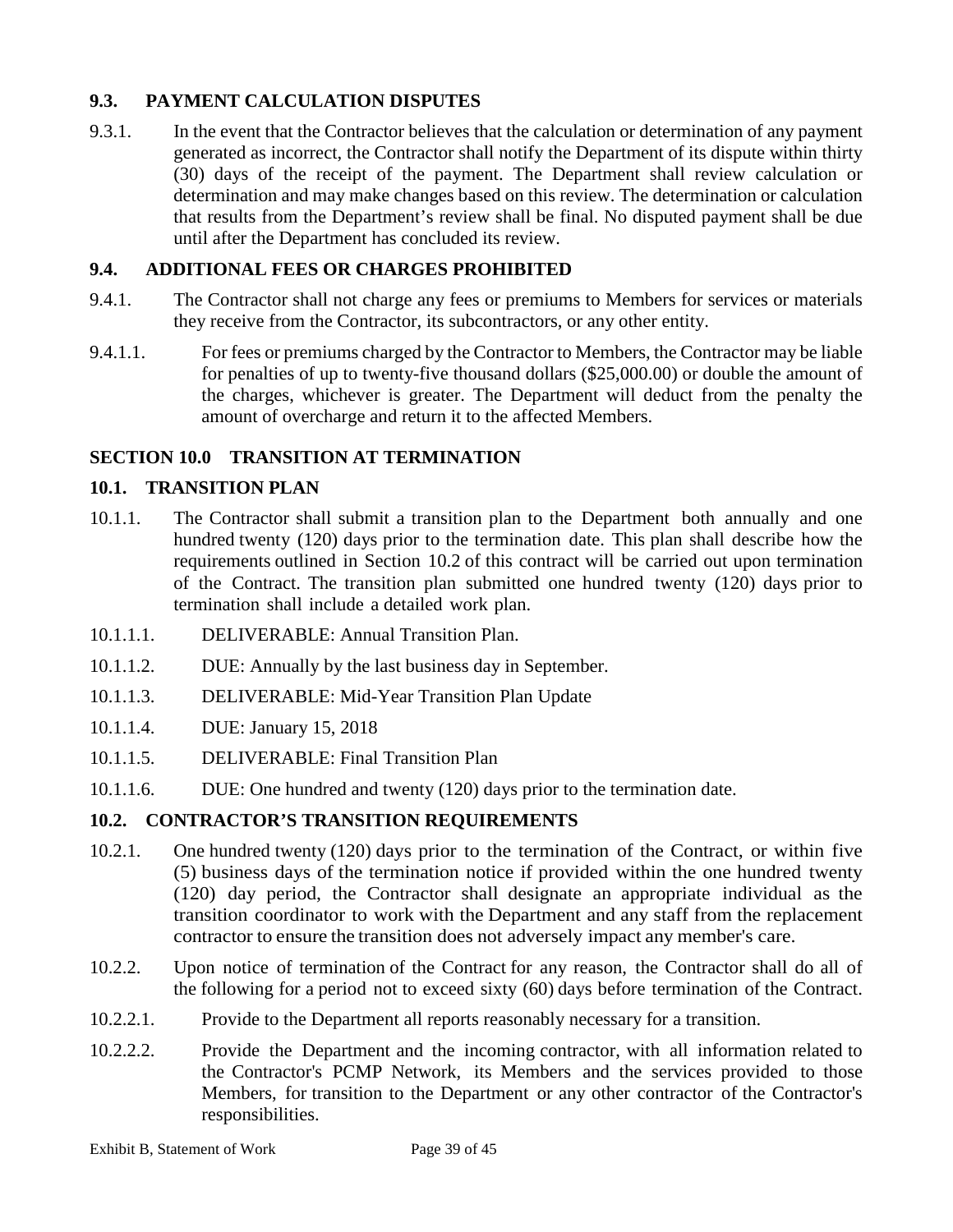- 10.2.2.3. Provide for the uninterrupted continuation of all network management, care coordination and administrative services until the transition of every Member is complete and all requirements of the Contract are satisfied.
- 10.2.2.4. Provide for smooth data transfer of care coordination records of Members in active care coordination to the incoming contractor.
- 10.2.2.5. Adequately notify any Subcontractors of the termination of the Contract, as directed by the Department.
- 10.2.2.6. Adequately notify all of the Members in the Contractor's Region that the Contractor will no longer be the RCCO for the region, in a form and manner approved by the Department.
- 10.2.2.7. Adequately notify each PCMP in the Contractor's PCMP Network of the termination and the end date of the Contract and explain to the provider how the provider may continue participating in the ACC Program.
- 10.2.2.8. Cooperate with the Department and any other replacement contractor during the transition, including, but not limited to, using reasonable efforts to share and transfer Member information and following any instructions or performing any required actions, as reasonably directed by the Department.
- 10.2.2.9. Provide the Department, in a format prescribed and approved by the Department:
- 10.2.2.9.1. DELIVERABLE: A list of all PCMPs in the Contractor's PCMP Network.
- 10.2.2.9.2. DUE: No more than sixty (60) days before termination of the Contract.
- 10.2.2.9.3. DELIVERABLE: A list of all Members in the Contractor's Region.
- 10.2.2.9.4. DUE: No more than sixty (60) days before termination of the Contract.
- 10.2.2.9.5. DELIVERABLE: A list of all delegated entities and community partners.
- 10.2.2.9.6. DUE: No more than sixty (60) days before termination of the Contract.
- 10.2.3. The Contractor shall submit all deliverables for the period during which the Contractor was responsible for fulfilling all contract requirements, even if the due date for those deliverables is after the contract termination date.

## **SECTION 11.0 GENERAL REQUIREMENTS**

## **11.1. CONTRACTORS AND SUBCONTRACTORS**

- 11.1.1. Department Contractors
- 11.1.1.1. The Department may, in its sole discretion, use another contractor to perform any of the Department's responsibilities contained in the Contract. The Contractor shall work in coordination with any of these other contractors at the Department's direction. Any reference to the Department shall also include reference to its contractors as applicable.
- 11.1.2. Subcontractors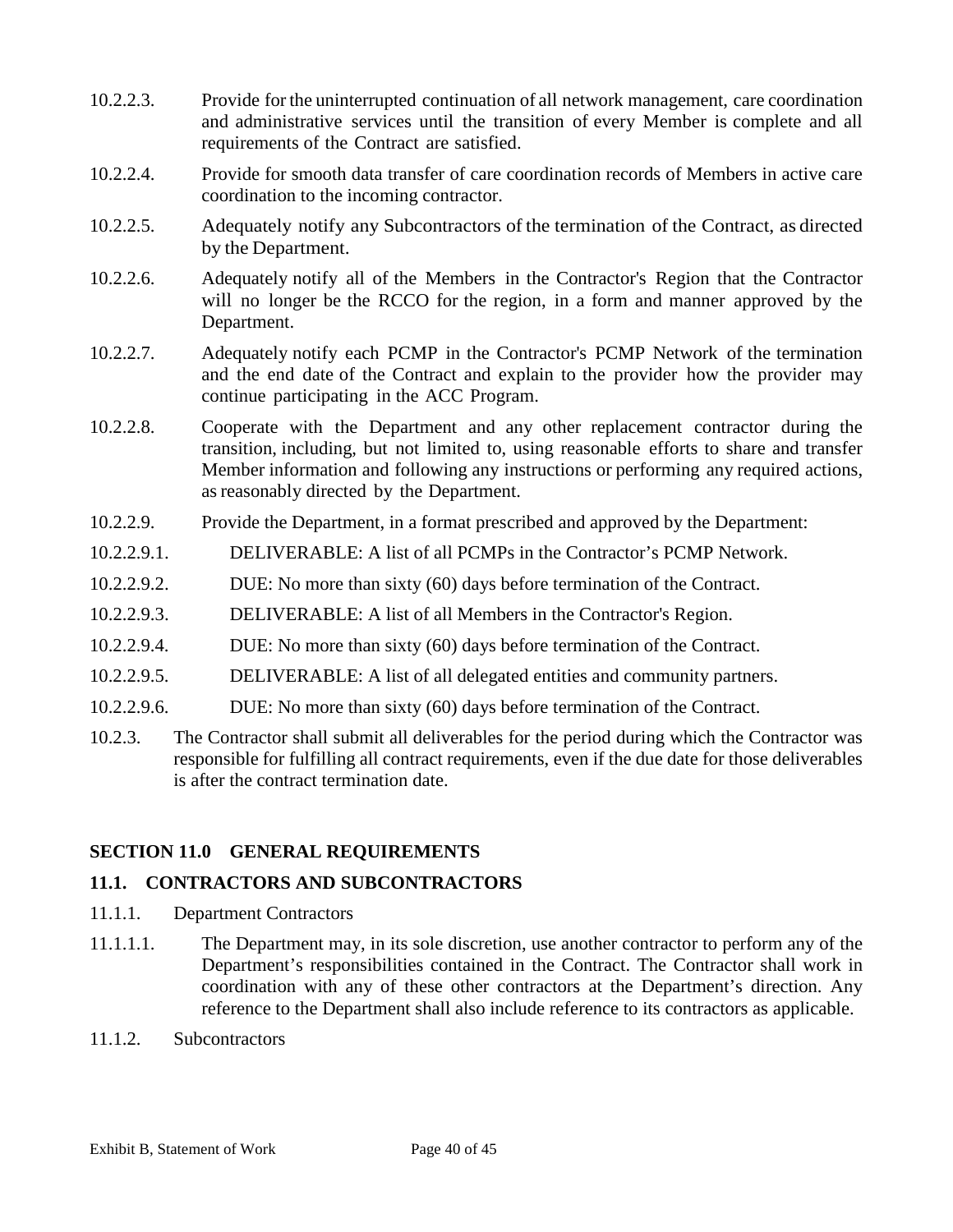- 11.1.2.1. Other than the care coordination provided by any PCMP, the Contractor shall not subcontract more than forty percent (40%) of its responsibilities under the Contract, based on the total annual Contract value, to any other entity and it shall not subcontract more than twenty percent (20%) of its responsibilities under the Contract, based on the total annual Contract value, to any single entity.
- 11.1.2.2. The Contractor shall not enter into any agreement with a Subcontractor or have any Subcontractor begin work in relation to the Contract until it has received the express, written consent of the Department to subcontract with the specific Subcontractor. This consent requirement shall only apply to subcontracts that relate to ten percent (10%) or more of the responsibilities under the Contract, based on the total annual Contract value.
- 11.1.2.3. Any agreement the Contractor has with a Subcontractor shall be in writing and shall require compliance with all of the terms in this Contract.

# **11.2. NO MEDICAL TREATMENT DIRECTION**

- 11.2.1. The Contractor may make recommendations and provide support to PCMPs and their Members to improve health outcomes, but shall not, under any circumstance, direct treatment or require the PCMP or Member to make any decision regarding that Member's health care.
- 11.2.2. The Contractor may not create or make any referrals, on behalf of any Member or provider, in its role as a RCCO. Only a provider may create or make any referrals, and the Contractor may facilitate the referral process and provide support for providers when the provider creates or makes a referral.

# **11.3. DUE DATE AND TIMELINES**

- 11.3.1. All due dates, deadlines and timelines in this Statement of Work are measured in calendar days unless specifically stated otherwise. Additionally, all due dates, deadlines and timelines in this Contract, based on quarters, refer to state fiscal year calendar quarters, with the first quarter beginning on July  $1<sup>st</sup>$  of each year. In the event that any due date or deadline falls on a weekend, a Department holiday or other day the Department is closed, the due date or deadline shall be automatically extended to the next business day the Department is open.
- 11.3.2. The Department may, in its sole discretion, extend the due date, deadline or timeline of any activity, deliverable or requirement under this Statement of Work. Any such extension shall only be valid if it is delivered to the Contractor in writing, in either a hard copy or electronic format.
- 11.3.3. All Contract deliverables shall be submitted electronically to [acc@state.co.us,](mailto:acc@state.co.us) the Department's contract manager, and other Department staff, as directed by the Department.

## **11.4. CYBER SECURITY**

11.4.1. The Contractor shall ensure that all of its information technology systems and websites are operated and maintained in compliance with all state and federal statutes, regulations and rules and all State of Colorado Cyber Security Policies, in accordance with a reasonable implementation plan.

# **11.5. DISPUTES BETWEEN RCCOS**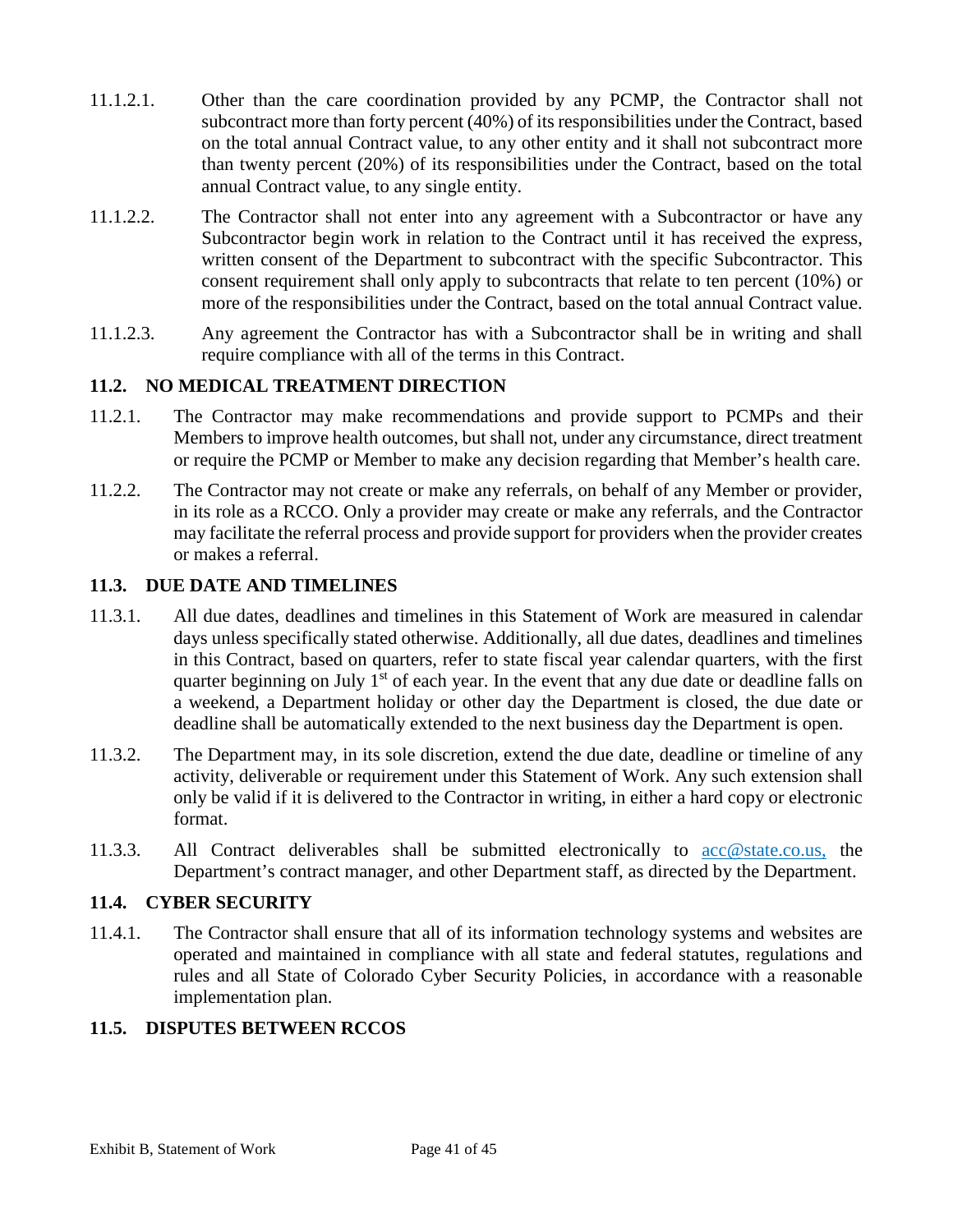11.5.1. The Contractor shall cooperate with any other RCCO to resolve any dispute, regarding the ACC: MMP's policies, between the Contractor and the RCCO relating to any ACC: MMP related issue, including, but not limited to, issues relating to providers within the ACC: MMP, Members, performance target measurements or ACC: MMP Payments. If the Contractor and another RCCO are unable to reach a resolution to the dispute, the Contractor shall submit a notice of the dispute to the Department. The Department may conduct any investigation or hearing it deems appropriate to the dispute, and shall make a final determination on the dispute. The Contractor shall abide by the Department's decision relating to any dispute described in this section.

# **11.6. DEBARRED ENTITIES**

- 11.6.1. In addition to the Debarment and Suspension provisions in §21(C) of this Contract, the Contractor shall not knowingly have a relationship with any of the following entities:
- 11.6.1.1. An individual who is debarred, suspended, or otherwise excluded from participating in procurement activities under the Federal Acquisition Regulation or from participating in non-procurement activities under regulations issued under Executive Order No.12549 or under guidelines implementing Executive Order No. 12549.
- 11.6.1.2. An individual who is an affiliate, as defined in the Federal Acquisition Regulation, of a person described in the prior paragraph.
- 11.6.2. For the purposes of this section, a relationship is described as:
- 11.6.2.1. A director, officer or partner of the Contractor.
- 11.6.2.2. A person or entity with more than five percent (5%) beneficial ownership of the Contractor.
- 11.6.2.3. A Person with an employment, consulting or other arrangement with the Contractor that is responsible for any of the Contractor's obligations under this Contract.
- 11.6.3. As stipulated in 42 CFR 438.610(d), if the Department finds that the Contractor is not in compliance with any provisions of this Section 11.6, the Department:
- 11.6.3.1. Must notify the Secretary of the U.S. Department of Health and Human Services (Secretary) of the noncompliance.
- 11.6.3.2. May continue an existing agreement with the Contractor, unless the Secretary directs otherwise.
- 11.6.3.3. May not renew or otherwise extend the duration of this Contract unless the Secretary provides to the Department and to Congress a written statement describing compelling reasons that exist for renewing or extending this Contract.

## **11.7. FEDERAL INTERMEDIATE SANCTIONS**

- 11.7.1. The Department may implement any intermediate sanctions, as described in 42 CFR 438.702, if the Department makes the determination to impose sanctions under 42 CFR 438.700.
- 11.7.2. Before imposing any intermediate sanctions, the Department shall give the Contractor timely written notice that explains:
- 11.7.2.1. The basis and nature of the sanction.

## **11.8. TERMINATION UNDER FEDERAL REGULATIONS**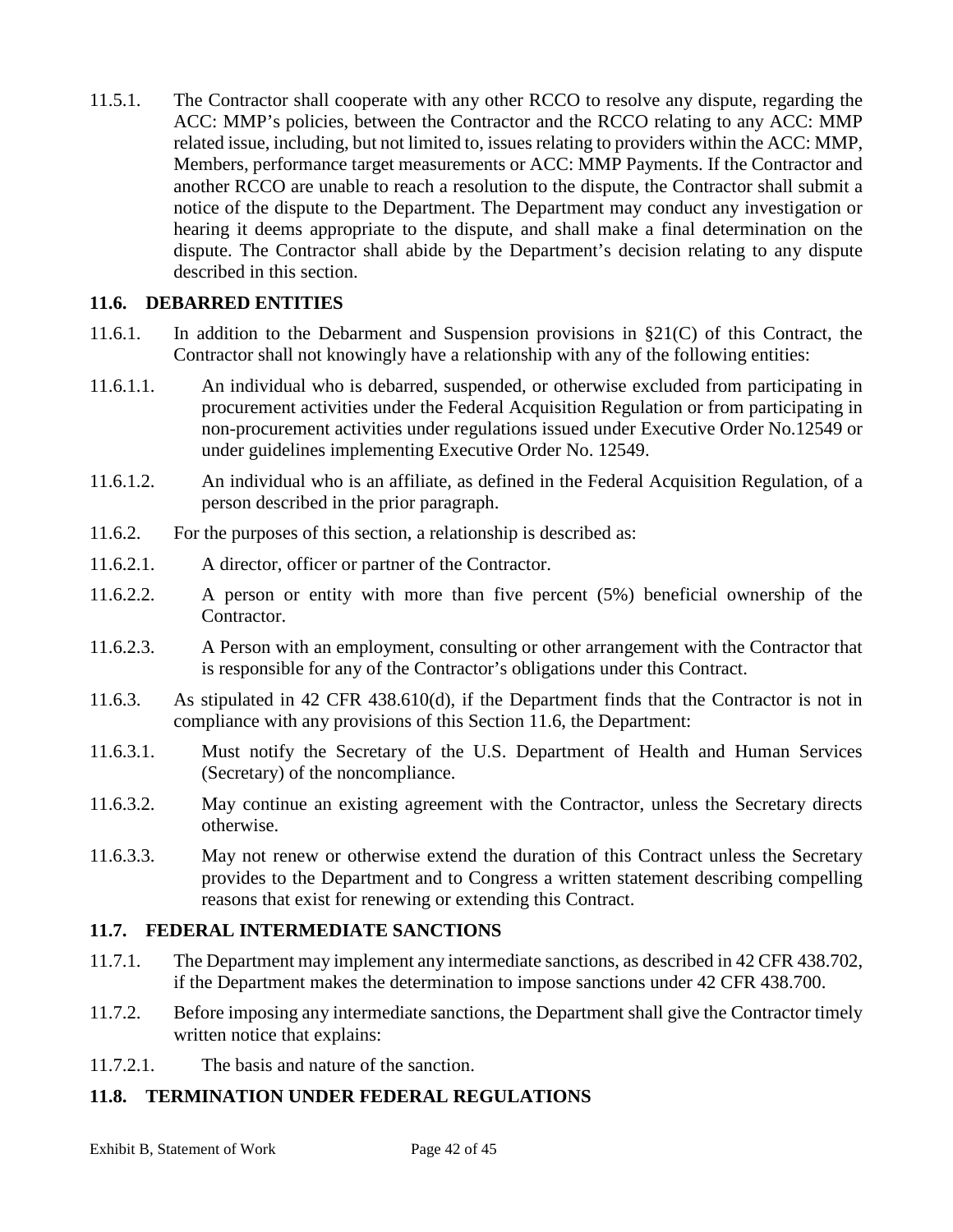- 11.8.1. The Department may terminate this Contract for cause and enroll any Member enrolled with the Contractor in other RCCOs or PCCMs, or provide their Medicaid benefits through other options included in the State plan if the Department determines that the Contractor has failed to:
- 11.8.1.1. Carry out the substantive terms of its contracts.
- 11.8.1.2. Meet applicable requirements in sections 1932, 1903(m) and 1905(t) of the Social Security Act (42 U.S.C. 401).
- 11.8.2. Before terminating the Contractor's Contract as described in this section, the Department shall:
- 11.8.2.1. Provide the Contractor a cure notice that includes, at a minimum, all of the following:
- 11.8.2.1.1. The Department's intent to terminate.
- 11.8.2.1.2. The reason for the termination.
- 11.8.2.1.3. The time and place for the pre-termination hearing
- 11.8.2.2. Conduct a pre-termination hearing.
- 11.8.2.3. Give the Contractor written notice of the decision affirming or reversing the proposed termination of the Contract.
- 11.8.2.4. If the Department determines, after the hearing, to terminate the Contract for cause, then the Department shall send a written termination notice to the Contractor that contains the effective date of the termination.
- 11.8.2.4.1. Upon receipt of the termination notice, the Contractor shall give Members enrolled with the Contractor notice of the termination and information, consistent with 42 CFR 438.10, on their options for receiving Medicaid services following the effective date of termination.
- 11.8.3. Once the Department has notified the Contractor of its intent to terminate under this section, the Department may:
- 11.8.3.1. Give the Members enrolled with the Contractor written notice of the State's intent to terminate the Contract.
- 11.8.3.2. Allow Members enrolled with the Contractor to disenroll immediately, without cause.

# **11.9. INFORMATION AVAILABILITY**

11.9.1. The parties acknowledge and agree that the ability of the Contractor to perform and optimize many of the functions contemplated under this agreement, including quality improvement, population health management and care coordination functions, will depend, in part, upon the timely, complete and accurate production of claims, demographic, authorization and related data by the Department. The Department and Contractor agree to prioritize the implementation and maintenance of robust, effective data reporting mechanisms that support the Contractor's ability to perform these functions, in accordance with Contractor's responsibility to reduce aggregate Medicaid program costs, improve health outcomes and patient experience. The parties affirm their reciprocal accountability for the production of Medicaid program data and for the achievement of Accountable Care Collaborative goals.

# **11.10. RETROSPECTIVE ENROLLMENT AND DISENROLLMENT**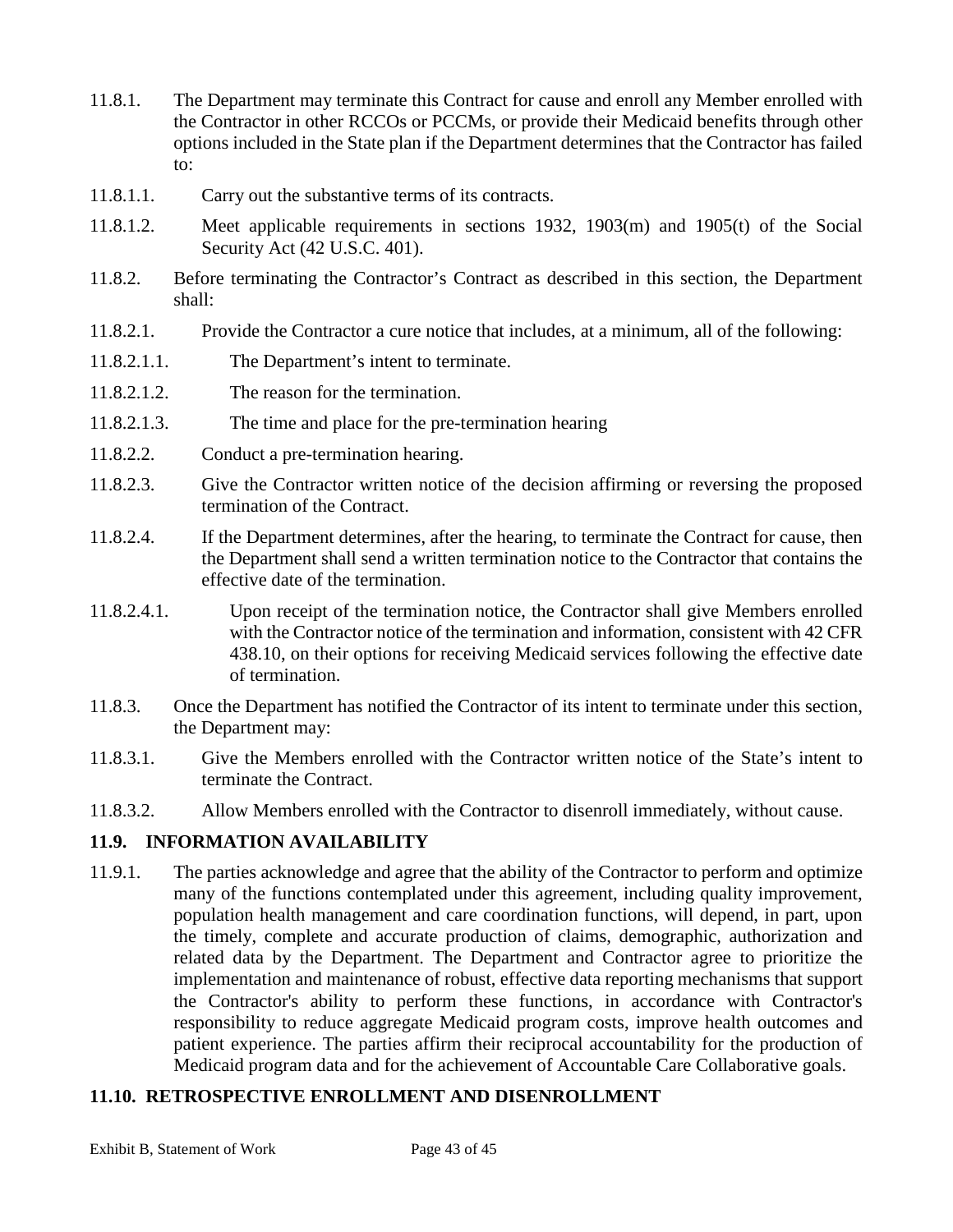- 11.10.1. The Department may retroactively enroll Members for a period of not more than ninety (90) days in its discretion.
- 11.10.2. In the event of retrospective disenrollment, the Department will attempt to recoup any payments made:
- 11.10.2.1. After the date of a Member's death.
- 11.10.2.2. When a Member is determined to be in another state or to have otherwise received services in another state.

# **11.11. FEDERAL DISCLOSURES OF INFORMATION ON OWNERSHIP AND CONTROL**

- 11.11.1. The Contractor shall provide all disclosures required by 42 CFR 455.104, as amended or hereinafter amended. These disclosures are:
- 11.11.1.1. The name and address of any person, either an individual or a corporation, with a direct, indirect, or combined direct/indirect ownership or control interest in the Contractor. For a corporate entity, the address shall include the primary business address, the address of each business location if there is more than one location and any applicable P.O. Box address.
- 11.11.1.1.1. The date of birth and social security number for any individual with an ownership or control interest in the Contractor.
- 11.11.1.1.2. The tax identification number of any corporate entity with an ownership or control interest in the Contractor or in any subcontractor in which the Contractor has a five percent (5%) or greater interest.
- 11.11.1.2. Whether any person, either an individual or a corporation, with an ownership or control interest in the Contractor is related to another person with ownership or control interest in the Contractor as a spouse, parent, child or sibling.
- 11.11.1.3. Whether any person, either an individual or a corporation, with an ownership or control interest in the any subcontractor in which the Contractor has a five percent (5%) or greater interest is related to another person with ownership or control interest in the Contractor as a spouse, parent, child or sibling.
- 11.11.1.4. The name of any person or corporation that owns five percent (5%) or more of any mortgage, deed of trust, note, or other obligation secured by the Contractor if that interest equals at least five percent (5%) of the value of the Contractor's assets.
- 11.11.1.5. The name of any person who is an officer or director of a Managed Care Entity, as defined by Section 1932 of the Social Security Act, organized as a corporation.
- 11.11.1.6. The name of any person or corporation who is a partner in a Managed Care Entity organized as a partnership.
- 11.11.1.7. The name of any other entity required to disclose under 42 CFR 455.104 in which any owner of the Contractor has an ownership or control interest.
- 11.11.1.8. The name, address, date of birth and Social Security Number of any managing employee of the Contractor.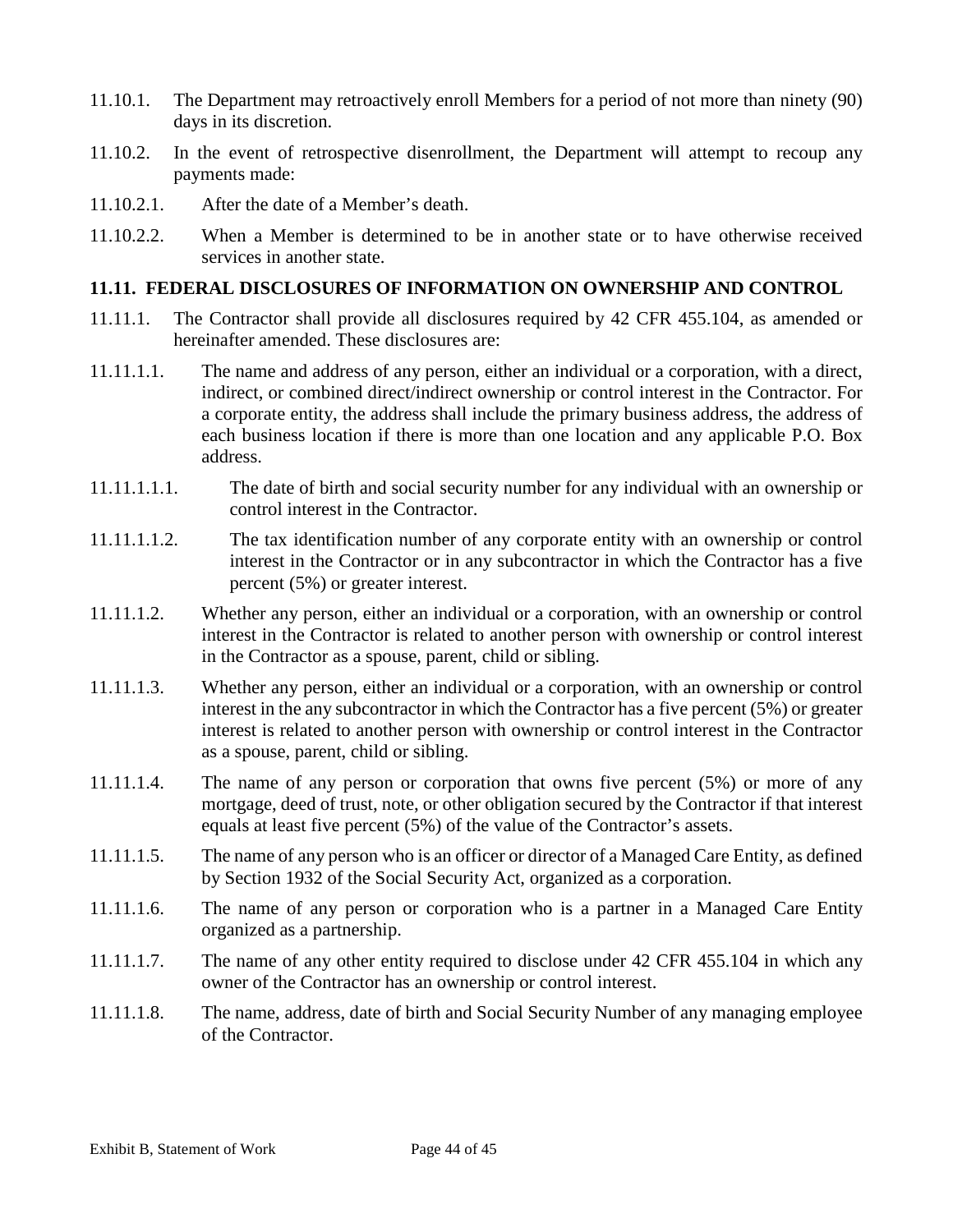- 11.11.2. "Ownership interest" and "person with an ownership or control interest" shall have the meaning specified in 42 CFR 455.101, as amended or hereinafter amended. "Subcontractor", for purposes of this subsection 11.11 only, shall have the meaning specified in 42 CFR 455.101, as amended or hereinafter amended.
- 11.11.3. The Contractor shall complete these disclosures when any of the following occur:
- 11.11.3.1. Submission of a provider application
- 11.11.3.2. Execution of the Contract
- 11.11.3.3. Upon request of the Department during the revalidation of the provider enrollment
- 11.11.3.4. Within thirty-five (35) days of any change in ownership of the Contractor.

# **11.12. HEALTH FIRST COLORADO DATA ANALYTICS PORTAL ACCESS COMPLIANCE**

11.12.1. The Contractor shall comply with the Department's Health First Colorado Data Analytic Portal access policy.

# REMAINDER OF THIS PAGE INTENTIONALLY LEFT BLANK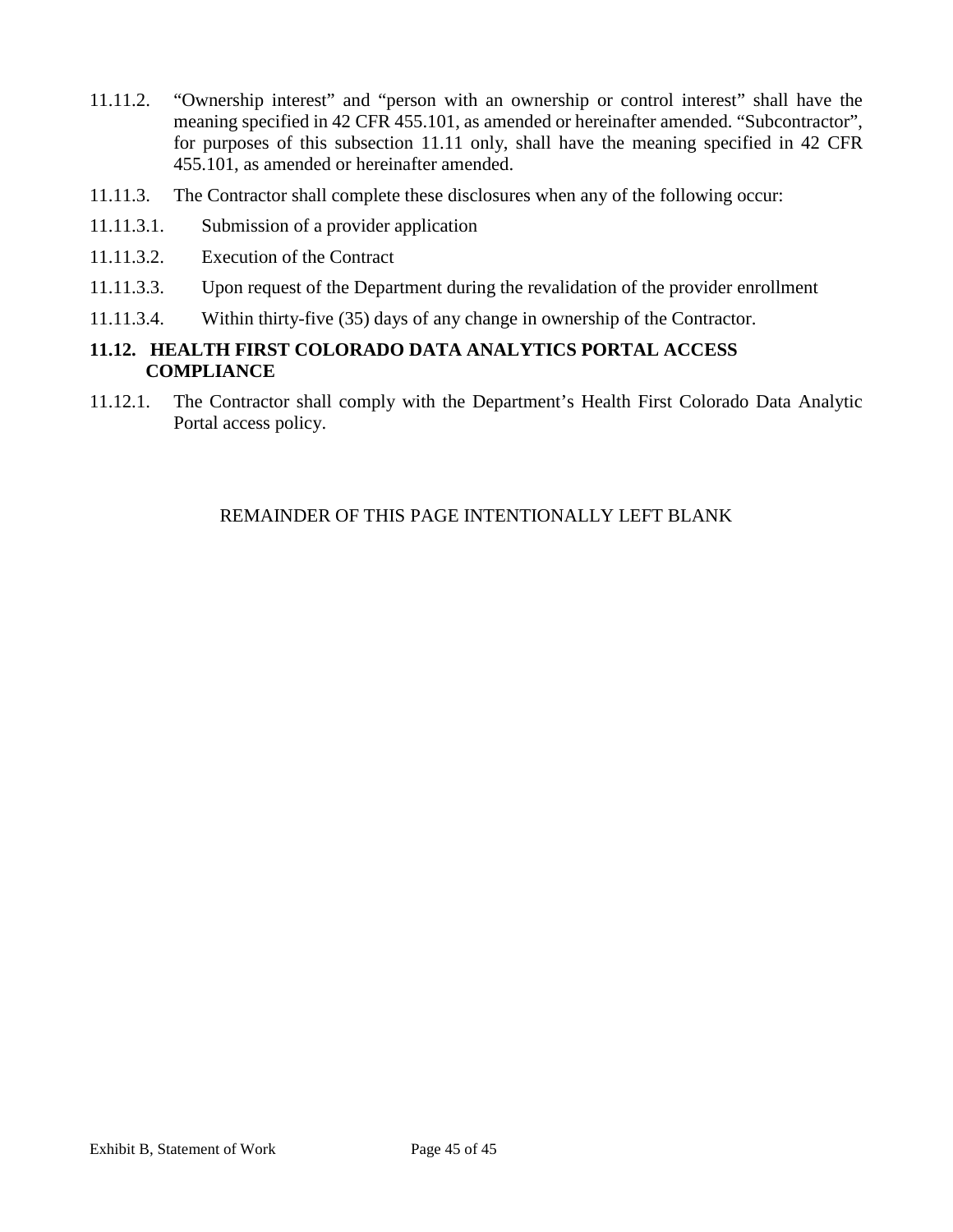# **EXHIBIT C, SAMPLE OPTION LETTER**

| <b>State Agency</b>                            |        | <b>Option Letter Number</b>                                         |
|------------------------------------------------|--------|---------------------------------------------------------------------|
| Department of Health Care Policy and Financing |        | Insert the Option Number (e.g. "1" for the first option)            |
| Contractor                                     |        | <b>Original Contract Number</b>                                     |
| Insert Contractor's Full Legal Name, including |        | Insert CMS number or Other Contract Number of the Original Contract |
| "Inc.", "LLC", etc                             |        |                                                                     |
| <b>Current Contract Maximum Amount</b>         |        | <b>Option Contract Number</b>                                       |
| Initial Term                                   |        | Insert CMS number or Other Contract Number of this Option           |
| State Fiscal Year 20xx                         | \$0.00 |                                                                     |
| <b>Extension Terms</b>                         |        | <b>Contract Performance Beginning Date</b>                          |
| State Fiscal Year 20xx                         | \$0.00 | The later of the Effective Date or Month Day, Year                  |
| State Fiscal Year 20xx                         | \$0.00 |                                                                     |
| State Fiscal Year 20xx                         | \$0.00 | <b>Current Contract Expiration Date</b>                             |
| State Fiscal Year 20xx                         | \$0.00 | Month Day, Year                                                     |
| Total for All State Fiscal Years               | \$0.00 |                                                                     |

# **1. OPTIONS:**

- A. Option to extend for an Extension Term
- B. Option to change the quantity of Goods under the Contract
- C. Option to change the quantity of Services under the Contract
- D. Option to modify Contract rates
- E. Option to initiate next phase of the Contract

#### **2. REQUIRED PROVISIONS:**

- A. **For use with Option 1(A):** In accordance with Section(s) Number of the Original Contract referenced above, the State hereby exercises its option for an additional term, beginning Insert start date and ending on the current contract expiration date shown above, at the rates stated in the Original Contract, as amended.
- B. **For use with Options 1(B and C):** In accordance with Section(s) Number of the Original Contract referenced above, the State hereby exercises its option to Increase/Decrease the quantity of the Goods/Services or both at the rates stated in the Original Contract, as amended.
- C. **For use with Option 1(D):** In accordance with Section(s) Number of the Original Contract referenced above, the State hereby exercises its option to modify the Contract rates specified in Exhibit/Section Number/Letter. The Contract rates attached to this Option Letter replace the rates in the Original Contract as of the Option Effective Date of this Option Letter.
- D. **For use with Option 1(E):** In accordance with Section(s) Number of the Original Contract referenced above, the State hereby exercises its option to initiate Phase indicate which Phase: 2, 3, 4, etc, which shall begin on Insert start date and end on Insert ending date at the cost/price specified in Section Number.
- E. **For use with all Options that modify the Contract Maximum Amount:** The Contract Maximum Amount table on the Contract's Signature and Cover Page is hereby deleted and replaced with the Current Contract Maximum Amount table shown above.

#### **3. OPTION EFFECTIVE DATE:**

A. The effective date of this Option Letter is upon approval of the State Controller or , whichever is later.

| <b>STATE OF COLORADO</b><br>John W. Hickenlooper, Governor<br>Department of Health Care Policy and Financing<br>Susan E. Birch, MBA, BSN, RN; Executive Director | In accordance with $\S$ 24-30-202 C.R.S., this Option is not valid<br>until signed and dated below by the State Controller or an<br>authorized delegate.<br><b>STATE CONTROLLER</b><br>Robert Jaros, CPA, MBA, JD |
|------------------------------------------------------------------------------------------------------------------------------------------------------------------|-------------------------------------------------------------------------------------------------------------------------------------------------------------------------------------------------------------------|
| By: Susan E. Birch, MBA, BSN, RN; Executive Director                                                                                                             | Bv:<br>Greg Tanner, Controller; Department of Health Care Policy<br>and Financing                                                                                                                                 |
| Date:                                                                                                                                                            |                                                                                                                                                                                                                   |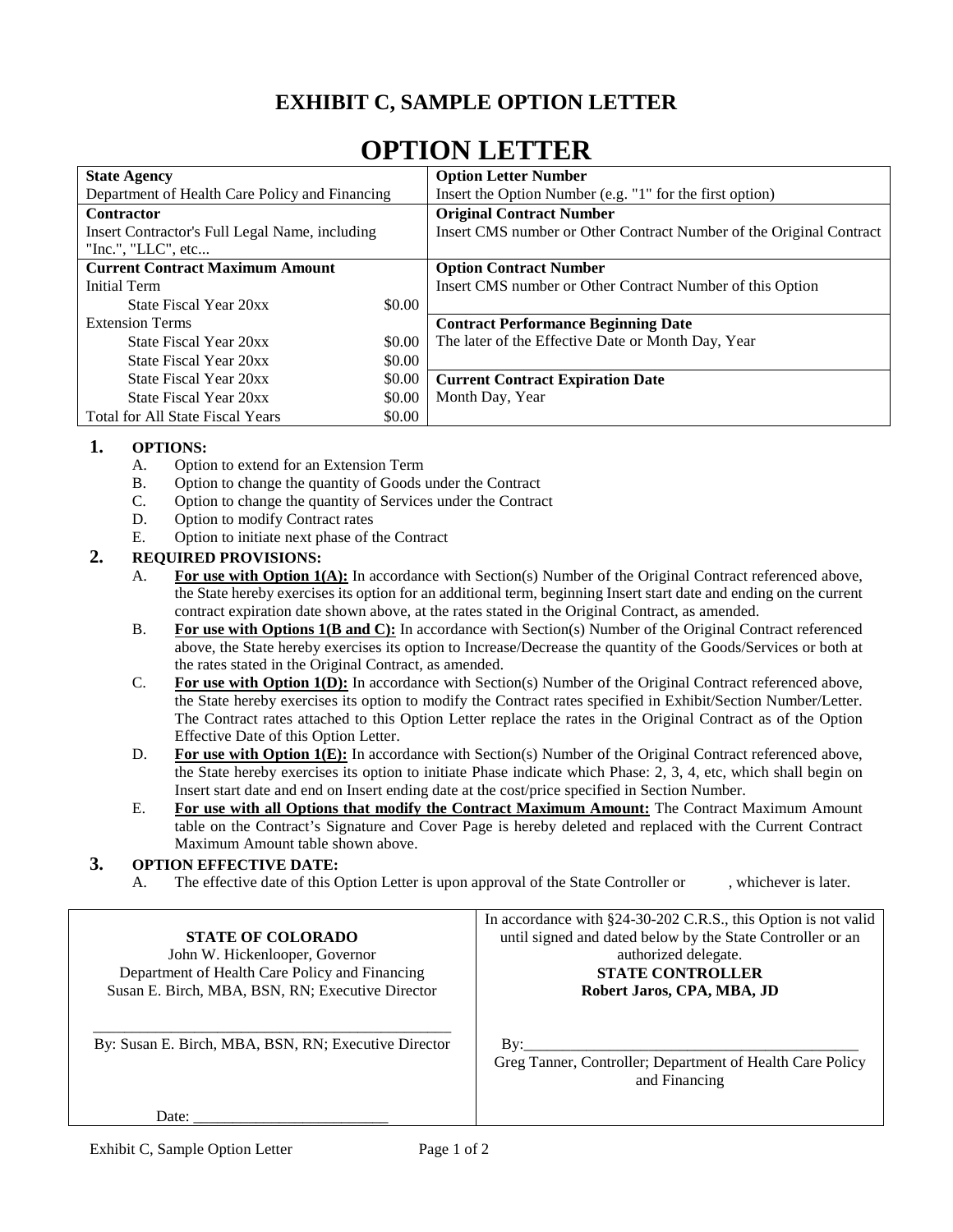| Option Effective Date: |
|------------------------|
|                        |
|                        |
|                        |
|                        |
|                        |
|                        |
|                        |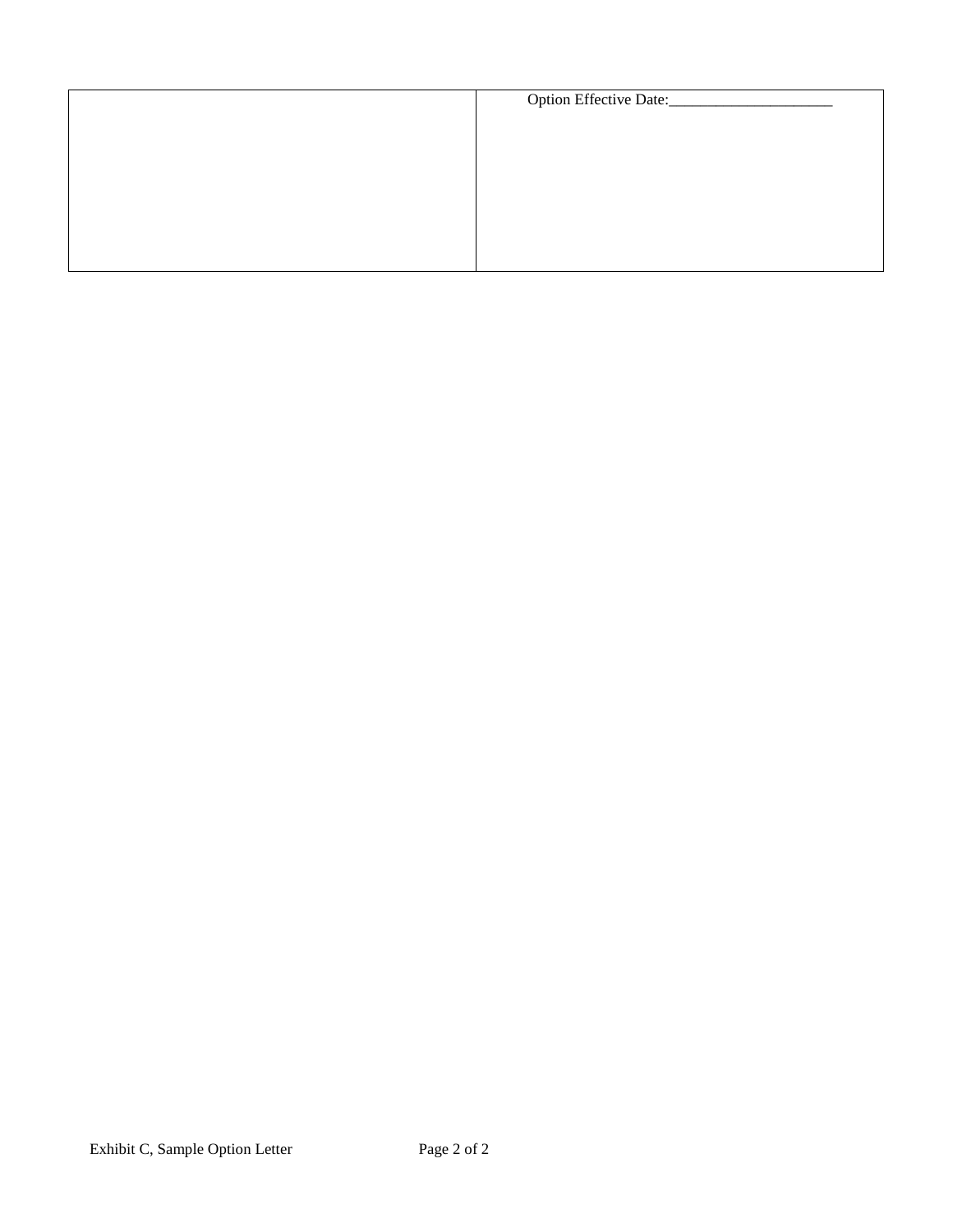# **EXHIBIT D, MEDICAL HOME MODEL PRINCIPLES**

The following are the principles of the Medical Home model:

- 1) The care provided is:
	- a) Member/family-centered;
	- b) Whole-person oriented and comprehensive;
	- c) Coordinated and integrated;
	- d) Provided in partnership with the Member and promotes Member self-management;
	- e) Outcomes-focused;
	- f) Consistently provided by the same provider as often as possible so a trusting relationship can develop; and
	- g) Provided in a culturally competent and linguistically sensitive manner.
- 2) A PCMP that is:
	- a) Accessible, aiming to meet high access-to-care standards such as:
		- i) 24/7 phone coverage with access to a clinician that can triage;
		- ii) Extended daytime and weekend hours;
		- iii) Appointment scheduling within:
			- (1) 48 hours for urgent care,
			- (2) 10 days for symptomatic, non-urgent care
			- (3) 45 days for non-symptomatic routine care; and
		- iv) Short waiting times in reception area.
	- b) Committed to operational and fiscal efficiency.
	- c) Able and willing to coordinate with its associated RCCO on medical management, care coordination, and case management of Members.
	- d) Committed to initiating and tracking continuous performance and process improvement activities, such as improving tracking and follow-up on diagnostic tests, improving care transitions, and improving care coordination with specialists and other Medicaid providers, etc.
	- e) Willing to use proven practice and process improvement tools (assessments, visit agendas, screenings, Member self-management tools and plans, etc.).
	- f) Willing to spend the time to teach Members about their health conditions and the appropriate use of the health care system as well as inspire confidence and empowerment in Members' health care ownership.
	- g) Focused on fostering a culture of constant improvement and continuous learning.
	- h) Willing to accept accountability for outcomes and the Member/family experience.
	- i) Able to give Members and designated family members easy access to their medical records when requested.
	- j) Committed to working as a partner with the RCCO in providing the highest level of care to Members.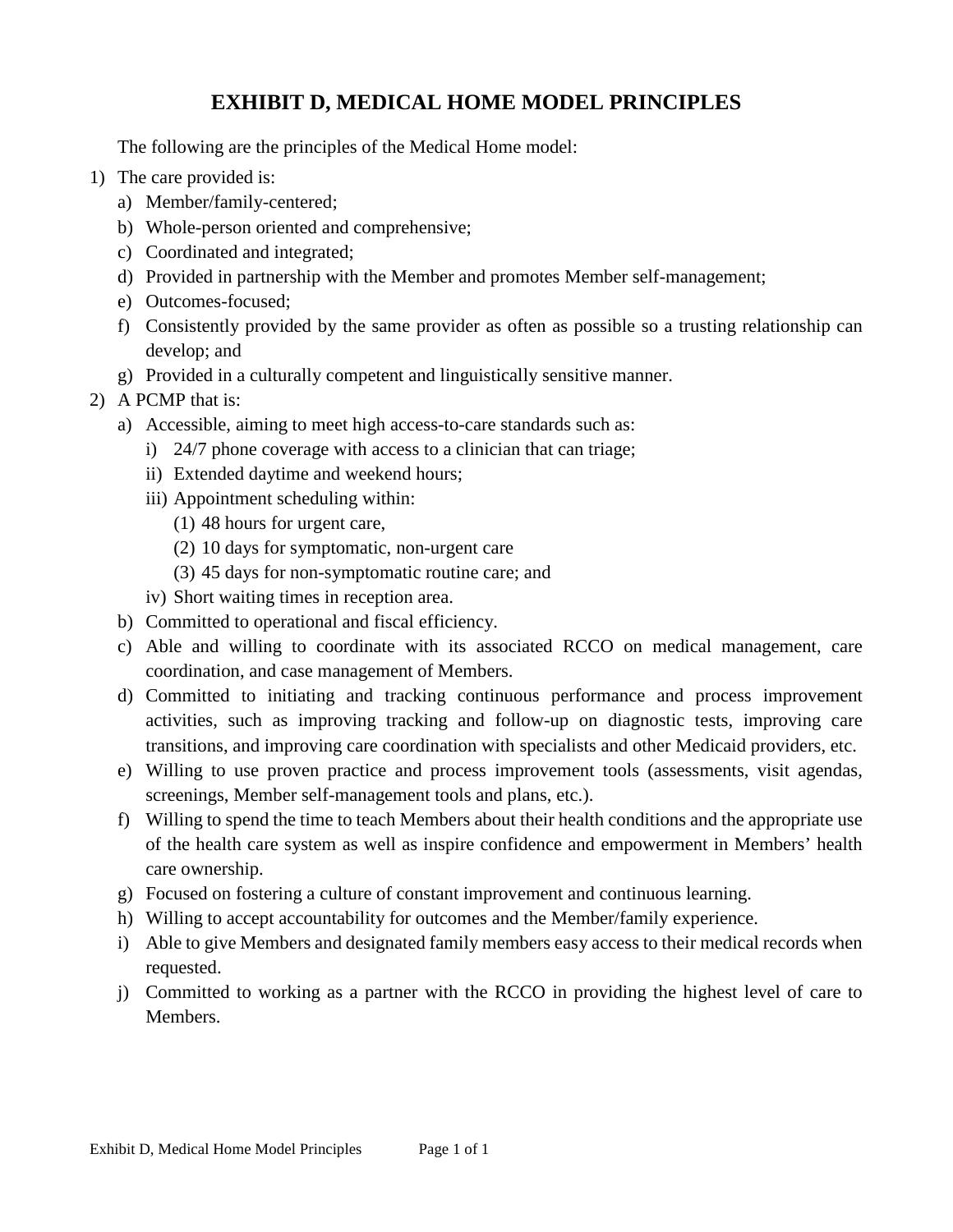# **EXHIBIT E, MEMBER RIGHTS AND PROTECTIONS**

- 1) Contractor must comply with any applicable federal and state laws that pertain to Member rights and ensure that its staff and affiliated providers take those rights into account when furnishing services to Members.
- 2) Each Member is guaranteed the right to be treated with respect and with due consideration for his or her dignity and privacy.
- 3) Each Member is guaranteed the right to receive information on available treatment options and alternatives, presented in a manner appropriate to the Member's condition and ability to understand.
- 4) Each Member is guaranteed the right to participate in decisions regarding his or her health care, including the right to refuse treatment.
- 5) Each Member is guaranteed the right to be free from any form of restraint or seclusion used as a means of coercion, discipline, convenience, or retaliation.
- 6) Each Member is guaranteed the right to request and receive a copy of his or her medical records, and to request that they be amended or corrected, as specified in 45 CFR Part 164.
- 7) Each Member is free to exercise his or her rights, and that the exercise of those rights does not adversely affect the way the Contractor, subcontractors, providers or the Department treats the Member.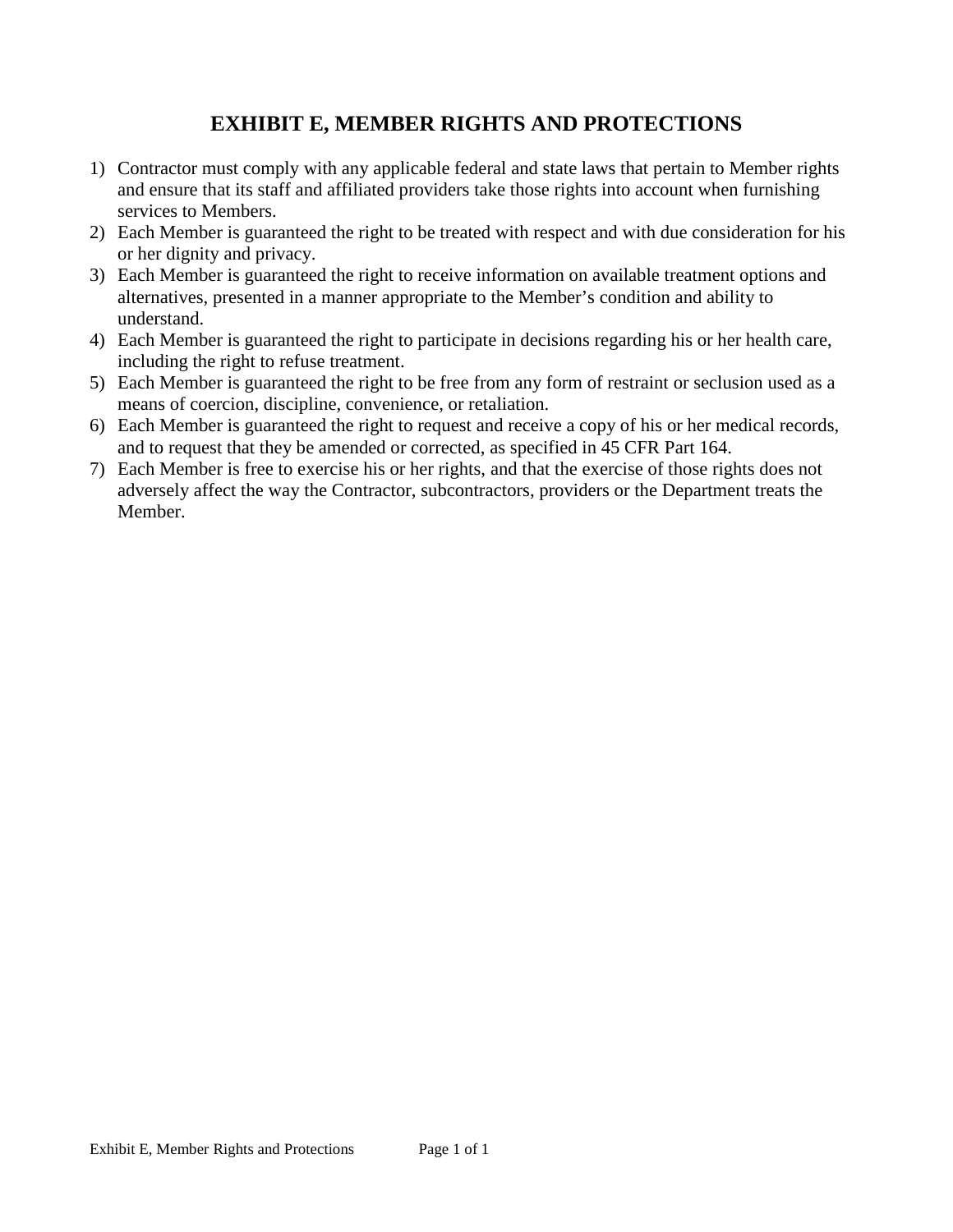# **EXHIBIT F, DELIVERABLES**

# **DUE DATE AND TIMELINES**

- All due dates, deadlines and timelines in the contract Statement of Work are measured in calendar days unless specifically stated otherwise. Additionally, all due dates, deadlines and timelines in this Contract, based on quarters, refer to state fiscal year calendar quarters, with the first quarter beginning on July 1<sup>st</sup> of each year. In the event that any due date or deadline falls on a weekend, a Department holiday or other day the Department is closed, the due date or deadline shall be automatically extended to the next business day the Department is open.
- The Department may, in its sole discretion, extend the due date, deadline or timeline of any activity, deliverable or requirement under this Statement of Work. Any such extension shall only be valid if it is delivered to the Contractor in writing, in either a hard copy or electronic format.
- $\blacksquare$  All Contract deliverables shall be submitted electronically to [acc@state.co.us,](mailto:acc@state.co.us) the Department's contract manager, and other Department staff as directed by the Department.

# **CONTRACT DELIVERABLES**

- 2.2.8.1. DELIVERABLE: **Updated Organizational Chart.**
- 2.2.8.2. DUE: Five (5) days from any change in Key Personnel of from the Department's request for an updated Organizational Chart.
- 3.1.2.1.5.4.1. DELIVERABLE: **Written warning and written report of abusive behavior or intentional misconduct**.
- 3.1.2.1.5.4.2. DUE: No less than thirty (30) days prior to disenrollment unless the Department approves expedited disenrollment.
- 3.2.1.5.1. DELIVERABLE: **All ACC: MMP client materials.**
- 3.2.1.5.2. DUE: Ten (10) Business Days prior to the Contractor printing or disseminating materials to any Member or Client, unless the Department approves a shorter submission deadline.
- 3.2.1.5.3. DELIVERABLE: **Updated client materials** including changes required by the Department.
- 3.2.1.5.4. DUE: Thirty (30) days from the request by the Department to make a change.
- 3.2.3.1.1. DELIVERABLES: **ACC: MMP Member Handbook** updated section specific to the Contractor's Region, when significant changes occur.
- 3.2.3.1.2. DUE: Thirty (30) days from the effective date of the changes.

## 3.2.3.2.14. DELIVERABLES: **PCMP Directory**.

- 3.2.3.2.9. The information included in a paper directory shall be updated at least monthly and electronic provider directories must be updated no later than 30 calendar days after the Contractor receives updated provider information.
- 3.2.3.2.15. DUE: By the date(s) as noted above in 3.2.3.2.1, unless extension is allowed by the Department.
- 3.2.5.1. DELIVERABLE: **Notice to Members of PCMP termination**.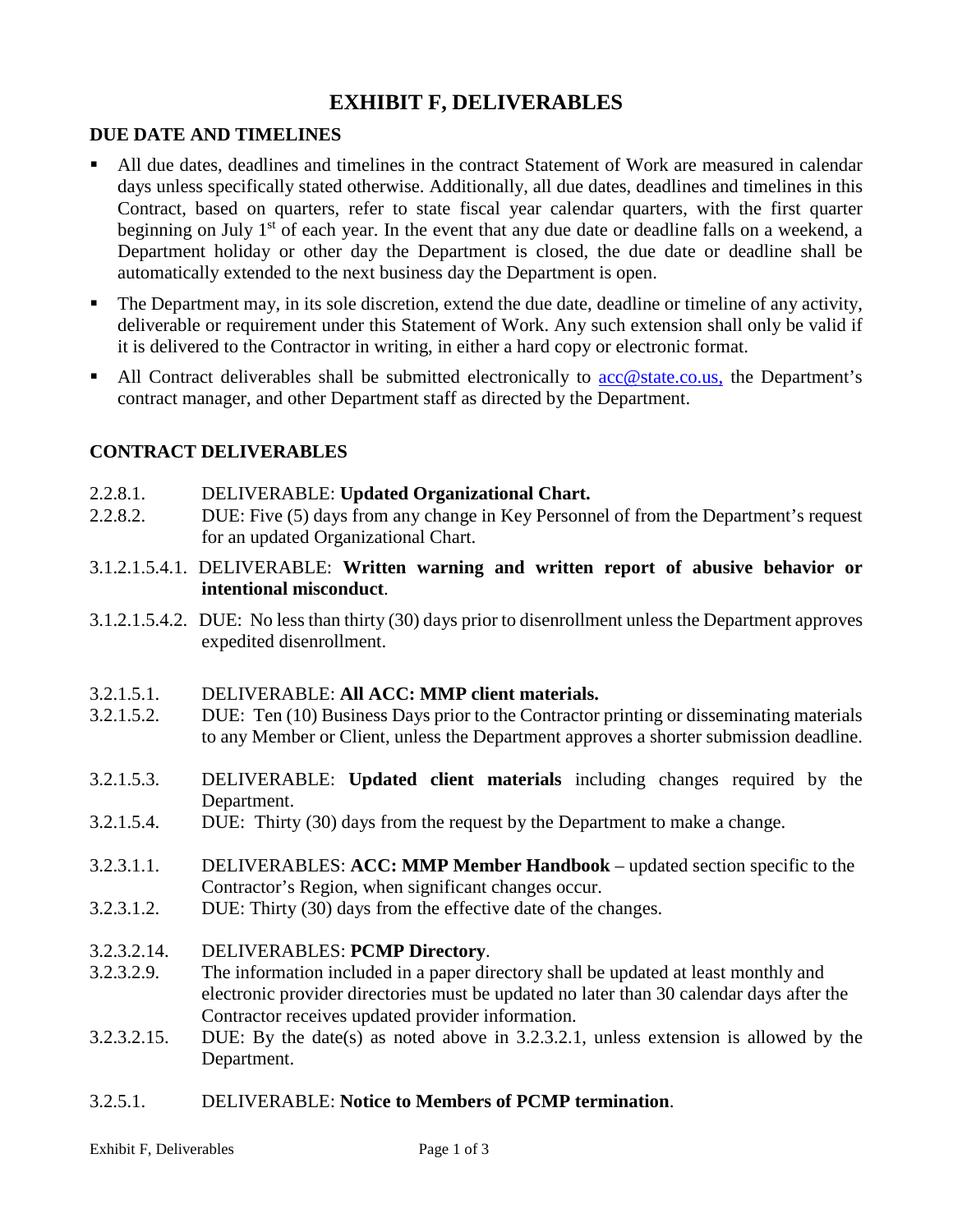3.2.5.2. DUE: Fifteen (15) days from the notice of termination.

# 4.3.2.2.1. DELIVERABLE: **Updated Communication Plan.**

4.3.2.2.2. DUE: Thirty (30) days prior to the date of any significant change to the Communication Plan

## 5.1.1.3.1 DELIVERABLE: **All information documents and direct provider contact plans.**

- 5.1.1.3.2 DUE: Ten (10) Business Days from the date the documents or plans are requested by the Department; and ten (10) Business Days from the request by the Department to make a change for updated documents.
- 6.1.1.2.1. DELIVERABLE: **Updated Clinical Referral Protocol** including all changes directed by the Department.
- 6.1.1.2.2. DUE: Within three (3) Business Days from the Department's request for a change, unless more time is granted by the Department.

## 6.4.1.1.3.1. DELIVERABLE: **Care Coordination Agreements and/or Description.**

- 6.4.1.1.3.2. DUE: Thirty (30) days from the Department's request.
- 6.4.4.1. DELIVERABLE: **Updated documentation of formal system of care coordination**.
- 6.4.4.2. DUE: Sixty (60) days from the change or from the Department's request.

# 6.4.5.1. DELIVERABLE: **Member contact for hospitalized Members.**

6.4.5.2. DUE: Thirty (30) days from the Member's discharge from the hospital.

## 6.4.9.3. DELIVERABLE: **Care Coordination Report.**

- 6.4.9.4. DUE: Semi-annually on November 1, reporting for the period of April 1 through September 30; and May 1, reporting for the period of October 1 through March 30.
- 7.2.2.1. DELIVERABLE: **Annual Quality Report and Quality Improvement Plan Update.**
- 7.2.2.2. DUE: The Quality Report and Quality Improvement Plan Update is due annually, by October  $1<sup>st</sup>$  of the year.

## 8.1.2.3.1. DELIVERABLE: **Network Report.**

8.1.2.3.2. DUE: Semi-annually, by January  $31<sup>st</sup>$  and July 31st of each year.

## 8.1.2.4.1. DELIVERABLE: **Interim Network Report.**

8.1.2.4.2. DUE: within ten (10) Business Days after the Department's request for the interim Network Report.

## 8.1.3.3.1. DELIVERABLE: **Program Integrity Report.**

8.1.3.3.2. DUE: Ten (10) Business Days from the initial report of the fraud or abuse.

## 8.1.3.4.1. DELIVERABLE: **Member Fraud Report.**

8.1.3.4.2. DUE: Ten (10) Business Days from the initial report of the fraud or abuse.

## 8.2.1.1.3. DELIVERABLE: **Integrated Care Report**.

8.2.1.1.4. DUE: Semi-annually, by January  $31<sup>st</sup>$  and July  $31<sup>st</sup>$  of each year.

Exhibit F, Deliverables Page 2 of 3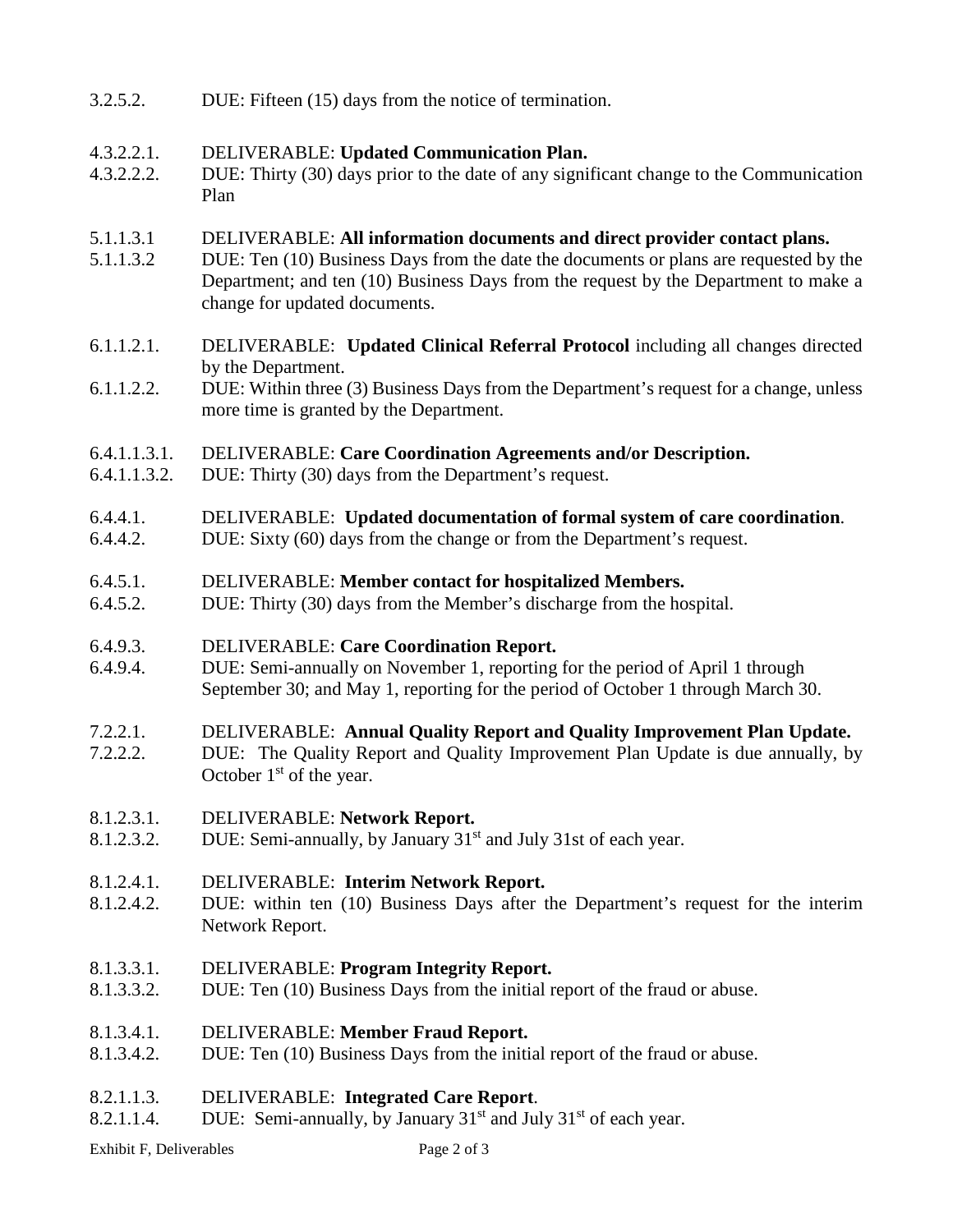# 8.2.2.3.1. DELIVERABLE: **Member Outreach and Stakeholder Feedback Report**.

8.2.2.3.2. DUE: Semi-annually, by April  $30<sup>th</sup>$  and October  $31<sup>st</sup>$  of each year.

#### 8.2.3.2. DELIVERABLE: **RCCO Quarterly Financial Report.**

8.2.3.3. DUE: No later than sixty 60 days from the end of the state fiscal quarter that the report covers.

#### 8.2.4.2. DELIVERABLE: **ACC: MMP Report.**

8.2.4.3. DUE: Quarterly, by the  $30<sup>th</sup>$  day of the month following the end of the calendar quarter the report covers

#### 8.3.2.1. DELIVERABLE: **Updated reports.**

8.3.2.2. DUE: Ten (10) Business Days from the Department's request for an updated or corrected report.

#### 10.1.1.1. DELIVERABLE: **Annual Transition Plan.**

10.1.1.2. DUE: Annually by the last business day in September

## 10.1.1.3. DELIVERABLE: **Mid-Year Transition Plan Update.**

10.1.1.4. DUE: January 15, 2018

## 10.1.1.5. DELIVERABLE: **Final Transition Plan.**

10.1.1.6. DUE: One hundred and twenty (120) days prior to the termination date.

#### 10.2.2.9.1. DELIVERABLE: **A list of all PCMPs in the Contractor's PCMP Network.**

10.2.2.9.2. DUE: No more than sixty (60) days before termination of the Contract.

#### 10.2.2.9.3. DELIVERABLE: **A list of all Members in the Contractor's Region.**

10.2.2.9.4. DUE: No more than sixty (60) days before termination of the Contract.

#### 10.2.2.9.5. DELIVERABLE: **A list of all delegated entities and community partners.**

10.2.2.9.6. DUE: No more than sixty (60) days before termination of the Contract.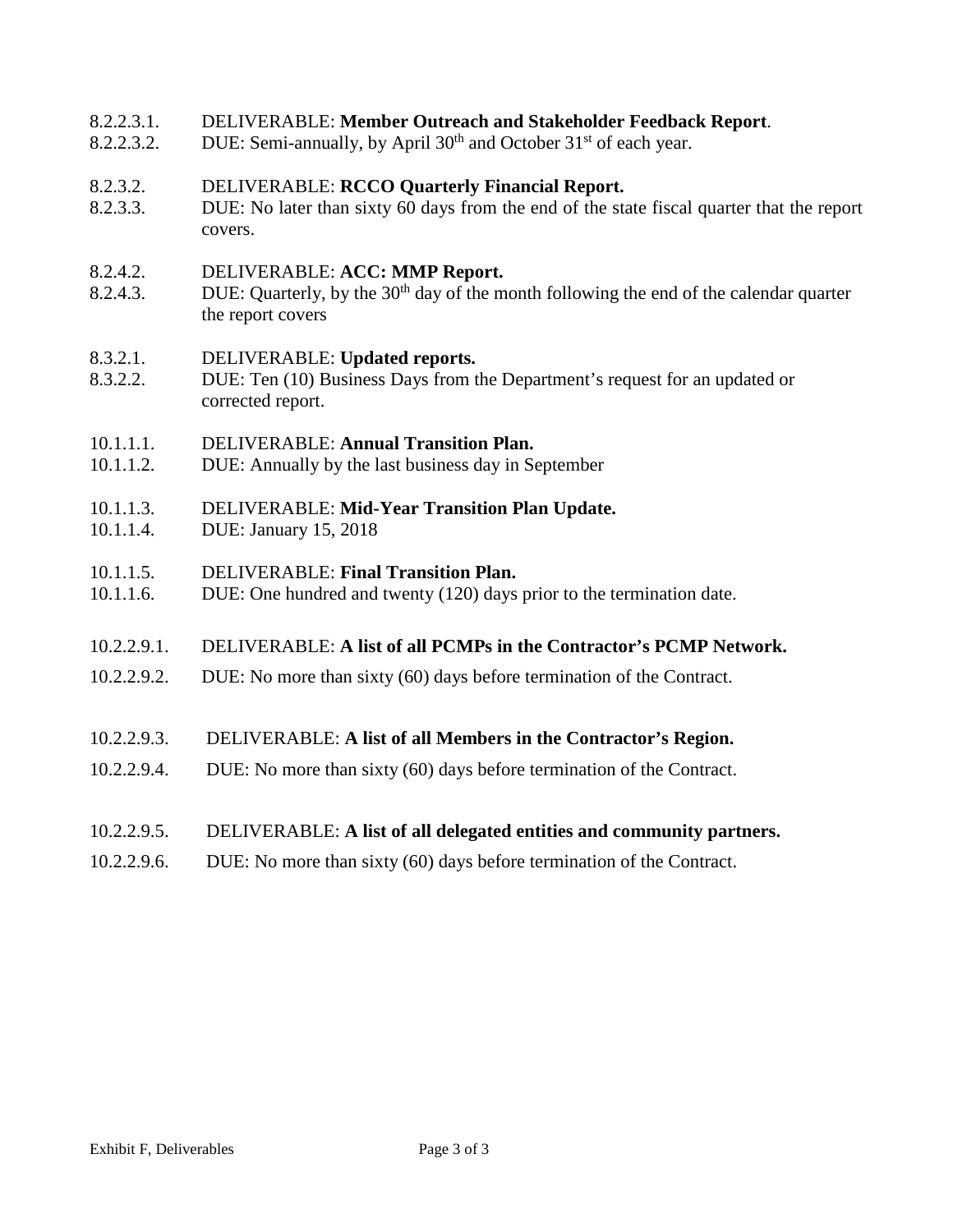# **EXHIBIT G, IMPROVEMENT ADVISOR PROTOCOLS**

#### **Step 1: Determine Patient Data Sources and Data Collection options**

- A. Evaluate immediately available options for population of patient registry tool;
- B. Validate and test registry source information.

#### **Step 2: Implement and Populate Patient Registry tools**

- A. Select and install a registry tool may initially entail very basic data gathering and decision-support.
- B. Determine total population based on measure set.
- C. Determine staff workflow to support registry use.
- D. Populate registry with patient data.
- E. Routinely maintain registry data.
- F. Use registry to manage patient care and support population management.
- G. Extract measures from practice registry.
- H. Review patients against evidence-based protocols for gaps in care.
- I. Outreach to patients who are out of compliance on protocols.
- J. Compare measures by individual provider and with other providers monthly.

#### **Step 3: Adopt Planned Care Templates**

- A. Select template tool from registry/Electronic Health Record or create a flow sheet.
- B. Determine staff workflow to support use of template.
- C. Use template with all patients.
- D. Ensure registry updated each time template used.
- E. Monitor consistent and appropriate use of care templates.

## **Step 4: Implement Clinical Protocols**

- A. Select and apply evidence-based protocols to practice's patient panel.
- B. Determine staff workflow to support protocols, including standing orders.
- C. Use protocols with all patients.
- D. Monitor use of protocols.

## **Step 5: Develop Patient Self Management Supports ("SMS")**

- A. Obtain patient education materials (e.g., asthma action plans).
- B. Determine staff workflow to support SMS.
- C. Provide training to staff in SMS techniques.
- D. Set patient goals collaboratively.
- E. Document & monitor patient progress toward goals.
- F. Link patients with community resources (schools, service organizations).
- G. Implement patient activation measurements.

## **Step 6: Implement Health Information Exchange Protocols**

- A. Implement community Health Information Exchange (HIE) within practice.
- B. Implement auto processing protocols.
- C. Standardize staff work flow to maximize value of HIE services.
- D. Maximize use of data points from HIE.
- E. Monitor consistent and appropriate use of standard HIE workflows.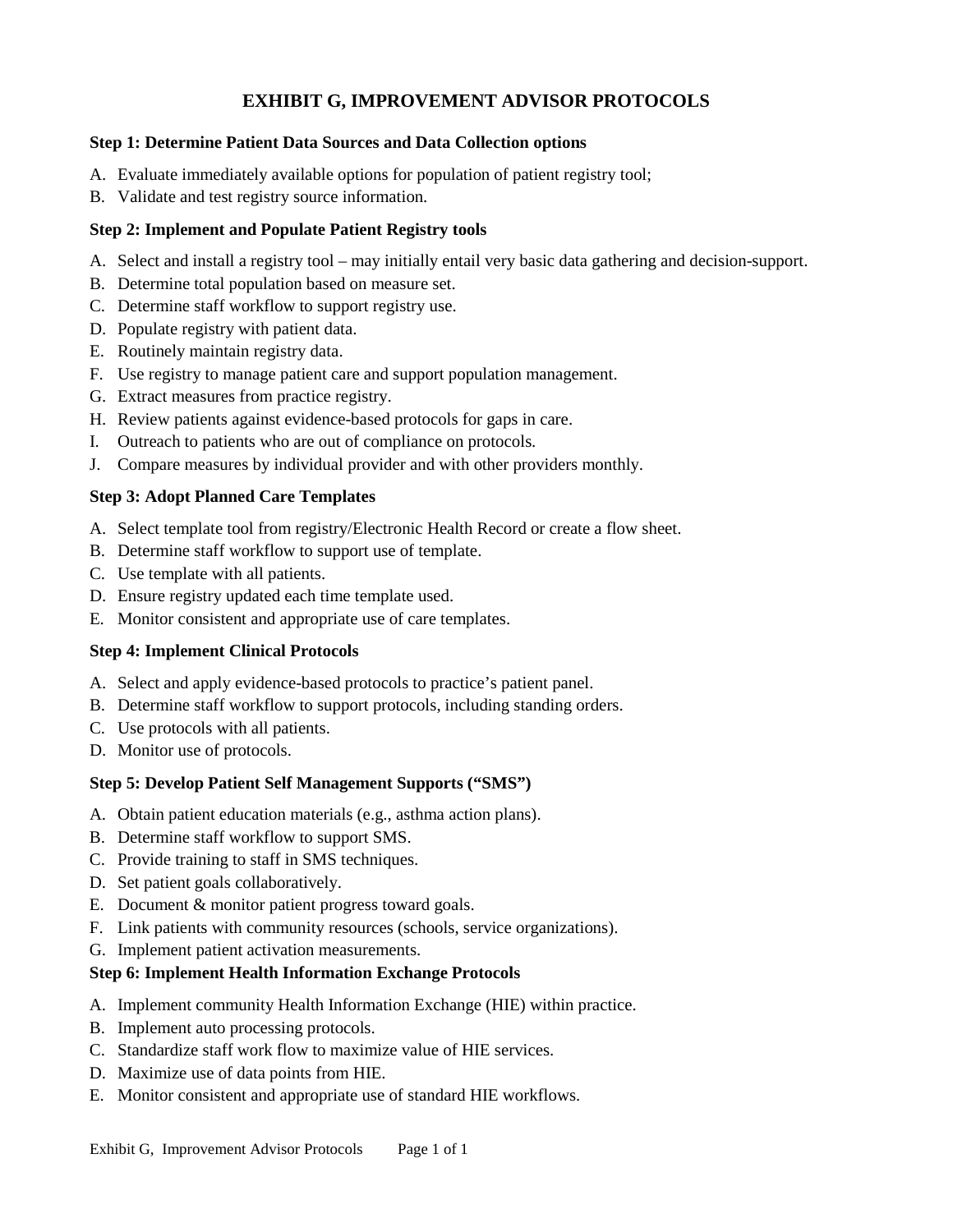# **EXHIBIT H, CARE COORDINATION LEVELS**

# **Level 1a – Healthy Members who routinely have annual and preventive screenings**

Contractor Activities:

1) Annual reminder mailings, secure e-mails and/or text messages to Members and providers.

# **Level 1b – Healthy Members who inconsistently have, or do not have annual and preventive screenings**

Contractor Activities:

- 1) Annual reminder mailings, secure e-mails and/or text messages and automated calls to Members and providers.
- 2) Health Educators will reinforce healthy lifestyles, promote medication adherence, and empower Members, family and caregivers to interact with the health care system.

## **Level 2 – Well-controlled disease process; Member with good self-management skills**

Contractor Activities:

- 1) Annual reminder mailings, secure e-mails, text messages and automated calls to
- 2) Members and providers.
- 3) Self-management education and care coordination.
- 4) Mailings, secure E-mails, text messages.
- 5) Annual call from Care Coordinator 6 months after annual visit to evaluate adherence and reinforce treatment plan.
- 6) Identify financial issues and community resources.

# **Level 3a – Moderately well-managed Disease Process (controlled and uncontrolled periods, referrals to specialists not required)**

Contractor Activities:

- 1) Annual reminder mailings, secure e-mails, text messages and automated calls to Members and providers.
- 2) Post-visit call by Care Coordinator to review treatment plan and answer questions.
- 3) Routine post-visit monitoring by RN, LPN, or educator based on need.
- 4) Self-management education and care coordination.
- 5) Mailings, secure E-mails, text messages and phone calls to evaluate adherence and reinforce treatment plan.
- 6) Identify financial issues and community resources.

## **Level 3b – Moderately managed Disease Process (controlled and uncontrolled periods and referrals to specialists required)**

Contractor Activities:

- 1) Annual reminder mailings, secure e-mails, text messages and automated calls to Members and providers.
- 2) Telemedicine visits with PCMP and specialist in rural areas.
- 3) Home monitoring or scheduled secure e-mail updates to PCMP.
- 4) Daily to weekly Care Coordinator calls to Member for treatment plan monitoring.
- 5) Care Coordinator coordinates follow-up with multiple providers and coordinates communication between providers.
- 6) Self-management education and care coordination.
- 7) Members will receive calls after physician office visits to review the Member's treatment plan. Members will receive weekly calls to improve self-management skills and reinforce treatment plan. Education and